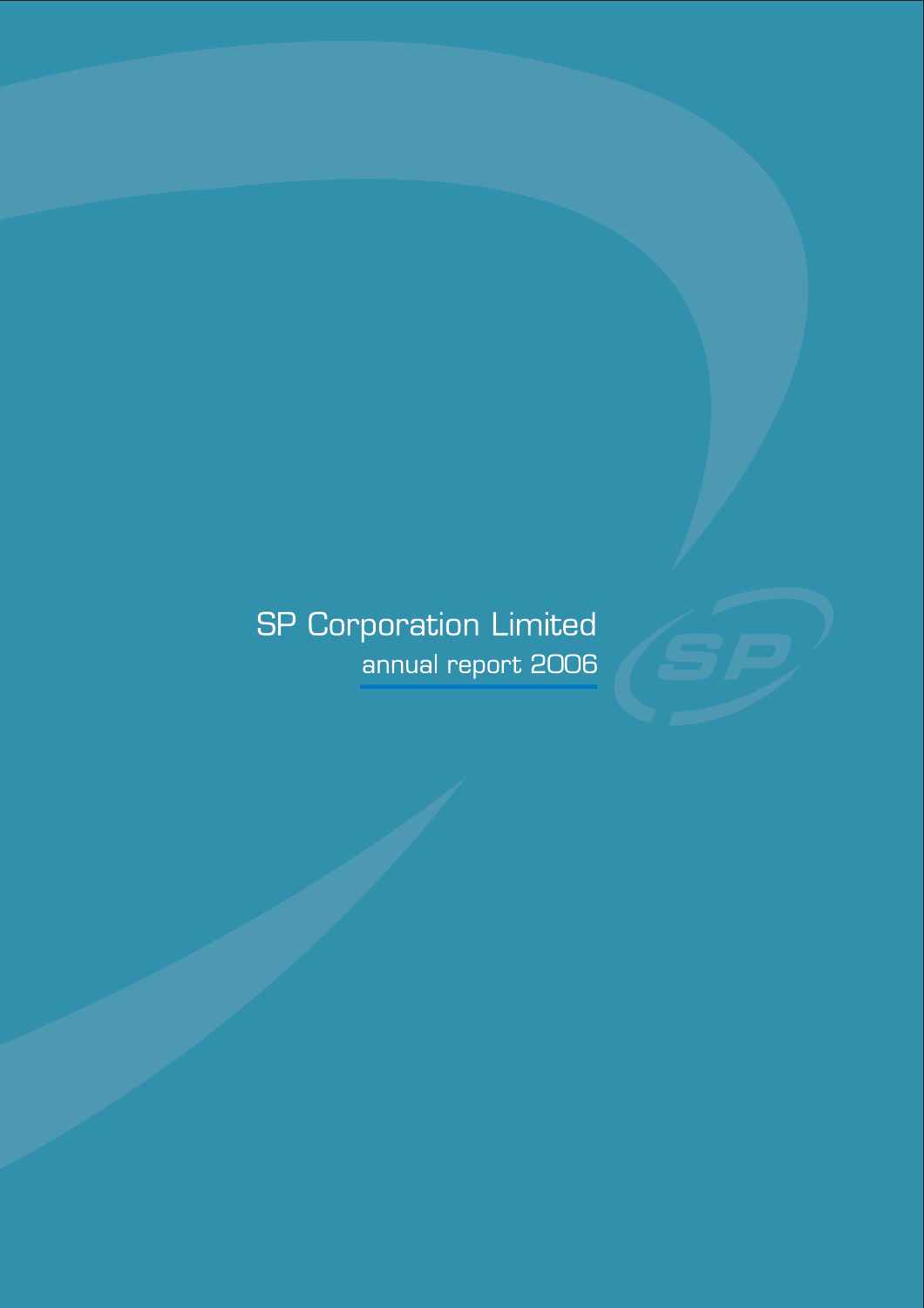# Mission Statement

To be a profitable, growth-oriented and value driven industrial and engineering services group in the Asia Pacific region.

# **Contents**

- 1 Mission Statement and Contents
- 2 Chairman's Statement
- 3 Managing Director and CEO's Statement
- 4 Corporate Profile
- 5 Group Structure
- 6 Operations Review and Outlook
- 12 Five Year Financial Summary
- 13 Corporate Governance Report
- 24 Board Of Directors
- 26 Directors' Report
- 30 Statement By The Directors
- 31 Auditors' Report
- 33 Balance Sheets
- 34 Consolidated Profit And Loss Statement
- 35 Statements Of Changes In Equity
- 36 Consolidated Cash Flow Statement
- 38 Notes To The Financial Statements
- 80 SGX Listing Manual Requirements
- 81 Shareholding Statistics
- 83 Share Price Performance
- 84 Corporate Directory And Financial Calendar
- 85 Notice Of Annual General Meeting
- 88 Renewal Of Shareholder Mandate For Interested Person Transactions
- 103 Proxy Form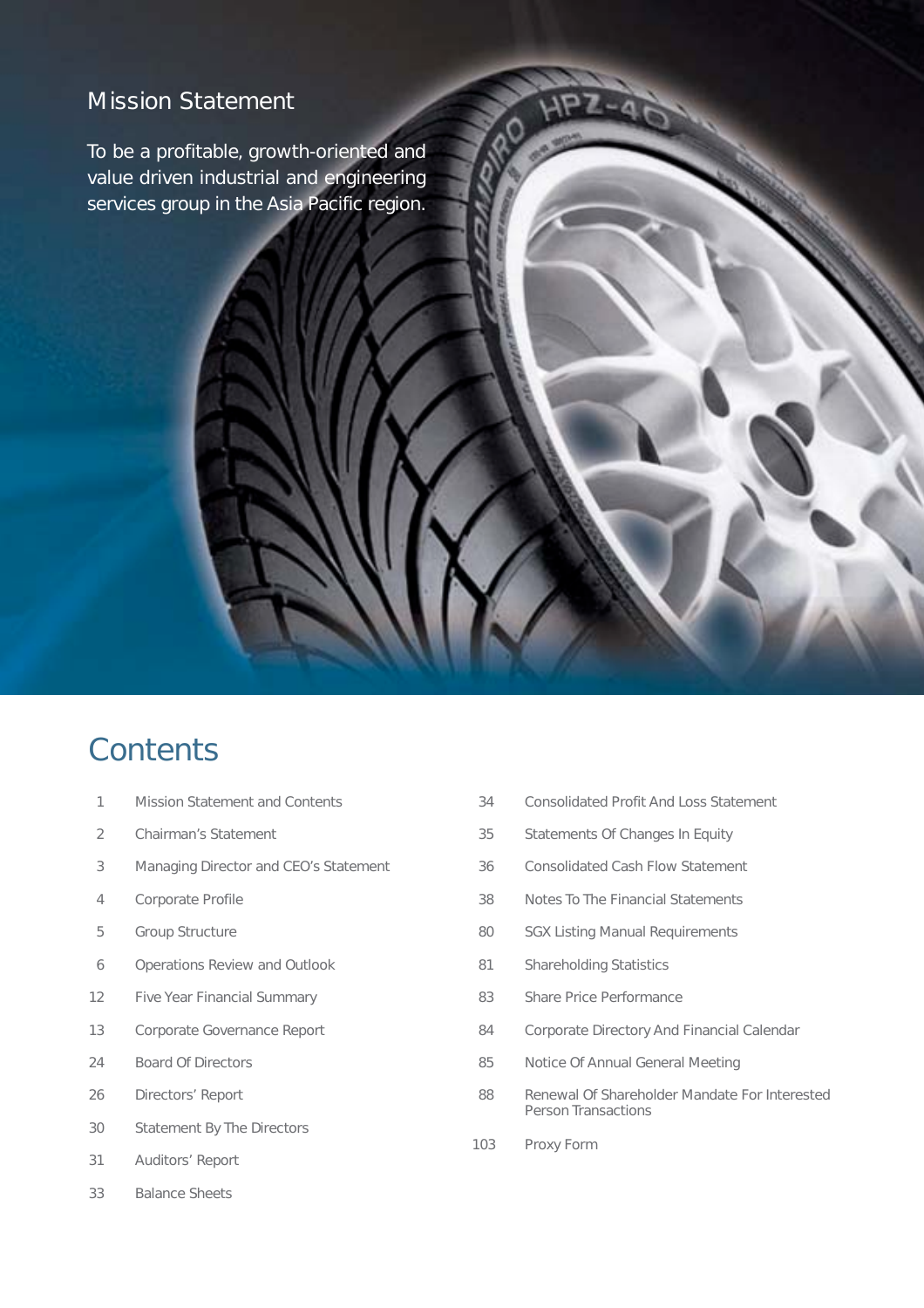





# Chairman's Statement





he Group will continue to pursue growth opportunities in the coming year. T



In 2006, the Group recorded revenue of \$280 million and earnings of \$2.9 million.

Revenue in our Tyre and Auto Products unit grew by 31% to \$68 million with increased sales to both existing and new markets. Our Commodities and Specialty Products Trading unit increased revenue by 22% to \$165 million, with higher sales for coal and other industrial commodities. Engineering Services unit recorded 29% revenue growth to \$47 million due mainly to higher volume of coal extraction and higher work orders for its specialty engineering works.

Group's earnings in 2006 fell mainly because in 2005 the Engineering Services unit enjoyed gains on disposal of construction equipment. Sale of construction materials was also lower in 2006 after the divestment of Bored Piling (Pte) Ltd. In addition, the Engineering Services unit also recorded lower margins from coal mining related activities.

During the year, the Group divested Bored Piling (Pte) Ltd together with most of its related businesses and Global Noble International Corporation, our distribution business in Philippines, in order to focus on the Group's core activities.

The Group will continue to pursue growth opportunities in the coming year. Apart from consolidating our position in the Asia Pacific region, we also aim to achieve our long term goal to grow our shareholders' value.

On 10 August 2006, Mr Fong Seok Phoy joined our Board as an executive director and Mr Lei Huai Chin resigned from the Board and the audit committee. Mr Ong Teck Ghee, who will be retiring by rotation from the Board at the Company's forthcoming Annual General Meeting, had informed the Board that he will not be seeking re-election. On behalf of the Board, I would like to welcome Mr Fong and express our sincere thanks to Mr Lei and Mr Ong for their valuable contributions to the Group over the years.

To our Board of Directors, management team and staff, I would also like to express my heartfelt appreciation for your loyalty, dedication and commitment.

To our shareholders, valued customers, business associates and suppliers, I wish to thank you for your confidence and continued support to the Group.

> Peter Sung Chairman 16 March 2007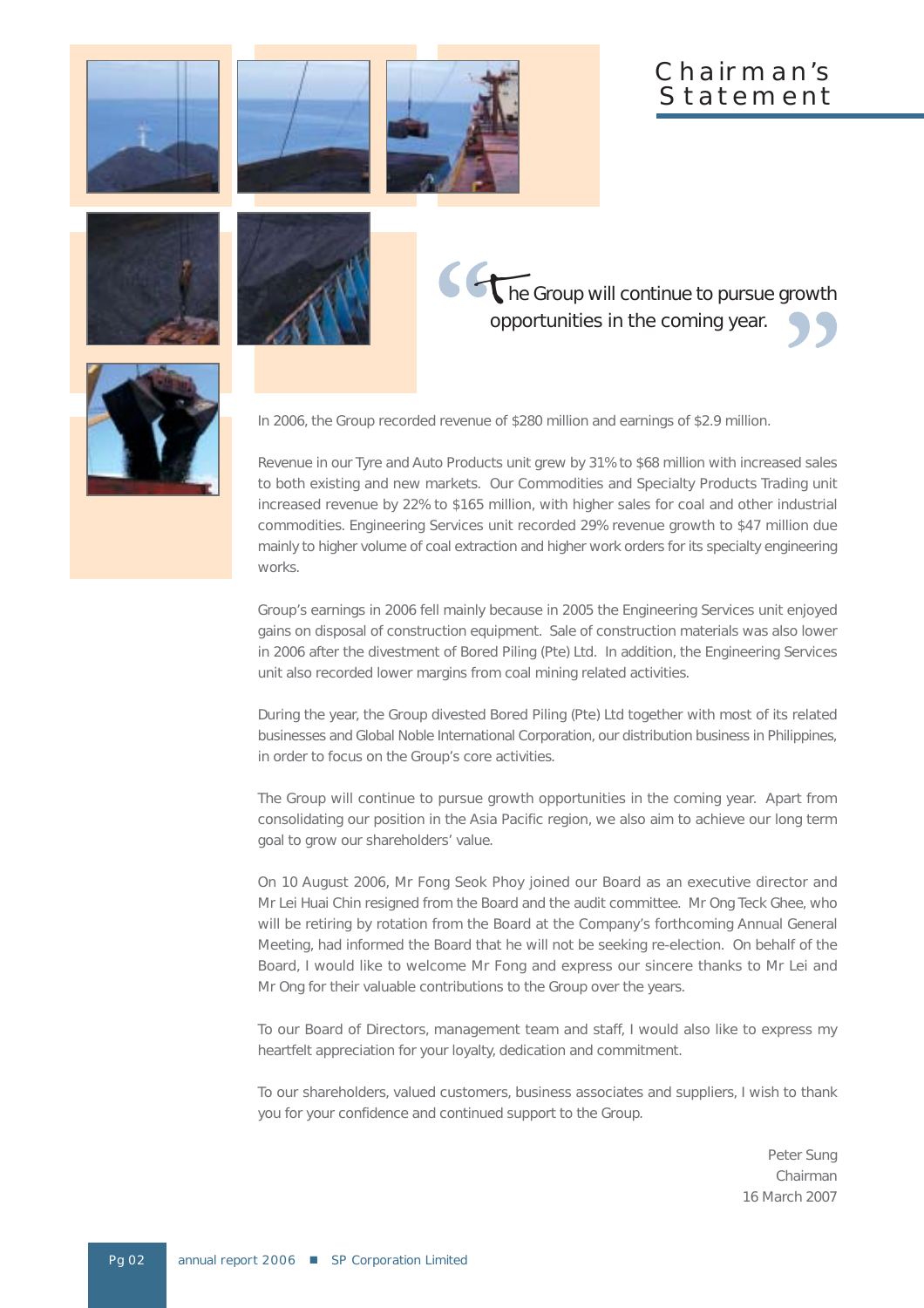The Group achieved another year of revenue growth in 2006 recording higher revenue of \$280 million.

The **Tyre and Auto Products Unit** expects demand for tyre and auto products to remain strong despite intense competition posed by both established and new tyre manufacturers. It will continue to bolster its efforts to become a significant distributor of tyres and auto products in Singapore and ASEAN. This will be achieved by expanding our reach to the markets with broader product ranges. Its retreading activity will also continue to partner with the distribution business to provide total tyre management services.

The outlook for oil and commodity prices remains volatile with many challenges ahead. In order to maintain its growth, the **Commodities and Specialty Products Trading Unit** will continue to focus on its coal trading. It will also tap on the Group's existing network particularly in China and Indonesia to further expand its trading activities.

The Group has successfully exit from the loss making consumer product business in the Philippines in 2006. The consumer product distribution unit in Singapore will focus on its trading and bulk distribution business for improved performance.

With the recovery of the construction industry, the specialty engineering services arm in the **Engineering Services Unit** will continue to invest in new technology and

innovations while pursuing in-house R&D works to strengthen its core competencies. In the absence of new mining contract, the coal mining operations is expected to slow down and remain inactive in 2007. The Group has also further reduced its domestic construction activities by divesting Bored Piling (Pte) Ltd and most of its related businesses in 2006.

Looking forward, the Group will further expand its market in the tyre and auto products industry, strategically focus on its trading activities for coal and selected industrial commodities and maintain its specialty engineering capability.

The management would like to express its sincere appreciation for the invaluable support provided by its esteemed customers, principals, suppliers, bankers, business partners and parent company. It is thankful to its Board of Directors for their valuable guidance and our committed staff for their dedication and efforts.

David Lee Managing Director and CEO 16 March 2007

ooking forward, the Group will further expand<br>its market in the ture and sute products industry its market in the tyre and auto products industry, strategically focus on its trading activities for coal and selected industrial commodities and maintain its specialty engineering capability.







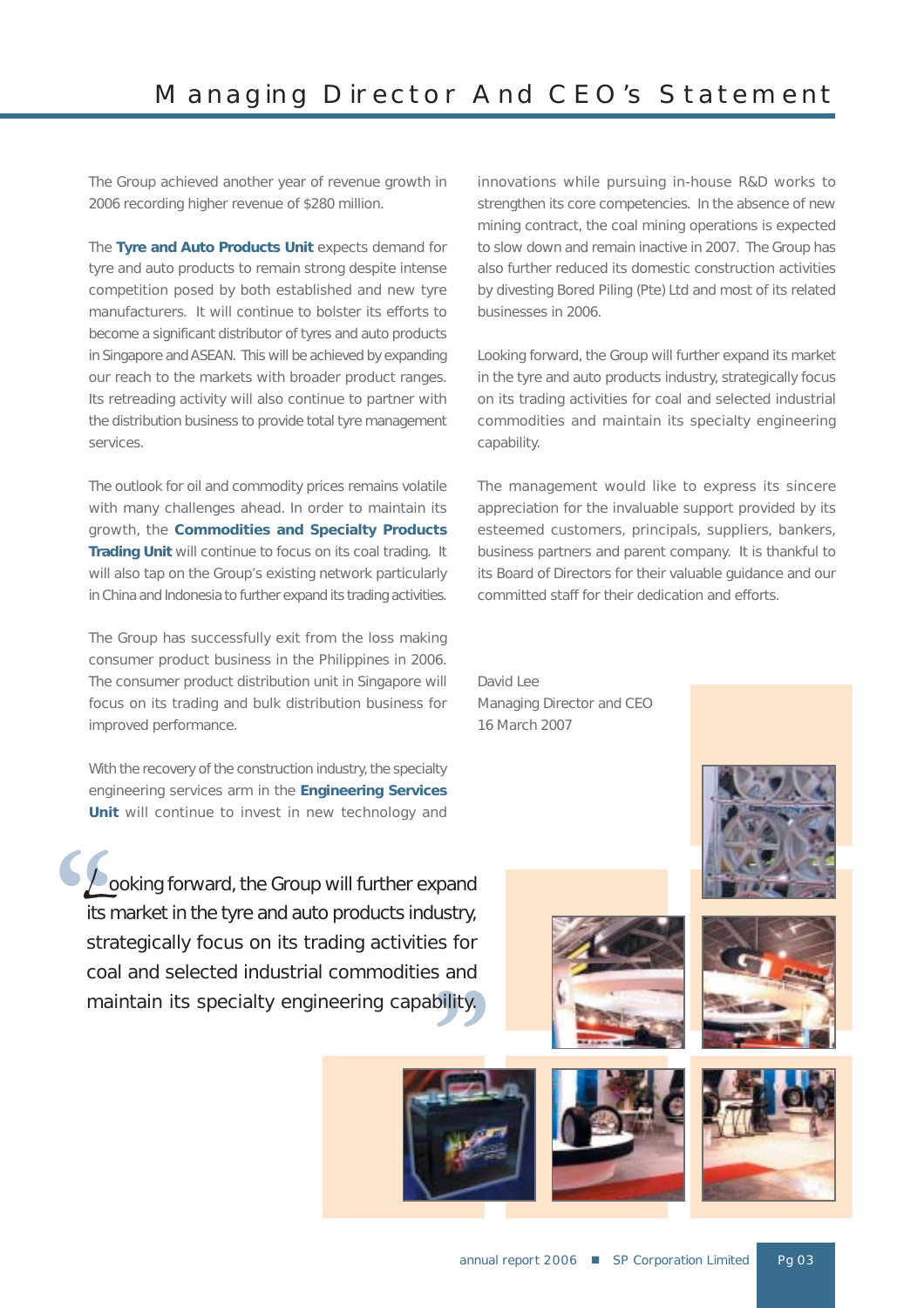





# Corporate Profile







# **COMMODITIES AND SPECIALTY PRODUCTS TRADING**

#### **Trading**

carries out the trading and marketing of products including coal, rubber, metals, chemicals and other commodities used by manufacturers in the energy, rubber, automotive and petrochemical industries in Asia.

### **Distribution**

handles the marketing and distribution of consumer products including feminine napkins, baby diapers and food products produced by established manufacturers in China and Indonesia. It also provides in-house packaging for supermarkets and airlines.

# **ENGINEERING SERVICES**

#### **Mining and Engineering**

does coal mining related activities in Indonesia which include the services in removal of overburden, extraction and transportation of coal.

#### **Environmental and Geotechnical**

carries out geotechnical instrumentation and investigation works in Singapore. It offers quality and reliable services in advanced monitoring systems, remote or wireless data acquisition, laboratory testing and analysis services. The unit also provides offshore site investigation and advanced environmental technical analysis work.

#### **TYRE AND AUTO PRODUCTS**

#### **Marketing and Distribution**

focuses on the distribution of tyres and auto products. It holds exclusive distributorships in selected countries in ASEAN, India and Africa for PT Gajah Tunggal's tyres, GiTi Tire Group's GT Radial, Primewell, Yinlun and Runway tyres, Finland's Nokian tyres and Slovakia's Matador tyres. Its automotive products include alloy wheels from AEZ, MAK, SEYEN, MESHINDO and other established makers, batteries and lubricants of renowned manufacturers.

### **Manufacturing**

carries out retreading of truck and bus tyres, which complements the tyre distribution business to offer total tyre management services for both new and retread tyres to the bus companies and a port operator in Singapore.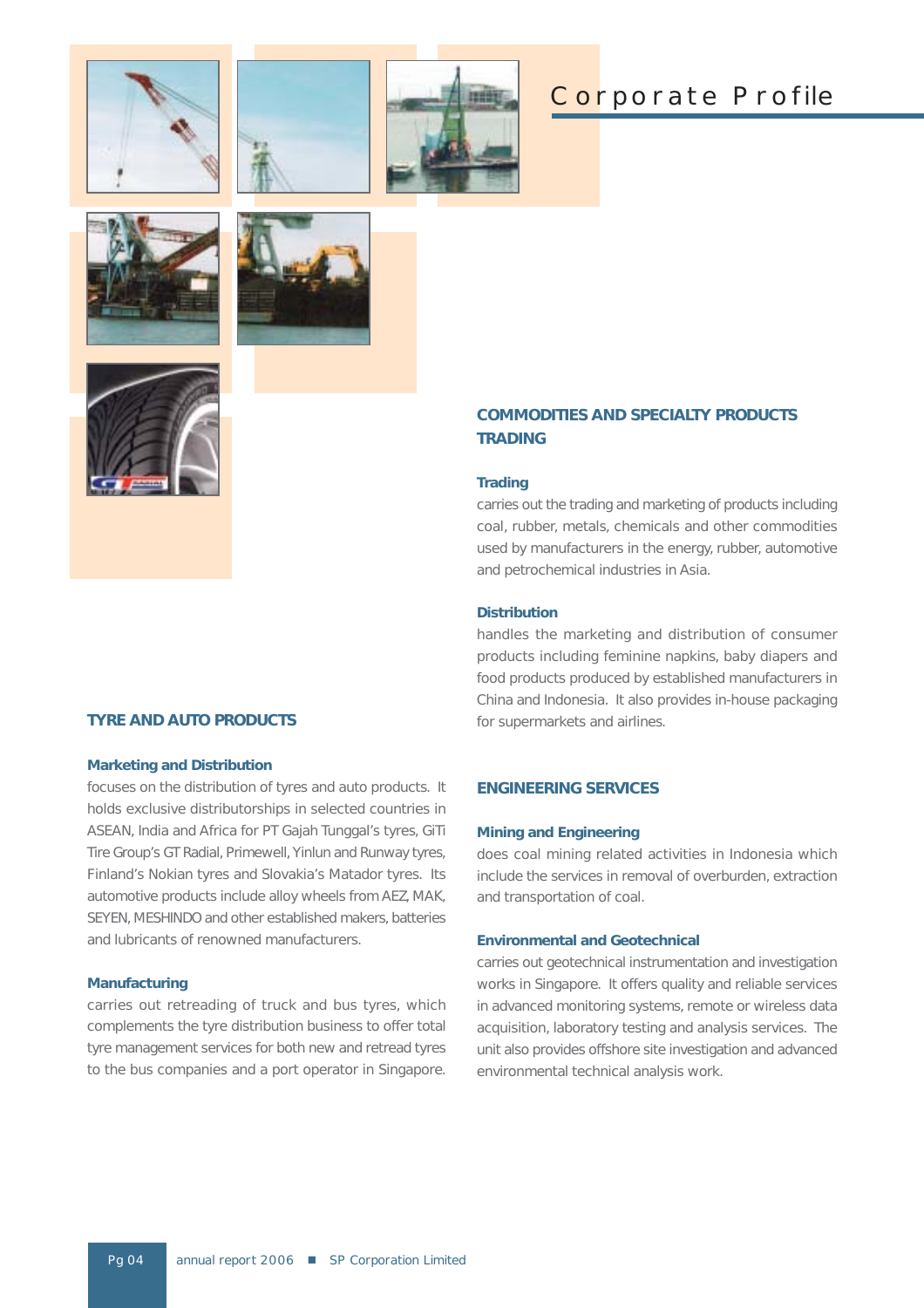# Group Structure

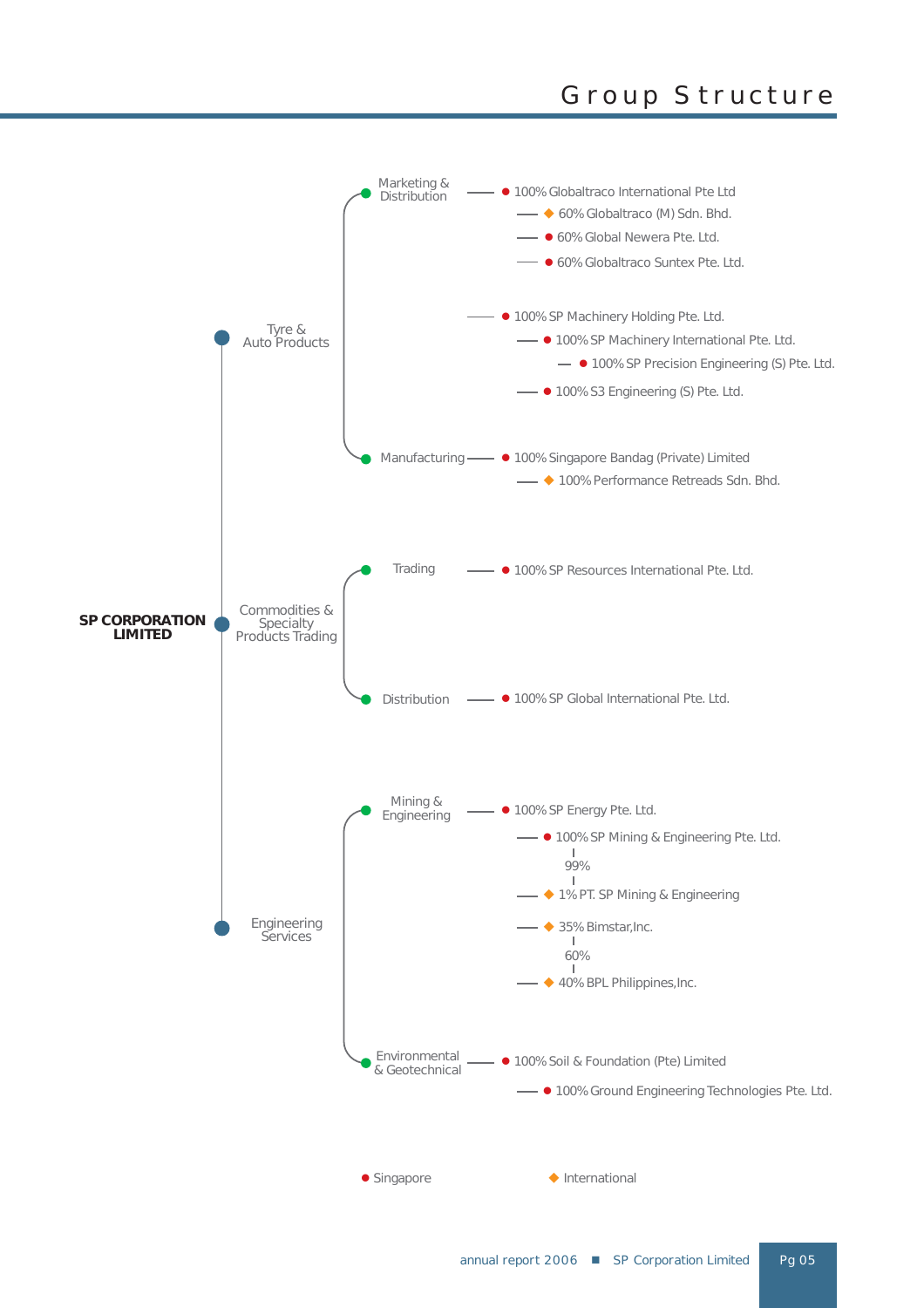





# Operations Review And Outlook







# **TYRE AND AUTO PRODUCTS**

#### **Marketing and Distribution**

Globaltraco International Group (Globaltraco), which consists of Globaltraco International Pte Ltd in Singapore and its 60% owned subsidiary, Globaltraco (M) Sdn. Bhd. in Malaysia, has achieved significant revenue growth of 33% to \$68 million. The increase of revenue was contributed by higher sales of tyres and auto products to both existing and new markets.

Globaltraco is the exclusive distributor of tyres from renowned manufacturers namely GT Radial and Bias Tyres from Indonesia; GT Radial, Primewell and Runway Tyres from GiTi Tire Group ( 佳通) in China; Nokian Tyres from Nokian Tyres PLC in Finland and Matador Tyres from Matador in Slovakia. Its two main principals, PT Gajah Tunggal and GiTi Tire Group are the largest tyre manufacturers in Asean and China respectively.

As the exclusive distributor for these established brands of tyre for selected countries in Asean, Africa and Indian sub-continent, Globaltraco distributes a wide range of tyres including passenger car radial tyres, truck and bus bias and radial tyres, as well as off-the road and industrial tyres.

To complement its core business, Globaltraco also markets auto products such as alloy steel wheels, batteries and lubricants through its own distribution channels as well as that of its principals for a more extensive reach. It is the distributor for MAK wheels from Italy, AEZ, ENZO and Dotz wheels of Germany, Millennium wheels of Meshindo in Indonesia and GT wheels of Seyen in China. It also markets lubricant produced by FUCHS of Germany and

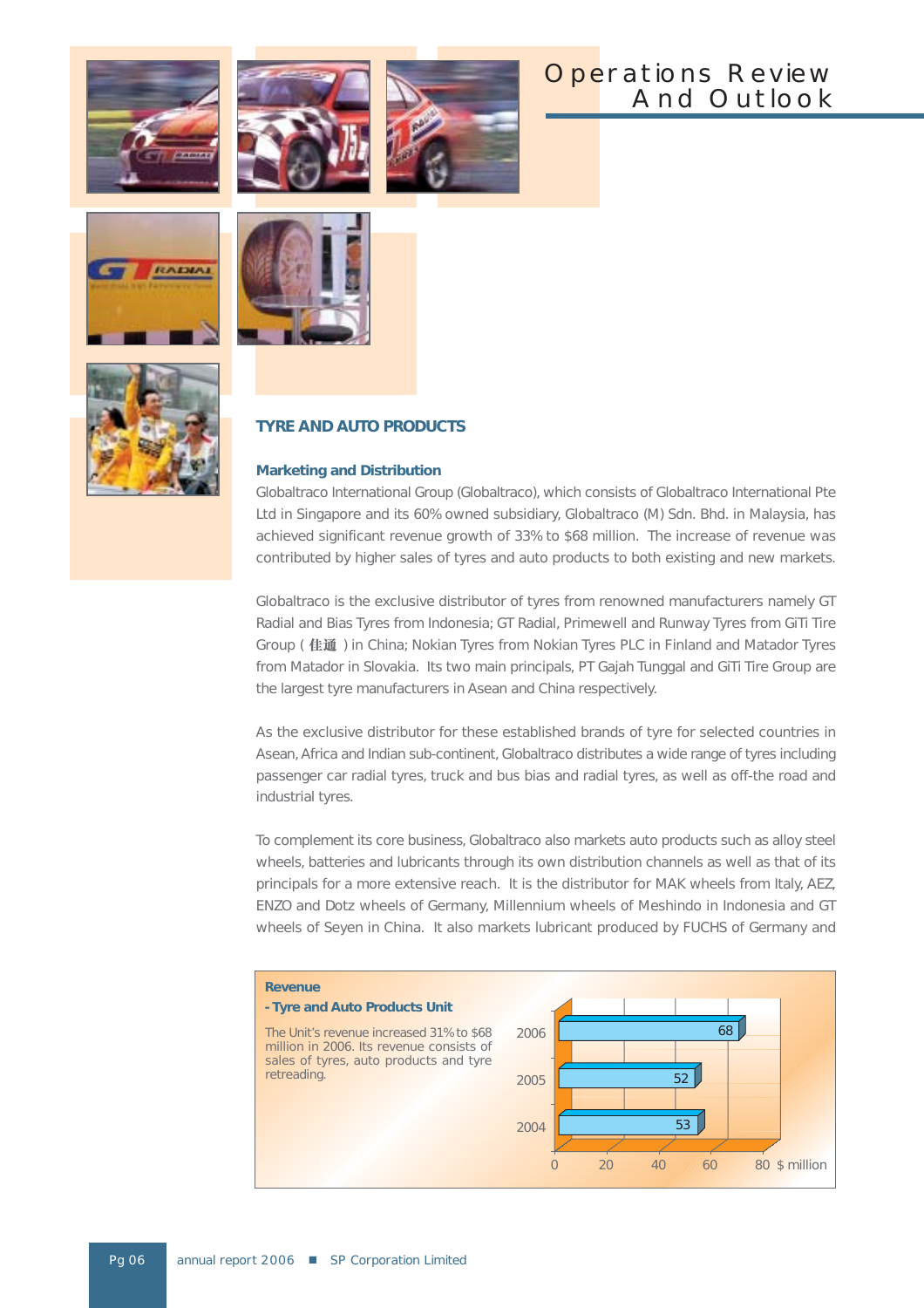battery produced by YOKOHAMA of Malaysia in Vietnam and holds in-house brand for battery and lubricant, which are GT BATT and GT LUBE respectively.

The unit expects the tyre and auto products industry to be challenging in view of the intense competition posed by both new and established players. In 2007, Globaltraco will continue to penetrate both new and existing markets with more new patterns, brands range and other tyre related products such as alloy wheels, automotive batteries and lubricants to achieve a more diversified customer base. This will also further strengthen its market position in the region. It has also formed a new off-the road (OTR) and mining department to develop the mining tyres industry in this region.

In this regard, Globaltraco will continue to monitor the rapidly changing market environment in pursuing its goal to be a significant player of tyre and auto products in the Asean region. With the availability of more new tyre product ranges and patterns being produced from its Principals, it will continue to enhance its market share in both its existing and new markets.

Singapore Bandag Group's main activity is retreading of truck and bus tyres. It operates as a franchisee of the US based Bandag tyre retreading system, currently one of the most established retreading systems in the world. The tyre retreading activity of Singapore Bandag Group complements the tyre distribution business of the Globaltraco International Group, which enables the Group to offer one-stop complete solution for the management of both the new tyre and retread tyre requirements of customers.

Together with Globaltraco Group, it successfully renewed the contract to manage the total tyre requirements of entire SMRT / TIBS' bus fleet and to supply retreads to selected depot of SBS Transit in 2006. These two key customers are the biggest public transport companies in Singapore. It has also supported Globaltraco Group in the supply of retreads to PSA for the newly awarded total tyre management contract.

Going forward, the unit will continue to improve its performance of the total tyre management system with better service level to further expand its customer base in Singapore.

# **Manufacturing**

Singapore Bandag Group, which consists of Singapore Bandag (Private) Limited and its 100% owned subsidiary Performance Retreads Sdn. Bhd. in Johor, Malaysia, has continued to record revenue growth of 22% to \$2 million.



■佳道轮龙

步步佳调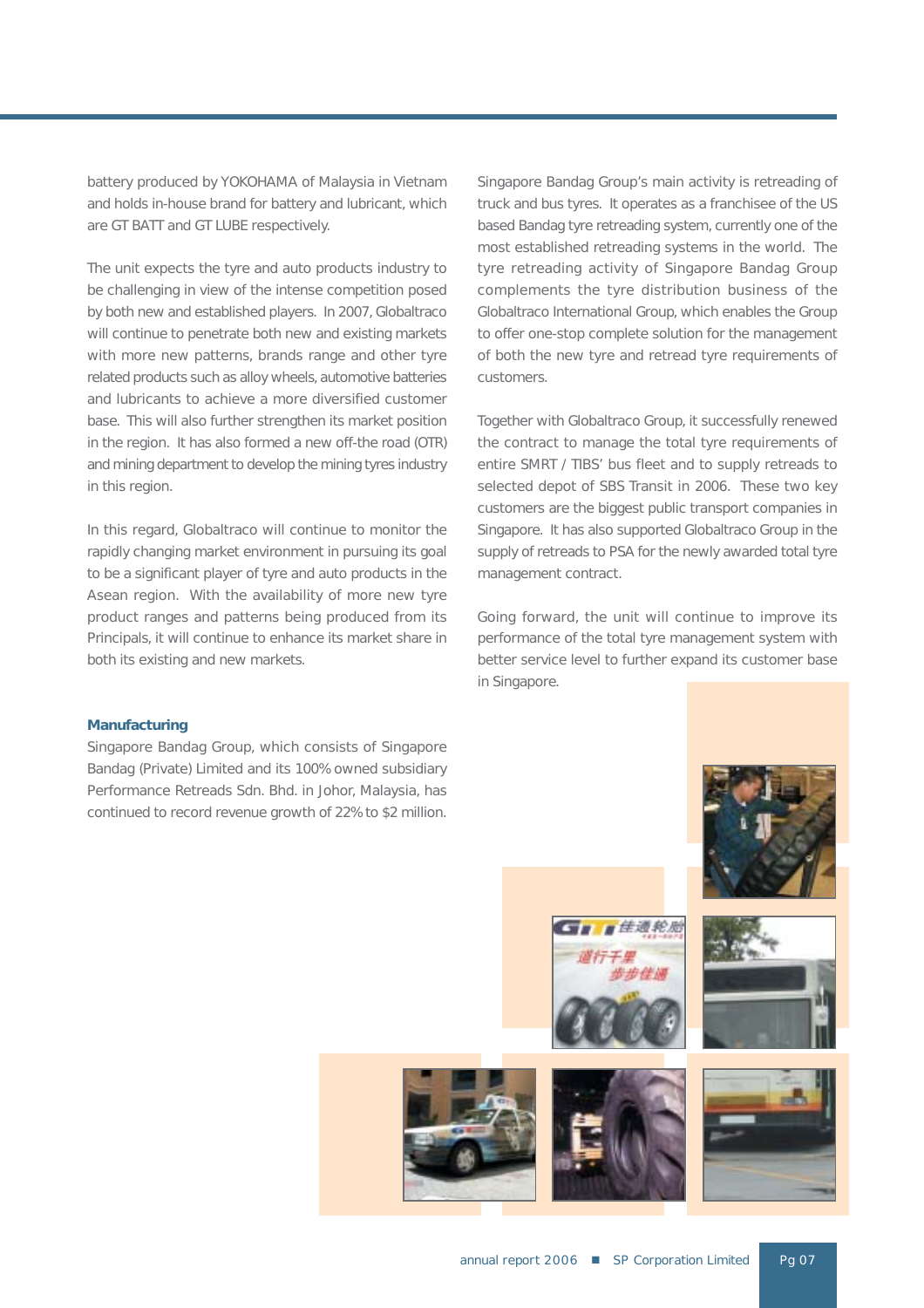





# Operations Review And Outlook







# **COMMODITIES AND SPECIALTY PRODUCTS TRADING**

# **Trading**

SP Resources International Pte. Ltd. (SPRi) continued to register revenue growth in 2006 to \$164 million, which was 23% higher than 2005. The growth was attributable to increase in trading of coal, aluminium and other industrial commodities including raw materials for the tyre and rubber industry.

With the continuous high demand for energy related products, SPRi has benefited as it was the appointed exclusive marketing agent under a Sales Agency Agreement with an Indonesia coal mining company, PT Bukit Baiduri Energi (BBE). Its trading of coal has grown steadily and constituted 65% of SPRi total revenue in 2006. SPRi is currently negotiating with BBE on renewal of the agreement, which expired on 31 January 2007, but activities in the coal sales still continue as before.

For trading of aluminium, SPRi has grown since 2005 to supply aluminium to a cable manufacturer in addition to being a purchasing agent of an automotive alloy wheel manufacturer in Indonesia.

In line with its plans to expand its trading activities in Asia for selected commodities that offer good long term prospects, SPRi secured sizeable sales contracts to supply natural rubber to an established tyre manufacturer in China. To further expand its rubber trading activity by capitalising on its valuable network, it also commenced value-added processing deals with a processing plant in China to convert natural rubber to rubber compounds.

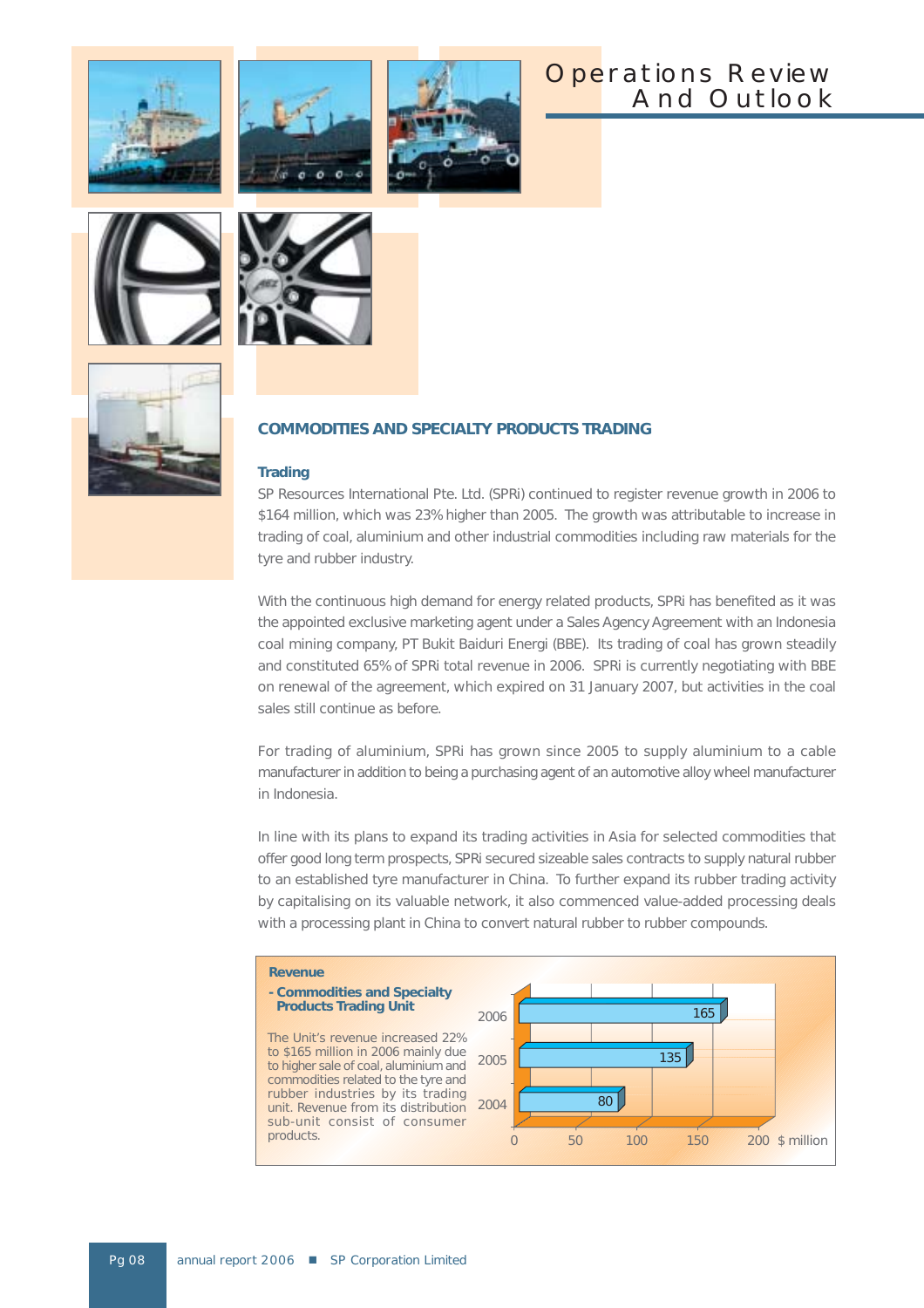The outlook for oil and commodity prices remains volatile and it offers many challenges ahead. In order to maintain its growth, SPRi is looking to expand its range and quantity of products traded, focusing mainly on tyre related raw materials and equipment whenever possible that synergise and complement its existing trading activities. It would continue to focus on its core trading activities of raw materials for the energy related, aluminium, tyre and rubber, and petrochemical industries.

#### **Distribution**

SP Global International Group's (SP Global) main activities are marketing and distribution of selected consumer products in the Asean region. In 2006, the Group divested its loss making 51% owned subsidiary in the Philippines as part of the Group's strategic decision to divest noncore business unit.

Following the divestment, the sub-unit's revenue decreased by 32% to \$2 million but turnaround to record marginal earnings in 2006.

In Singapore, SP Global continues to focus on bulk distribution of personal hygiene products, namely "Softex" feminine napkins and "Softlove" baby diapers in the region. Besides, it is also distributing some add-on products from its current principal, PT Softtex Tbk like "Sweety" pants diapers, baby powder, hair and body liquid soap. Going forward, SP Global would undertake distribution of selected products that are complementary to its current business model in order to further improve its profitability. It will also further extend its span to overseas markets such as Latin America, Africa and China, by tapping on the business network of the Group.

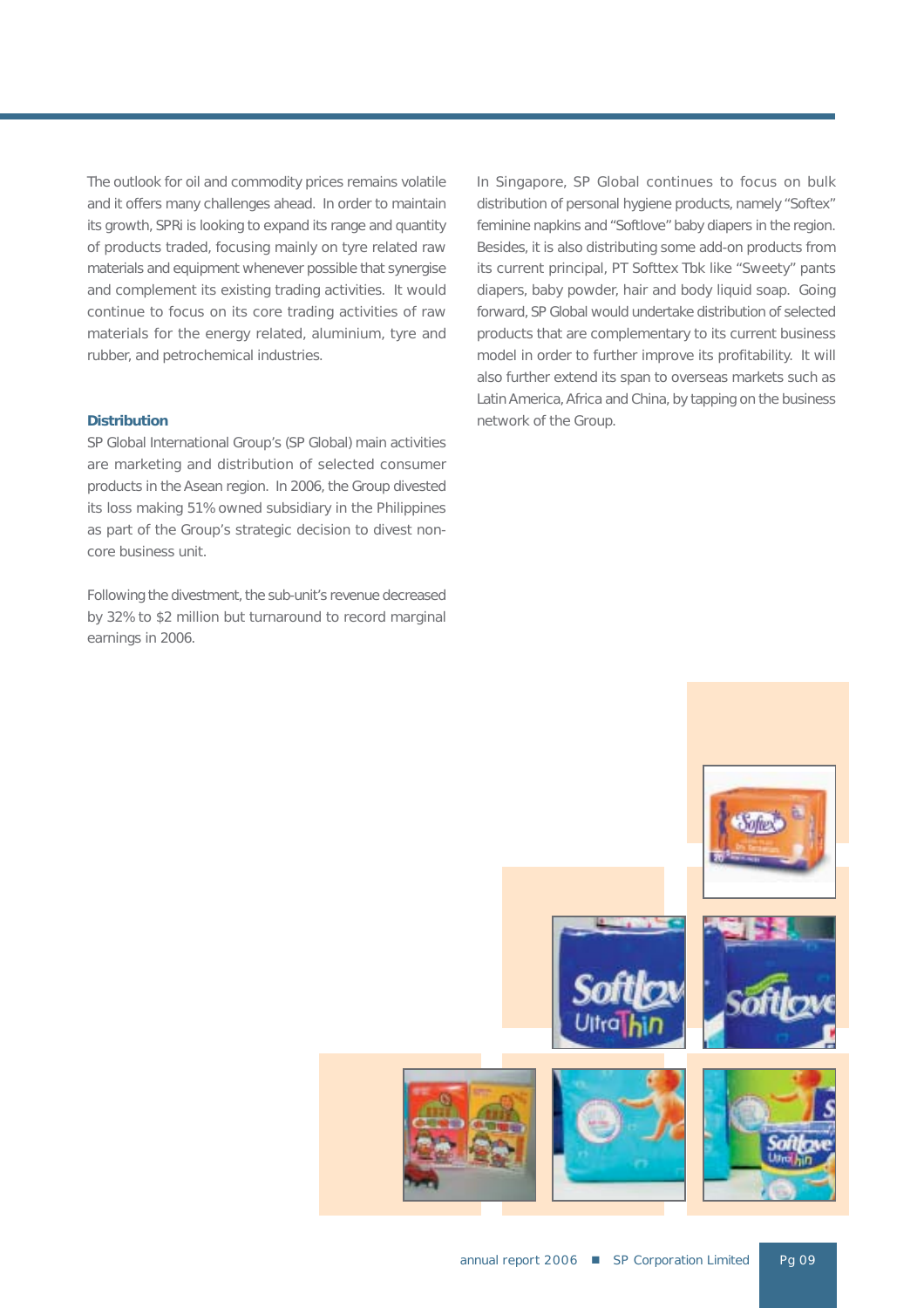





# **Operations Review** And Outlook







# **ENGINEERING SERVICES**

# **Mining and Engineering**

SP Mining & Engineering Group (SPME Group) comprises SP Mining & Engineering Pte. Ltd. in Singapore and its 100% owned subsidiary namely PT. SP Mining & Engineering in Indonesia. In line with the Group's strategy to scale down the domestic construction activities, the Group has divested Bored Piling (Pte) Ltd and most of its related businesses in 2006. Nevertheless, it still achieved revenue growth to \$29 million mainly due to higher coal volume extracted.

With the termination of management service agreement in 2005, it provides only coal mining contract works in East Kalimantan of Indonesia. As announced on 21 March 2006, the coal mining volume and the worth of the mining contract was reduced to approximately \$46 million. With \$20 million and \$29 million worth of works completed in 2005 and 2006 respectively, and without new mining contract, the coal mining operation is expected to slow down and the unit is expected to be inactive in 2007.



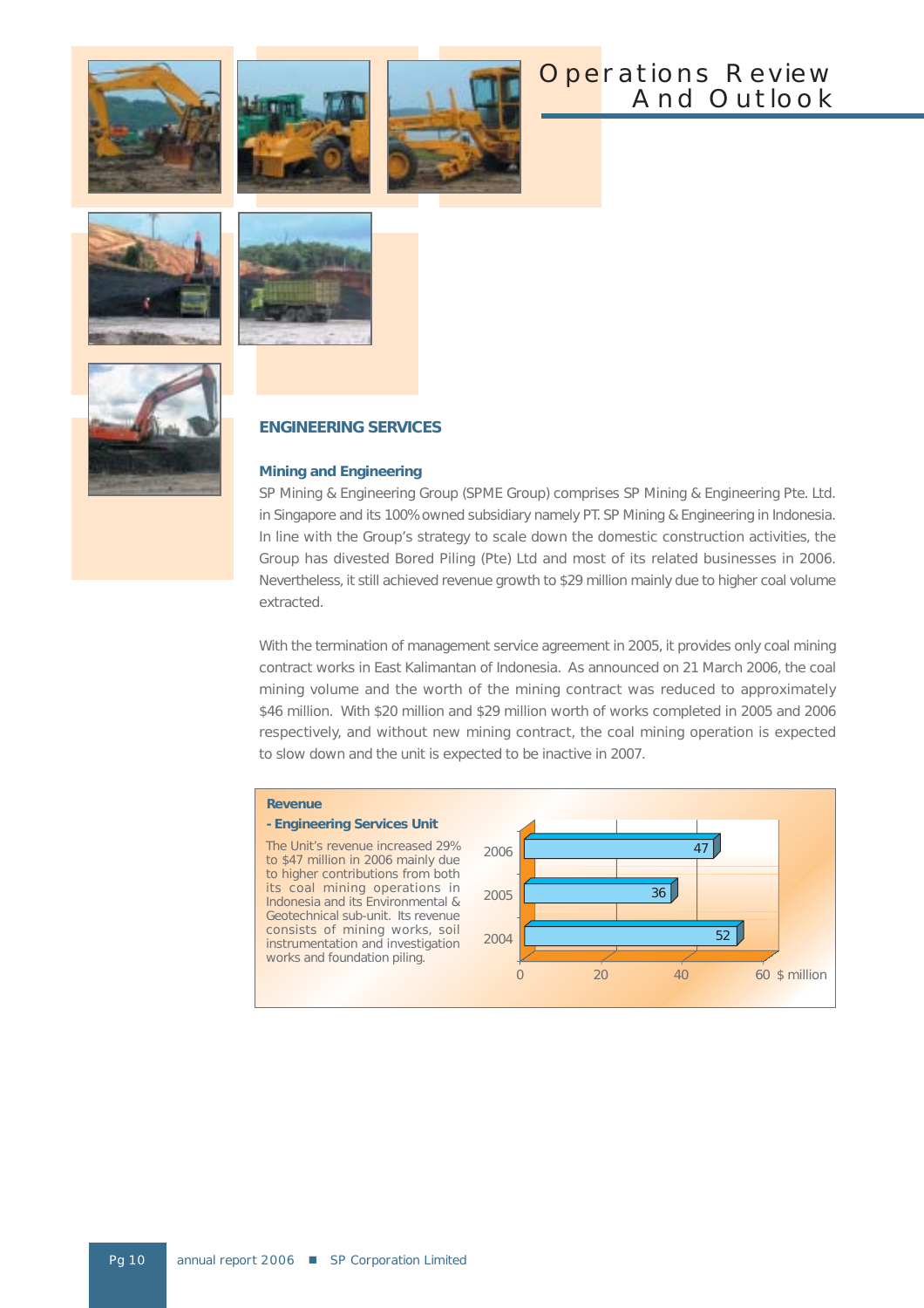# **Environmental and Geotechnical**

Soil & Foundation (Pte) Limited (S&F), which specialises in environmental and geotechnical services as well as micropiling works, record commendable revenue growth of 37% to \$17 million in 2006. The increase was largely contributed by several major instrumentation and monitoring projects for MRT circle lines, geotechnical instrumentation and micro piling works.

S&F is a reputable market leader offering the latest methodology in soil investigation works, advance automation and Wireless Remote Automated Systems (WRAS) for soil instrumentation packages tailor made for applications in civil engineering and environmental related works. It embarks upon innovative WRAS which incorporates technology of GSM, and in time to come, GPRS, Radio Frequency and Satellite Technology will be deployed to automatically acquire and analyze data, as well as sending alarm/warning via SMS and email automatically.

During the year, the company further enhanced its market leadership by securing new projects. Key projects secured include micropiling work in Marine Terrace and Teck Whye HDB Lift upgrading works; LTA ER215 term contract of soil investigation work and continued term contract for Mindef controlled property.

The company expects the operating environment to remain highly competitive despite recovery of the construction industry. The IR projects in Singapore will also provide further positive impetus to the industry.

In addition, the industry faces increasing manpower shortage and costs due to more stringent requirements set by authorities arising out of the Nicoll Highway incident. Despite the highly challenging time ahead, the company will capitalise on its established market leadership position to deliver timely quality works and advance technical know-how to better serve its customers.

Looking forward, S&F will continuously up-grade and invest in new technology and innovations while pursuing inhouse R&D works to strengthen its core competencies.

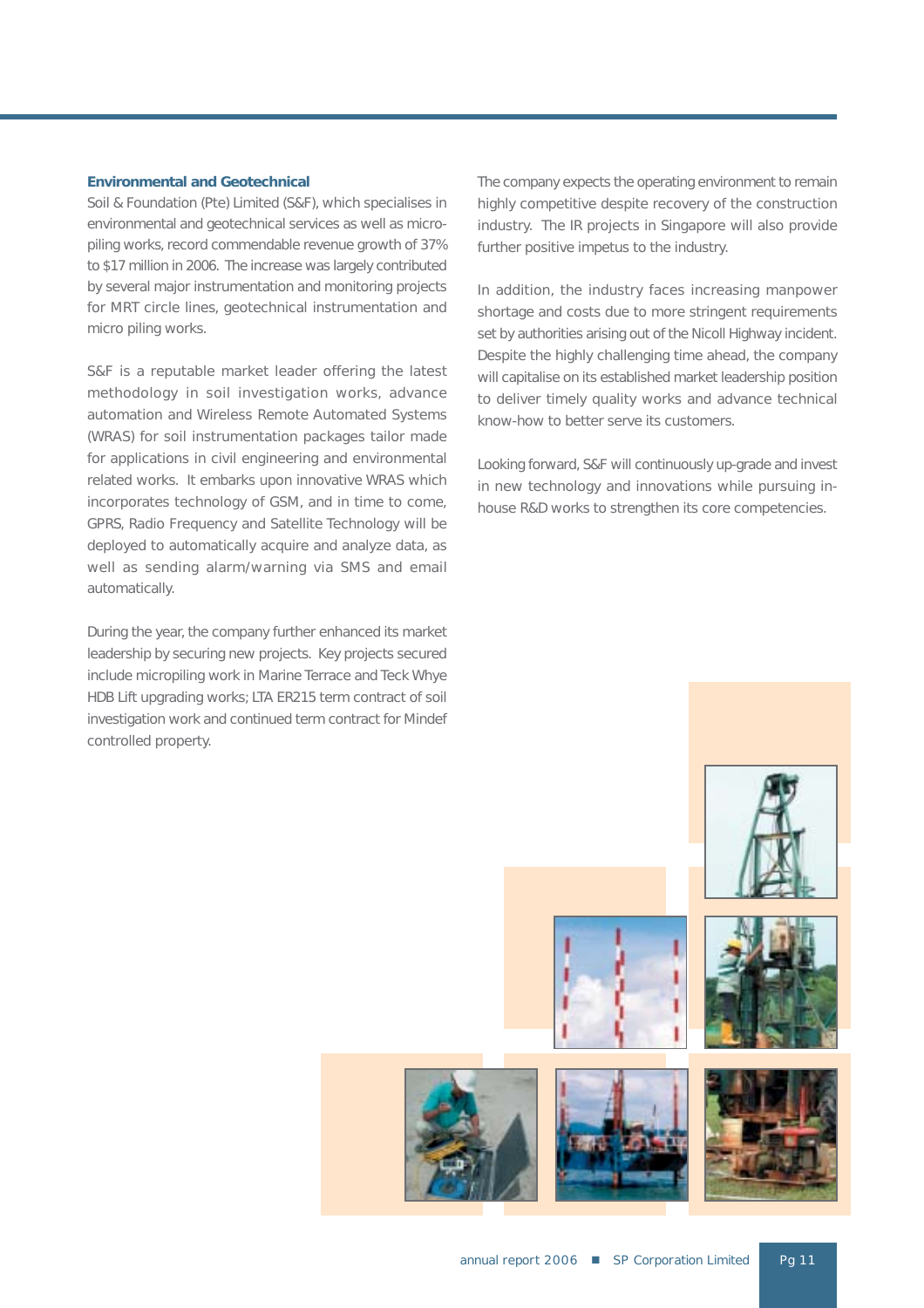| 2006     | 2005            | 2004                     | 2003            | 2002            |
|----------|-----------------|--------------------------|-----------------|-----------------|
|          |                 |                          |                 |                 |
| 280,013  | 223,261         | 184,254                  | 219,824         | 122,411         |
| 4,387    |                 | 2,856                    |                 | (2,963)         |
| (1, 446) | (1, 210)        | (313)                    | 51              | 152             |
| 2,941    | 5,015           | 2,543                    | 2,145           | (2, 811)        |
| 43       | 348             | 437                      | 323             | 9               |
| 2,984    | 5,363           | 2,980                    | 2,468           | (2,802)         |
|          |                 |                          |                 |                 |
|          |                 |                          | 10,587          | 12,644          |
| 67,771   | 77,552          | 63,551                   | 70,820          | 53,867          |
| 69,804   | 79.936          | 67,953                   | 81,407          | 66,511          |
|          |                 |                          |                 |                 |
|          |                 |                          |                 | 16,785          |
| 698      | 870             | 533                      | 780             | 885             |
| 255      | 1,737           | 4,497                    | 9,759           | 11,208          |
| 38,686   | 50,080          | 40,997                   | 51,791          | 37,633          |
| 69,804   | 79,936          | 67,953                   | 81,407          | 66,511          |
|          | 2,033<br>30,165 | 6,225<br>2,384<br>27,249 | 4,402<br>21,926 | 2,094<br>19,077 |

# **FINANCIAL RATIOS**

| Earnings/(loss) per share (cents)         | 0.85 | 1.53 | 0.85 | 0.70 | (0.80) |
|-------------------------------------------|------|------|------|------|--------|
| Net assets per share (cents)              | 8.59 | 7.76 | 6.25 | 5.44 | 4.78   |
| Return on average shareholders' funds (%) | 10   |      | Ίh   |      | (15)   |
| Return on average assets (%)              |      |      |      |      | (5)    |
| Debt-equity ratio (%)                     |      |      |      | 51   | 6'     |





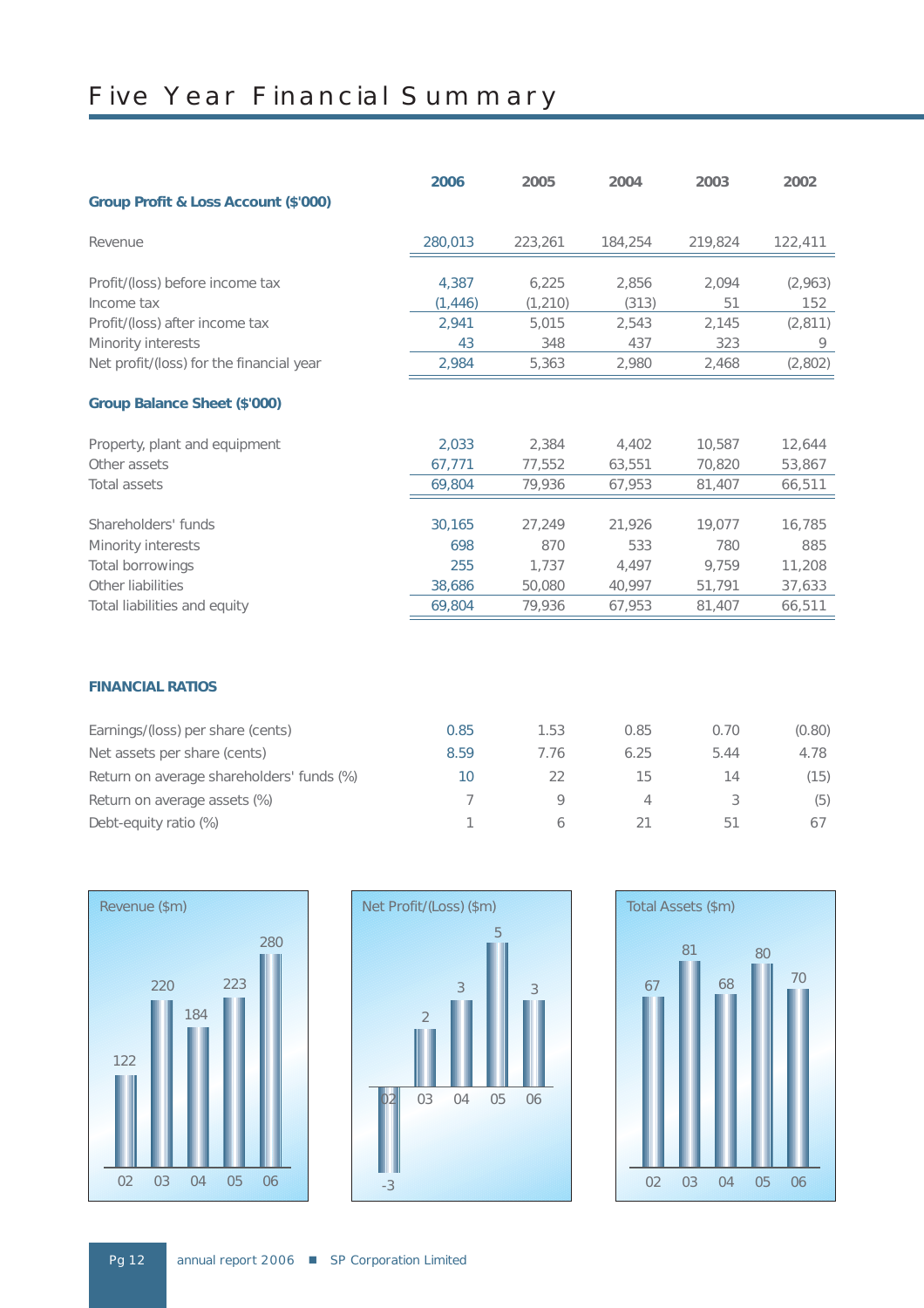The Board continues to be committed to achieving high standards of corporate governance to safeguard shareholders' interests and maximise long-term shareholder value.

To discharge its governance function in the most effective manner, the Board and its Committees have laid down rules for its own activities in a governance process policy.

The Board and its Committees are guided by their respective Terms of Reference as provided for in the Company's Corporate Governance Policies Manual. In line with the new requirements of the Code of Corporate Governance 2005 (the "Code"), the Company's Corporate Governance Policies Manual was duly updated and adopted by the Board during the year.

This Corporate Governance Report describes the Company's corporate governance processes and activities with reference to the Principles and Guidelines of the Code.

# **Corporate Structure**



# **I. BOARD MATTERS**

# **THE BOARD'S CONDUCT OF ITS AFFAIRS**

Principle 1: Effective Board to lead and control the company

# **Role and Authority**

The Board oversees the business affairs of the Group and works with Management to achieve the objectives set for the Group. To ensure smooth operations, facilitate decision-making, and at the same time ensure proper controls, the Board has delegated some of its powers to its Committees and the Management. The Board Committees and the Management remain accountable to the Board.

The principal functions of the Board include, *inter alia*, providing entrepreneurial leadership, setting strategic aims, monitoring Management's performance, approving the Group's annual business plan, establishing a framework for prudent and effective control as well as setting values and standards for the Company.

The Board is assisted by three Board Committees, namely, the Nominating Committee ("**NC**"), the Remuneration Committee ("**RC**") and the Audit Committee ("**AC**"). Each Committee has its own specific terms of reference setting out the scope of its duties and responsibilities, rules and regulations and procedures governing the manner in which it is to operate and how decisions are to be taken.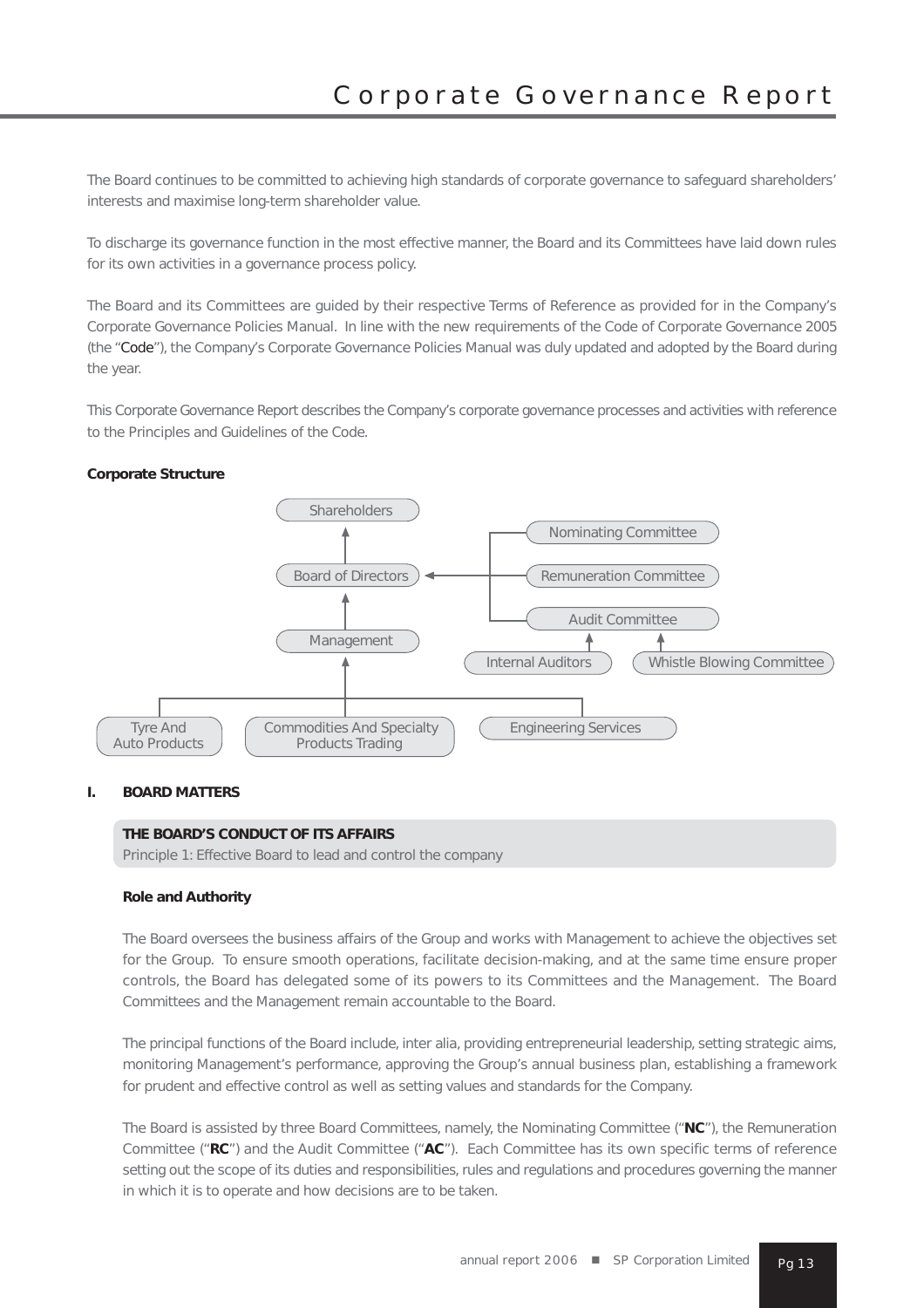# **Processes and Activities**

The Board approves the Company's annual budget before the beginning of each year and material transactions that arise in the course of the year as well as those that exceed the limits of authority delegated to the Management or Board Committees. Material transactions requiring the Board's approval include material acquisitions and disposal of assets, corporate and financial restructuring and share issuance. The Board approves transactions exceeding certain threshold limits while delegating authority for transactions below those limits to its Committees and the Management so as to facilitate operational efficiency.

The Company encourages Directors to undergo continuous training to equip themselves effectively for the discharge of their duties as Directors. Directors are welcome to request further briefings or information on any aspect of the Company's operations and business issues from the Management.

# **Schedule and Composition**

The Board meets regularly and as warranted by particular circumstances, as deemed appropriate by the Board members. The Company's Articles of Association allow telephonic and video-conferencing meetings of the Board to be conducted.

The Company Secretary attends all Board and Board Committee meetings and the minutes of such meetings are circulated to all Board members.

A record of the Directors' attendance at meetings of the Board and Board Committees during the financial year ended 31 December 2006 is set out below:-

|                                        | Board                       |                | Audit<br>Committee            |              | Remuneration<br>Committee   |                |                          |            | Nominating<br>Committee  |                |  |  |  |  |  |  |  |  |  |  |  |  |
|----------------------------------------|-----------------------------|----------------|-------------------------------|--------------|-----------------------------|----------------|--------------------------|------------|--------------------------|----------------|--|--|--|--|--|--|--|--|--|--|--|--|
| Name of Director                       | No. of scheduled<br>meeting | Attendance     | of scheduled<br>meeting<br>Q. | Attendance   | No. of scheduled<br>meeting | Attendance     | No. of ad-hoc<br>meeting | Attendance | No. of ad-hoc<br>meeting | Attendance     |  |  |  |  |  |  |  |  |  |  |  |  |
| Peter Sung <sup>1</sup>                |                             | 3              |                               |              |                             | 1              |                          | 1          |                          | 1              |  |  |  |  |  |  |  |  |  |  |  |  |
| David Lee Kay Tuan                     |                             | 3              |                               |              |                             |                |                          |            |                          | $\overline{2}$ |  |  |  |  |  |  |  |  |  |  |  |  |
| Cheng Hong Kok <sup>2</sup>            |                             | 3              |                               | 3            |                             | $\mathbf{1}$   |                          | $\Omega$   |                          | $\overline{2}$ |  |  |  |  |  |  |  |  |  |  |  |  |
| Chong Chou Yuen                        |                             | 3              |                               |              |                             |                |                          |            |                          |                |  |  |  |  |  |  |  |  |  |  |  |  |
| Fong Seok Phoy <sup>3</sup>            |                             | 1              |                               |              |                             |                |                          |            |                          |                |  |  |  |  |  |  |  |  |  |  |  |  |
| Liem Chin Chiang                       |                             | $\overline{2}$ |                               |              |                             |                |                          |            |                          |                |  |  |  |  |  |  |  |  |  |  |  |  |
| Susanto Nursalim<br>alias William Liem | 3                           | 3              | 3                             |              | 1                           |                | 1                        |            | $\overline{2}$           |                |  |  |  |  |  |  |  |  |  |  |  |  |
| Ong Teck Ghee                          |                             | $\overline{2}$ |                               | 3            |                             |                |                          |            |                          |                |  |  |  |  |  |  |  |  |  |  |  |  |
| Tan Lye Huat <sup>4</sup>              |                             | 3              |                               | 3            |                             | $\mathbf 1$    |                          | 1          |                          | $\mathbf{1}$   |  |  |  |  |  |  |  |  |  |  |  |  |
| Lei Huai Chin 5                        |                             | $\mathbf{1}$   |                               | $\mathbf{1}$ |                             |                |                          |            |                          |                |  |  |  |  |  |  |  |  |  |  |  |  |
| Low Kian Beng <sup>6</sup>             |                             | 1              |                               |              |                             | $\overline{0}$ |                          | 1          |                          |                |  |  |  |  |  |  |  |  |  |  |  |  |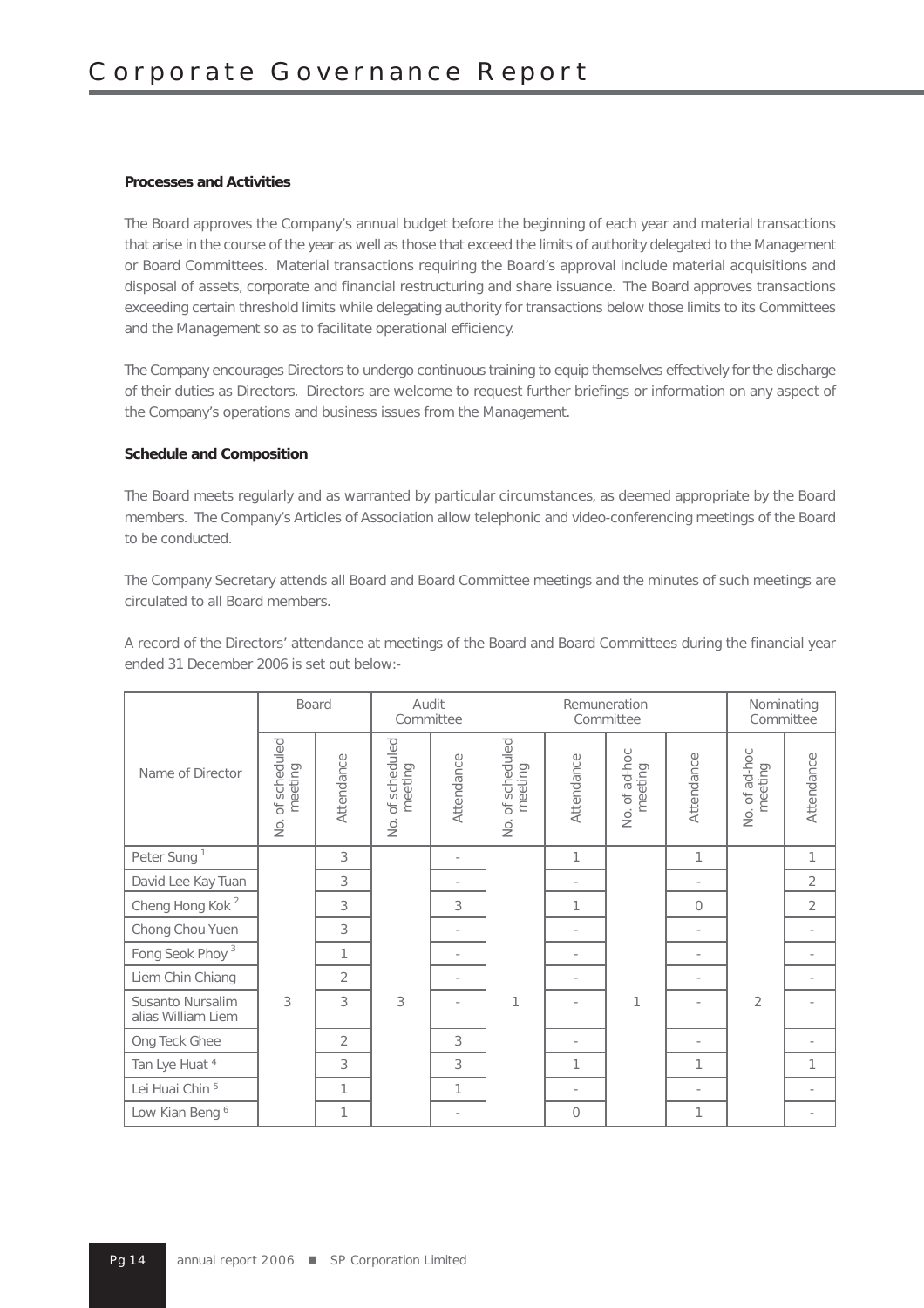- <sup>1</sup> : Chairman of the Board of Directors Resigned as Chairman of the Remuneration Committee on 28 February 2006 Resigned as Chairman and Member of the Nominating Committee on 28 February 2006
- <sup>2</sup> : Chairman of the Audit Committee Appointed as Chairman of the Nominating Committee on 28 February 2006 Appointed as Member of the Remuneration Committee on 28 February 2006
- <sup>3</sup> : Appointed as Executive Director on 10 August 2006
- $4$  : Appointed as Chairman of the Remuneration Committee on 28 February 2006 Appointed as Member of the Nominating Committee on 28 February 2006
- <sup>5</sup> : Resigned on 10 August 2006
- <sup>6</sup> : Resigned on 10 April 2006

# **BOARD COMPOSITION AND BALANCE**

Principle 2: Strong and independent element on the Board

The Board comprises nine members from different backgrounds whose core competencies, qualifications, skills and experiences are extensive. Of the nine Directors, seven are non-executive Directors and three are independent.

The NC conducts an annual review of Directors' independence. The Company has also complied with the guidelines of the Code recommending that at least one-third of the Board is made up of independent Directors. Having reviewed the composition of the Board, the NC considers the present Board size appropriate for the current needs and demands of the Group's operations.

During the year, the non-Executive Directors constructively challenged and helped the Management develop proposals on business strategies for the Group. The Board also monitors the performance of the Management in achieving agreed goals and objectives for the Group.

In addition, the Company has benefited from the Management's ready access to its Directors for guidance and exchange of views both within and outside of the formal environment of Board and Board Committees meetings.

# **ROLE OF CHAIRMAN AND CHIEF EXECUTIVE OFFICER (CEO)**

Principle 3: Clear division of responsibilities and balance of power and authority

# **Role and Authority**

Different individuals assume the Chairman and CEO functions. The division of responsibilities between the Chairman and CEO is clearly established.

# **Processes and Activities**

The Chairman, who is non-Executive, leads the Board and ensures Board members engage the Management in constructive debate on various matters including strategic issues, whilst the CEO has executive responsibilities for the Group's businesses and is accountable to the Board.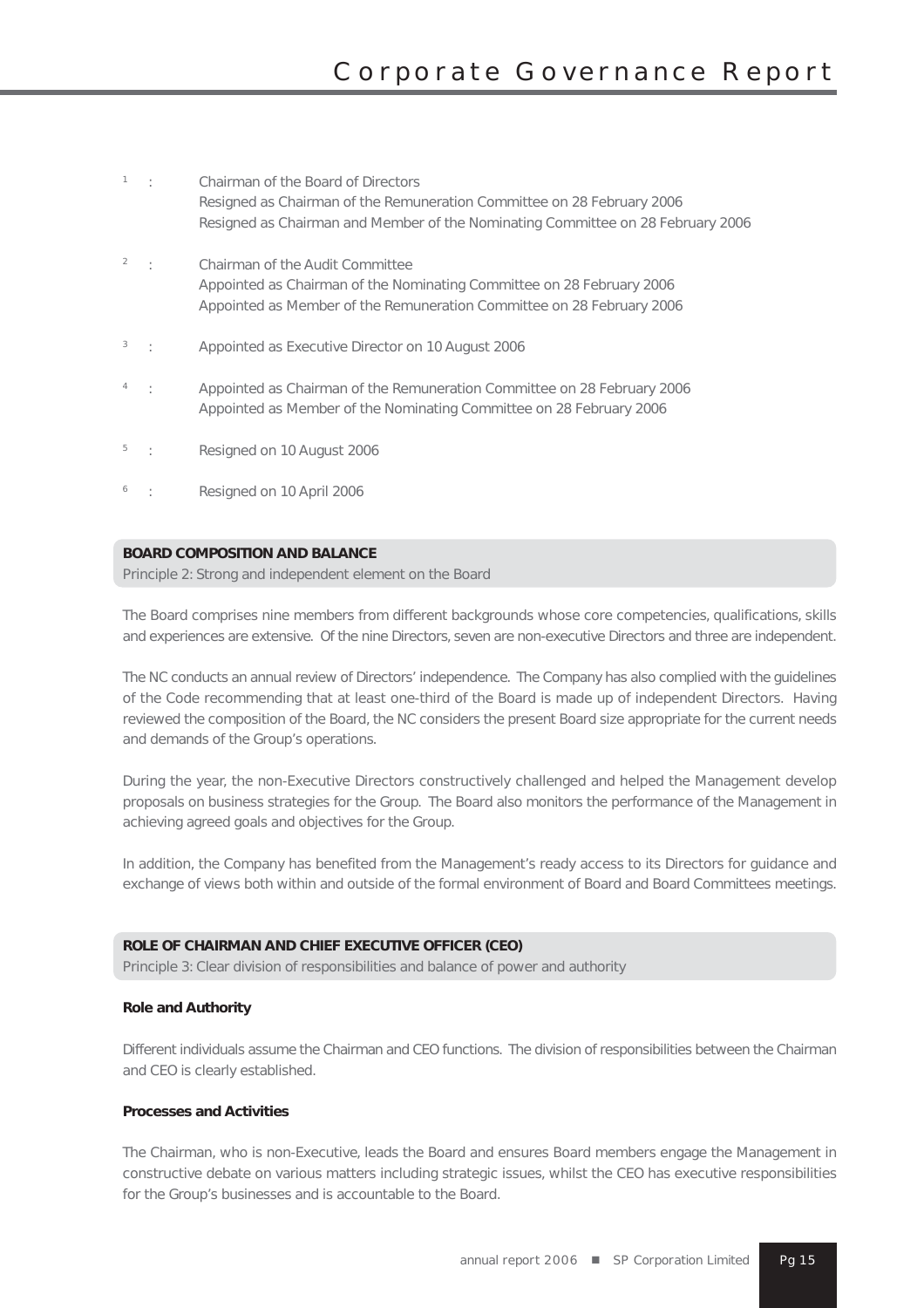The Chairman manages the business of the Board and the Board Committees whilst the CEO monitors the translation of the Board's decisions into executive action. The Chairman also exercises control over the quality and timeliness of information flow between the Board and the Management.

#### **BOARD MEMBERSHIP**

Principle 4: Formal and transparent process for the appointment of directors to the Board

The NC consists of the following three members with a majority, including the Chairman, being independent Directors:

- Mr Cheng Hong Kok Chairman (non-Executive/Independent)
- Mr Tan Lye Huat Member (non-Executive/Independent)
- Mr David Lee Kay Tuan Member (Executive/non-Independent)

During the year, the NC held two ad-hoc meetings.

#### **Role and Authority**

The NC reviews and recommends to the Board the appointment of new Directors as well as the re-nomination and re-election of Directors.

The other responsibilities of the NC include, *inter alia*, determining the independence of Directors, assessing the effectiveness of the Board as a whole and ensuring that the Company has a succession plan for senior positions.

#### **Processes and Activities**

The Company has in place a structured process of selection and appointment of new Director(s), which includes, *inter alia*, the evaluation of nominated candidate(s) by the NC taking into consideration the capabilities of such candidate(s) and how the candidate(s) will fit into the overall competency matrix of the Board. Key information such as academic and professional qualifications, shareholdings in the Company and its subsidiaries and other relevant information would accompany such nomination.

During the year, the NC reviewed and evaluated the appointment of an Executive Director before presenting him to the Board for consideration. Upon the appointment of the new Director by the Board, a formal letter was issued to him on behalf of the Board by the Chairman. In addition, the new Director was presented with information on corporate legislations, Directors' duties and responsibilities and the Company's internal rules and regulations. The Company Secretary also conducted a briefing on corporate governance and statutory compliance under the Companies Act, Cap. 50 and SGX-ST Listing Manual to the new Director.

At each annual general meeting ("**AGM**"), one-third of the Board is required, under the Company's Articles of Association, to retire and stand for re-election. Any newly appointed Director must submit himself for election at the AGM immediately following his appointment. The following Directors will retire at the forthcoming AGM:

- (a) Mr David Lee Kay Tuan
- (b) Mr Tan Lye Huat
- (c) Mr Ong Teck Ghee

Messrs Lee and Tan will offer themselves for re-election whilst Mr Ong has indicated that he will not seek re-election.

Mr Fong Seok Phoy, who was appointed as an Executive Director during the year, will submit himself for re-election under Article 100 of the Company's Articles of Association.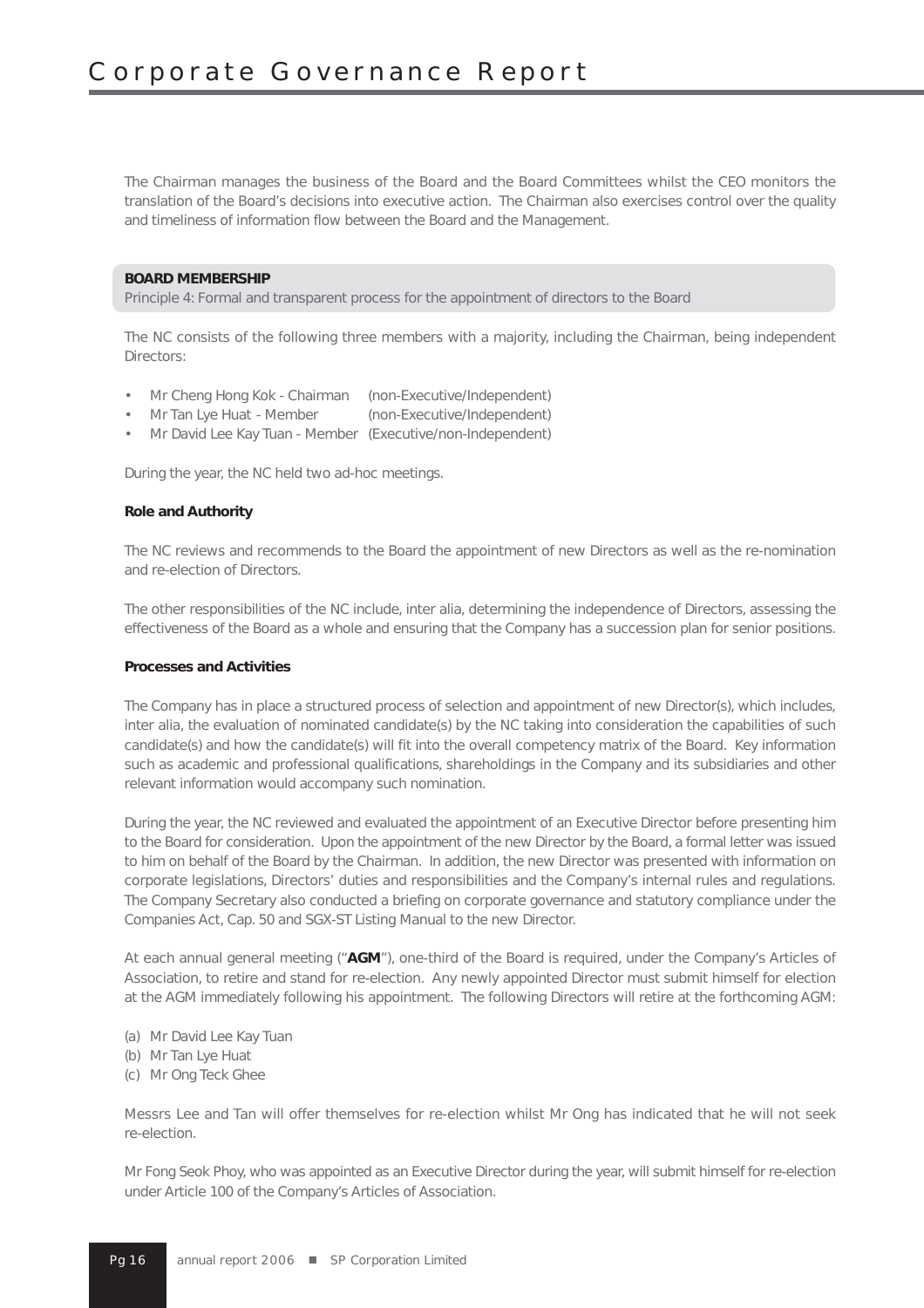# **BOARD PERFORMANCE**

Principle 5: Formal assessment of the effectiveness of the Board as a whole and the contribution by each director to the effectiveness of the Board

Review of the Board's performance is conducted by the NC annually.

The NC is guided by its Terms of Reference which set out its responsibilities for assessing the Board's effectiveness as a whole and ability to discharge its responsibilities in providing stewardship, corporate governance and monitoring Management's performance with the objective of enhancing long term value for shareholders.

The Board, through the delegation of its functions to the NC, has used its best efforts to ensure that Directors appointed to the Board have the background and knowledge in areas critical to the Group's business and requirements. In reviewing the Directors' mix of skill and experience that the Board requires to function competently and efficiently in achieving the Group's strategic objectives, every Director is required to complete a form providing information in relation to his areas of specialization and expertise.

The evaluation of the Board is carried out on an annual basis. Each Director assesses the Board's performance as a whole by providing written feedback to the NC through the Board Self-Assessment Checklist designed in accordance with the guidelines of the Code.

A procedure to evaluate the contribution of each individual Director to the effectiveness of the Board has been established. The assessment parameters include, *inter alia*, attendance at meetings of the Board, Board Committees and General Meetings; participation in discussion on boardroom matters; knowledge of and contacts in the regions where the Group operates; the individual Director's functional expertise; and his commitment of time to the Company. In addition, internal guidelines have been adopted to address the competing time commitments faced by Directors serving on multiple boards.

The evaluation returns submitted by each Director are collated independently by the Company Secretary who would then circulate the consolidated responses to the NC for discussion. The NC provides the relevant feedback to the Board, Board Committees and individual Director where appropriate.

# **ACCESS TO INFORMATION**

Principle 6: Board members should be provided with complete, adequate and timely information

The Board and its Committees are given information and full access to the Management and the Company Secretary. The role of the Company Secretary is clearly defined in the Company's Corporate Governance Policies Manual which includes, *inter alia*, advising the Board on all governance matters and ensuring that all Board procedures are followed. Under the direction of the Chairman, the Company Secretary ensures good information flows within the Board and its Committees and between the Management and non-Executive Directors, as well as facilitates and assists with professional development as required. The Company Secretary attends all meetings of the Board and its Committees.

The Directors are also kept up-to-date by the Company Secretary on pertinent developments in corporate laws and governance. In addition to the annual budget and business plans which are submitted to the Board for approval, the Board is provided on a monthly basis with management accounts which contain key performance indicators that inform the Directors of the Company's on-going performance, position and prospects. The Board also reviews and approves for release the Company's half-year and full-year financial results. When updating the Board of the Company's performance, the Management ensures that the Board is kept apprised (with the necessary explanations) of material variances between the budget and the actual results.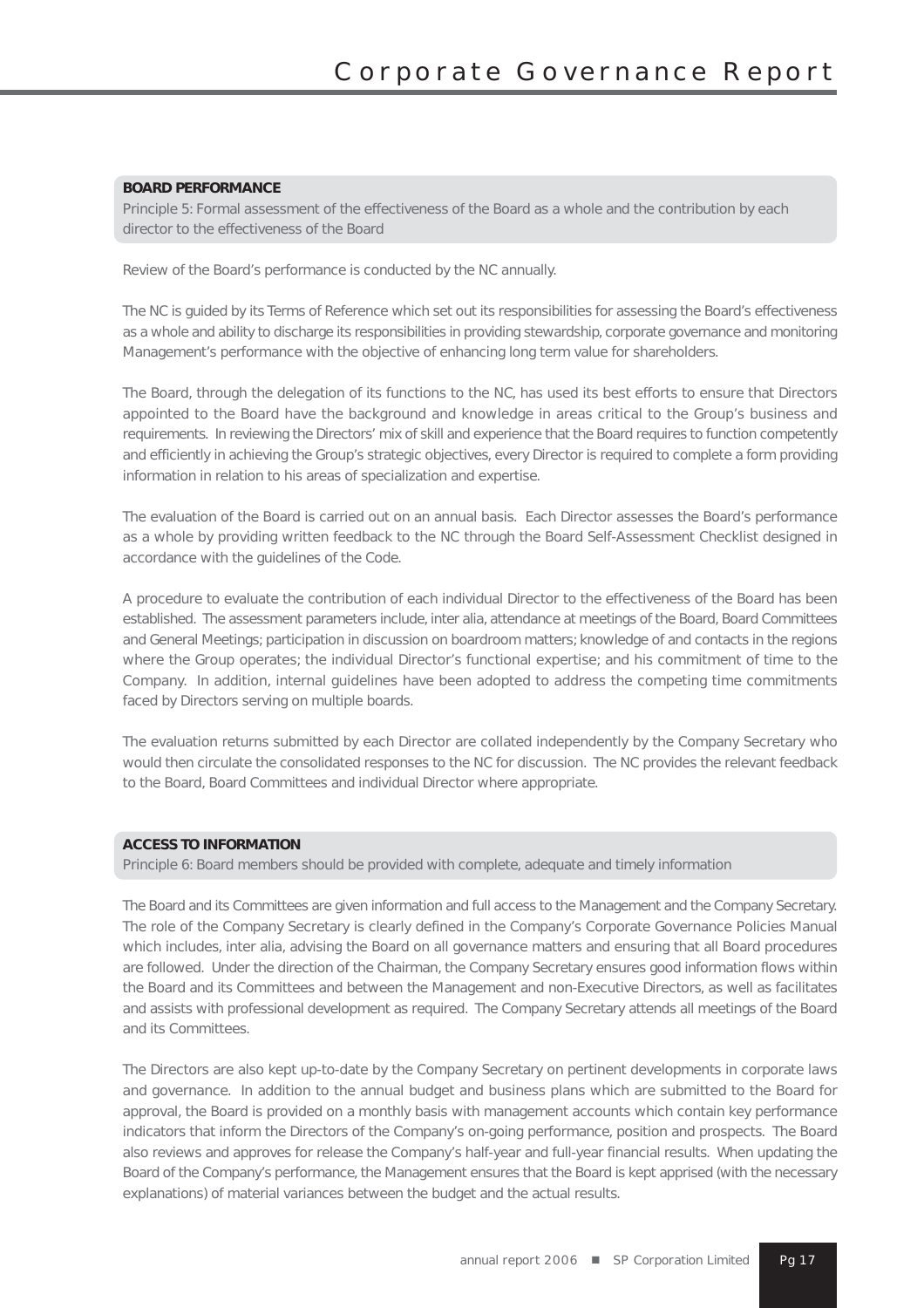In the furtherance of their duties, the Directors, individually or as a group, may seek independent professional advice on matters relating to the businesses of the Group, at the Company's expense.

# **II. REMUNERATION MATTERS**

#### **PROCEDURES FOR DEVELOPING REMUNERATION POLICIES**

Principle 7: Formal and transparent procedure for developing policy on executive remuneration and for fixing the remuneration packages of individual directors

The RC comprises the following three Directors, all of whom are non-Executive and the majority, including the Chairman, being independent:

- Mr Tan Lye Huat Chairman (non-Executive/Independent)
- Mr Cheng Hong Kok Member (non-Executive/Independent)
- Mr Peter Sung Member (non-Executive/non-Independent)

The RC is guided by its written Terms of Reference as stipulated in the Company's Corporate Governance Policies Manual. The principal responsibilities of the RC include, *inter alia*, reviewing the remuneration framework for recommendation to the Board for approval, determining remuneration packages for Executive Directors and senior officers, reviewing the appropriateness and transparency of remuneration matters disclosed to shareholders.

No member of the RC is involved in deciding his own remuneration. The Executive Director has employment contract with the Company which can be terminated by either party giving three months' notice. None of the non-Executive Directors is on service contract with the Company.

During the year, the RC held one scheduled and one ad-hoc meeting.

# **LEVEL AND MIX OF REMUNERATION**

Principle 8: Level of remuneration of directors to be appropriate and not excessive

The Company's remuneration packages for Executive Directors comprised both fixed and variable components. The variable component is linked to the Company's performance as well as each individual Director's performance. This is designed to align Directors' interests with those of shareholders' and link rewards to corporate and individual performance. The remuneration framework has been endorsed by the entire Board. Executive Directors do not receive Directors' fees from the Company or from its subsidiaries/associated companies if they are appointed to these boards, since their salaries compensate for services rendered as members of these boards. Any Director fees for services rendered by the Executive Directors to these entities are paid to the Company.

The non-Executive Directors are paid pursuant to the Company's Remuneration Framework for Directors of the Board. Payment of Directors' fees is subject to shareholders' approval at the AGM. The RC is of the view that the remuneration of non-Executive Directors is appropriate taking into account factors such as effort and time spent and responsibilities of the Directors. The RC and the Board are of the view that the remuneration of the Directors is adequate and not excessive.

Matters which are required to be disclosed in the annual remuneration report have been sufficiently disclosed in this report and in the Financial Statements of the Company.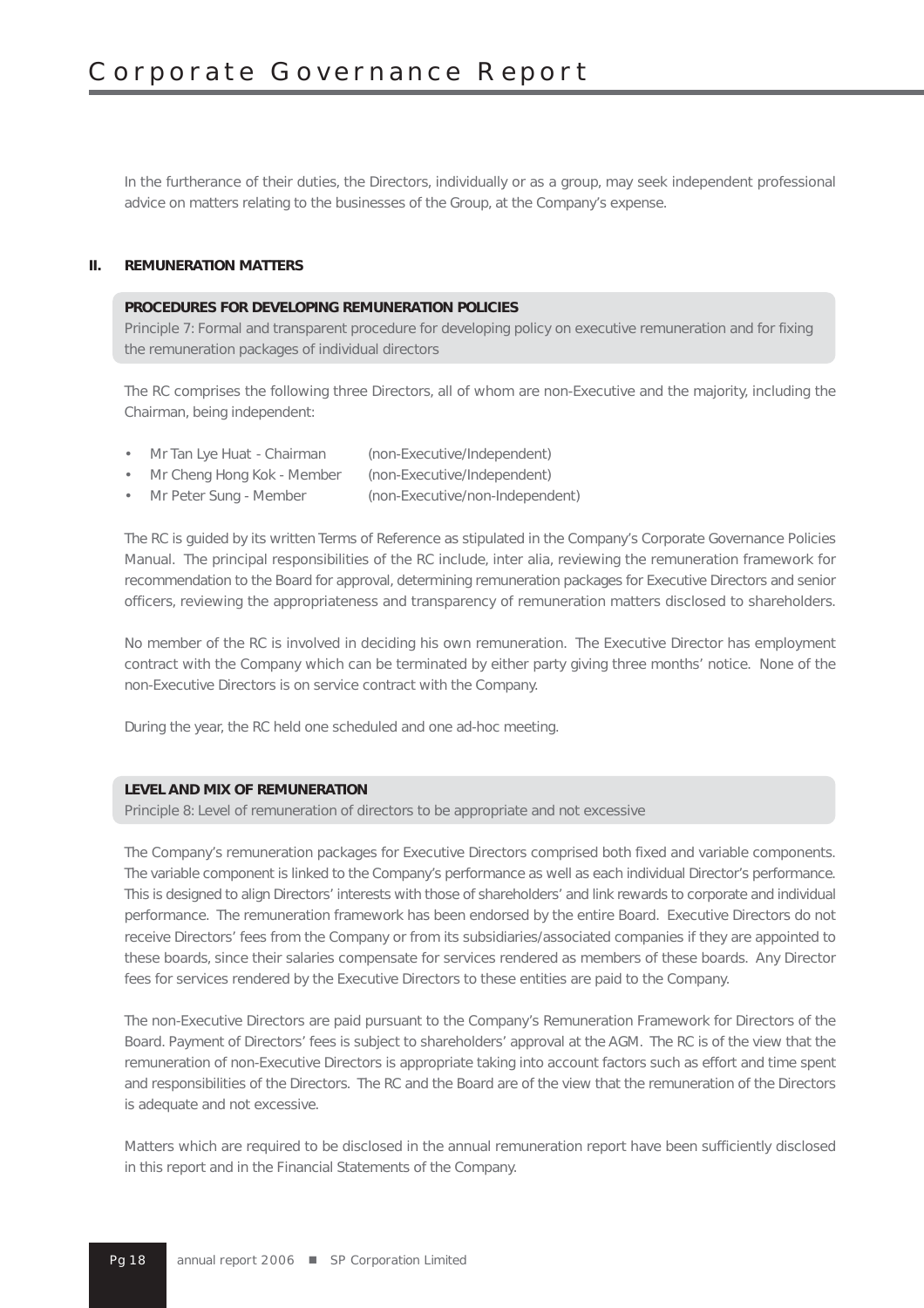# **DISCLOSURE ON REMUNERATION**

Principle 9: Clear disclosure of remuneration policy, level and mix of remuneration, and procedure for setting remuneration

The RC proposes appropriate remuneration frameworks for adoption by the Board and ensures that the Management carries out the approved policy accordingly. The aim of the RC is to motivate and retain Directors and executives and ensure that the Company is able to attract appropriate talent from the market in order to maximize value for shareholders.

A summary of each non-Executive and Executive Director's remuneration paid or payable for FY2006 is shown below:

|                                             |                      |             |               | Breakdown of Remuneration in Percentage (%) |                       |       |                                                                           |
|---------------------------------------------|----------------------|-------------|---------------|---------------------------------------------|-----------------------|-------|---------------------------------------------------------------------------|
| Name of Directors                           | <b>Status</b><br>(1) | Fees<br>(2) | Salary<br>(3) | <b>Benefits</b>                             | Variable<br>Bonus (4) | Total | <b>Total Remuneration in</b><br><b>Compensation Bands</b><br>of \$250,000 |
| Peter Sung                                  | NE, NI               | 100%        | $0\%$         | $0\%$                                       | $0\%$                 | 100%  | $<$ \$250,000                                                             |
| David Lee Kay Tuan                          | Exec, NI             | 100%        | $0\%$         | $0\%$                                       | $0\%$                 | 100%  | $<$ \$250,000                                                             |
| Cheng Hong Kok                              | NE, Ind              | 100%        | $0\%$         | $0\%$                                       | $0\%$                 | 100%  | $<$ \$250,000                                                             |
| Chong Chou Yuen                             | NE. NI               | 100%        | $0\%$         | $0\%$                                       | $0\%$                 | 100%  | $<$ \$250,000                                                             |
| Fong Seok Phoy *                            | Exec, NI             | $0\%$       | 87%           | $0\%$                                       | 13%                   | 100%  | \$250,000 - \$499,999                                                     |
| Lei Huai Chin #                             | NE, NI               | 100%        | $0\%$         | $0\%$                                       | $0\%$                 | 100%  | $<$ \$250,000                                                             |
| Liem Chin Chiang                            | NE. NI               | 100%        | $0\%$         | $0\%$                                       | $0\%$                 | 100%  | $<$ \$250,000                                                             |
| Susanto Nursalim<br>alias William Liem      | NE. NI               | 100%        | $0\%$         | $0\%$                                       | $0\%$                 | 100%  | $<$ \$250,000                                                             |
| Low Kian Beng #                             | Exec, NI             | $0\%$       | 96%           | 2%                                          | 3%                    | 100%  | $<$ \$250,000                                                             |
| Ong Teck Ghee                               | NE, Ind              | 100%        | $0\%$         | 0%                                          | $0\%$                 | 100%  | $<$ \$250,000                                                             |
| Tan Lye Huat                                | NE, Ind              | 100%        | $0\%$         | $0\%$                                       | $0\%$                 | 100%  | $<$ \$250,000                                                             |
| <b>Total Directors'</b><br>Remuneration (%) |                      | 39%         | 55%           | 0%                                          | 6%                    | 100%  |                                                                           |

Notes:

- 1) Ind Independent / NI non-Independent / Exec Executive / NE non-Executive.
- 2) Directors' fees as a lump sum are subject to approval by shareholders at the AGM on 12 April 2007.
- 3) The salary amount shown is inclusive of allowances and CPF.
- 4) The variable bonus amount shown is inclusive of CPF.
- *\* Mr Fong Seok Phoy has been a senior executive of the Group and was appointed as Executive Director with effect from 10 August 2006. His fall year remuneration has been included therein.*
- *# Mr Lei Huai Chin and Mr Low Kian Beng resigned as Directors on 10 August 2006 and 10 April 2006 respectively.*

# **Remuneration of top executives (Other than the Company's Executive Directors)**

The Company advocates a performance-based remuneration system taking into account the performance of individuals, Company's performance and industry benchmarks gathered from companies in comparable industries.

The table below shows the ranges of gross remuneration received by the Group's top five executives (excluding Executive Directors) in the Company and in the Group's Singapore and overseas subsidiaries, but does not include any associated companies: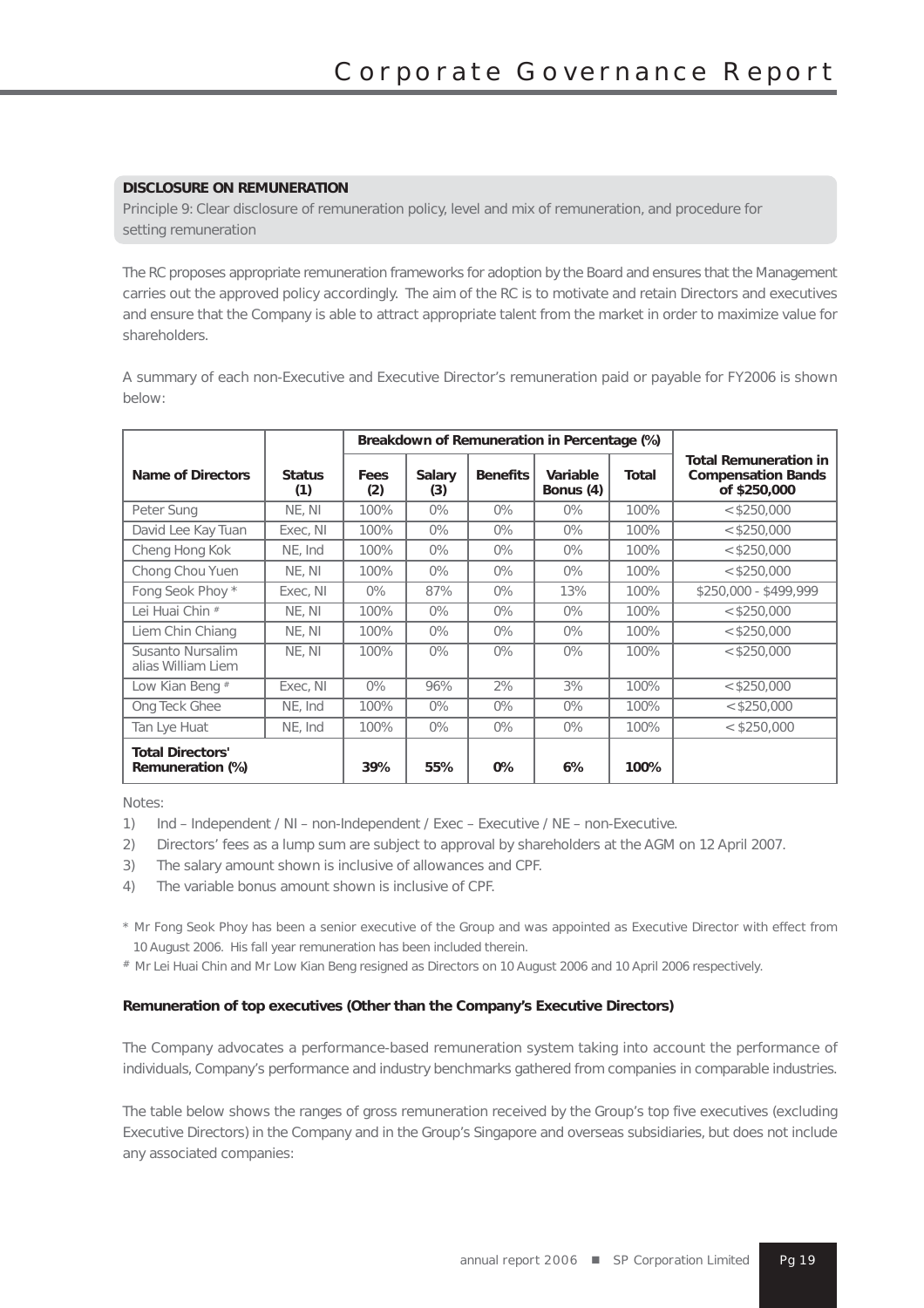|                                    |                                   | <b>Breakdown of Remuneration</b><br>in Percentage (%) |                             |                       |       |                                                                    |
|------------------------------------|-----------------------------------|-------------------------------------------------------|-----------------------------|-----------------------|-------|--------------------------------------------------------------------|
| Name of Top<br><b>5 Executives</b> | Position                          | Salary<br>(1)                                         | <b>Benefits</b><br>-in-kind | Variable<br>Bonus (2) | Total | <b>Total Remuneration</b><br>in Compensation<br>Bands of \$250,000 |
| Hui Chee Teck,<br>Simon            | Director of subsidiaries          | 100%                                                  | $0\%$                       | $0\%$                 | 100%  | $<$ \$250,000                                                      |
| Ng Keok Heng,<br>Allen             | Director of subsidiaries          | 100%                                                  | $0\%$                       | $0\%$                 | 100%  | $<$ \$250,000                                                      |
| Lim Eng Khoon,<br>Frank            | Director of subsidiaries          | 79%                                                   | $0\%$                       | 21%                   | 100%  | $<$ \$250,000                                                      |
| Lee Hong Keow                      | Director of subsidiaries          | 80%                                                   | $0\%$                       | 20%                   | 100%  | $<$ \$250,000                                                      |
| Gan Pin Pin *                      | <b>Group Financial Controller</b> | 74%                                                   | $0\%$                       | 26%                   | 100%  | $<$ \$250,000                                                      |
| Total Executives' Remuneration (%) |                                   | 87%                                                   | 0%                          | 13%                   | 100%  |                                                                    |

Notes:

- 1) The salary amount shown is inclusive of allowances such as fixed transport allowance and CPF.
- 2) The variable bonus amount shown is inclusive of CPF.

\* Ms Gan Pin Pin joined the Group on 21 June 2006.

There is no Group employee related to a Director or the CEO, whose remuneration exceeded \$150,000 for the financial year ended 31 December 2006.

# **III. ACCOUNTABILITY AND AUDIT**

#### **Accountability**

Principle 10: Presentation of a balanced and understandable assessment of the company's performance, position and prospects

The Board recognises the importance of the timeliness and relevance of information on the performance of the Group to shareholders. In discharging this responsibility, the Board ensures the timely release of the Group's financial results and that the results provide a balanced and understandable assessment of the Group's performance, position and prospects.

In addition, the Management keeps the Board regularly updated on the Group's business activities and financial performance by providing operations reports on a monthly basis. Such a report compares the Group's actual performance against the approved budget and highlights key business indicators and major issues that are relevant to the Group's performance.

#### **Audit Committee**

Principle 11: Establishment of Audit Committee with written terms of reference

The AC consists of the following three Directors, all of whom are independent and non-Executive:

- Mr Cheng Hong Kok Chairman (non-Executive/Independent)
- Mr Ong Teck Ghee Member (non-Executive/Independent)
- Mr Tan Lye Huat Member (non-Executive/Independent)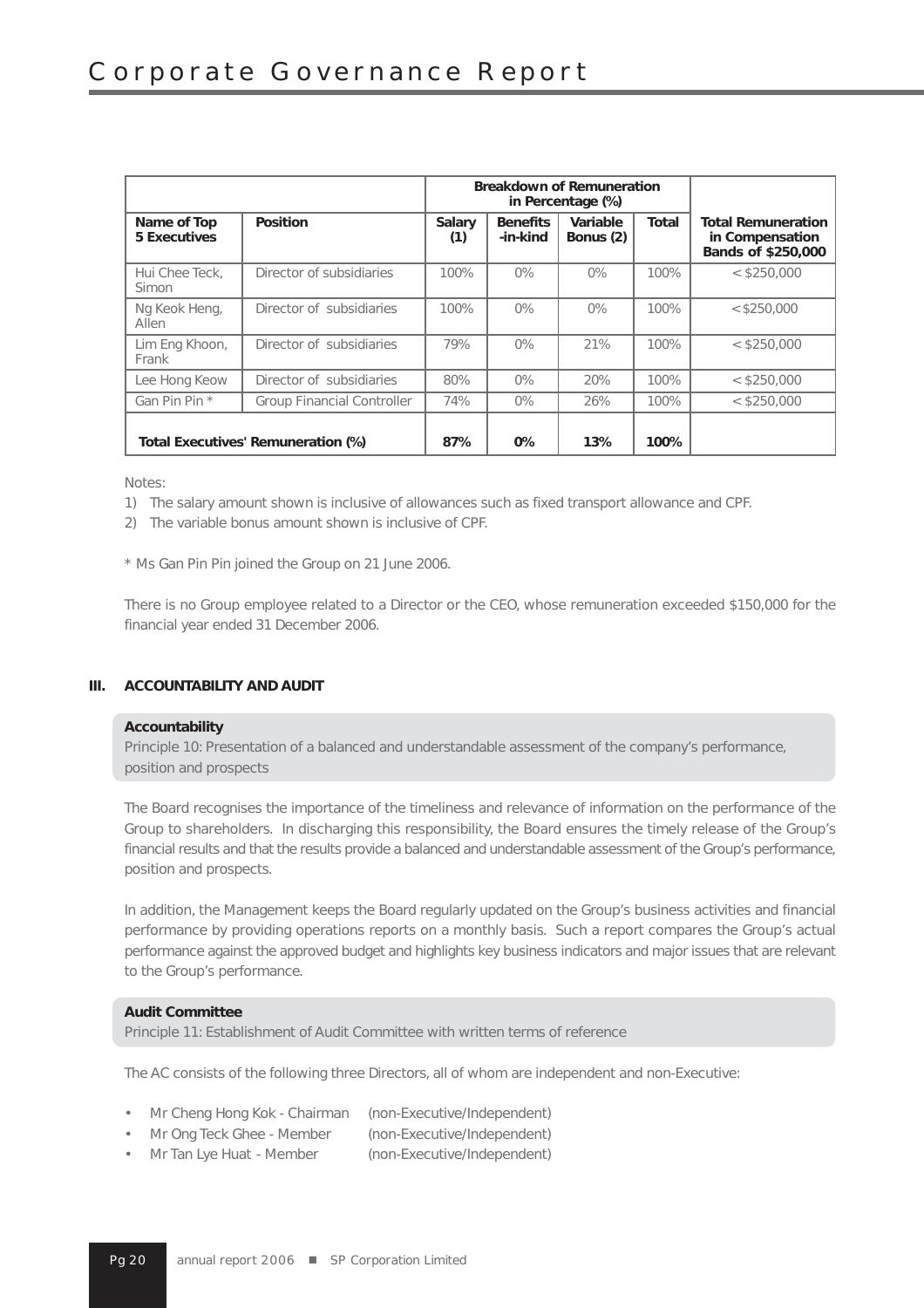The Board is of the view that the AC members are appropriately qualified to discharge their responsibilities and its members have accounting and/or related financial management expertise.

The AC is guided by its Terms of Reference which stipulate that its principal functions include, *inter alia*, reviewing the annual audit plan, the systems of internal control and management of financial risks, the effectiveness and adequacy of the internal audit function which is outsourced to a professional firm, the regulatory compliance matters, the risk management framework and interested persons transactions. The AC also reviews the half-year and full-year financial results announcements before their submission to the Board for approval.

The AC conducts an annual review of the non-audit services provided by the External Auditors as part of the AC's assessment of the External Auditors' independence. The AC is of the view that the non-audit services (namely as tax consultant) provided by the External Auditors in 2006 did not prejudice their objectivity and independence.

The AC has explicit authority to investigate any matter within its Terms of Reference. It has full access to and has had the full co-operation of the Management. It also has full discretion to invite any Director or any member of the Management to attend its meetings. The Internal and External Auditors are also invited to make presentations to the AC as appropriate.

Once a year, the Company's External Auditors and Internal Auditors meet separately with the AC without the presence of the Management.

# **Whistle-Blowing Policy**

To encourage proper work ethics and eradicate any internal improprieties, unethical acts, malpractices, fraudulent acts, corruption and/or criminal activities in the Group, the AC reviewed and approved for implementation, a Whistle Blowing Policy stipulating the mechanism by which employees of the Group may, in confidence, raise concerns about possible improprieties in matters of financial reporting or others. A Whistle-Blowing Committee ("**WBC**") has also been established to provide an avenue for employees to raise or report in confidence any concerns they may have on the aforementioned issues.

Assisted by the WBC, the AC addresses issues/concerns raised by employees and arranges for investigation and/or follow-up of appropriate action. The AC reports to the Board any issues/concerns received by it and the WBC at the ensuing Board meeting. Should the AC or WBC receives reports relating to serious offences and/or criminal activities in the Group, the AC or the Board have access to the appropriate external advice where necessary and, where appropriate or required, report to the relevant government authorities for further investigation/action.

# **Whistle-Blowing Committee**

The WBC consists of:-

- CEO Group Financial Controller Company Secretary
	-

The WBC is empowered to:-

- look into all issues/concerns relating to the Group (except for issues/concerns that are directed specifically or affecting any member of the WBC which are dealt with by the AC);
- make the necessary reports and recommendations to the AC or the Board of Directors for their review and further action, if deemed required by them; and
- have access to the appropriate external advice where necessary and, where appropriate or required, report to the relevant government authorities for further investigation/action.

During the year, the AC held three scheduled meetings.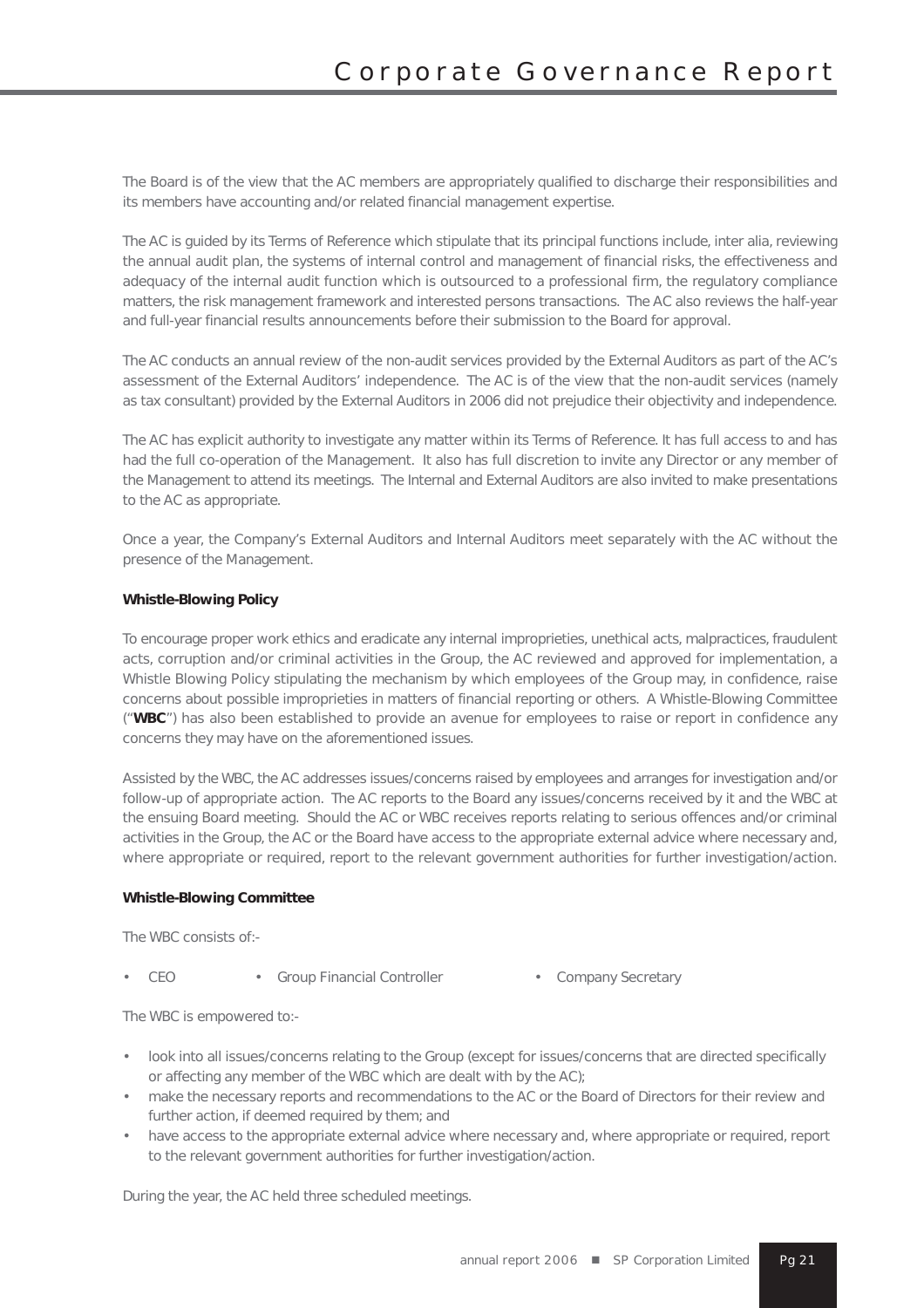# **INTERNAL CONTROLS**

Principle 12: Sound system of internal controls

The AC reviews reports submitted by the Internal and External Auditors relating to the effectiveness of the Group's internal controls, including the adequacy of the Group's internal financial controls, operational and compliance controls.

A Minimum Acceptance Control system had been implemented to enhance the Group's internal control function for areas such as finance, operations and compliance. The internal control measures aim to ensure that the Group's assets are safeguarded, proper accounting records are maintained, and that financial information used within the business and for publication is reliable.

The Board believes that, in the absence of any evidence to the contrary, the system of internal controls maintained by the Management provides adequate assurance against material financial misstatements or losses.

The AC's responsibilities over the Group's internal controls and risk management are complemented by the work of the Internal Auditors.

#### **Risk Management**

An Enterprise Risk Management ("ERM") framework was put in place to assist the Board, the Management and staff in identifying, reviewing and monitoring potential risks. Comprehensive guidelines and rules are set to identify and manage significant risks that might affect the Group's achievement of its business objectives, outputs, projects or operating processes at the Group.

The Group recognises risk management as a collective effort beginning with the individual subsidiaries and business units, followed by the operating segments and ultimately the Management and the Board, working as a team to ensure that the Group's risk management control is conducted through a self-assessment process on a regular basis.

Key risks, control measures and actions are continually identified, updated and monitored with the aim to bring them to within acceptable cost and tolerance parameters. On an annual basis, the AC reviews and reports to the Board the Group's risk profile, evaluates results and counter-measures to mitigate or transfer identified potential risks so as to assure itself and the Board of the adequacy of the ERM framework and that the process is operating effectively as planned.

# **INTERNAL AUDIT**

Principle 13: Independent internal audit function

The Internal Auditors' ("IA") primary line of reporting is to the Chairman of the AC.

The Company's internal audit function is outsourced to PricewaterhouseCoopers. The IA is guided by the PricewaterhouseCoopers Global Internal Audit Services Outsourcing Engagement Framework ("Framework"). The standards developed in the Framework are consistent with the Standards for the Professional Practice of Internal Auditing set by The Institute of Internal Auditors.

Annually, an audit plan is being developed and the IA reviews the effectiveness of the Company's material internal controls.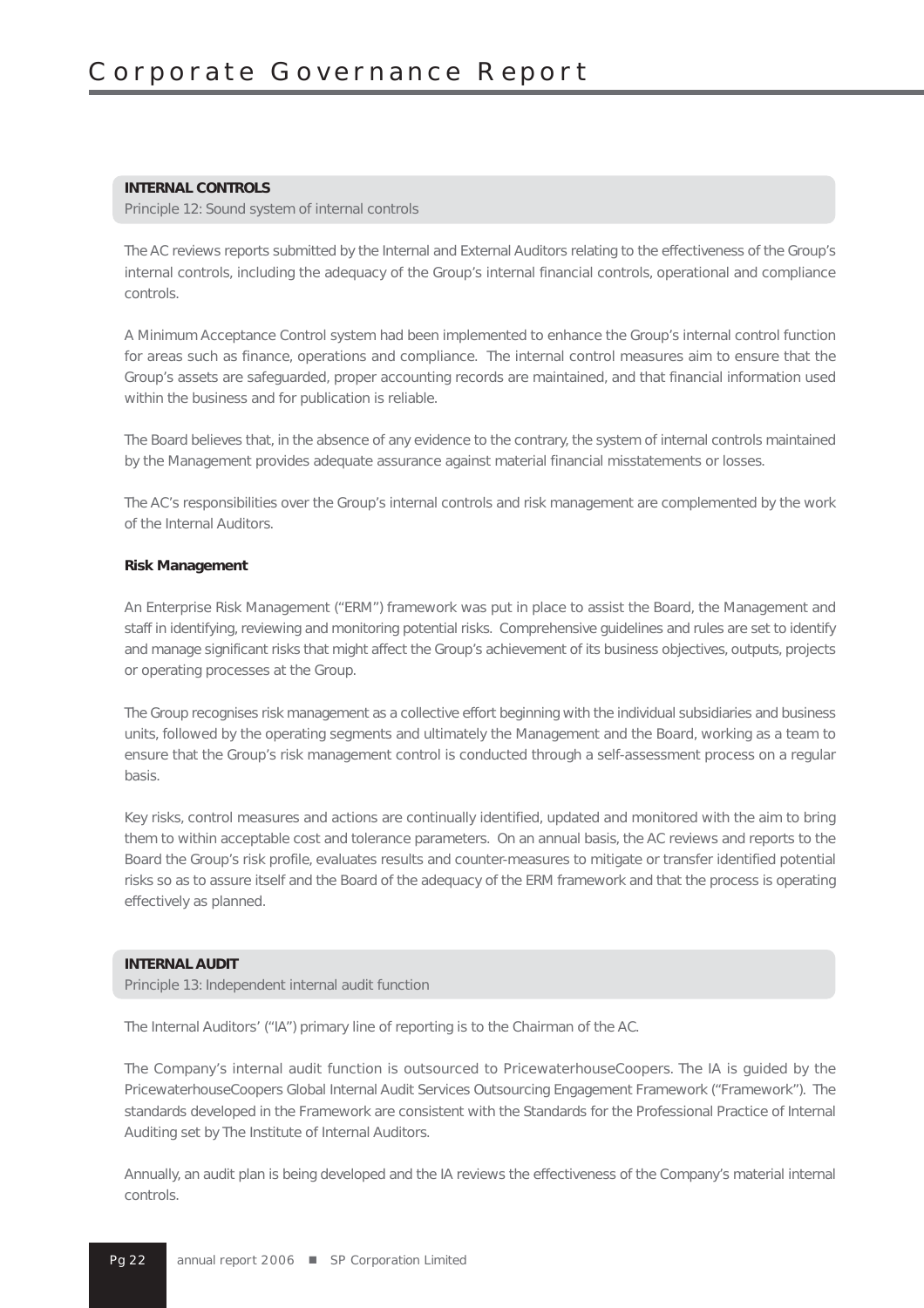The AC annually reviews the adequacy of the internal audit function, the activities and organisational structure of the Company's internal audit function to ensure that no unjustified restrictions or limitations are imposed. The AC reviews and approves the annual IA plan to ensure that the internal audit function is adequate. It also oversees the implementation of the internal audit plan and ensures that the Management provides the necessary cooperation to enable the IA to perform its function.

The Board is of the view that the Company has in place an adequate system of internal controls.

# **IV. COMMUNICATION WITH SHAREHOLDERS**

#### **COMMUNICATION WITH SHAREHOLDERS**

Principle 14: Regular, effective and fair communication with shareholders

In line with the continuous disclosure obligations of the Company, pursuant to the Listing Rules of the Singapore Exchange Securities Trading Limited (SGX-ST) and the Singapore Companies Act, Cap. 50, the Board's policy is to ensure that shareholders are informed promptly of all major developments that may impact materially on the Company.

The Company communicates with shareholders and the investing community through the release of timely announcements to the SGX-ST via SGXNET, circulation of its Annual Reports and Circulars to Shareholders, at general meetings and through its website at www.tuansing.com where the public can access information on the Group. The announcements include half-year and full-year financial results, material transactions, and other developments relating to the Group requiring disclosure under the corporate disclosure policy of the SGX-ST.

# **COMMUNICATION WITH SHAREHOLDERS**

Principle 15: Shareholders' participation at general meetings

The AGM is the principal forum for dialogue with shareholders. At the meeting, shareholders are given an opportunity to participate effectively through open discussions and to vote on resolutions tabled.

Separate resolutions are proposed for approval on each distinct issue at general meetings. Shareholders can vote either in person or through proxies. The Company views these meetings as excellent opportunities to build shareholders' understanding of the Group's businesses and to build alignment with shareholders' views on value creation.

The Chairman of the Board, as well as Chairmen of the AC, NC and RC, attend general meetings to address issues raised by shareholders. The External Auditors and the legal advisers are also present to address any relevant queries from shareholders.

# **V. DEALINGS IN SECURITIES**

The Company has adopted a policy whereby its Directors and officers are prohibited from dealing in the securities of the Company and its listed related corporations (collectively the listed entities) while in possession of pricesensitive information, as well as during the period commencing one month before the announcement of the listed entities' annual and half-year results and ending on the day of such announcements. The Company's Directors and officers are also to refrain from dealing in the listed entities' securities for short-term considerations.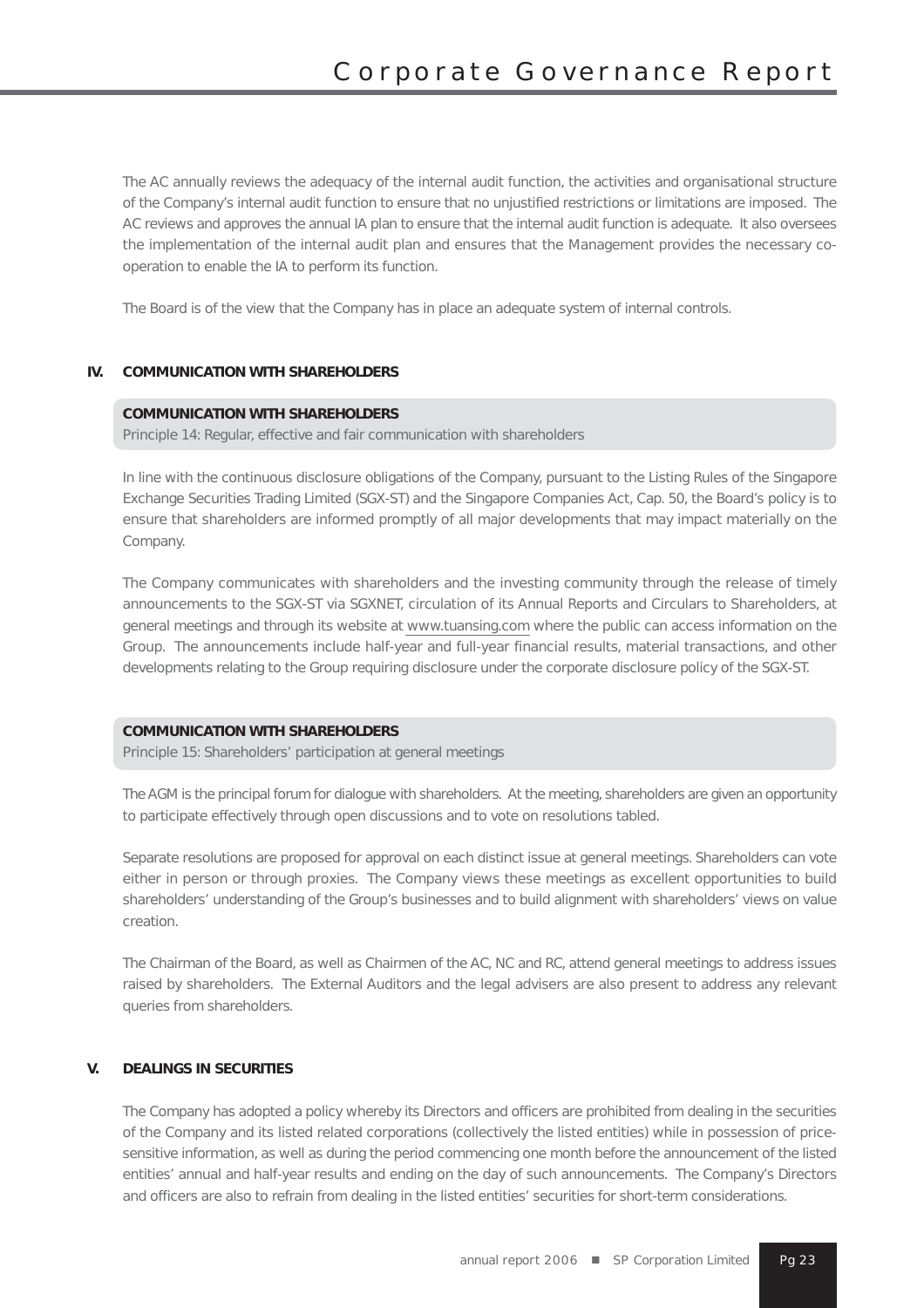# Board Of Directors







**(1) Peter Sung** *Chairman* Non-Executive Director (Non-Independent) Member, Remuneration Committee Last re-election: 21 April 2006

Mr Sung is the Chairman of the Board since 28 January 2002 and the Chairman of the Nominating Committee and Remuneration Committee since December 2002. He stepped down as Chairman of both Committees on 28 February 2006 but remained as a member of the Remuneration Committee.

Mr Sung is currently the Chairman of Calbert Pte. Ltd. Between 1966 and 1986, he worked in Shell, Sime Darby and Pilecon in the Corporate Planning, Marketing, Sales and Personnel functions. Mr Sung was Singapore's ambassador to the Philippines between 1986 and 1988 and a Member of the Singapore Parliament from 1988 to 1996. Between 1988 and 1991, he was Minister of State with attachments in the Ministries of Foreign Affairs, Home Affairs and National Development. Mr Sung was an Advisor to the Gajah Tunggal Group in Indonesia until 1998. He was the Chairman of Tuan Sing Holdings Limited (listed on the Singapore Exchange) until 1994. He ceased to be a Director of Tuan Sing Holdings Limited on 1 November 2005.

Mr Sung holds a Bachelor of Arts degree with a First Class Honours in Economics from the University of Singapore.

#### **(2) David Lee Kay Tuan**

*Managing Director and CEO* Executive Director (Non-Independent) Member, Nominating Committee Last re-election: 23 April 2004 Proposed for re-election at AGM in April 2007

Mr Lee was appointed Managing Director and CEO on 28 February 2006. On the same day, he stepped down as Chairman of the Executive Committee of the Company. He was the Executive Director, Legal and Administration since January 2002 but relinquished his Executive Director appointment in December 2003 and continued on the Board as a non-Executive Director and as a member of the Nominating Committee. Mr Lee is currently an Executive Director and CEO of Tuan Sing Holdings Limited as well as a Director of Gul Technologies Singapore Ltd (both listed on the Singapore Exchange). Mr Lee had held directorship in an Australian Stock Exchange listed company, Grand Hotel Group, of which he stepped down in November 2006.

Mr Lee established Messrs Ang & Lee, a law firm and was its managing partner between 1994 and 2001. He holds a Bachelor of Laws (Hons) degree from the National University of Singapore.

#### **(3) Cheng Hong Kok**

*Non-Executive Director (Independent)* Chairman, Audit Committee & Nominating Committee Member, Remuneration Committee Last re-election: 21 April 2006

Mr Cheng is a Non-Executive Independent Director since 24 May 2001, Chairman of the Audit Committee since 16 October 2001 and Member of the Nominating Committee since December 2002. He assumed the position of Chairman of the Nominating Committee and was also appointed a member of the Remuneration Committee on 28 February 2006.

Mr Cheng holds directorships in other Singapore listed companies namely, Gul Technologies Singapore Ltd, Orchard Parade Holdings Ltd and Singapore Petroleum Company Limited. He concurrently sits on the boards of Singapore Refining Company Pte Ltd and Keppel Oil & Gas Services Pte Ltd.

Mr Cheng held various senior positions in Singapore Petroleum Company Limited in corporate planning, finance and administration, supply and trading, and marketing and distribution from 1970 to 1980 and became its President and Chief Executive Officer from 1981 to 1996. Through Singapore Petroleum Company Limited, he was involved in the Asean Council on Petroleum (ASCOPE) for many years. He was a board member of the Singapore Economic Development Board from 1987 to 1990 and a member of the Government Economic Planning Committee from 1989 to 1991.

Mr Cheng holds a Bachelor of Science (Chemical Engineering) degree with First Class Honours from the University of London and received an Advanced Executive Management Certificate from the J. L. Kellogg Graduate School of Management, Northwestern University in the USA. He was a Singapore State Scholar as well as an Eisenhower Fellow.

#### **(4) Chong Chou Yuen**

*Non-Executive Director (Non-Independent)* Last re-election: 21 April 2006

Mr Chong was appointed a Non-Executive Director on 8 December 2005. He holds directorships in subsidiaries of the Company and the Pan-West Group. He is concurrently the Chief Financial Officer of Tuan Sing Holdings Limited.

His career spans more than 25 years in finance & accounting management in various industries covering countries in the Asia Pacific, Middle East and the Caribbean.

Prior to joining the Tuan Sing Group in 2004, Mr Chong was the Regional Finance Director, Asia-Pacific for Equant Pte. Ltd. between 1997 and 2004. From September 2003 to March 2004, Mr Chong was a Director for Equant Group of companies in Singapore and overseas. He was the Group Finance Director of Berger International Ltd from 1994 to 1997.

Mr Chong holds a Bachelor of Accountancy and an MBA degree from the National University of Singapore. He is also a Fellow of the Institute of Certified Public Accountants of Singapore.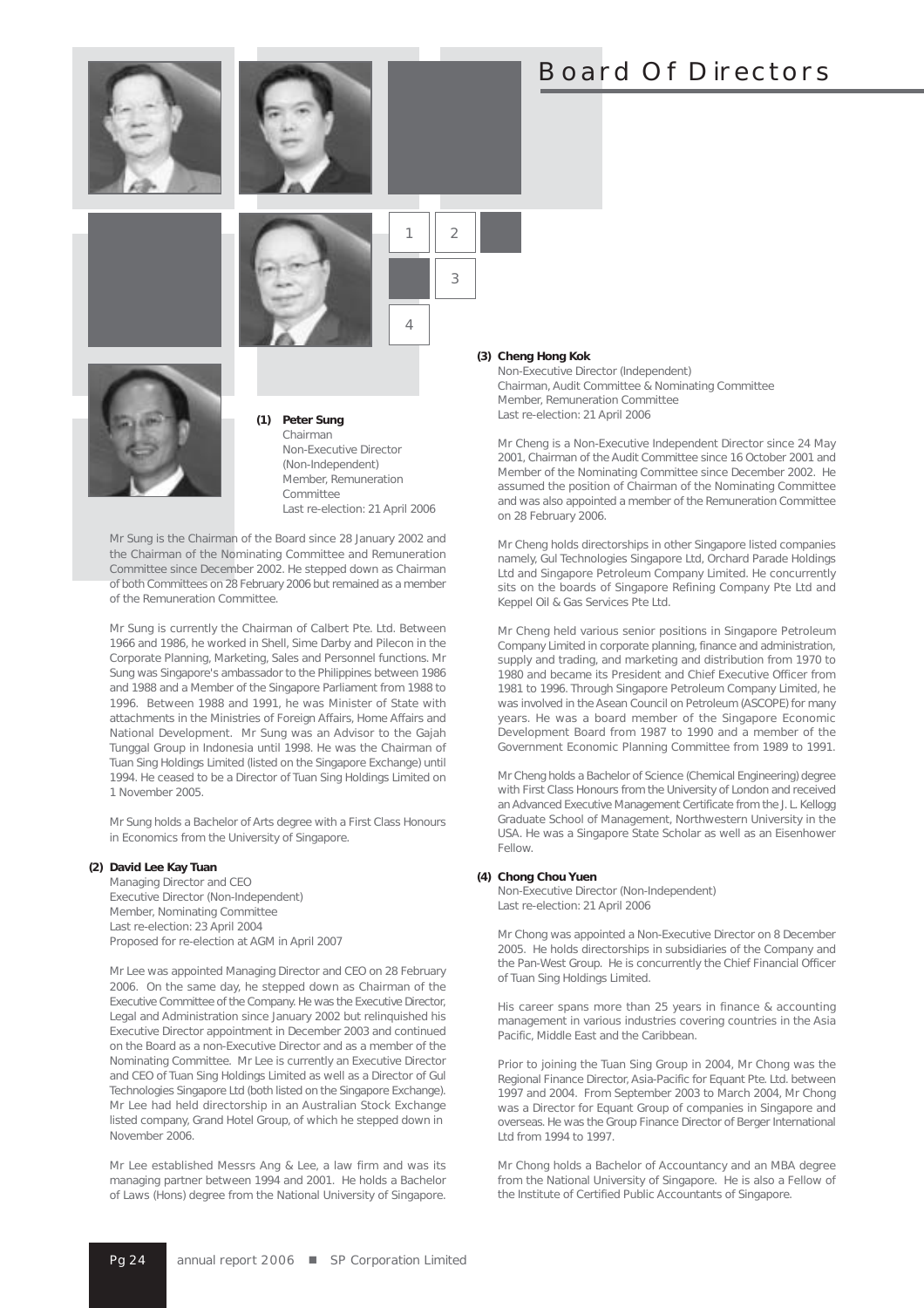#### **(5) Fong Seok Phoy**

*Executive Director (Non-Independent)* Appointed: 10 August 2006 Proposed for re-election at AGM in April 2007

Mr Fong was appointed an Executive Director on 10 August 2006. Since April 2001, Mr Fong has been the Managing Director of SP Resources International Pte. Ltd., a wholly-owned subsidiary of the Company, whose principal activities included the trading of commodities and specialty products.

Prior to joining the Group, Mr Fong held various senior positions in multinational companies in the petrochemical industry. In the 1970s, Mr Fong was involved in the development of petrochemical project while working in the Prime Minister's Office of the Singapore Government.

Mr Fong graduated with a Bachelor of Engineering (Chemical and Materials) (Hons) from the University of Auckland, New Zealand in 1974, under the Singapore Colombo Plan Scholarship.

#### **(6) Liem Chin Chiang**

*Non-Executive Director (Non-Independent)* Last re-election: 22 April 2005

Mr Liem is a Non-Executive Director since 17 September 2004.

He was formerly an advisor to Zhongshan E-Fashion Dress & Ornaments Co., Ltd and Shanghai GT Nissin Food Co., Ltd. and a Commissioner of PT. Bukit Baiduri Energi. Mr Liem was also the Cofounder and CEO of Habitat Properties Pte Ltd. He currently holds directorships in other private companies; Calbert Pte. Ltd., Acset Construction Pte Ltd, Shangland Pte Ltd and Sing Alliance Holding Pte Ltd. Mr Liem holds a Bachelor of Arts degree in Economics from the University of California Los Angeles.

#### **(7) Susanto Nursalim alias William Liem**

*Non-Executive Director (Non-Independent)* Last re-election: 21 April 2006

Mr Liem is a Non-Executive Director since 7 March 2003. He is concurrently a Director of Tuan Sing Holdings Limited and Gul Technologies Singapore Ltd (both listed on the Singapore Exchange). Mr Liem also acts as an Alternate Director to Dr Tan Enk Ee in Grand Hotel Group (listed on the Australian Stock Exchange) and holds directorship in Nuri Holdings (S) Pte Ltd and GT Asia Pacific Holdings Pte Ltd. Mr Liem worked in Lehman Brothers and the GITI Group prior to his current position.

He obtained his Bachelor of Science in Business from the University of California at Berkeley, and holds an MBA from Massachusetts Institute of Technology Sloan School of Management.

#### **(8) Ong Teck Ghee**

*Non-Executive Director (Independent)* Member, Audit Committee Last re-election: 22 April 2005 Retiring by rotation at AGM in April 2007 and will not be seeking re-election

Mr Ong is an Independent Non-Executive Director of the Company since 1 January 1999 and a Member of the Audit Committee since 1999. He is concurrently the Managing Partner of Messrs Ong & Lau, a firm of advocates and solicitors.

Mr Ong is also an Independent Director in Ecowise Holdings Limited (listed on the Singapore Exchange). Between 1986 and 1998, he was Managing Partner of the law firm, Ong Teck Ghee & Partners.

Mr Ong has been in private practice for more than 20 years and engaged in all areas of corporate work. He is an Advocate & Solicitor of the Supreme Court of Singapore, a Commissioner for Oaths and a Notary Public.

Mr Ong holds a Bachelor of Laws (Hons) degree from the National University of Singapore.

#### **(9) Tan Lye Huat**

*Non-Executive Director (Independent)* Chairman, Remuneration Committee Member, Audit Committee & Nominating Committee Last re-election: 22 April 2005 Proposed for re-election at AGM in April 2007

Mr Tan is a Non-Executive Director since 1 January 1999, a Member of the Audit Committee since 1999 and a Member of the Remuneration Committee since December 2002. He assumed the position of Chairman of the Remuneration Committee and was appointed a member of the Nominating Committee with effect from 28 February 2006.

Mr Tan also holds directorship in Kian Ho Bearings Limited and Yaan Security Technology Limited (both listed on the Singapore Exchange). He is a member of the Institute of Certified Public Accountants of Singapore (ICPAS), a Fellow of the Association of Chartered Certified Accountants (FCCA) and the Chartered Institute of Management Accountants (FCMA) as well as a Chartered Director (C. Dir.) of the Institute of Directors, UK. Mr Tan is the Founder and CEO of HIM Governance Private Limited, a governance solution and services organization. He has been actively engaged in corporate governance work as well as volunteering at a number of other governancerelated associations.



6

5



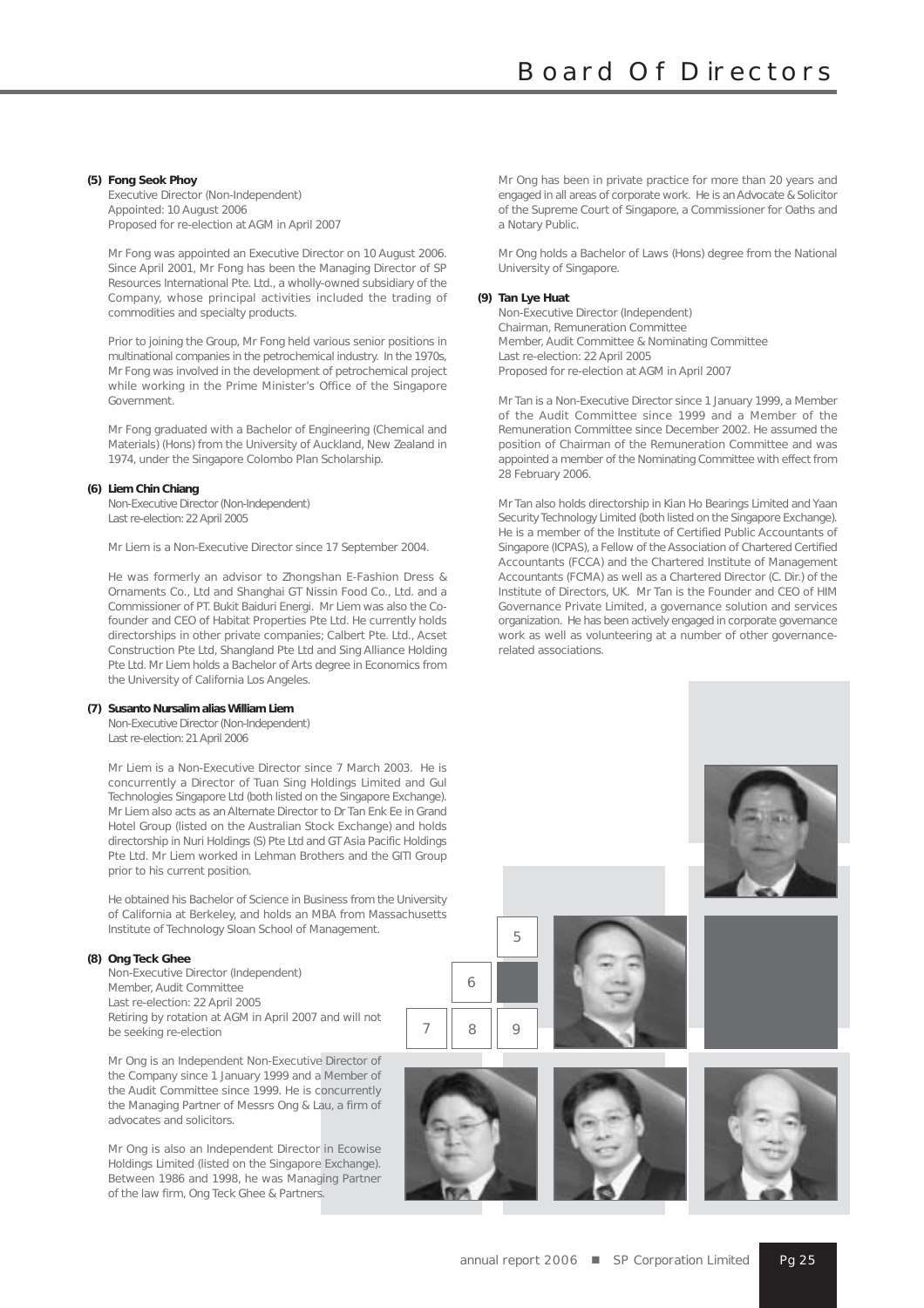The Directors present their report to the members together with the audited consolidated financial statements of the Group and balance sheet and statement of changes in equity of the Company for the financial year ended 31 December 2006.

# **1 Directors**

The Directors of the Company in office at the date of this report are:

Mr Peter Sung Mr David Lee Kay Tuan Mr Cheng Hong Kok Mr Chong Chou Yuen Mr Fong Seok Phoy (Appointed on 10 August 2006) Mr Liem Chin Chiang Mr Susanto Nursalim alias William Liem Mr Ong Teck Ghee Mr Tan Lye Huat

Pursuant to Article 99(2) of the Company's Articles of Association, the following Directors shall retire at the Company's forthcoming Annual General Meeting:

Mr David Lee Kay Tuan Mr Tan Lye Huat Mr Ong Teck Ghee

### **2 Arrangements to Enable Directors to Acquire Benefits by means of the Acquisition of Shares or Debentures**

Neither at the end of the financial year nor at any time during the financial year did there subsist any arrangement whose object is to enable the directors of the Company to acquire benefits by means of the acquisition of shares or debentures in the Company or any other body corporate.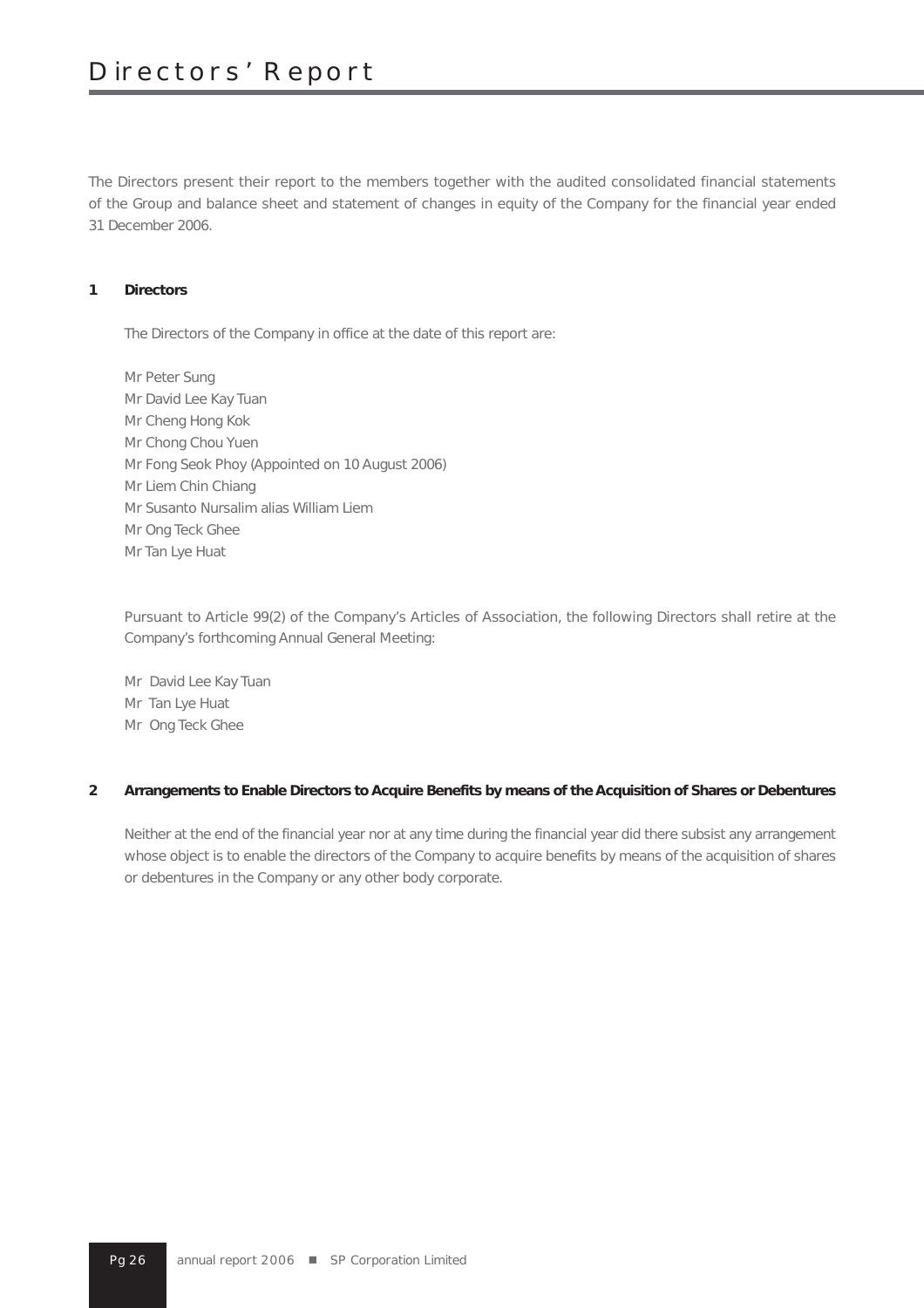# **3 Directors' Interests In Shares And Debentures**

The Directors of the Company holding office at the end of the financial year had no interests in the share capital and debentures of the Company and related corporations as recorded in the Register of Directors' Shareholdings kept by the Company under Section 164 of the Singapore Companies Act except as follows:

|                                                                                                   |                                                      | <b>Direct Interest</b>       |                             | <b>Deemed Interest</b>                               |                              |                             |  |
|---------------------------------------------------------------------------------------------------|------------------------------------------------------|------------------------------|-----------------------------|------------------------------------------------------|------------------------------|-----------------------------|--|
|                                                                                                   | As at<br>1 January<br>2006 or date<br>of appointment | As at<br>31 December<br>2006 | As at<br>21 January<br>2007 | As at<br>1 January<br>2006 or date<br>of appointment | As at<br>31 December<br>2006 | As at<br>21 January<br>2007 |  |
| Number of the Company's<br>ordinary shares                                                        |                                                      |                              |                             |                                                      |                              |                             |  |
| Mr David Lee Kay Tuan                                                                             |                                                      |                              |                             | 281,463,197*                                         | 281,463,197*                 | 281,463,197*                |  |
| Mr Fong Seok Phoy                                                                                 |                                                      | 50,000                       | 50,000                      |                                                      |                              |                             |  |
| Number of Tuan Sing<br><b>Holdings Limited</b><br>ordinary shares                                 |                                                      |                              |                             |                                                      |                              |                             |  |
| Mr David Lee Kay Tuan                                                                             | 250,000                                              | 250,000                      | 250,000                     | 518,267,849**                                        | 518.267.849**                | 518,267,849**               |  |
| Mr Liem Chin Chiang                                                                               |                                                      | 10,000                       | 10,000                      |                                                      |                              |                             |  |
| Number of Gul<br><b>Technologies Singapore Ltd</b><br>ordinary shares                             |                                                      |                              |                             |                                                      |                              |                             |  |
| Mr David Lee Kay Tuan                                                                             |                                                      |                              |                             | 237,431,996 ***                                      | #                            | $\#$                        |  |
| Mr Liem Chin Chiang                                                                               |                                                      | #                            | #                           |                                                      |                              |                             |  |
| Number of Gul<br>Technologies Singapore Ltd<br>non-cumulative<br>convertible preference<br>shares |                                                      |                              |                             |                                                      |                              |                             |  |
| Mr David Lee Kay Tuan                                                                             |                                                      |                              |                             | $11,000,000$ ***                                     | - ##                         | - ##                        |  |

\* By virtue of interest of his spouse, Ms Michelle Liem Mei Fung, in SP Corporation Limited.

\*\* By virtue of interest of his spouse, Ms Michelle Liem Mei Fung, in Tuan Sing Holdings Limited.

\*\*\* By virtue of interest of his spouse, Ms Michelle Liem Mei Fung, in Gul Technologies Singapore Ltd.

- # On 10 July 2006, Gul Technologies Singapore Ltd ("Gul Tech") ceased to be a subsidiary and became an associated company of the Company's holding company, Tuan Sing Holdings Limited ("TSH") following TSH's reduction of its shareholdings in Gul Tech from 68.80% to 34.79%. As such, Gul Tech ceased to be a related corporation of the Company with effect from 10 July 2006.
- ## Pursuant to the conversion of 11 million non-cumulative convertible preference shares into 44 million ordinary shares in the capital of Gul Technologies Singapore Ltd on 19 May 2006.

By virtue of Section 7 of the Singapore Companies Act, Mr David Lee Kay Tuan is deemed to have an interest in the Company and all the related corporations of the Company.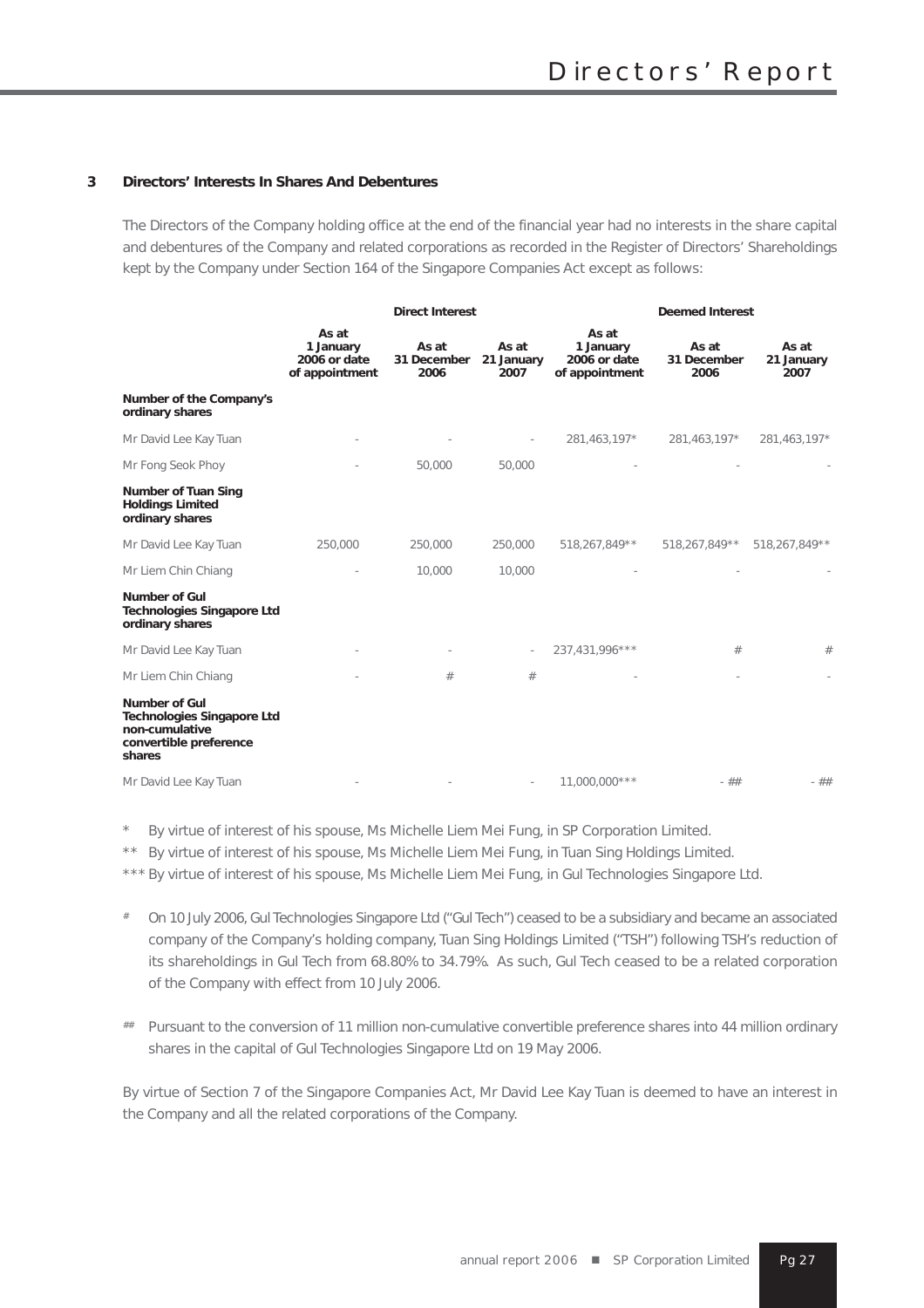### **4 Directors' Receipt and Entitlement to Contractual Benefits**

Since the beginning of the financial year, no Director has received or has become entitled to receive a benefit which is required to be disclosed under Section 201(8) of the Singapore Companies Act (other than as disclosed in the consolidated financial statements), by reason of a contract made by the Company or a related corporation with the Director or with a firm of which he is a member, or with a company in which he has a substantial financial interest except for salaries, bonuses and other benefit as disclosed in the financial statements that certain Directors have received remuneration from related corporations in their capacities as directors and/or executives of those related corporations.

#### **5 Share Options**

During the financial year:

- (a) no option to take up unissued shares of the Company or any corporation in the Group was granted;
- (b) no shares of the Company or corporations in the Group were issued by virtue of the exercise of an option to take up unissued shares; and
- (c) there were no unissued shares of the Company or any corporation in the Group under option.

# **6 Audit Committee**

The Audit Committee consists of three non-executive directors, all of whom are independent directors. At the date of this report, the members of the Audit Committee are:

Mr Cheng Hong Kok (Chairman) Mr Ong Teck Ghee Mr Tan Lye Huat

The Audit Committee performed the functions specified in the Singapore Code of Corporate Governance, Singapore Companies Act Section 201B and the Singapore Exchange Securities Trading Limited Listing Manual.

In relation to the financial statements of the Company and the Group for the year ended 31 December 2006, the Audit Committee reviewed the audit plans and scope of the audit examination of the external and internal auditors of the Company. The internal auditors' findings on the internal controls of the companies within the Group, and management's response to these findings were also discussed with the internal auditors and management. The Audit Committee's activities included a review of the financial statements of the Company and the Group for the year ended 31 December 2006, and the report of the external auditors thereon.

The Audit Committee recommends to the Board of Directors the nomination of Deloitte & Touche for re-appointment as external auditors at the forthcoming Annual General Meeting of the Company.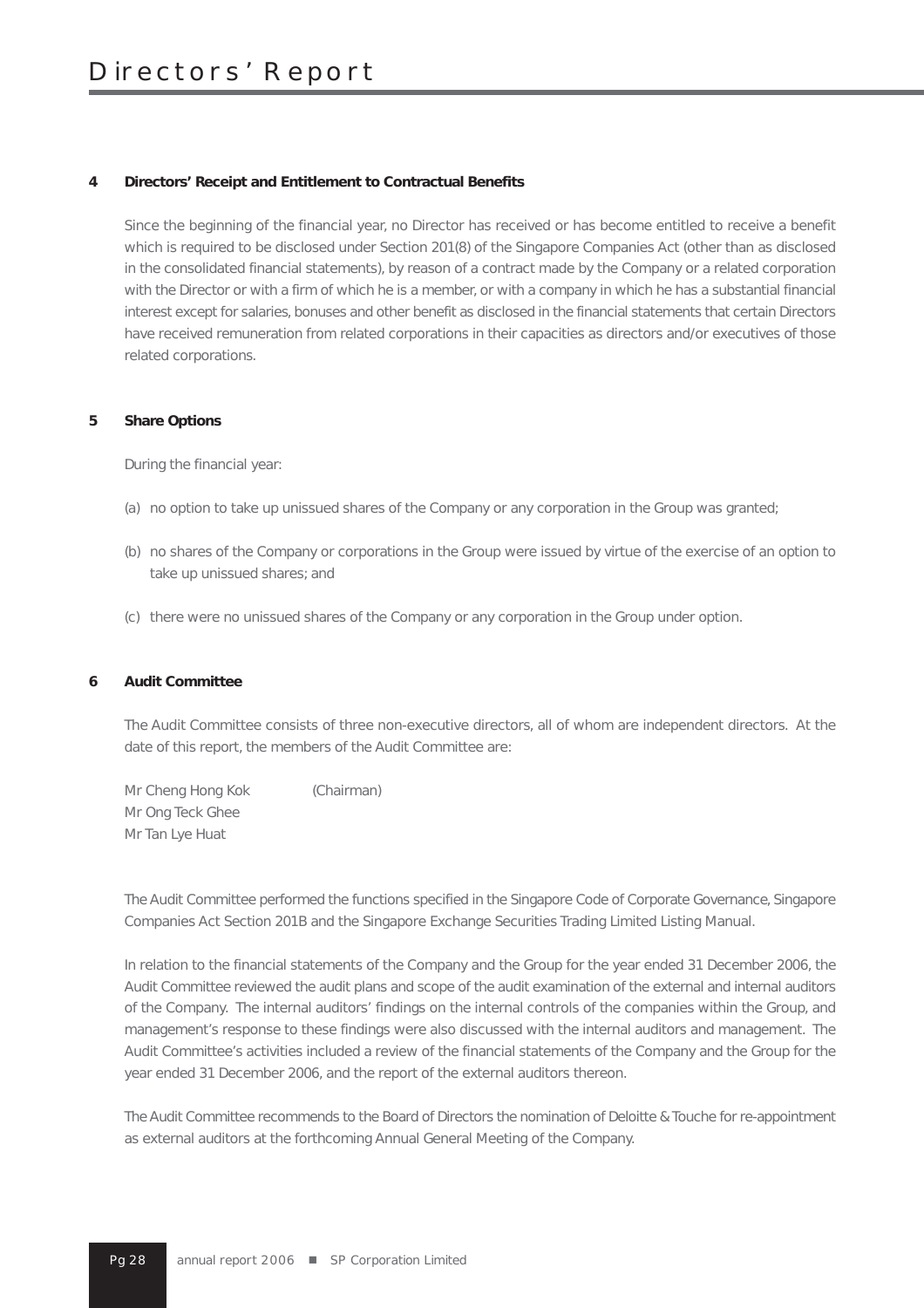# **7 Auditors**

Deloitte & Touche have expressed their willingness to accept re-appointment as auditors of the Company.

On behalf of the Directors

**David Lee Kay Tuan Chong Chou Yuen** Chong Chou Yuen Managing Director & CEO Director

Singapore Date: 16 March 2007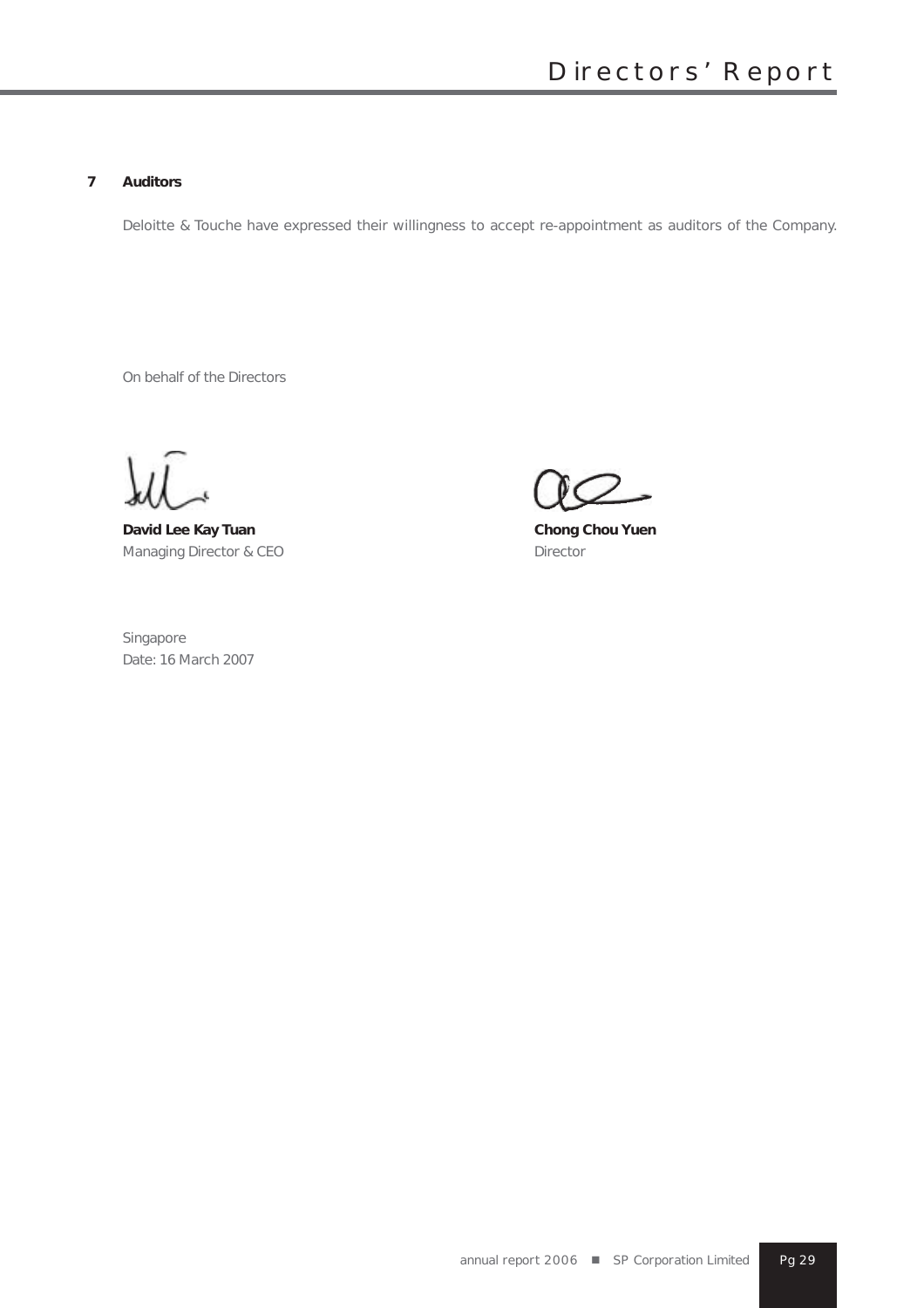### **In the opinion of the Directors,**

- (i) the consolidated financial statements of the Group and the balance sheet and statement of changes in equity of the Company are drawn up so as to give a true and fair view of the state of affairs of the Group and of the Company as at 31 December 2006, the results of, changes in equity and cash flows of the Group and changes in equity of the Company for the financial year then ended; and
- (ii) at the date of this statement, there are reasonable grounds to believe that the Company will be able to pay its debts as and when they fall due.

On behalf of the Directors

**David Lee Kay Tuan Chong Chou Yuen** Chong Chou Yuen Managing Director & CEO Director CHO Director

Singapore Date: 16 March 2007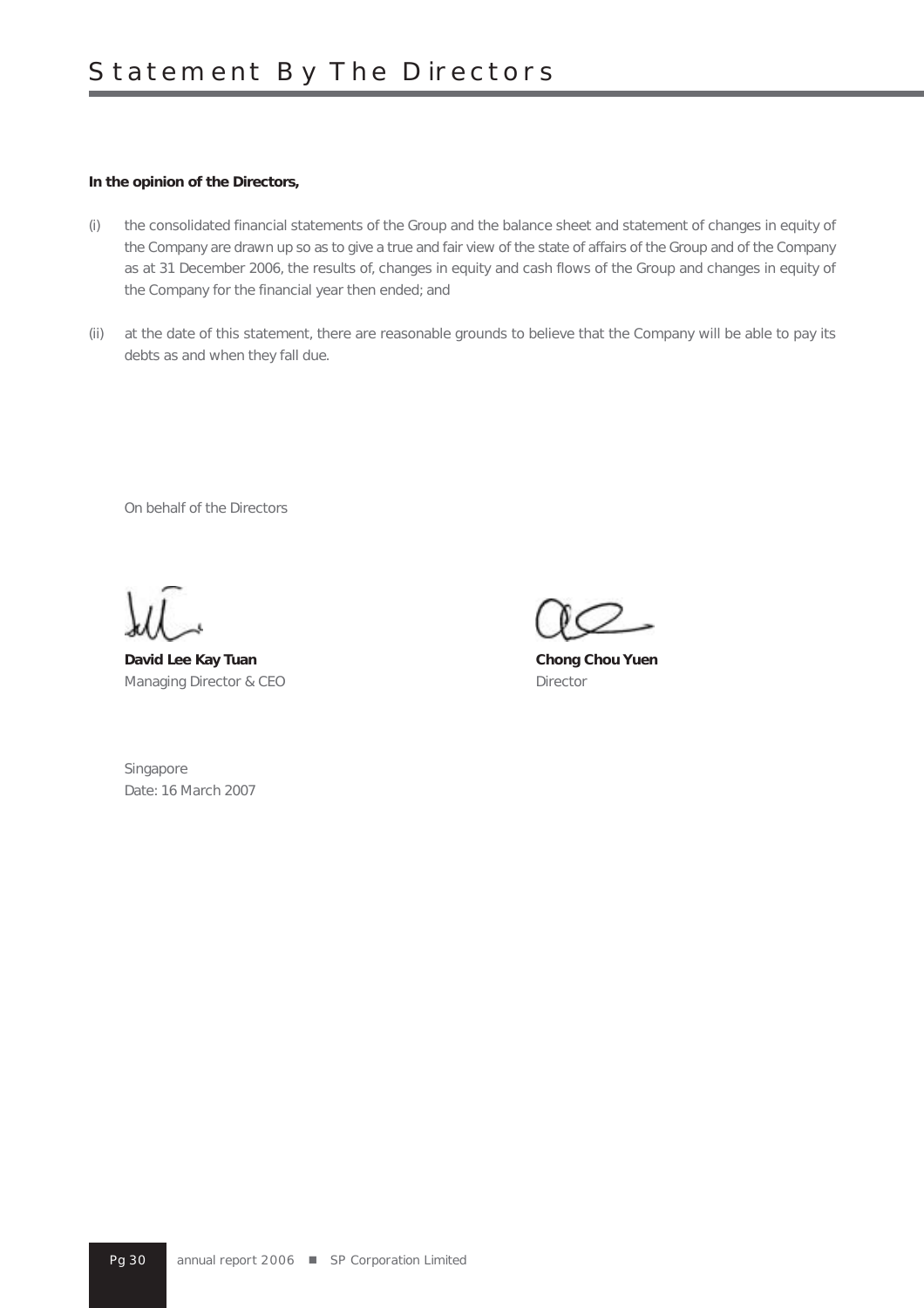# Auditors' Report

#### Independent Auditors' report To The Members Of SP Corporation Limited

We have audited the accompanying financial statements of SP Corporation Limited (the Company) and its subsidiaries (the Group) which comprise the balance sheets of the Group and the Company as at December 31, 2006, the profit and loss statement, statement of changes in equity and cash flow statement of the Group and the statement of changes in equity of the Company for the year then ended, and a summary of significant accounting policies and other explanatory notes, as set out on pages 33 to 79.

### **Directors' Responsibility**

The Company's directors are responsible for the preparation and fair presentation of these financial statements in accordance with Singapore Financial Reporting Standards and the Singapore Companies Act, Cap. 50 (the "Act"). This responsibility includes: designing, implementing and maintaining internal control relevant to the preparation and fair presentation of financial statements that are free from material misstatement, whether due to fraud and error; selecting and applying appropriate accounting policies; and making accounting estimates that are reasonable in the circumstances.

# **Auditors' Responsibility**

Our responsibility is to express an opinion on these financial statements based on our audit. We conducted our audit in accordance with Singapore Standards on Auditing. Those standards require that we comply with ethical requirements and plan and perform the audit to obtain reasonable assurance whether the financial statements are free from material misstatement.

An audit involves performing procedures to obtain audit evidence about the amounts and disclosures in the financial statements. The procedures selected depend on the auditor's judgement, including the assessment of the risks of material misstatement of the financial statements, whether due to fraud or error. In making those risk assessments, the auditor considers internal control relevant to the entity's preparation and fair presentation of the financial statements in order to design audit procedures that are appropriate in the circumstances, but not for the purpose of expressing an opinion on the effectiveness of the entity's internal control. An audit also includes evaluating the appropriateness of accounting policies used and the reasonableness of accounting estimates made by directors, as well as evaluating the overall presentation of the financial statements. We believe that the audit evidence we have obtained is sufficient and appropriate to provide a basis for our audit opinion.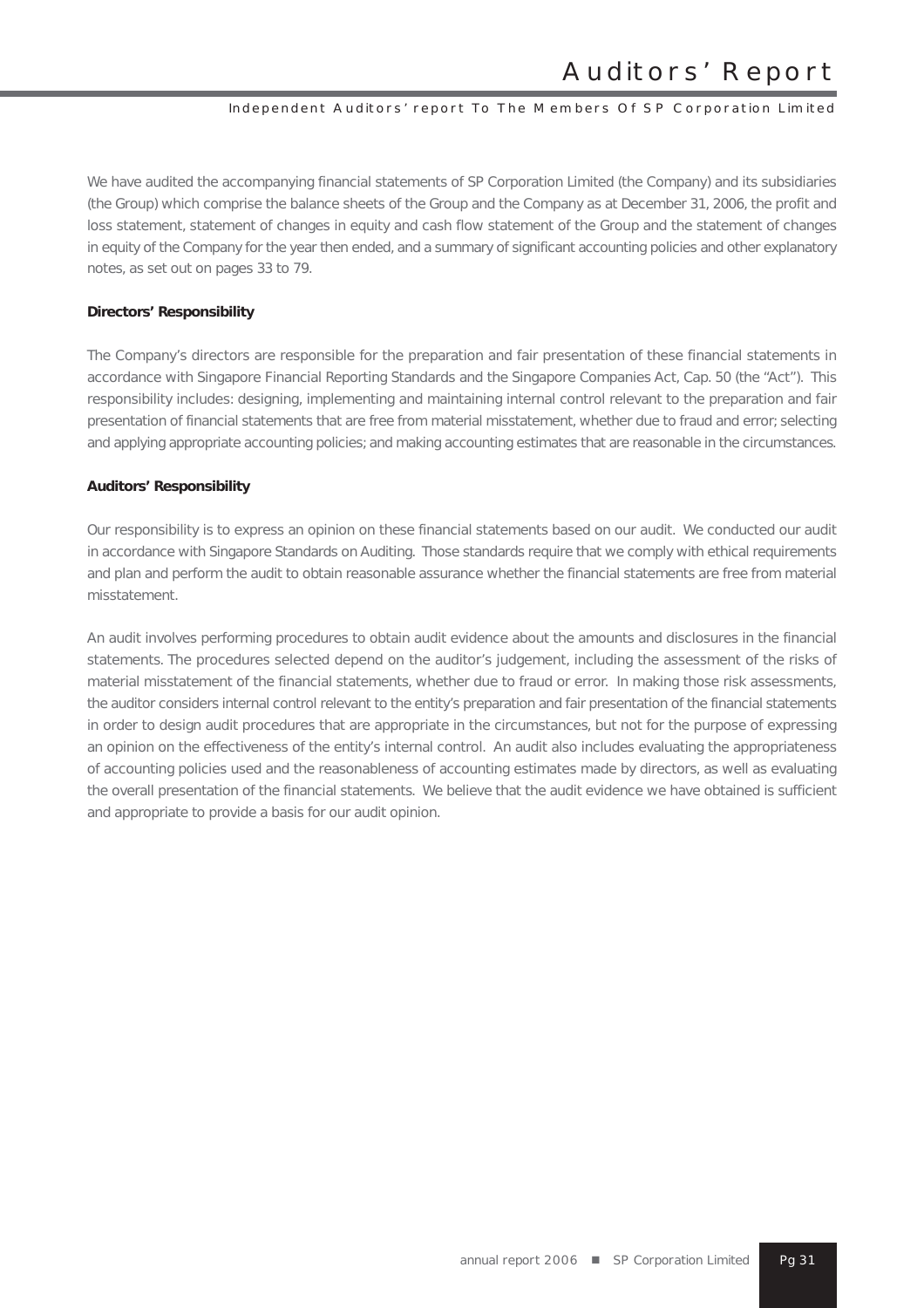# Auditors' Report

Independent Auditors' report To The Members Of SP Corporation Limited (cont'd)

### **Opinion**

#### **In our Opinion,**

- a) the consolidated financial statements of the Group and the balance sheet and statement of change in equity of the Company are properly drawn up in accordance with the provisions of the Act and Singapore Financial Reporting Standards and so as to give a true and fair view of the state of affairs of the Group and the Company as at 31 December 2006 and the results, changes in equity and cash flows of the Group and changes in equity of the Company for the year ended on that date; and
- b) the accounting and other records required by the Act to be kept by the Company and by those subsidiaries incorporated in Singapore of which we are the auditors have been properly kept in accordance with the provisions of the Act.

Without qualifying our opinion, we draw your attention to Note 32 of the financial statements which states that Bored Piling (Pte) Ltd ("BPL"), a former subsidiary which the Group has divested during the year, is involved in litigation cases. The Company was appointed as the litigation manager as part of the divestment agreement and the outcome of the litigation cases may result in post completion adjustments to the consideration paid in relation to the divestment of BPL. Based on the information available and the stage of the arbitration proceedings, the directors are of the opinion that the eventual outcome of the legal claims cannot be determined with reasonable certainty. No provision has been made in the financial statements. The related effects of this uncertainty, if any, will be recognised in the financial statements of future periods when the eventual outcome can be determined with reasonable certainty.

Debitte Storche.

**Deloitte & Touche** Certified Public Accountants Singapore

**William Lim Choon Hock** Partner Appointed on 12 May 2003

Date: 16 March 2007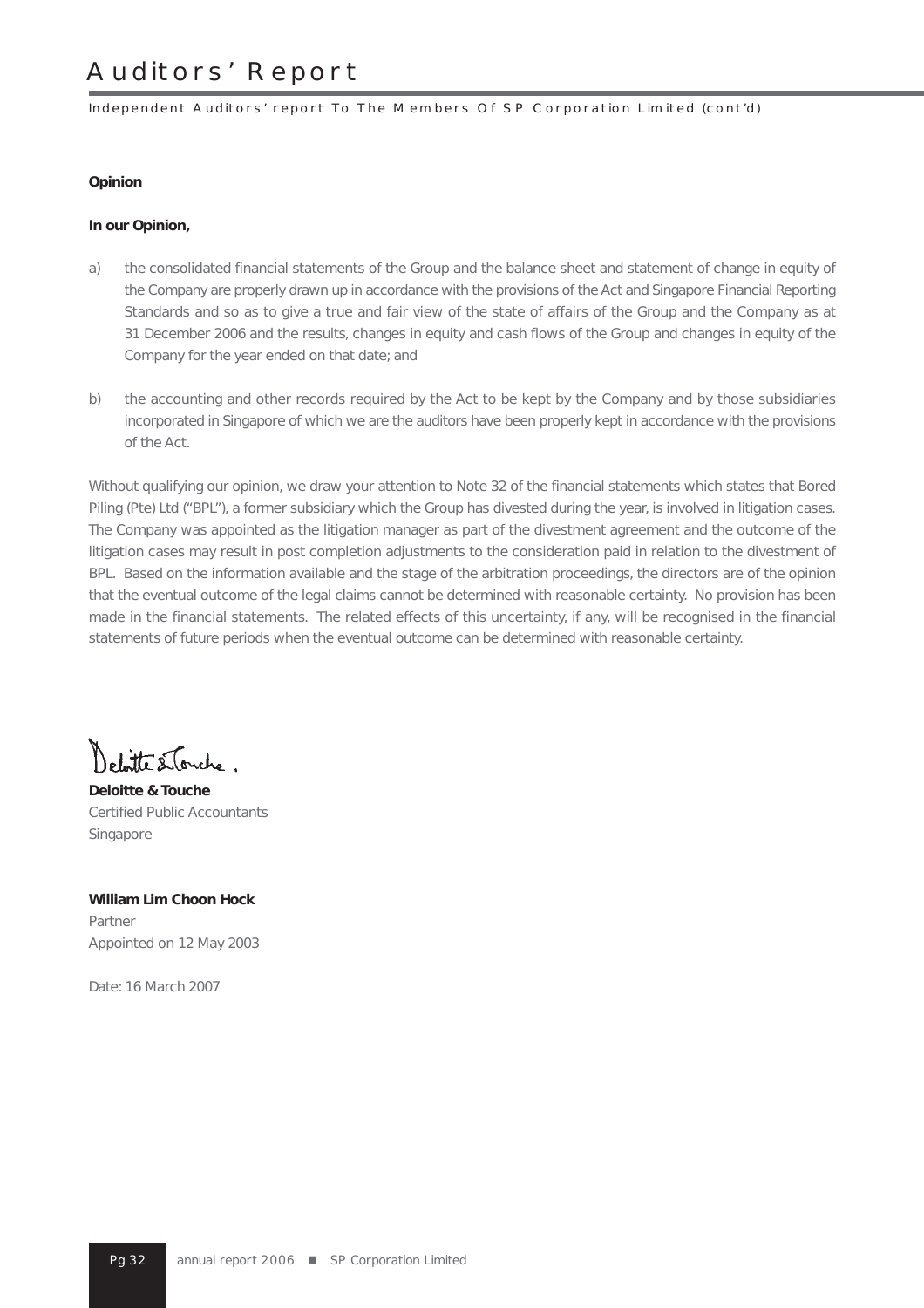# Balance Sheets

As at 31 December 2006

|                                     |             |                | Group          |                | Company        |  |
|-------------------------------------|-------------|----------------|----------------|----------------|----------------|--|
|                                     | <b>Note</b> | 2006<br>\$'000 | 2005<br>\$'000 | 2006<br>\$'000 | 2005<br>\$'000 |  |
| <b>Assets</b>                       |             |                |                |                |                |  |
| Non-current assets                  |             |                |                |                |                |  |
| Property, plant and equipment       | 5           | 2,033          | 2,384          | 9              | 14             |  |
| Investments in subsidiaries         | 6           |                |                | 11,902         | 16,910         |  |
| Investment in associate             | 7           | 18             | 18             |                |                |  |
| Other investments                   | 9           |                | 42             |                | 42             |  |
| Total non-current assets            |             | 2,051          | 2,444          | 11,911         | 16,966         |  |
| <b>Current assets</b>               |             |                |                |                |                |  |
| Inventories                         | 10          | 6,484          | 5,481          |                |                |  |
| Trade and other receivables         | 11          | 51,019         | 60,312         | 5,827          | 3,941          |  |
| Cash and bank balances              | 14          | 10,250         | 11,699         | 1,054          | 134            |  |
| Total current assets                |             | 67,753         | 77,492         | 6,881          | 4,075          |  |
| <b>Total assets</b>                 |             | 69,804         | 79,936         | 18,792         | 21,041         |  |
| <b>Equity and Liabilities</b>       |             |                |                |                |                |  |
| Equity                              |             |                |                |                |                |  |
| Share capital                       | 16          | 58,366         | 17,550         | 58,366         | 17,550         |  |
| Reserves                            |             | (1, 404)       | 39,480         |                | 40,816         |  |
| <b>Accumulated losses</b>           |             | (26, 797)      | (29, 781)      | (43, 467)      | (41, 768)      |  |
|                                     |             | 30,165         | 27,249         | 14,899         | 16,598         |  |
| Minority interests                  |             | 698            | 870            |                |                |  |
| <b>Total equity</b>                 |             | 30,863         | 28,119         | 14,899         | 16,598         |  |
| <b>Non-current liabilities</b>      |             |                |                |                |                |  |
| Borrowings                          | 17          | 113            | 191            |                |                |  |
| Deferred tax                        | 19          | 143            | 124            |                |                |  |
| Total non-current liabilities       |             | 256            | 315            |                |                |  |
| <b>Current liabilities</b>          |             |                |                |                |                |  |
| Trade and other payables            | 20          | 36,418         | 48,847         | 3,873          | 3,252          |  |
| Income tax payable                  |             | 2,125          | 1,109          | 20             |                |  |
| Borrowings                          | 17          | 142            | 1,546          |                | 1,191          |  |
| Total current liabilities           |             | 38,685         | 51,502         | 3,893          | 4,443          |  |
| <b>Total equity and liabilities</b> |             | 69,804         | 79,936         | 18,792         | 21,041         |  |

The accompanying notes form an integral part of these financial statements.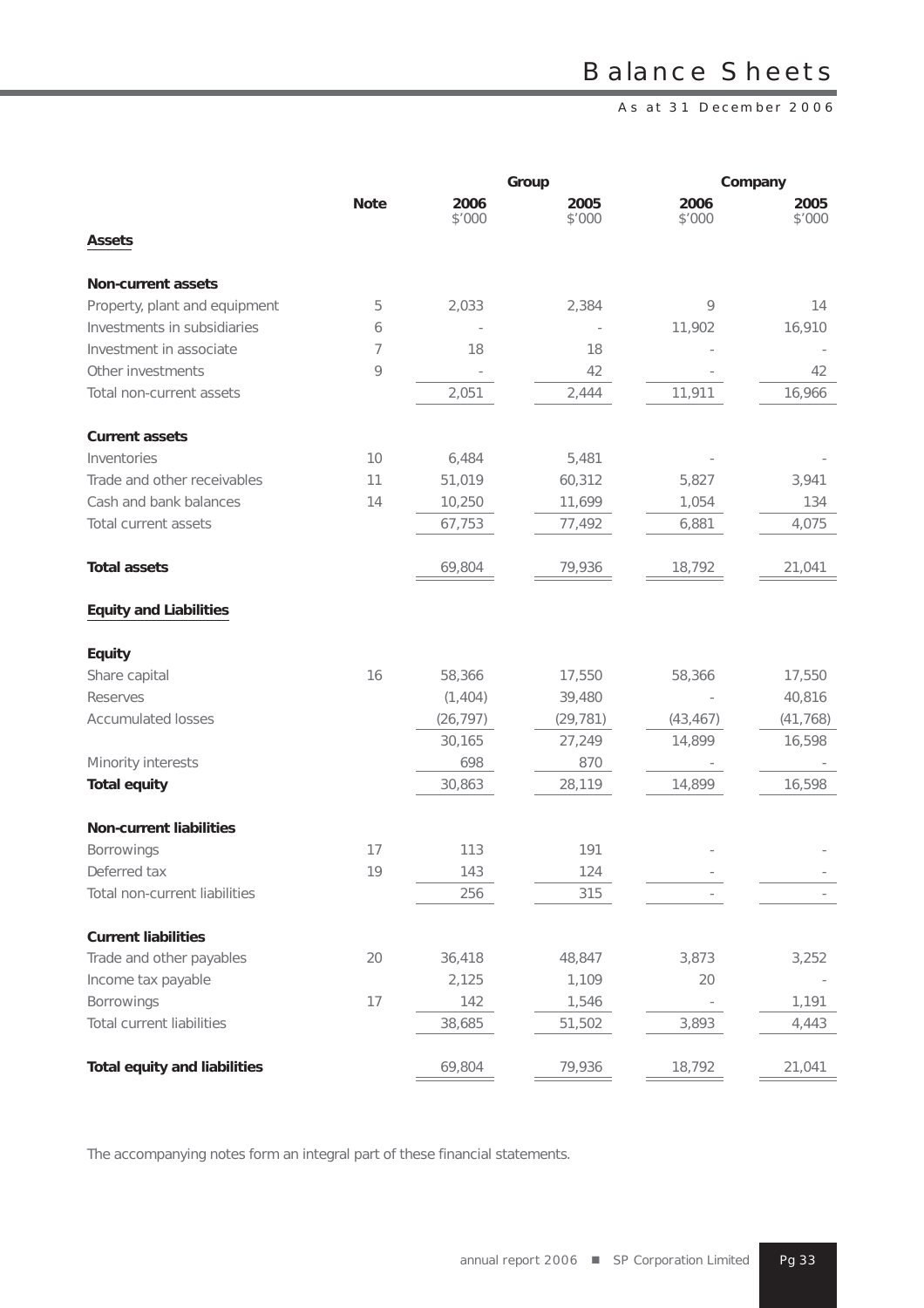# Consolidated Profit And Loss Statement

For the financial year ended 31 December 2006

|                                    |             |                | Group          |
|------------------------------------|-------------|----------------|----------------|
|                                    | <b>Note</b> | 2006<br>\$'000 | 2005<br>\$'000 |
| Revenue                            | 21          | 280,013        | 223,261        |
| Cost of sales                      |             | (266, 773)     | (209, 278)     |
| Gross profit                       |             | 13,240         | 13,983         |
| Other operating income             | 22          | 1,181          | 2,947          |
| Distribution costs                 |             | (3, 207)       | (3,409)        |
| Administrative expenses            |             | (5,983)        | (6, 361)       |
| Other operating expenses           | 23          | (572)          | (795)          |
| Finance income                     | 24          | 280            | 598            |
| Finance costs                      | 25          | (552)          | (739)          |
| Share of result of associate       |             |                | $\mathbf{1}$   |
| Profit before tax                  | 26          | 4,387          | 6,225          |
| Income tax expense                 | 27          | (1, 446)       | (1, 210)       |
| Profit for the year                |             | 2,941          | 5,015          |
| Attributable to:                   |             |                |                |
| Equity shareholders of the Company |             | 2,984          | 5,363          |
| Minority interests                 |             | (43)           | (348)          |
|                                    |             | 2,941          | 5,015          |
| Basic earnings per share (cents)   | 28          | 0.85           | 1.53           |

The accompanying notes form an integral part of these financial statements.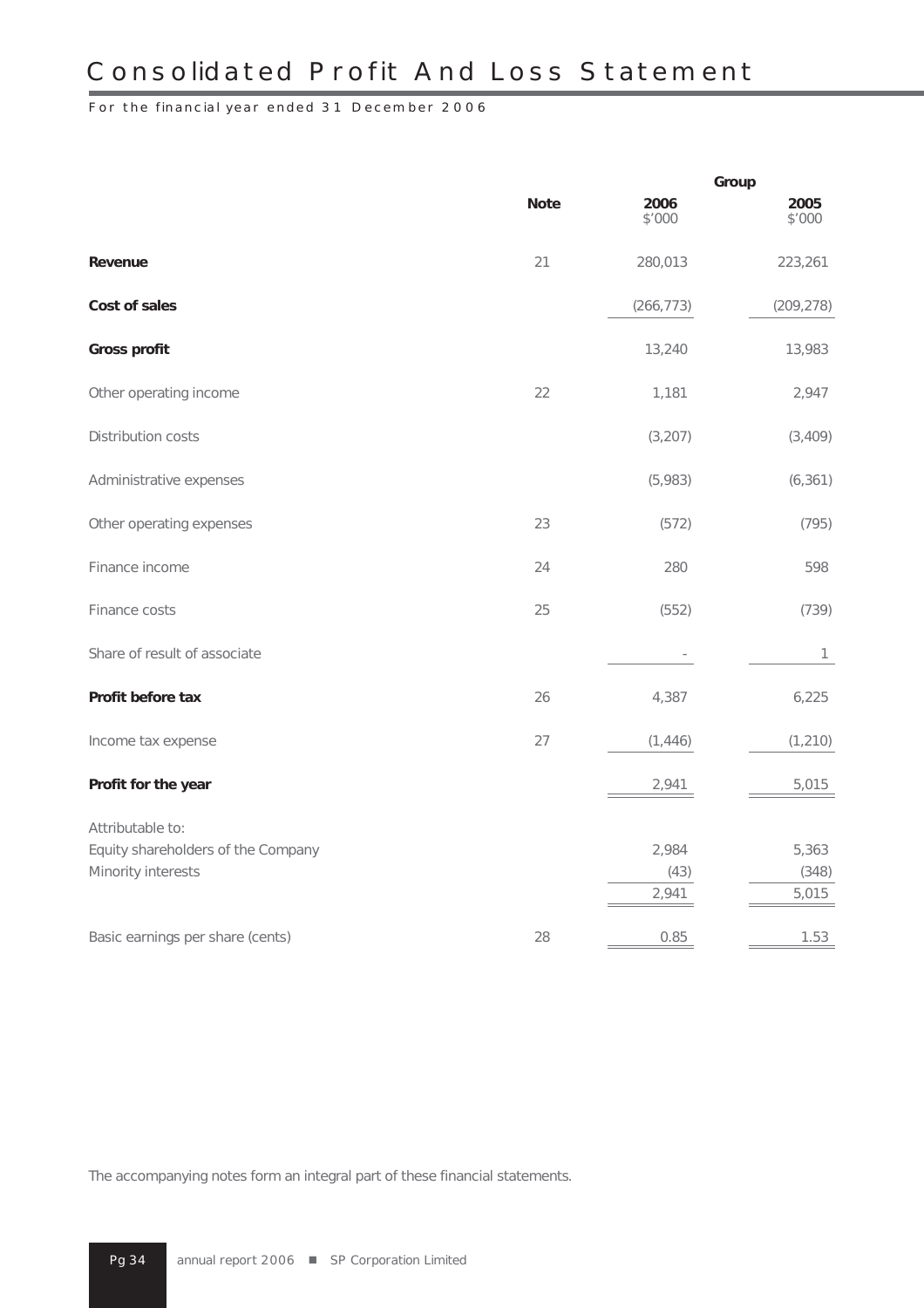# For the financial year ended 31 December 2006

|                                                            | Share<br>Capital<br>\$'000 | Share<br>Premium<br>\$'000 | <b>Translation</b><br>Reserve<br>\$'000 | Accumulated<br>Losses<br>\$'000 | Attributable<br>to equity<br>holders of<br>the Company<br>\$'000 | <b>Minority</b><br><b>Interests</b><br>\$'000 | Total<br>Equity<br>\$'000 |
|------------------------------------------------------------|----------------------------|----------------------------|-----------------------------------------|---------------------------------|------------------------------------------------------------------|-----------------------------------------------|---------------------------|
| Group                                                      |                            |                            |                                         |                                 |                                                                  |                                               |                           |
| Balance at 1 January 2005                                  | 17,550                     | 40,816                     | (1, 296)                                | (35, 144)                       | 21,926                                                           | 533                                           | 22,459                    |
| Issuance of subsidiaries' shares                           |                            |                            |                                         |                                 |                                                                  | 688                                           | 688                       |
| Translation loss arising                                   |                            |                            |                                         |                                 |                                                                  |                                               |                           |
| on consolidation                                           |                            |                            | (145)                                   |                                 | (145)                                                            | (3)                                           | (148)                     |
| Translation gain arising on                                |                            |                            |                                         |                                 |                                                                  |                                               |                           |
| monetary items deemed as net                               |                            |                            |                                         |                                 |                                                                  |                                               |                           |
| investment in foreign operations                           |                            |                            | 105                                     |                                 | 105                                                              |                                               | 105                       |
| Net loss not recognised in the profit                      |                            |                            |                                         |                                 |                                                                  |                                               |                           |
| and loss statement                                         |                            |                            | (40)                                    |                                 | (40)                                                             | (3)                                           | (43)                      |
| Net profit for the financial year                          |                            |                            |                                         | 5,363                           | 5,363                                                            | (348)                                         | 5,015                     |
| Total recognised income and expense                        |                            |                            |                                         |                                 |                                                                  |                                               |                           |
| for the financial year                                     |                            |                            | (40)                                    | 5,363                           | 5,323                                                            | (351)                                         | 4,972                     |
| Balance at 31 December 2005                                | 17,550                     | 40,816                     | (1, 336)                                | (29, 781)                       | 27,249                                                           | 870                                           | 28,119                    |
|                                                            |                            |                            |                                         |                                 |                                                                  |                                               |                           |
| Transfer of share premium (Note 1)                         | 40,816                     | (40, 816)                  |                                         |                                 |                                                                  |                                               |                           |
| Translation gain arising<br>on consolidation               |                            |                            |                                         |                                 |                                                                  |                                               |                           |
|                                                            |                            |                            | 30                                      |                                 | 30                                                               | 1                                             | 31                        |
| Translation loss arising on                                |                            |                            |                                         |                                 |                                                                  |                                               |                           |
| monetary items deemed as net                               |                            |                            |                                         |                                 |                                                                  |                                               |                           |
| investment in foreign operations                           |                            |                            | (98)                                    |                                 | (98)                                                             |                                               | (98)                      |
| Net loss not recognised in the profit                      |                            |                            |                                         |                                 |                                                                  |                                               |                           |
| and loss statement                                         |                            |                            | (68)                                    |                                 | (68)                                                             | 1                                             | (67)                      |
| Net profit for the financial year                          |                            |                            |                                         | 2,984                           | 2,984                                                            | (43)                                          | 2,941                     |
| Total recognised income and expense                        |                            |                            |                                         |                                 |                                                                  |                                               |                           |
| for the financial year                                     |                            |                            | (68)                                    | 2,984                           | 2,916                                                            | (42)                                          | 2,874                     |
| Liquidation of a subsidiary<br>Balance at 31 December 2006 |                            |                            |                                         |                                 |                                                                  | (130)                                         | (130)                     |
|                                                            | 58,366                     | $\overline{\phantom{a}}$   | (1, 404)                                | (26, 797)                       | 30,165                                                           | 698                                           | 30,863                    |
| Company                                                    |                            |                            |                                         |                                 |                                                                  |                                               |                           |
| Balance at 1 January 2005                                  | 17,550                     | 40,816                     |                                         | (41, 891)                       | 16,475                                                           |                                               | 16,475                    |
| Net profit for the financial year                          |                            |                            |                                         | 123                             | 123                                                              |                                               | 123                       |
| Balance at 31 December 2005                                | 17,550                     | 40,816                     | ÷,                                      | (41, 768)                       | 16,598                                                           |                                               | 16,598                    |
| Transfer of share premium (Note 1)                         | 40,816                     | (40, 816)                  |                                         |                                 |                                                                  |                                               |                           |
| Net loss for the financial year                            |                            |                            |                                         | (1,699)                         | (1,699)                                                          |                                               | (1,699)                   |
| Balance at 31 December 2006                                | 58,366                     | $\overline{\phantom{a}}$   | $\overline{\phantom{a}}$                | (43, 467)                       | 14,899                                                           |                                               | 14,899                    |
|                                                            |                            |                            |                                         |                                 |                                                                  |                                               |                           |

Note 1: The transfer of share premium of the Company to share capital is due to the abolishment of the concept of "par value" and "authorised capital" under the Companies (Amendment) Act 2005.

The accompanying notes form an integral part of these financial statements.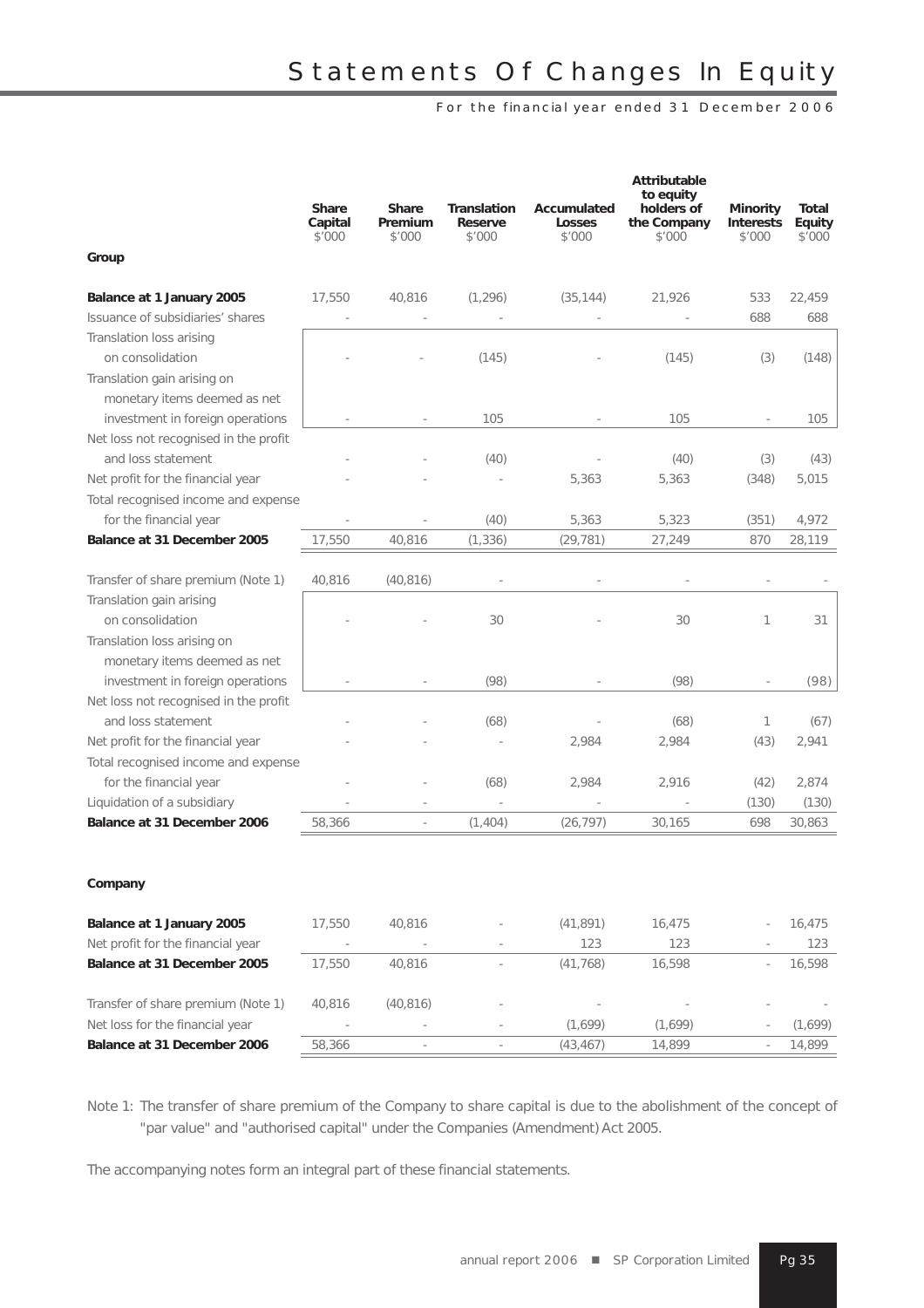# Consolidated Cash Flow Statement

For the financial year ended 31 December 2006

|                                                                        | Group          |                |
|------------------------------------------------------------------------|----------------|----------------|
|                                                                        | 2006<br>\$'000 | 2005<br>\$'000 |
| <b>Cash Flows From Operating Activities</b>                            |                |                |
| Profit before tax and share of result of associate                     | 4,387          | 6,224          |
| Adjustments for:                                                       |                |                |
| Depreciation of property, plant and equipment                          | 850            | 1,018          |
| Interest expense                                                       | 552            | 739            |
| Interest income                                                        | (280)          | (598)          |
| Provision for impairment on value of an investment                     |                | 273            |
| Write off of property, plant and equipment                             | $\overline{2}$ | 63             |
| Gain on disposal of property, plant and equipment, net                 | (175)          | (1, 309)       |
| Gain on liquidation of a subsidiary                                    | (333)          | (106)          |
| Gain on disposal of subsidiaries                                       | (370)          |                |
| Loss on disposal of an investment                                      | 24             |                |
| Operating profit before working capital changes                        | 4,657          | 6,304          |
| Inventories                                                            | (1, 206)       | (1,063)        |
| Trade and other receivables                                            | 5,339          | (12,063)       |
| Restricted bank balances                                               | 1,134          | (509)          |
| Trade and other payables                                               | (6, 404)       | 8,553          |
| Cash generated from operations                                         | 3,520          | 1,222          |
| Interest paid                                                          | (552)          | (739)          |
| Interest received                                                      | 284            | 598            |
| Income tax paid, net                                                   | (1,997)        | (1, 309)       |
| Net cash generated from (used in) operating activities                 | 1,255          | (228)          |
| <b>Cash Flows From Investing Activities</b>                            |                |                |
| Proceeds from disposal of property, plant and equipment                | 244            | 3,296          |
| Payments for acquisition of property, plant and equipment              | (663)          | (976)          |
| Proceeds from disposal of subsidiaries, net (Note A)                   | 52             |                |
| Payment for acquisition of an investment                               |                | (42)           |
| Proceeds from disposal of an investment                                | 17             |                |
| Net cash (used in) generated from investing activities                 | (350)          | 2,278          |
| <b>Cash Flows From Financing Activities</b>                            |                |                |
| Repayment of borrowings                                                | (1, 366)       | (2,927)        |
| Proceeds from borrowings                                               | 67             | 167            |
| Proceeds from issue of shares by subsidiaries to minority shareholders |                | 688            |
| Net cash used in financing activities                                  | (1, 299)       | (2,072)        |
| Foreign currency translation adjustment                                | 79             | (17)           |
| Net decrease in cash and cash equivalents                              | (315)          | (39)           |
| Cash and cash equivalents at beginning of financial year               | 7,776          | 7,815          |
| Cash and cash equivalents at end of financial year (Note 14)           | 7,461          | 7,776          |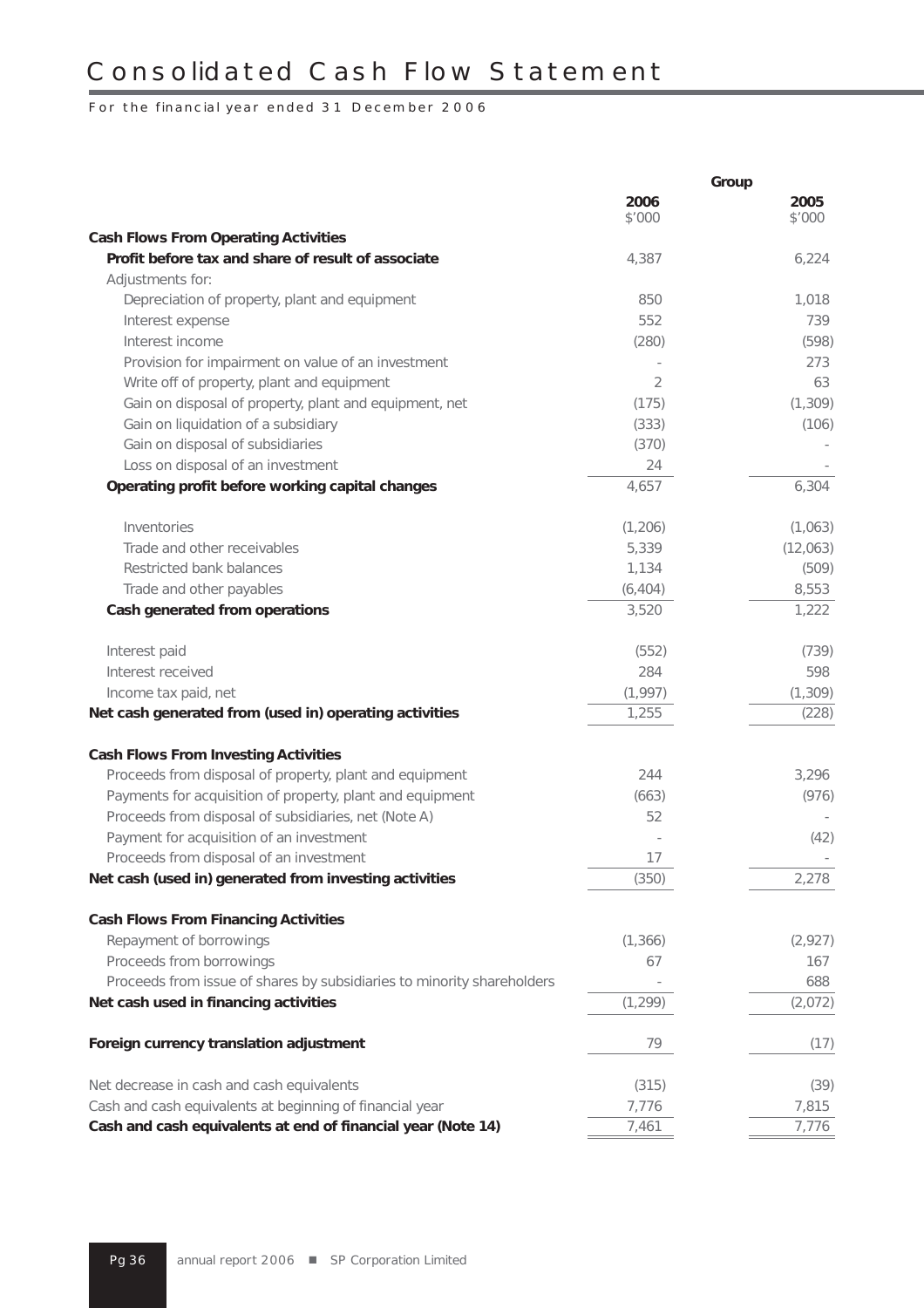For the financial year ended 31 December 2006 (cont'd)

|                                        | Group          |  |                |
|----------------------------------------|----------------|--|----------------|
|                                        | 2006<br>\$'000 |  | 2005<br>\$'000 |
| Note A: Disposal of subsidiaries       |                |  |                |
| Property, plant and equipment          | 77             |  |                |
| Inventories                            | 179            |  |                |
| Trade and other receivables            | 5,580          |  |                |
| Cash and cash equivalents              | 763            |  |                |
| Trade and other payables               | (6, 022)       |  |                |
| Loans and borrowings                   | (171)          |  |                |
| Currency translation                   | 39             |  |                |
| Group's share of net assets disposed   | 445            |  |                |
| Gain on disposal of subsidiaries       | 370            |  |                |
|                                        | 815            |  |                |
|                                        |                |  |                |
| Proceeds from disposal of subsidiaries | 815            |  |                |
| Cash and cash equivalents disposed     | (763)          |  |                |
| Net cash inflow                        | 52             |  |                |

The accompanying notes form an integral part of these financial statements.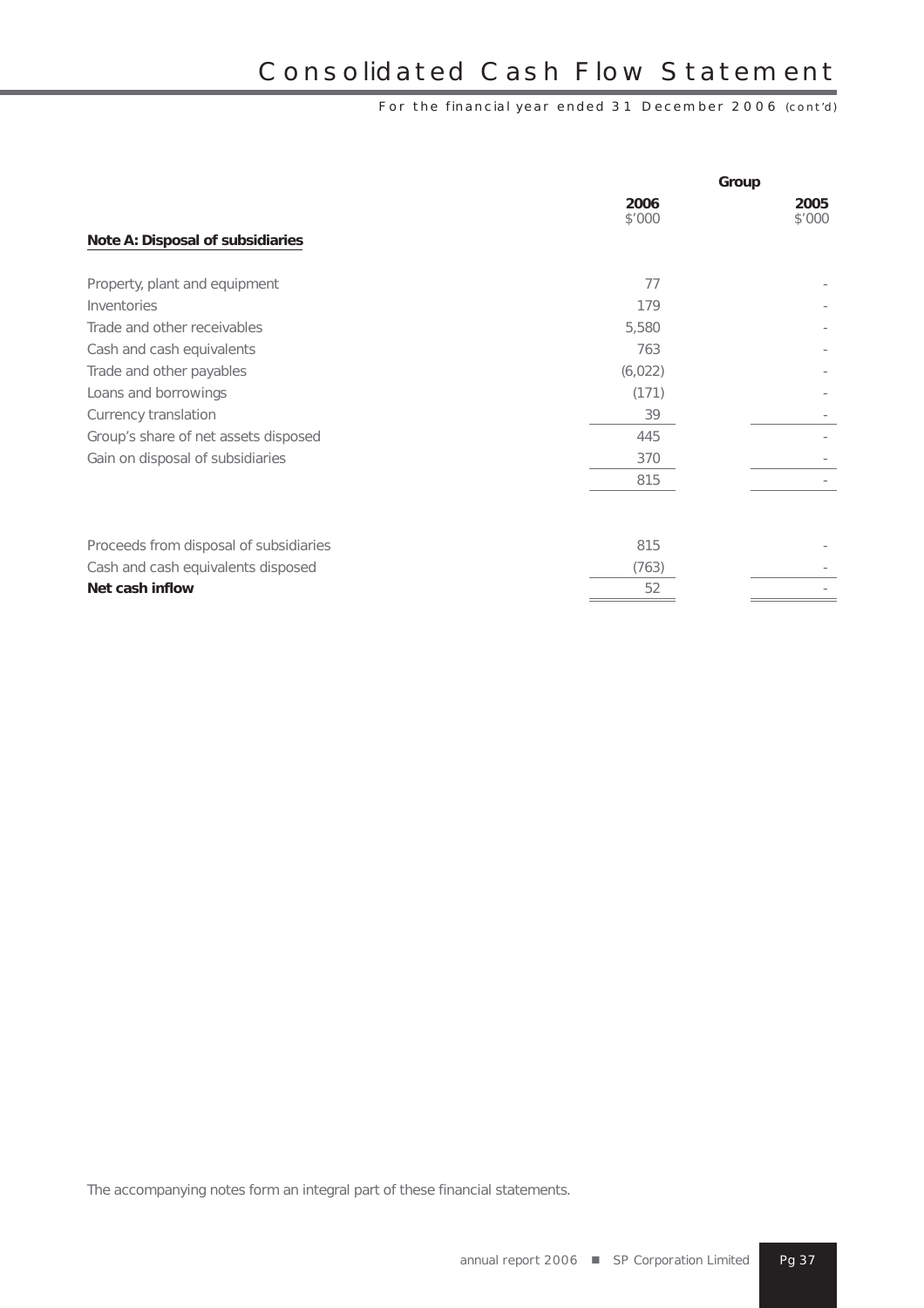## **1 General**

The balance sheet and statement of changes in equity of SP Corporation Limited (the "Company") (Registration No. 195200115K) and consolidated financial statements of the Group for the financial year ended 31 December 2006 were authorised for issue in accordance with a resolution of the Directors on 16 March 2007. The Company is domiciled and incorporated in Singapore with its registered office at 9 Oxley Rise, #03-02 The Oxley, Singapore 238697. The Company is listed on the Singapore Exchange Securities Trading Limited. The financial statements are expressed in Singapore dollars which is also the functional currency of the Company.

The immediate and ultimate holding company is Tuan Sing Holdings Limited, a company incorporated in Singapore and listed on the Singapore Exchange Securities Trading Limited. Related companies in these financial statements refer to members of the holding company's group of companies.

The principal activity of the Company is that of an investment holding company. The principal activities of the subsidiaries are set out in Note 34 to the financial statements.

## **2 Summary of Significant Accounting Policies**

a) Basis of Preparation

The financial statements are prepared in accordance with the historical cost convention, except as disclosed in the accounting policies below, and are drawn up in accordance with the provisions of the Singapore Companies Act and Singapore Financial Reporting Standards ("FRS").

i) In the current financial year, the Group has adopted all the new and revised FRSs and Interpretations of FRS ("INT FRS") issued by the Council on Corporate Disclosure and Governance that are relevant to its operations and effective for annual periods beginning on or after 1 January 2006. The adoption of these new/revised FRSs and INT FRSs has no material effect on the financial statements.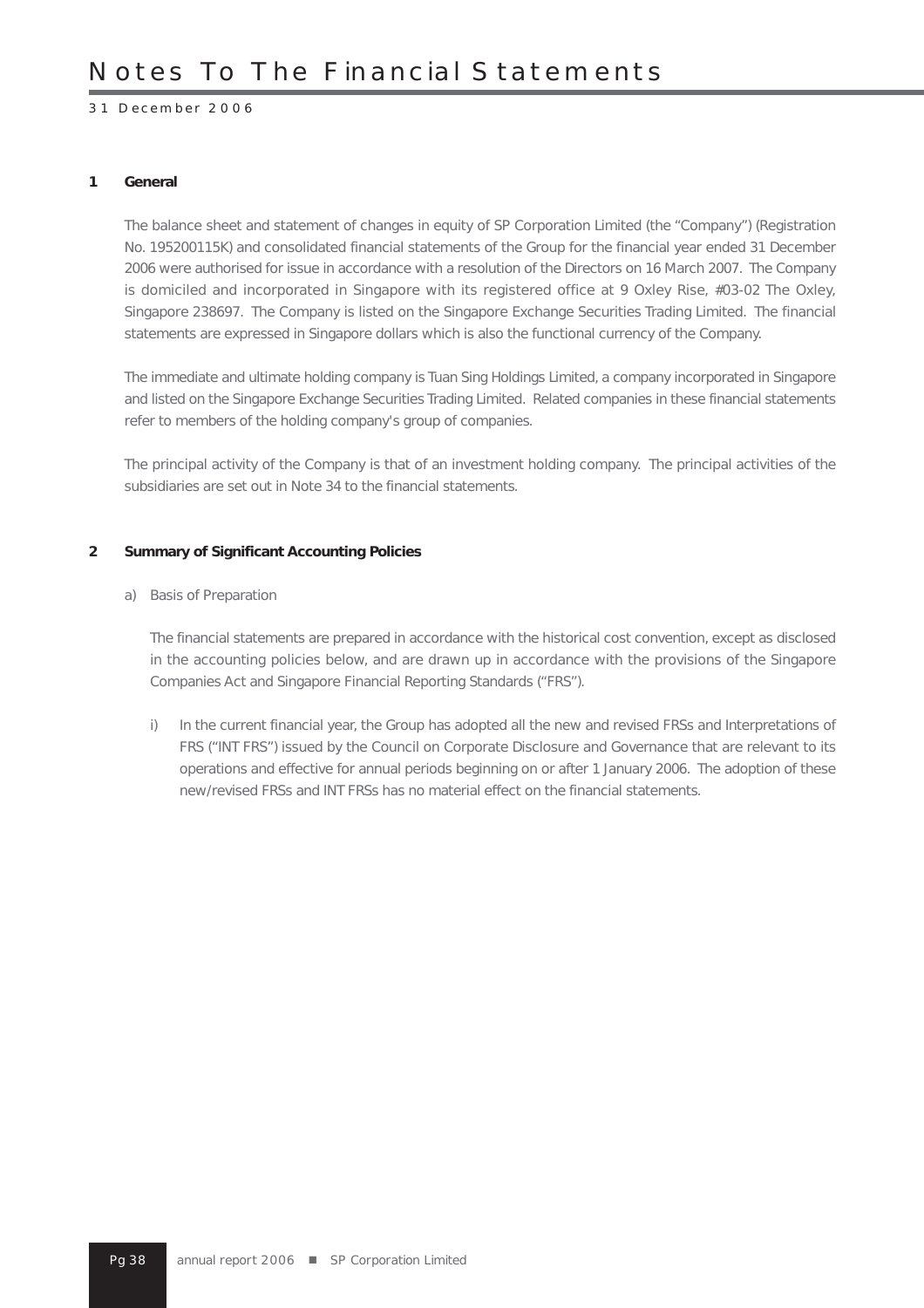## **2 Summary of Significant Accounting Policies (cont'd)**

#### *Amendments to FRS 39 relating to financial guarantee contracts*

The amendments require certain financial guarantee contracts to be recognised in accordance with FRS 39 and measured initially at fair values, and subsequently at the higher of the amount recognised as a provision and the amount initially recognised less cumulative amortisation in accordance with the revenue recognition policies described below. The changes introduced by these amendments are applied by the Company and the Group with effect from the beginning of the comparative reporting period presented in the financial statements (ie. with effect from January 1, 2005). The Company has issued corporate guarantees to banks for bank borrowings of its subsidiaries. These guarantees are financial guarantee contracts as they require the Company to reimburse the banks if the subsidiaries fail to make principal or interest payment when due in accordance with the terms of their borrowings.

The application of these amendments result in such financial guarantee contracts now having to be recognised and measured at the higher of the best estimate of the expenditure required to settle the obligation and the amount initially recognised less, where appropriate, cumulative amortisation. However, as the impact of this new requirement in both the Company and consolidated financial statement is not material, no adjustment has been made to recognise these financial guarantee contracts.

ii) At the date of authorisation of these financial statements, the following FRSs and INT FRSs that are relevant to the Company and the Group were issued but not effective:

| <b>FRS 108</b><br><b>Operating Segments</b>                            |  |
|------------------------------------------------------------------------|--|
|                                                                        |  |
| INT FRS 108<br>Scope of FRS 102<br>$\sim$                              |  |
| INT FRS 110<br>Interim Financial Reporting and Impairment<br>$\sim$    |  |
| INT FRS 111<br>FRS 102 Group and Treasury Share Transactions<br>$\sim$ |  |

Amendments to FRS 1 Presentation of Financial Statements on Capital Disclosure.

Consequential amendments were also made to various standards as a result of these new/revised standards.

The application of FRS 107 and the consequential amendments to other FRS will not affect any of the amount recognised in the financial statements, but will change the disclosure presently made in relation to the Company and the Group's financial instruments and the objectives, policies and processes for managing capital.

Other than FRS 107, the directors anticipate that the adoption of FRS 108, INT FRS 108, INT FRS 110, INT FRS 111 and the amendments to FRS 1 that were issued but not yet effective until future periods will not have a material impact on the financial statements of the Company and the Group in the period of initial adoption.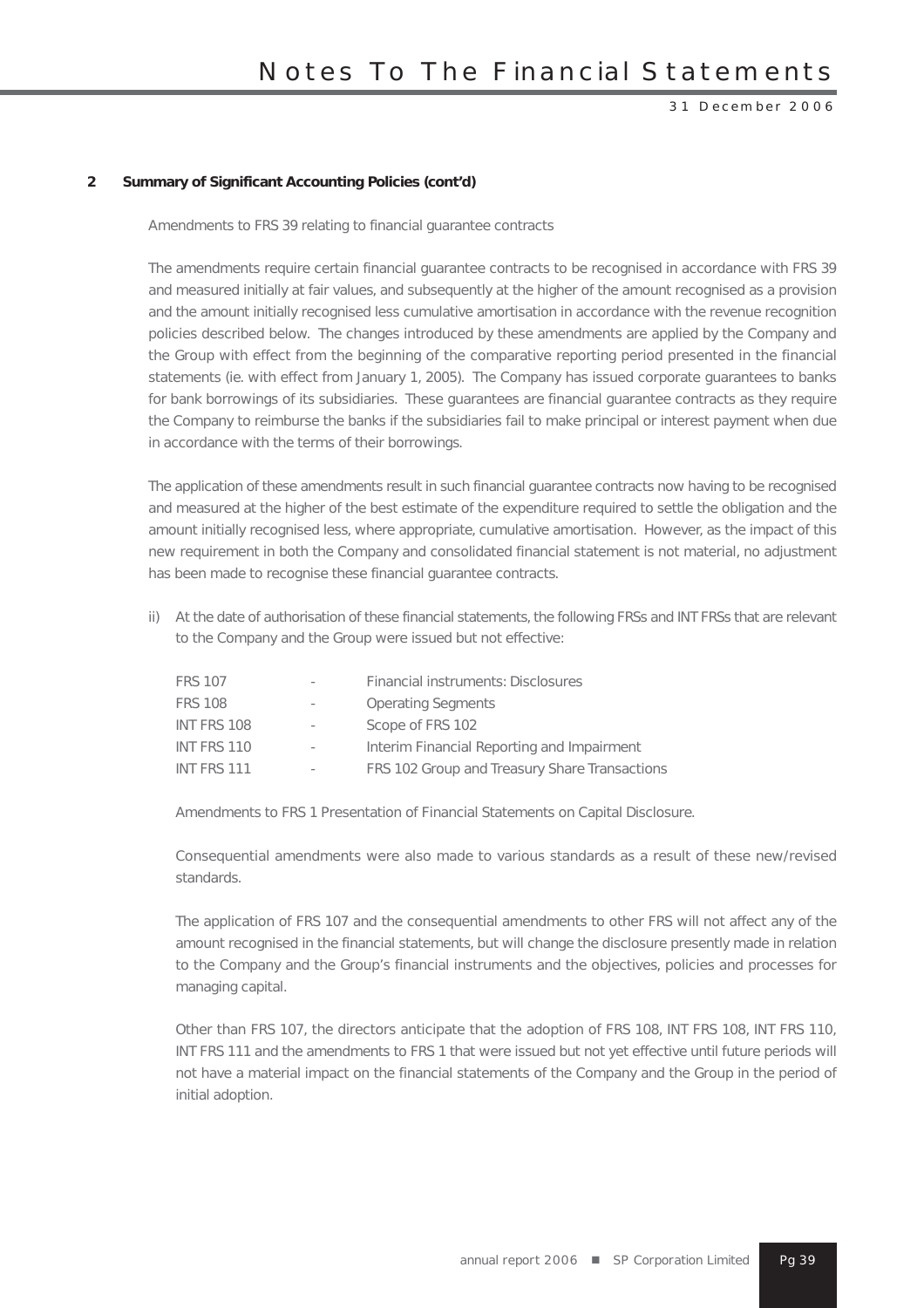#### 31 December 2006

## **2 Summary of Significant Accounting Policies (cont'd)**

b) Basis of Consolidation

The consolidated financial statements incorporate the financial statements of the Company and entities (including special purpose entities) controlled by the Company (its subsidiaries). Control is achieved when the Company has the power to govern the financial and operating policies of an entity so as to obtain benefits from its activities.

The results of subsidiaries acquired or disposed of during the year are included in the consolidated profit and loss statement from the effective date of acquisition or up to the effective date of disposal, as appropriate.

Where necessary, adjustments are made to the financial statements of subsidiaries to bring the accounting policies used into line with those used by other members of the Group.

All intra-group transactions, balances, income and expenses are eliminated on consolidation.

Minority interests in the net assets of consolidated subsidiaries are identified separately from the Group's equity therein. Minority interests consist of the amount of those interests at the date of the original business combination and the minority's share of changes in equity since the date of the combination. Losses applicable to the minority in excess of the minority's interest in the subsidiary's equity are allocated against the interests of the Group except to the extent that the minority has a binding obligation and is able to make an additional investment to cover its share of those losses.

In the Company's financial statements, investments in subsidiaries, associates and joint ventures are carried at cost less any impairment in net recoverable value that has been recognised in the profit and loss statement.

c) Associates

An associate is an entity over which the Group has significant influence and that is neither a subsidiary nor an interest in a joint venture. Significant influence is the power to participate in the financial and operating policy decisions of the investee but is not control or joint control over those policies.

The results and assets and liabilities of associates are incorporated in these financial statements using the equity method of accounting. Under the equity method, investments in associates are carried in the consolidated balance sheet at cost as adjusted for post-acquisition changes in the Group's share of the net assets of the associate, less any impairment in the value of individual investments. Losses of an associate in excess of the Group's interest in that associate (which includes any long-term interests that, in substance, form part of the Group's net investment in the associate) are not recognised.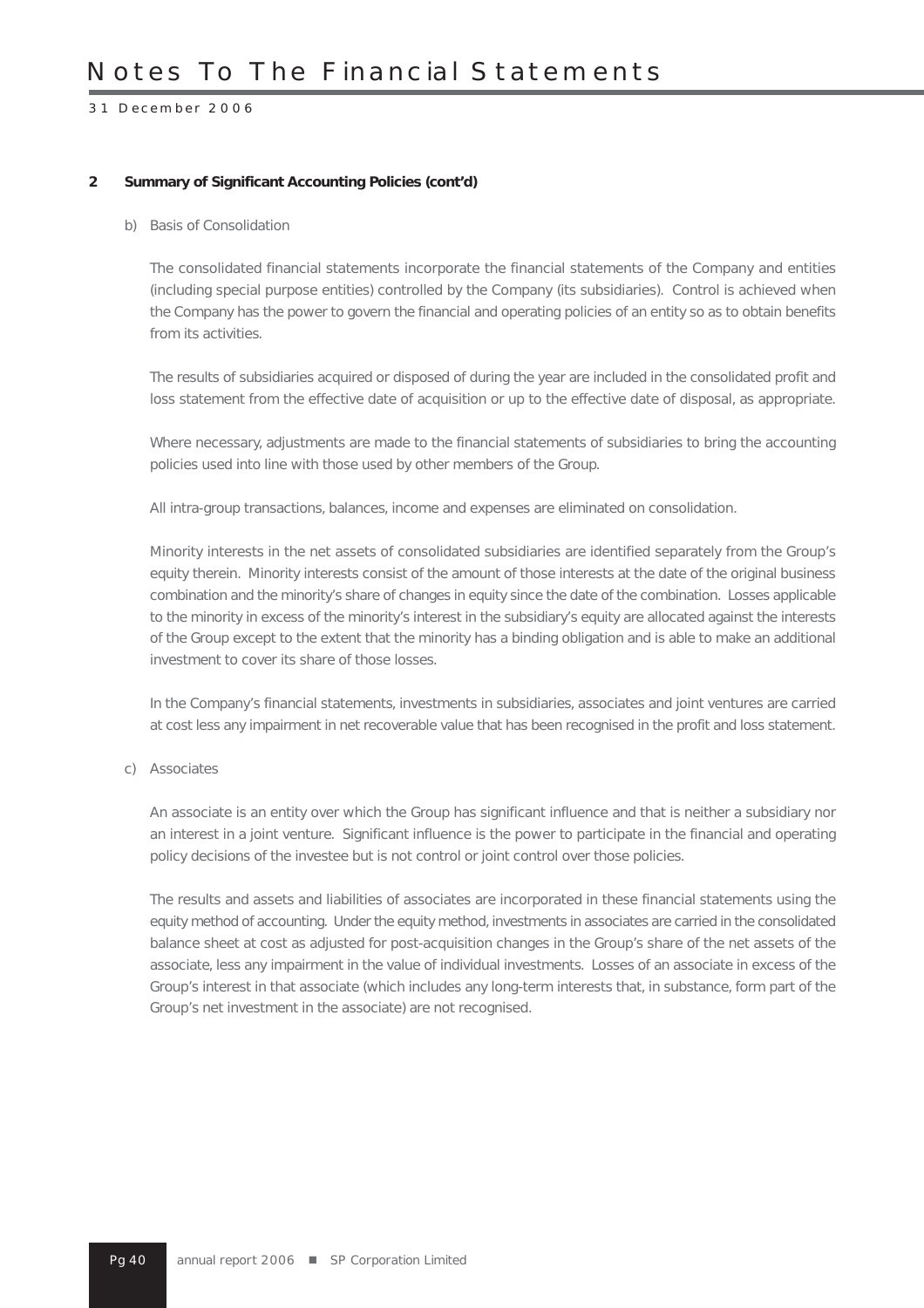## **2 Summary of Significant Accounting Policies (cont'd)**

### c) Associates (cont'd)

Any excess of the cost of acquisition over the Group's share of the net fair value of the identifiable assets, liabilities and contingent liabilities of the associate recognised at the date of acquisition is recognised as goodwill. The goodwill is included within the carrying amount of the investment and is assessed for impairment as part of the investment. Any excess of the Group's share of the net fair value of the identifiable assets, liabilities and contingent liabilities over the cost of acquisition, after reassessment, is recognised immediately in the consolidated profit and loss statement.

Where a Group entity transacts with an associate of the group, profits and losses are eliminated to the extent of the Group's interest in the relevant associate.

### d) Interests in Joint Ventures

A joint venture is a contractual arrangement whereby the Group and other parties undertake an economic activity that is subject to joint control, that is when the strategic financial and operating policy decisions relating to the activities require the unanimous consent of the parties sharing control.

Where a Group entity undertakes its activities under joint venture arrangements directly, the Group's share of jointly controlled assets and any liabilities incurred jointly with other venturers are recognised in the financial statements of the relevant entity and classified according to their nature. Liabilities and expenses incurred directly in respect of interests in jointly controlled assets are accounted for on an accrual basis. Income from the sale or use of the Group's share of the output of jointly controlled assets, and its share of joint venture expenses, are recognised when it is probable that the economic benefits associated with the transactions will flow to/from the Group and their amount can be measured reliably.

Joint venture arrangements that involve the establishment of a separate entity in which each venturer has an interest are referred to as jointly controlled entities. The Group reports its interests in jointly controlled entities using proportionate consolidation, except when the investment is classified as held for sale, in which case it is accounted for under *FRS 105 Non-current Assets Held for Sale and Discontinued Operations*. The Group's share of the assets, liabilities, income and expenses of jointly controlled entities are combined with the equivalent items in the consolidated financial statements on a line-by-line basis.

Where the Group transacts with its jointly controlled entities, unrealised profits and losses are eliminated to the extent of the Group's interest in the joint venture.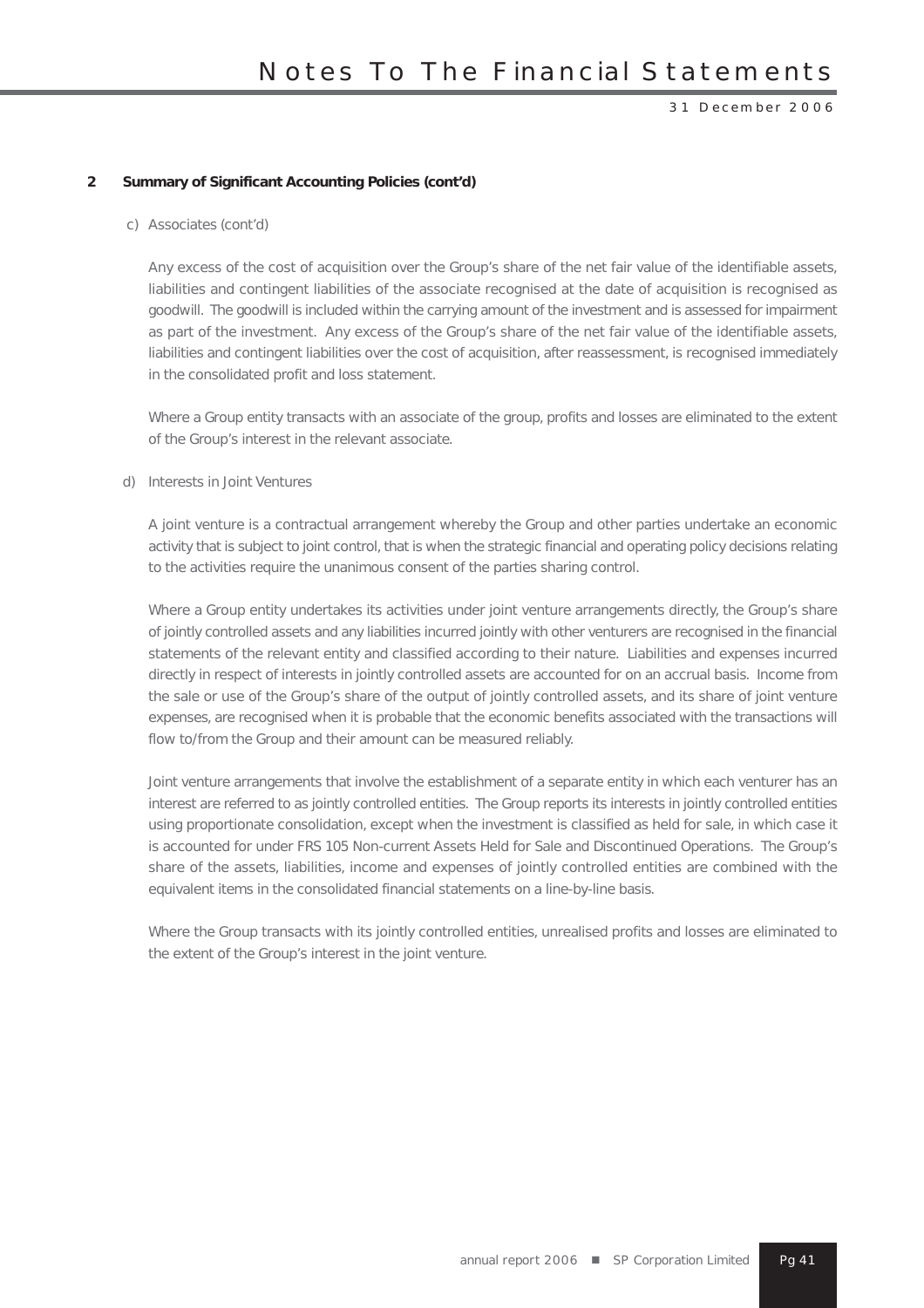## 31 December 2006

## **2 Summary of Significant Accounting Policies (cont'd)**

#### e) Investments

Investments are recognised and derecognised on a trade date basis where the purchase or sale of an investment is under a contract whose terms require delivery of the investment within the timeframe established by the market concerned, and are initially measured at fair value, plus directly attributable transaction costs.

An impairment loss is recognised in profit or loss when there is objective evidence that the asset is impaired, and is measured as the difference between the investment's carrying amount and the present value of estimated future cash flows discounted at the effective interest rate computed at initial recognition. Impairment losses are reversed in subsequent periods when an increase in the investment's recoverable amount can be related objectively to an event occurring after the impairment was recognised, subject to the restriction that the carrying amount of the investment at the date the impairment is reversed shall not exceed what the amortised cost would have been had the impairment not been recognised.

Investments other than held-to-maturity debt securities are classified as either investments held for trading or as available-for-sale, and are measured at subsequent reporting dates at fair value. Where securities are held for trading purposes, gains and losses arising from changes in fair value are included in profit or loss for the period. For available-for-sale investments, gains or losses arising from changes in fair value are recognised directly in equity.

f) Property, Plant and Equipment

Property, plant and equipment are stated at historical cost less accumulated depreciation and any accumulated impairment loss.

The initial cost of property, plant and equipment comprises its purchase price including import duties and nonrefundable purchase taxes and any directly attributable costs of bringing the asset to its working condition and location for its intended use, any trade discounts and rebates are deducted in arriving at the purchase price. Expenditure incurred after the property, plant and equipment have been put into operation, such as repairs and maintenance costs, is normally charged to the profit and loss statement in the period in which the costs are incurred. In situations where it can be clearly demonstrated that the expenditure has resulted in an increase in the future economic benefits expected to be obtained from the use of an item of property, plant and equipment beyond its originally assessed standard of performance, the expenditure is capitalised as an additional cost of property, plant and equipment.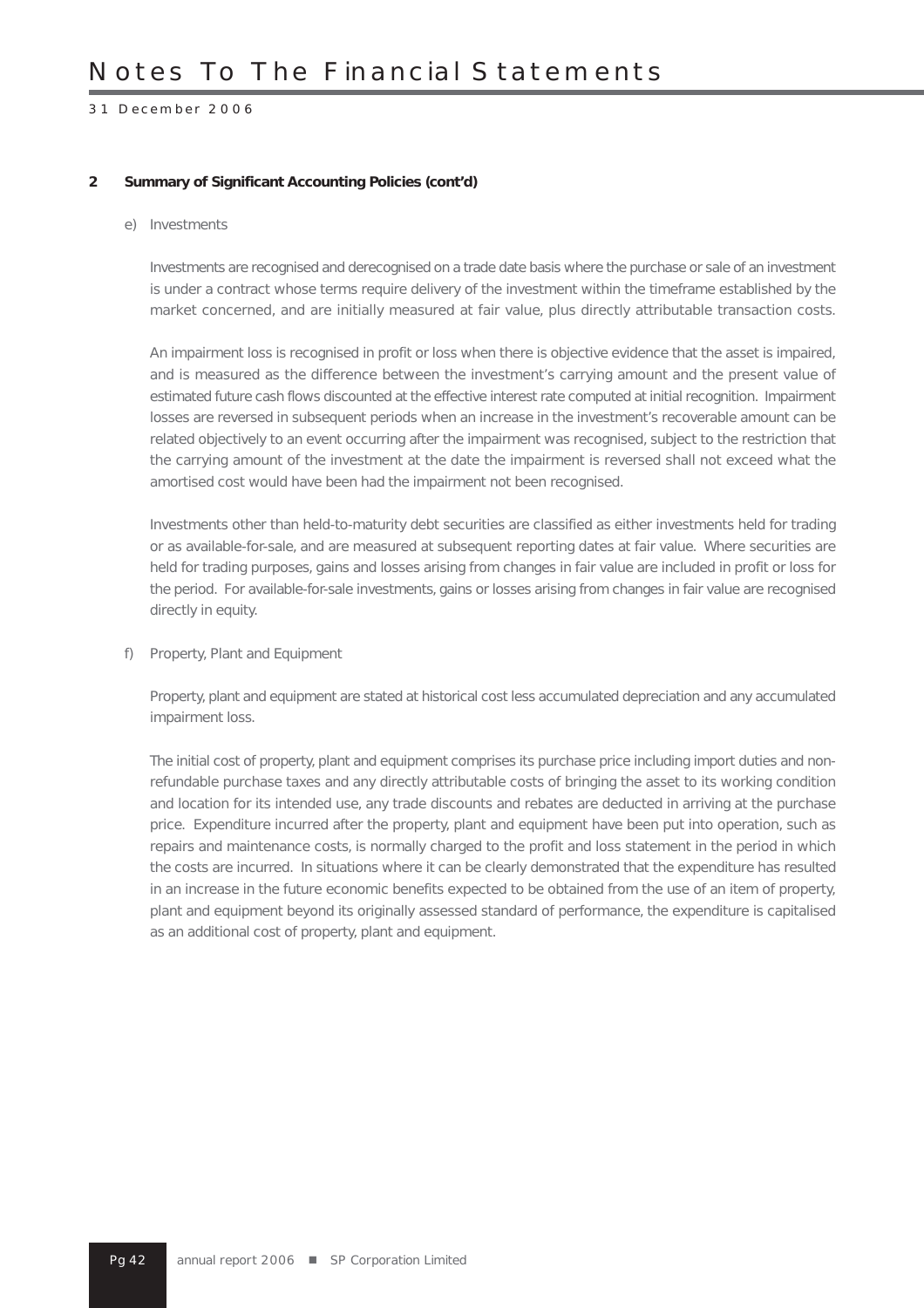## **2 Summary of Significant Accounting Policies (cont'd)**

f) Property, Plant and Equipment (cont'd)

Depreciation of property, plant and equipment is calculated on the straight line method to write off the cost of the assets over their estimated useful lives as follows:

|                                           | Number of years |
|-------------------------------------------|-----------------|
|                                           |                 |
| Leasehold land, building and improvements | h               |
| Plant and equipment                       | 1 to 15         |
| Motor vehicles                            | $\overline{a}$  |

Fully depreciated assets are retained in the financial statements until no longer in use.

Assets held under finance lease agreements are depreciated over their expected useful lives on the same basis as owned assets or, where shorter, the term of the relevant leases.

The gain or loss arising on disposal or retirement of an item of plant and equipment is determined as the difference between the sales proceeds and the carrying amounts of the asset and is recognised in the profit and loss statement.

g) Current Assets

Current assets include items realisable over operating cycles which may be in excess of one year.

h) Inventories

Inventories are stated at the lower of cost and net realisable value. Cost includes all costs in bringing the inventories to their present location and condition and is accounted for as follows:

- Raw materials purchase cost on a first-in, first-out basis
- Finished goods weighted average basis

The costs of finished goods include costs of raw materials, direct labour and an appropriate proportion of overheads based on normal operating capacity.

Net realisable value is the estimated selling price in the ordinary course of business, less estimated costs to completion and the estimated costs necessary to make the sale.

Provision is made where necessary for obsolete, slow moving items and defective inventories.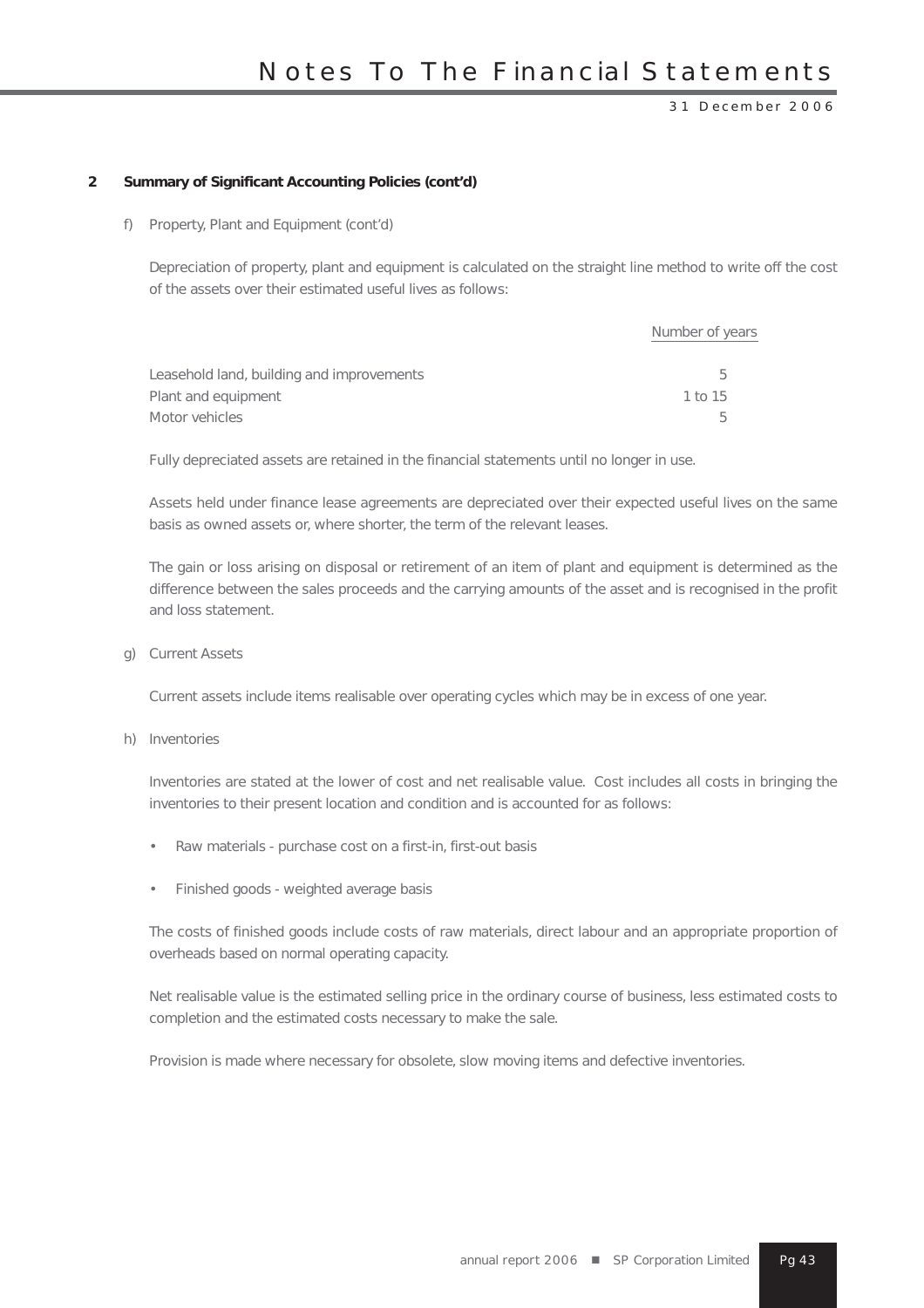#### 31 December 2006

## **2 Summary of Significant Accounting Policies (cont'd)**

#### i) Construction Contracts

Where the outcome of a construction contract can be estimated reliably, revenue and costs are recognised by reference to the stage of completion of the contract activity at the balance sheet date, as measured by the proportion that contract costs incurred for work performed to date bear to the estimated total contract costs, except where this would not be representative of the stage of completion. Variations in contract work, claims and incentive payments are included to the extent that they have been agreed with the customer.

Where the outcome of a construction contract cannot be estimated reliably, contract revenue is recognised to the extent of contract costs incurred that it is probable will be recoverable. Contract costs are recognised as expenses in the period in which they are incurred.

When it is probable that total contract costs will exceed total contract revenue, the expected loss is recognised as an expense immediately.

j) Trade and Other Receivables

Trade receivables, which generally have 30 to 90 day terms, are initially recognised and carried at original invoice amount less an allowance for any uncollectible amounts which is the fair value of consideration to be received in the future for goods and services rendered. Trade receivables of construction projects include progress claim and retention money which are subject to final certification from clients and expiration of each project defect liability period. They are recognised based on contractual claims less an allowance for any uncollectible amounts which is the fair value of consideration to be received. The allowance recognised is measured as the difference between the asset's carrying amount and the present value of estimated future cash flows discounted at the effective interest rate computed at initial recognition. Receivable amounts are subsequently measured at amortised cost using effective interest rate method.

Receivables from related parties are recognised and carried at cost less an allowance for any uncollectible amounts which is the fair value and subsequently measured at amortised cost using effective interest rate method.

k) Cash and Bank Balances

Cash and cash equivalents are defined as cash on hand, demand deposits and short-term, highly liquid investments readily convertible to known amounts of cash and subject to insignificant risk of changes in value.

Cash on hand and in banks and short-term deposits which are held to maturity are carried at cost.

For the purposes of the consolidated cash flow statement, cash and cash equivalents consist of unsecured cash on hand and deposits in banks but exclude restricted bank balances.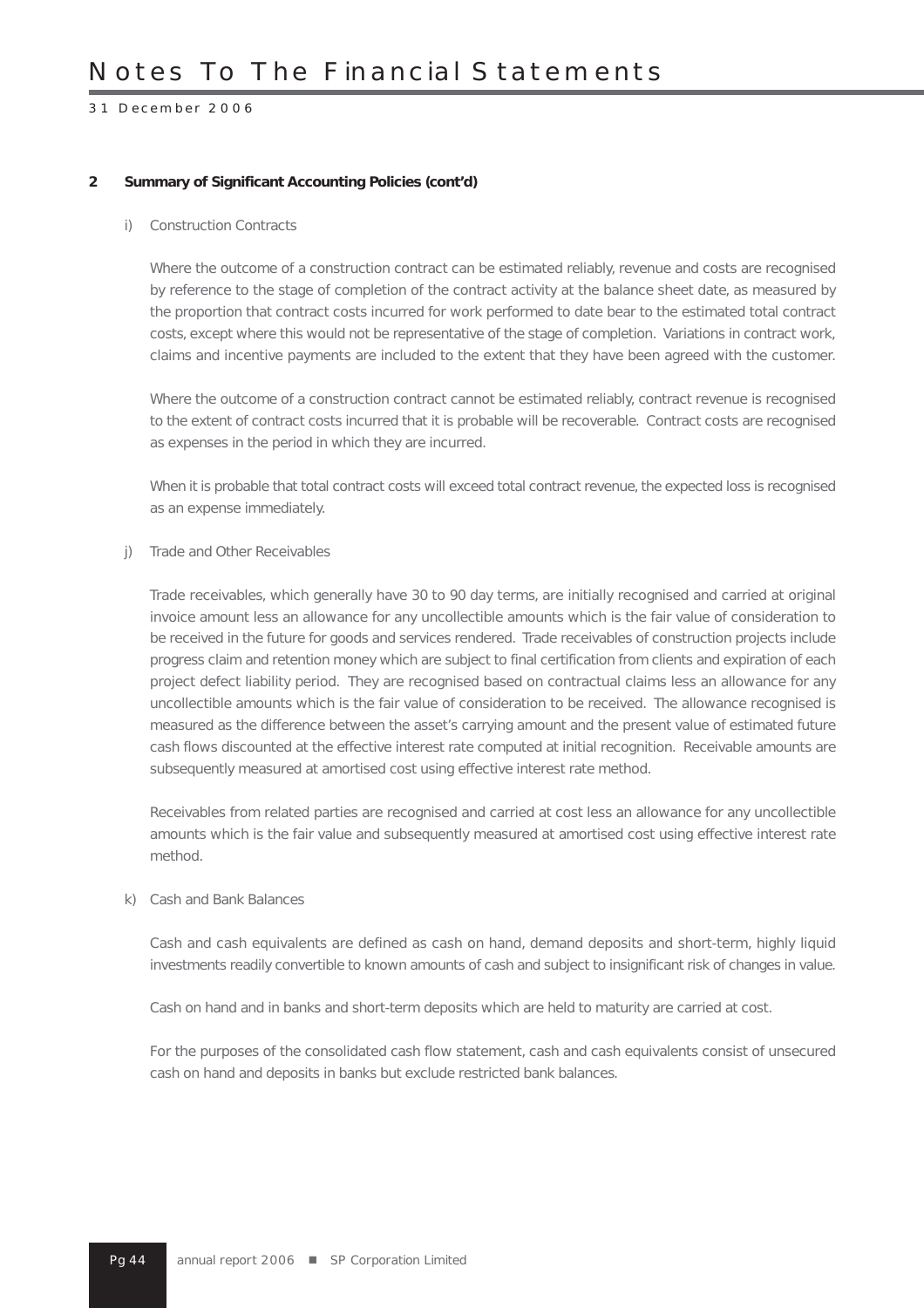## **2 Summary of Significant Accounting Policies (cont'd)**

#### l) Share Capital

Ordinary shares are classified as equity. External costs directly attributable to the issue of new shares, other than on a business combination, are shown as a deduction, net of tax, in equity from proceeds. Dividends on ordinary shares are recognised in shareholders' equity in the period in which they are declared.

#### m) Borrowings

Interest-bearing borrowings and overdrafts are initially measured at fair value, and are subsequently measured at amortised cost, using the effective interest rate method. Any difference between the proceeds (net of transaction costs) and the settlement or redemption of borrowings is recognised over the term of the borrowings in accordance with the Group's accounting policy for borrowing costs.

### n) Leases

Leases are classified as finance leases whenever the terms of the lease transfer substantially all the risks and rewards of ownership to the lessee. All other leases are classified as operating leases.

Assets held under finance leases are recognised as assets of the Group at their fair value at the inception of the lease or, if lower, at the present value of the minimum lease payments. The corresponding liability to the lessor is included in the balance sheet as a finance lease obligation. Lease payments are apportioned between finance charges and reduction of the lease obligation so as to achieve a constant rate of interest on the remaining balance of the liability. Finance charges are charged directly to profit or loss, unless they are directly attributable to qualifying assets, in which case they are capitalised in accordance with the Group's general policy on borrowing costs.

Rentals payable under operating leases are charged to profit or loss on a straight-line basis over the term of the relevant lease. Benefits received and receivable as an incentive to enter into an operating lease are also spread on a straight-line basis over the lease term.

#### o) Income Tax

Income tax expense represents the sum of the tax currently payable and deferred tax.

The tax currently payable is based on taxable profit for the year. Taxable profit differs from profit as reported in the profit and loss statement because it excludes items of income or expense that are taxable or deductible in other years and it further excludes items that are not taxable or tax deductible. The Group's liability for current tax is calculated using tax rates that have been enacted or substantively enacted in countries where the Company and subsidiaries operate by the balance sheet date.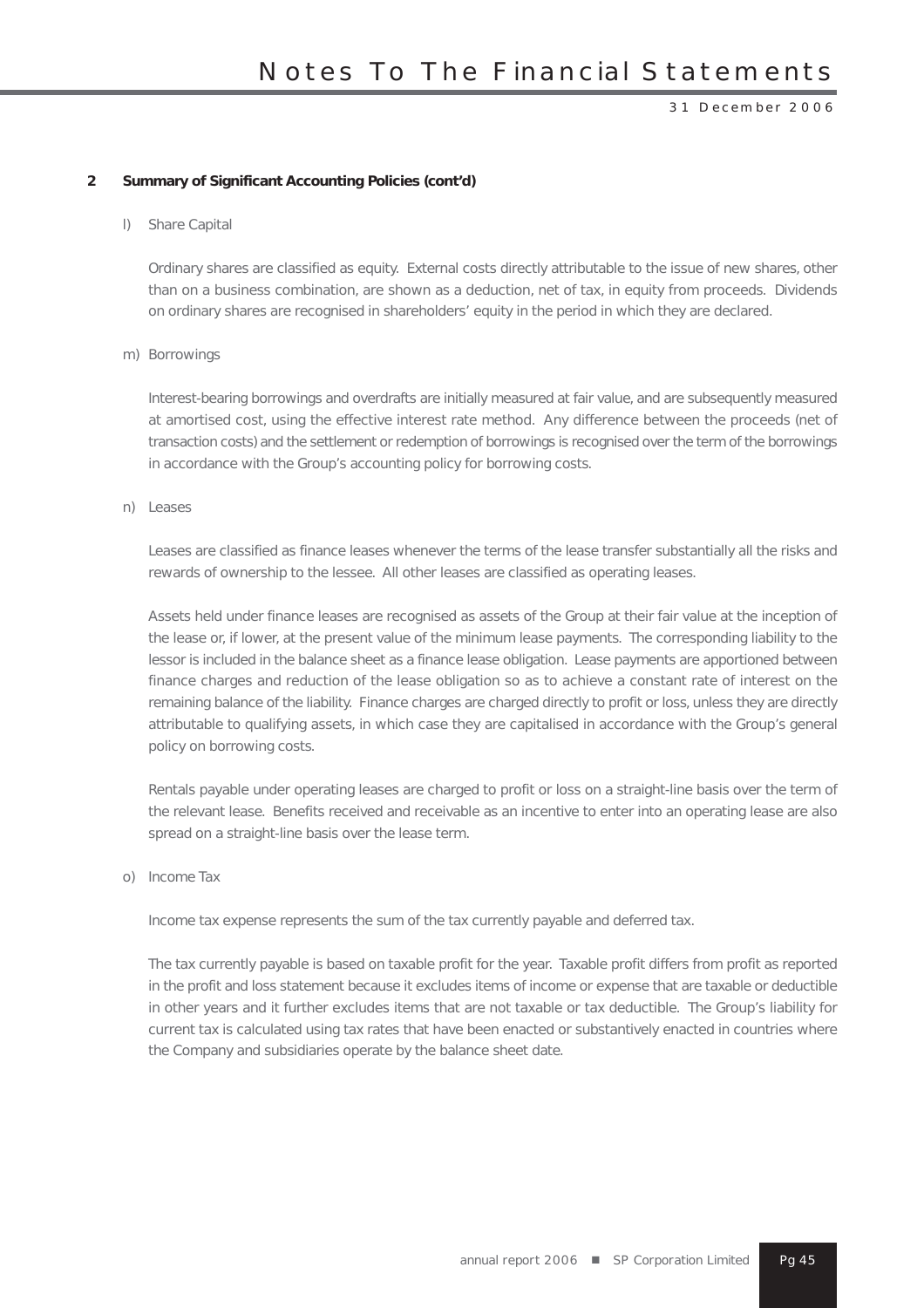## 31 December 2006

## **2 Summary of Significant Accounting Policies (cont'd)**

o) Income Tax (cont'd)

Deferred tax is recognised on differences between the carrying amounts of assets and liabilities in the financial statements and the corresponding tax bases used in the computation of taxable profit, and is accounted for using the balance sheet liability method. Deferred tax liabilities are generally recognised for all taxable temporary differences and deferred tax assets are recognised to the extent that it is probable that taxable profits will be available against which deductible temporary differences can be utilised. Such assets and liabilities are not recognised if the temporary difference arises from goodwill or from the initial recognition (other than in a business combination) of other assets and liabilities in a transaction that affects neither the taxable profit nor the accounting profit.

Deferred tax liabilities are recognised for taxable temporary differences arising on investments in subsidiaries and associates, and interests in joint ventures, except where the Group is able to control the reversal of the temporary difference and it is probable that the temporary difference will not reverse in the foreseeable future.

The carrying amount of deferred tax assets is reviewed at each balance sheet date and reduced to the extent that it is no longer probable that sufficient taxable profits will be available to allow all or part of the asset to be recovered.

Deferred tax is calculated at the tax rates that are expected to apply in the period when the liability is settled or the asset realised based on tax rates that have been enacted or substantively enacted by the balance sheet date. Deferred tax is charged or credited to profit or loss, except when it relates to items charged or credited directly to equity, in which case the deferred tax is also dealt with in equity.

Deferred tax assets and liabilities are offset when there is a legally enforceable right to set off current tax assets against current tax liabilities and when they relate to income taxes levied by the same taxation authority and the Group intends to settle its current tax assets and liabilities on a net basis.

p) Trade and Other Payables

Liabilities for trade and other amounts payable, which are normally settled on 30 to 90 day terms, are carried at cost which is the fair value of the consideration to be paid in the future for goods and services received, whether or not billed to the Group. They are subsequently measured at amortised cost using the effective interest rate method.

q) Provisions

Provisions are recognised when the Group has a present obligation as a result of past events, it is probable the Group will be required to settle the obligation. Provisions are measured at the directors' best estimate of the expenditure required to settle the obligation at the balance sheet date, and are discounted to present value where the effect is material.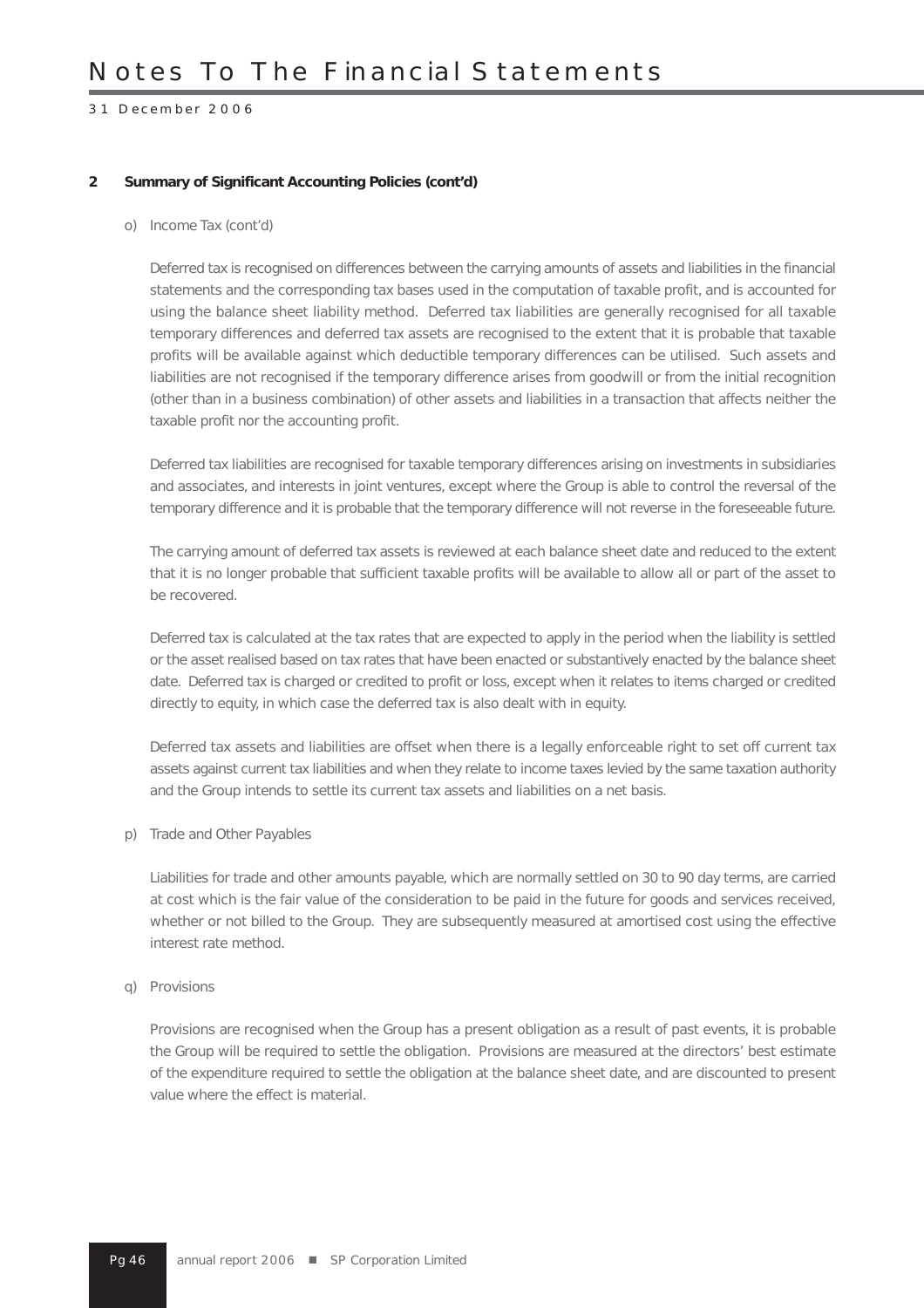## **2 Summary of Significant Accounting Policies (cont'd)**

r) Derivative financial instruments

The Group's activities expose it primarily to the financial risks of changes in foreign exchange rates and interest rates.

The Group uses derivative financial instruments (primarily foreign currency forward contracts) to hedge its risks associated with foreign currency fluctuations relating to certain firm commitments and forecasted transactions. The significant interest rate risk arises from bank loans. The Group's policy is to manage its interest cost using a mix of fix and variable rate debt.

The use of financial derivatives is governed by the Group's policies approved by the board of directors, which provide written principles on the use of financial derivatives consistent with the Group's risk management strategy. The Group does not use derivative financial instruments for speculative purposes.

Derivative financial instruments are initially measured at fair value on the contract date, and are remeasured to fair value at subsequent reporting dates. The resulting gain or loss is recognised in profit or loss immediately unless the derivative is designated and effective as a hedging instrument, in which event the timing of the recognition in profit or loss depends on the nature of the hedge relationship.

s) Revenue Recognition

Revenue is recognised to the extent that it is probable that the economic benefits will flow to the Group and the revenue can be reliably measured.

Revenue from sale of products comprises revenue earned from the sale of the products net of returns, trade allowances and duties and taxes paid. Revenue from sale of products is recognised when significant risks and rewards of ownership are transferred to the buyer.

Revenue from long-term construction contracts is recognised in accordance with the Group's accounting policy on Construction Contracts [Note 2(i)].

Revenue from the rendering of services that are of short duration is recognised when the services are rendered.

Revenue from mining services are recognised when the services are delivered to the customer, calculated based on actual product volume multiplied by the rates as agreed with the customer.

Interest income is recognised on a time-proportion basis using the effective interest rate.

Dividend income from investments is recognised when the shareholder's right to receive payment has been established.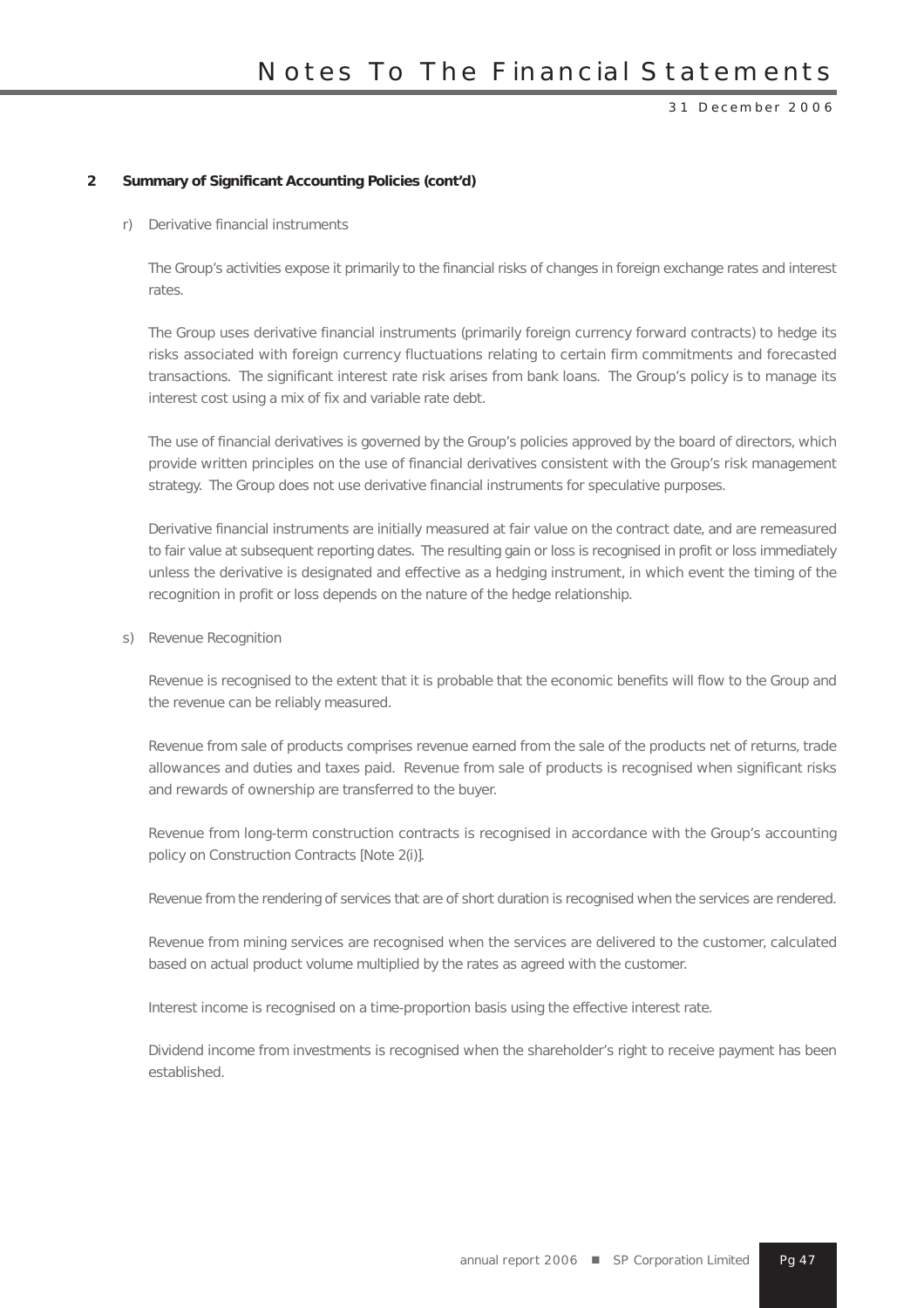#### 31 December 2006

### **2 Summary of Significant Accounting Policies (cont'd)**

#### t) Impairment of Assets

At each balance sheet date, the Group reviews the carrying amounts of its tangible and intangible assets to determine whether there is any indication that those assets have suffered an impairment loss. If any such indication exists, the recoverable amount of the asset is estimated in order to determine the extent of the impairment loss (if any). Where it is not possible to estimate the recoverable amount of an individual asset, the Group estimates the recoverable amount of the cash-generating unit to which the asset belongs.

Recoverable amount is the higher of fair value less costs to sell and value in use. In assessing value in use, the estimated future cash flows are discounted to their present value using a pre-tax discount rate that reflects current market assessments of the time value of money and the risks specific to the asset.

If the recoverable amount of an asset (or cash-generating unit) is estimated to be less than its carrying amount, the carrying amount of the asset (cash-generating unit) is reduced to its recoverable amount. An impairment loss is recognised immediately in the profit and loss statement, unless the relevant asset is carried at a revalued amount, in which case the impairment loss is treated as a revaluation decrease.

Where an impairment loss subsequently reverses, the carrying amount of the asset (cash-generating unit) is increased to the revised estimate of its recoverable amount, but so that the increased carrying amount does not exceed the carrying amount that would have been determined had no impairment loss been recognised for the asset (cash-generating unit) in prior years. A reversal of an impairment loss is recognised immediately in the profit and loss statement, unless the relevant asset is carried at a revalued amount, in which case the reversal of the impairment loss is treated as a revaluation increase.

u) Retirement Benefit Costs

Payments to defined contribution retirement plans are charged as expenses as they fall due. Payments made to state-managed retirement benefit schemes are dealt with as defined contribution plans where the Group's obligations under the schemes are equivalent to those arising in a defined contribution retirement benefit plan.

#### v) Employee Leave Entitlement

Employee entitlements to annual leave are recognised when they accrue to employees. A provision is made for the estimated liability for annual leave as a result of services rendered by employees up to the balance sheet date.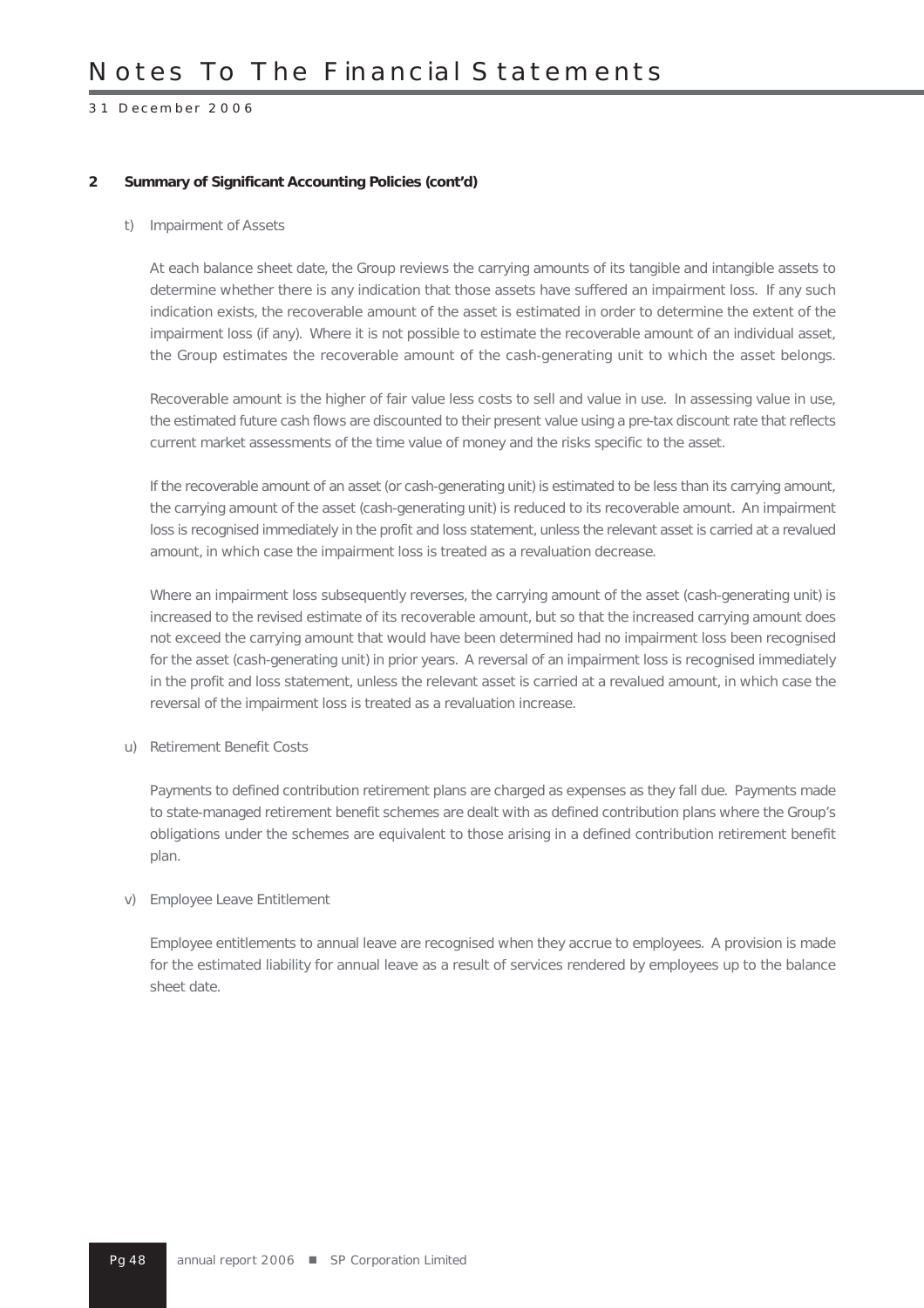## **2 Summary of Significant Accounting Policies (cont'd)**

w) Foreign Currency Transactions and Translation

The individual financial statements of each Group entity are presented in the currency of the primary economic environment in which the entity operates (its functional currency). The consolidated financial statements of the Group and the balance sheet of the Company are presented in Singapore dollars, which is the functional currency of the Company, and the presentation currency for the consolidated financial statements.

In preparing the financial statements of the individual entities, transactions in currencies other than the entity's functional currency are recorded at the rates of exchange prevailing on the date of the transaction. At each balance sheet date, monetary items denominated in foreign currencies are retranslated at the rates prevailing on the balance sheet date. Exchange differences arising on the settlement of monetary items, and on retranslation of monetary items are included in profit or loss for the period.

For the purpose of presenting consolidated financial statements, the assets and liabilities of the Group's foreign operations (including comparatives) are translated to Singapore dollars using exchange rates prevailing on the balance sheet date. Income and expense items (including comparatives) are translated at the average exchange rates for the period, unless exchange rates fluctuated significantly during that period, in which case the exchange rates at the dates of the transactions are used. Exchange differences arising, if any, are classified as equity and transferred to the Group's translation reserve. Such translation differences are recognised in profit or loss in the period in which the foreign operation is disposed of.

On consolidation, exchange differences arising from the translation of the net investment in foreign entities (including monetary items that, in substance, form part of the net investment in foreign entities), and of borrowings and other currency instruments designated as hedges of such investments, are taken to the foreign currency translation reserve.

x) Borrowing Costs

Borrowing costs are recognised as in the profit and loss statement in the period in which they are incurred.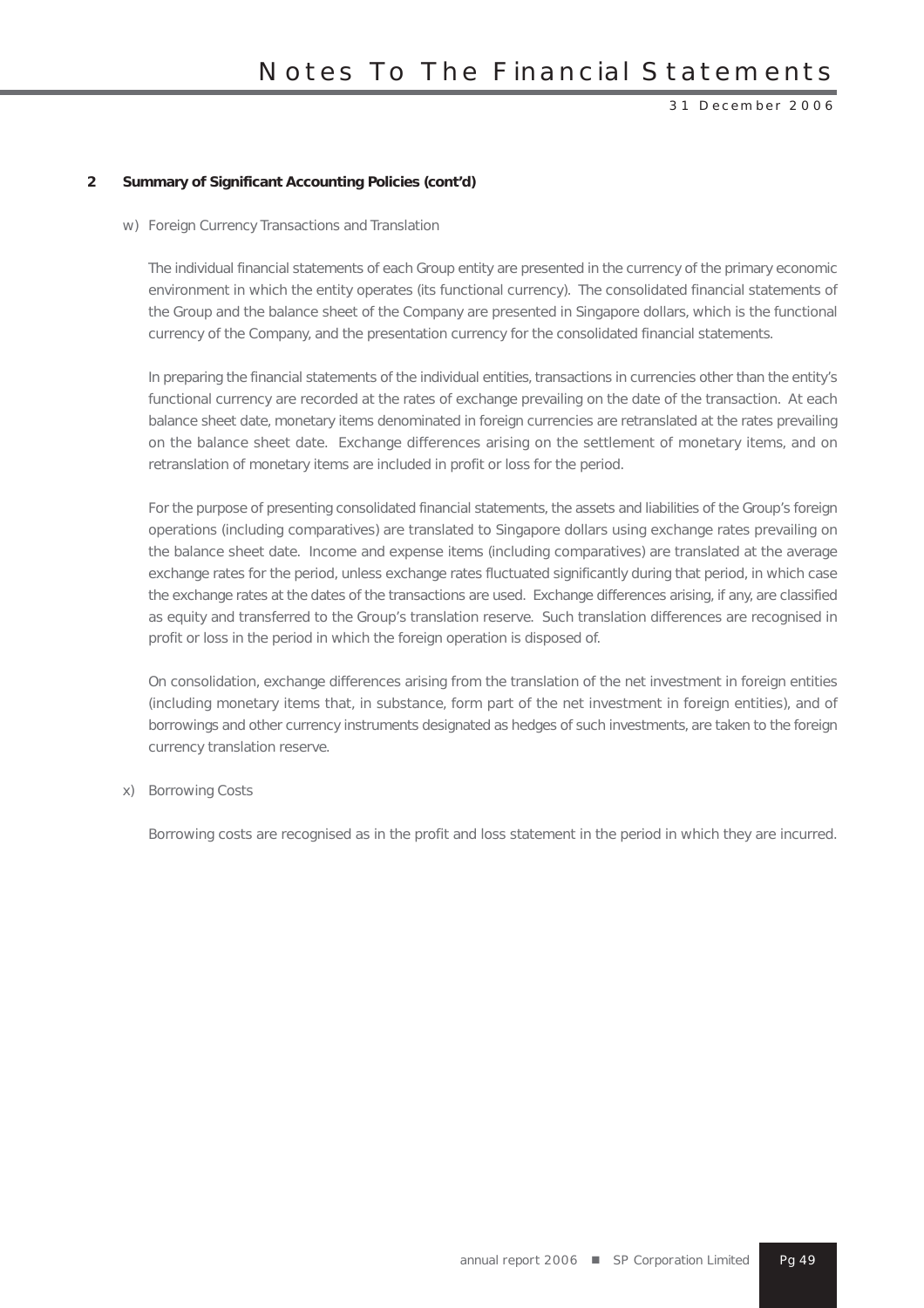## **3 Critical Accounting Judgements and Key Sources of Estimation Uncertainty**

#### *Critical judgements in applying the Group's accounting policies*

In the process of applying the Group's accounting policies, management is of the opinion that there are no critical judgements involved that have significant effect on the amounts recognised in the financial statements.

### *Key sources of estimation uncertainty*

The key assumptions concerning the future and other key sources of estimation uncertainty at the balance sheet date, that have a significant risk of causing a material adjustment to the carrying amounts of assets and liabilities within the next financial year are discussed below:

### Allowance for inventories (Note 10)

In determining the net realisable value of the Group's inventories, an estimation of the recoverable amount of inventories on hand is performed based on the most reliable evidence available at the time the estimates are made. This represents the value of the inventories which are expected to realise as estimated by management. These estimates take into consideration the fluctuations of price or cost, or any inventories on hand that may not be realised, directly or indirectly relating to events occurring after the end of the year to the extent that such events confirm conditions existing at the end of the year.

#### Allowance for impairment loss on trade receivables (Note 12)

Management assesses at each balance sheet date whether there is any objective evidence that trade receivables are impaired. If there is objective evidence that an impairment loss on trade receivables has been incurred, the amount of loss is measured as the difference between the asset's carrying amount and the present value of estimated future cash flows. The amount of the loss is recognised in the profit and loss statement. Where the loss subsequently reverses, the reversal is recognised in the profit and loss statement.

#### Construction contracts (Note 15)

The Group recognises contract revenue and contract costs using the percentage of completion method. The stage of completion is measured by reference to certification of value of work performed to date.

Significant judgement is required in estimating the total contract costs which affect the contract cost recognised to-date based on the percentage of completion. Total contract revenue also includes estimation for the variation works that are recoverable from customers. In making judgement, the Group evaluates by relying on past experience and the work of specialist.

The valuation of construction contracts and total contract costs estimation can be subject to uncertainty in respect of valuation works and estimation of future costs. The Group adopts a conservative approach in evaluating these uncertainties. Details of the construction contracts are disclosed in Note 15 to the financial statements.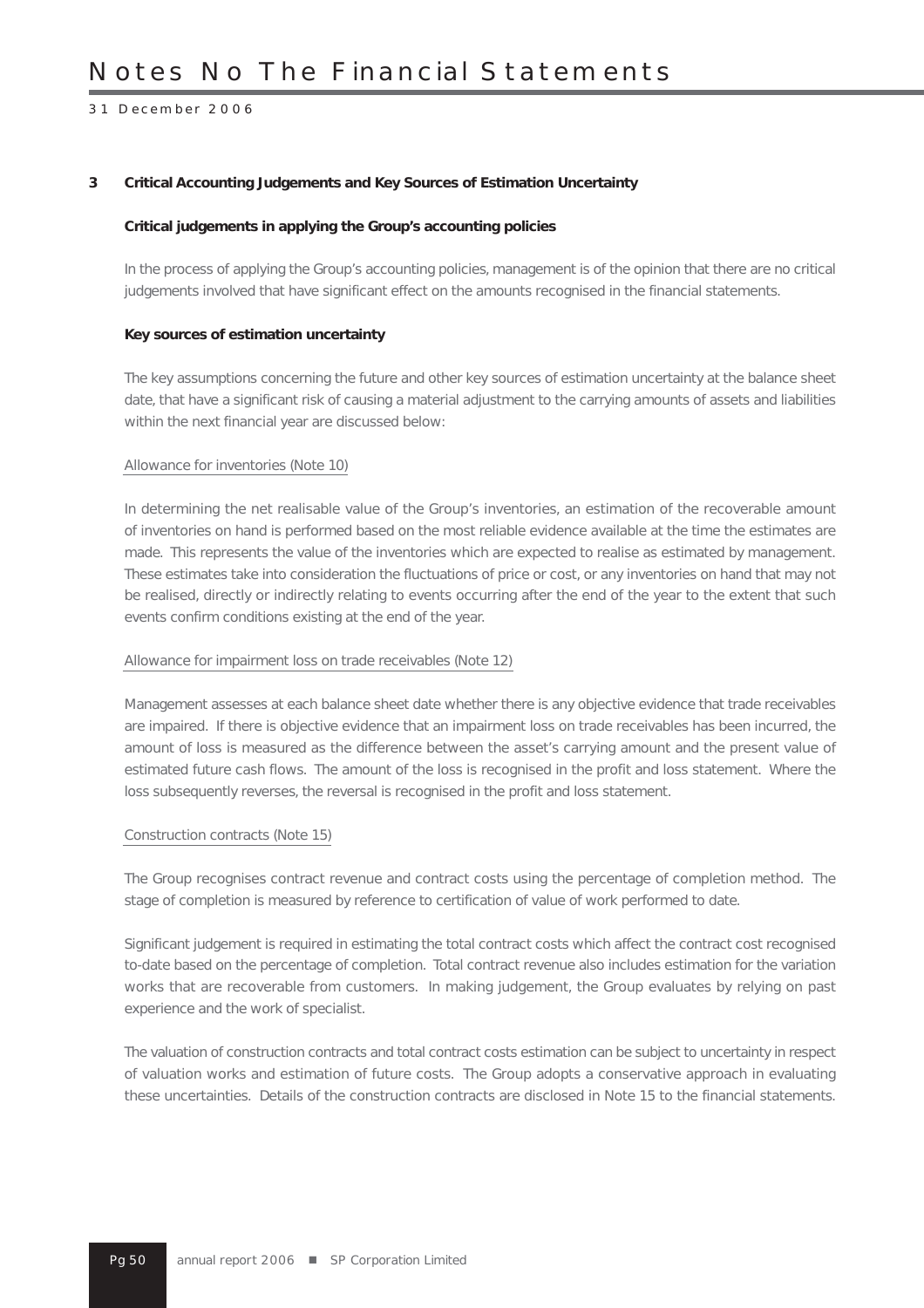## **4 Segment Information**

The Group's operating businesses are organised and managed separately according to the nature of products and services provided, with each segment representing a strategic business unit that offers different products and services.

The Group is organised into 3 core units namely Tyre and Auto Products unit, Commodities and Specialty Products Trading unit and Engineering Services unit, as follows:

## **a) Tyre and Auto Products Unit**

The Tyre and Auto Products unit consists of the marketing and distribution sub-unit, which distributes tyres and auto products and the manufacturing sub-unit, which engages in tyre retreading activities. The unit operates in Singapore and Malaysia.

## **b) Commodities and Specialty Products Trading Unit**

The Commodities and Specialty Products Trading unit trades and markets a broad range of products including coal, rubber, chemicals, oil, metals and other commodities used by manufacturers in the energy, rubber, automotive and petrochemical industries as well as distribution of consumer products. The unit operates in Singapore.

## **c) Engineering Services Unit**

The Engineering Services unit consists of the Mining and Engineering sub-unit, which provide coal mining contract works in Indonesia for mining related activities and the Environmental and Geotechnical Services sub-unit, which provides geotechnical instrumentation and investigation and environmental services. The unit operates in Singapore, Indonesia and Philippines.

## **d) Corporate and Other**

The Corporate and Others segment includes general corporate activities.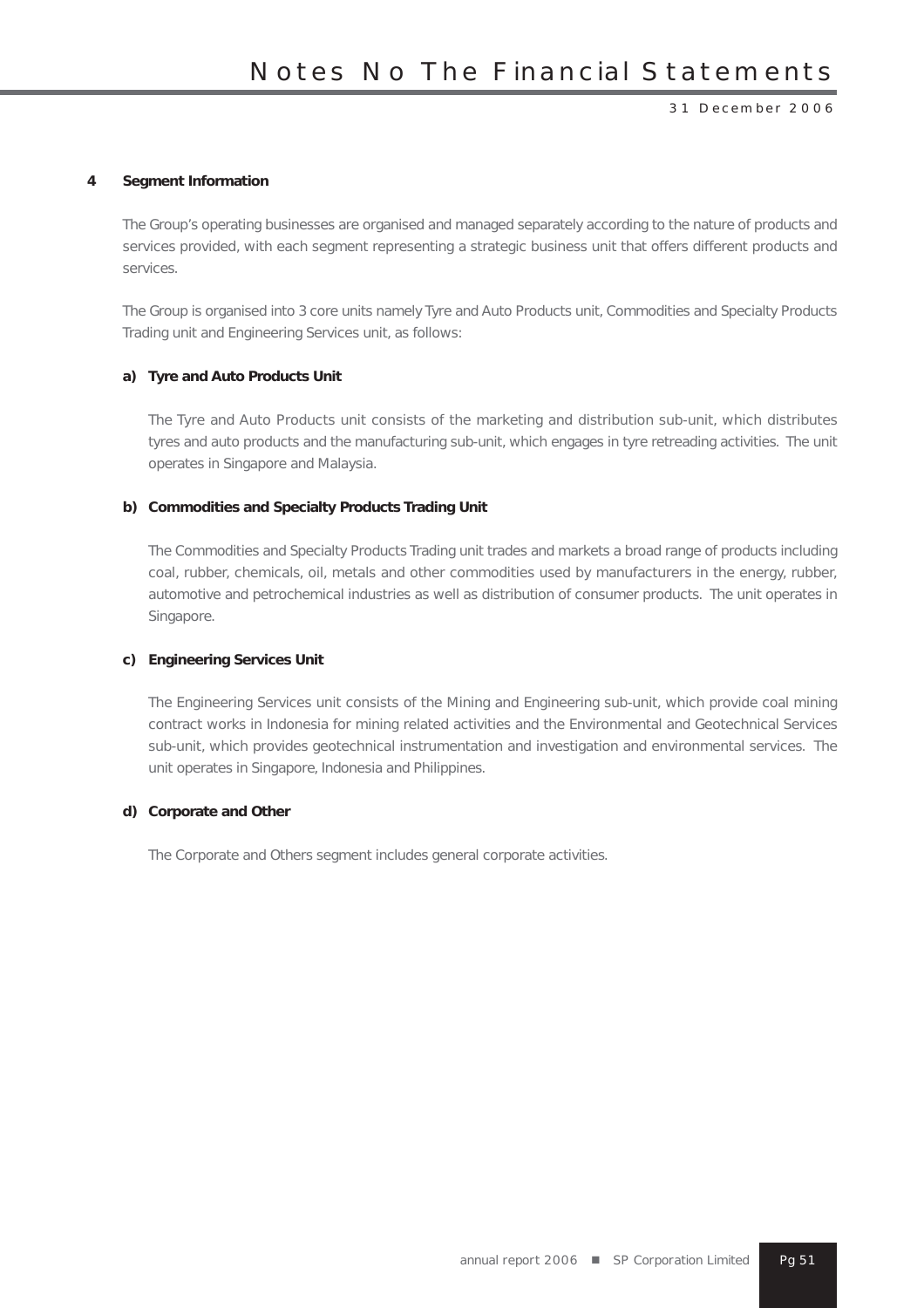## **4 Segment Information (cont'd)**

## **Primary reporting format - business segments**

|                                   | Tyre and<br>Auto<br><b>Products</b><br>\$'000 | Commodities<br>& Specialty<br><b>Products</b><br>Trading<br>\$'000 | Engineering<br><b>Services</b><br>\$'000 | Corporate<br>and<br>others<br>\$'000 | \$'000   | Elimination Consolidated<br>\$'000 |
|-----------------------------------|-----------------------------------------------|--------------------------------------------------------------------|------------------------------------------|--------------------------------------|----------|------------------------------------|
| Year ended 31 December 2006       |                                               |                                                                    |                                          |                                      |          |                                    |
| Revenue                           |                                               |                                                                    |                                          |                                      |          |                                    |
| - External customers              | 68,280                                        | 165,081                                                            | 46,638                                   | 14                                   | ÷,       | 280,013                            |
| - Inter segment                   | 27                                            | 5                                                                  |                                          | 3,321                                | (3, 353) |                                    |
| Total segment revenue             | 68,307                                        | 165,086                                                            | 46,638                                   | 3,335                                | (3, 353) | 280,013                            |
| Result                            |                                               |                                                                    |                                          |                                      |          |                                    |
| Segment result                    | 2,549                                         | 2,746                                                              | (368)                                    | (437)                                | 169      | 4,659                              |
| Finance income                    |                                               |                                                                    |                                          |                                      |          | 280                                |
| Finance costs                     |                                               |                                                                    |                                          |                                      |          | (552)                              |
| Profit before tax                 |                                               |                                                                    |                                          |                                      |          | 4,387                              |
| Income tax                        |                                               |                                                                    |                                          |                                      |          | (1,446)                            |
| Profit after tax                  |                                               |                                                                    |                                          |                                      |          | 2,941                              |
| Minority interests                |                                               |                                                                    |                                          |                                      |          | 43                                 |
| Net profit for the financial year |                                               |                                                                    |                                          |                                      |          | 2,984                              |
| <b>Assets</b>                     |                                               |                                                                    |                                          |                                      |          |                                    |
| Segment assets                    | 19,162                                        | 23,680                                                             | 21,606                                   | 2,663                                | (61)     | 67,050                             |
| Investment in associate           |                                               |                                                                    | 18                                       |                                      |          | 18                                 |
| Unallocated assets                |                                               |                                                                    |                                          |                                      |          | 2,736                              |
| Total assets                      |                                               |                                                                    |                                          |                                      |          | 69,804                             |
| Liabilities                       |                                               |                                                                    |                                          |                                      |          |                                    |
| Segment liabilities               | 10,572                                        | 11,290                                                             | 13,286                                   | 1,907                                | (636)    | 36,419                             |
| Unallocated liabilities           |                                               |                                                                    |                                          |                                      |          | 2,522                              |
| <b>Total liabilities</b>          |                                               |                                                                    |                                          |                                      |          | 38,941                             |
| Other information                 |                                               |                                                                    |                                          |                                      |          |                                    |
| Capital expenditure               | 153                                           | 7                                                                  | 501                                      | 2                                    |          | 663                                |
| Depreciation                      | 126                                           | $20\,$                                                             | 699                                      | 5                                    |          | 850                                |
| Property, plant and               |                                               |                                                                    |                                          |                                      |          |                                    |
| equipment written off             |                                               |                                                                    |                                          | 2                                    |          | 2                                  |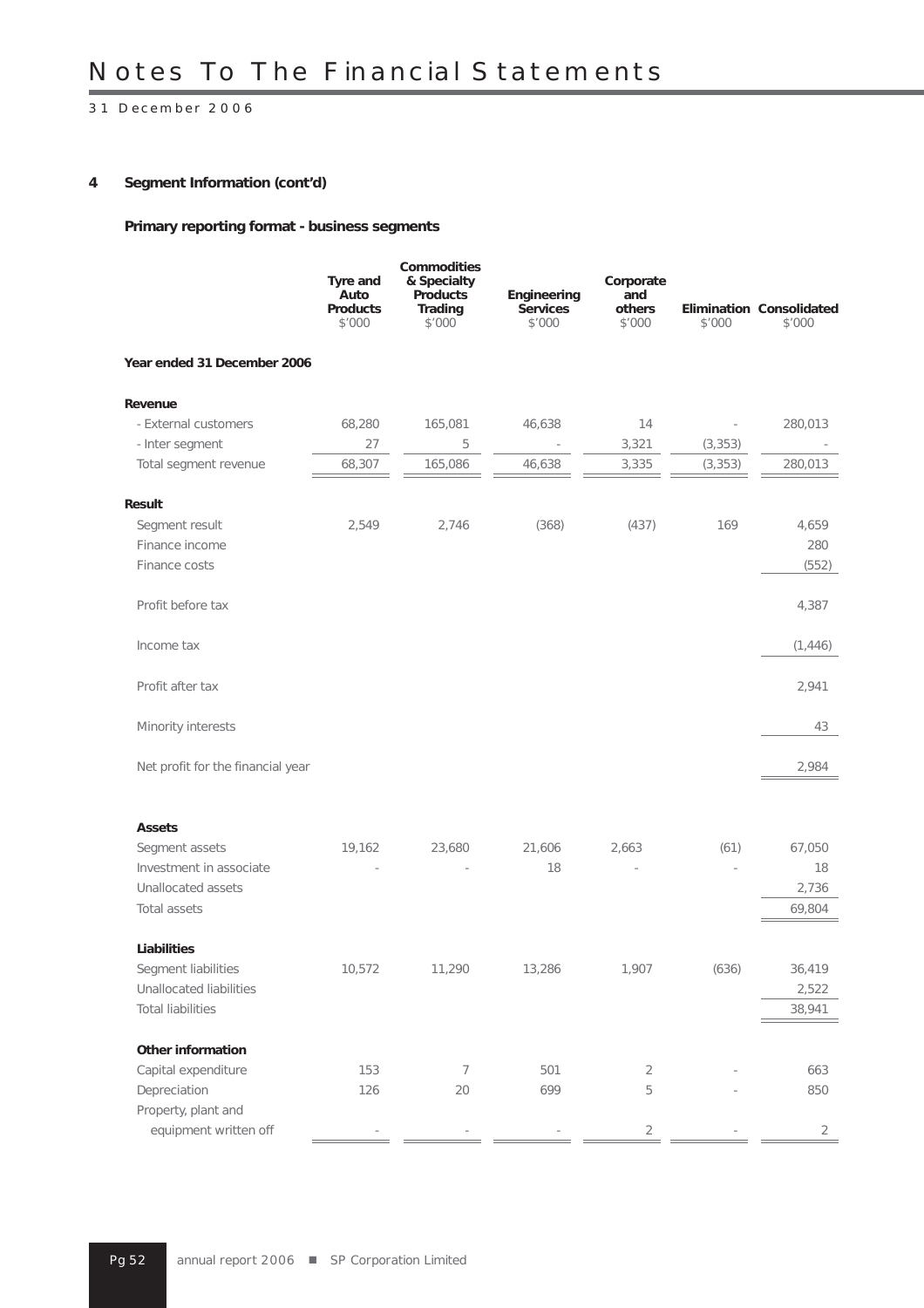# **4 Segment Information (cont'd)**

## **Primary reporting format - business segments**

|                                   | Tyre and<br>Auto<br><b>Products</b><br>\$'000 | Commodities<br>& Specialty<br><b>Products</b><br>Trading<br>\$'000 | Engineering<br><b>Services</b><br>\$'000 | Corporate<br>and<br>others<br>\$'000 | \$'000                   | Elimination Consolidated<br>\$'000 |
|-----------------------------------|-----------------------------------------------|--------------------------------------------------------------------|------------------------------------------|--------------------------------------|--------------------------|------------------------------------|
| Year ended 31 December 2005       |                                               |                                                                    |                                          |                                      |                          |                                    |
| Revenue                           |                                               |                                                                    |                                          |                                      |                          |                                    |
| - External customers              | 51,950                                        | 135,066                                                            | 36,105                                   | 140                                  | $\overline{\phantom{a}}$ | 223,261                            |
| - Inter segment                   | 10                                            |                                                                    | 104                                      | 758                                  | (872)                    |                                    |
| Total segment revenue             | 51,960                                        | 135,066                                                            | 36,209                                   | 898                                  | (872)                    | 223,261                            |
| Result                            |                                               |                                                                    |                                          |                                      |                          |                                    |
| Segment result                    | 2,008                                         | 1,715                                                              | 3,527                                    | (858)                                | (27)                     | 6,365                              |
| Finance income                    |                                               |                                                                    |                                          |                                      |                          | 598                                |
| Finance costs                     |                                               |                                                                    |                                          |                                      |                          | (739)                              |
| Share of result of associate      |                                               |                                                                    | 1                                        |                                      |                          | $\mathbb{1}$                       |
| Profit before tax                 |                                               |                                                                    |                                          |                                      |                          | 6,225                              |
| Income tax                        |                                               |                                                                    |                                          |                                      |                          | (1, 210)                           |
| Profit after tax                  |                                               |                                                                    |                                          |                                      |                          | 5,015                              |
| Minority interests                |                                               |                                                                    |                                          |                                      |                          | 348                                |
| Net profit for the financial year |                                               |                                                                    |                                          |                                      |                          | 5,363                              |
| <b>Assets</b>                     |                                               |                                                                    |                                          |                                      |                          |                                    |
| Segment assets                    | 17,922                                        | 29,340                                                             | 29,772                                   | 1,820                                | (6)                      | 78,848                             |
| Investment in associate           |                                               |                                                                    | 18                                       |                                      |                          | 18                                 |
| Unallocated assets                |                                               |                                                                    |                                          |                                      |                          | 1,070                              |
| Total assets                      |                                               |                                                                    |                                          |                                      |                          | 79,936                             |
| Liabilities                       |                                               |                                                                    |                                          |                                      |                          |                                    |
| Segment liabilities               | 10,541                                        | 19,008                                                             | 18,431                                   | 865                                  | $\overline{2}$           | 48,847                             |
| Unallocated liabilities           |                                               |                                                                    |                                          |                                      |                          | 2,970                              |
| <b>Total liabilities</b>          |                                               |                                                                    |                                          |                                      |                          | 51,817                             |
| Other information                 |                                               |                                                                    |                                          |                                      |                          |                                    |
| Capital expenditure               | 151                                           | 42                                                                 | 780                                      | 3                                    |                          | 976                                |
| Depreciation                      | 155                                           | 41                                                                 | 788                                      | 34                                   |                          | 1,018                              |
| Property, plant and               |                                               |                                                                    |                                          |                                      |                          |                                    |
| equipment written off             |                                               |                                                                    | 63                                       |                                      |                          | 63                                 |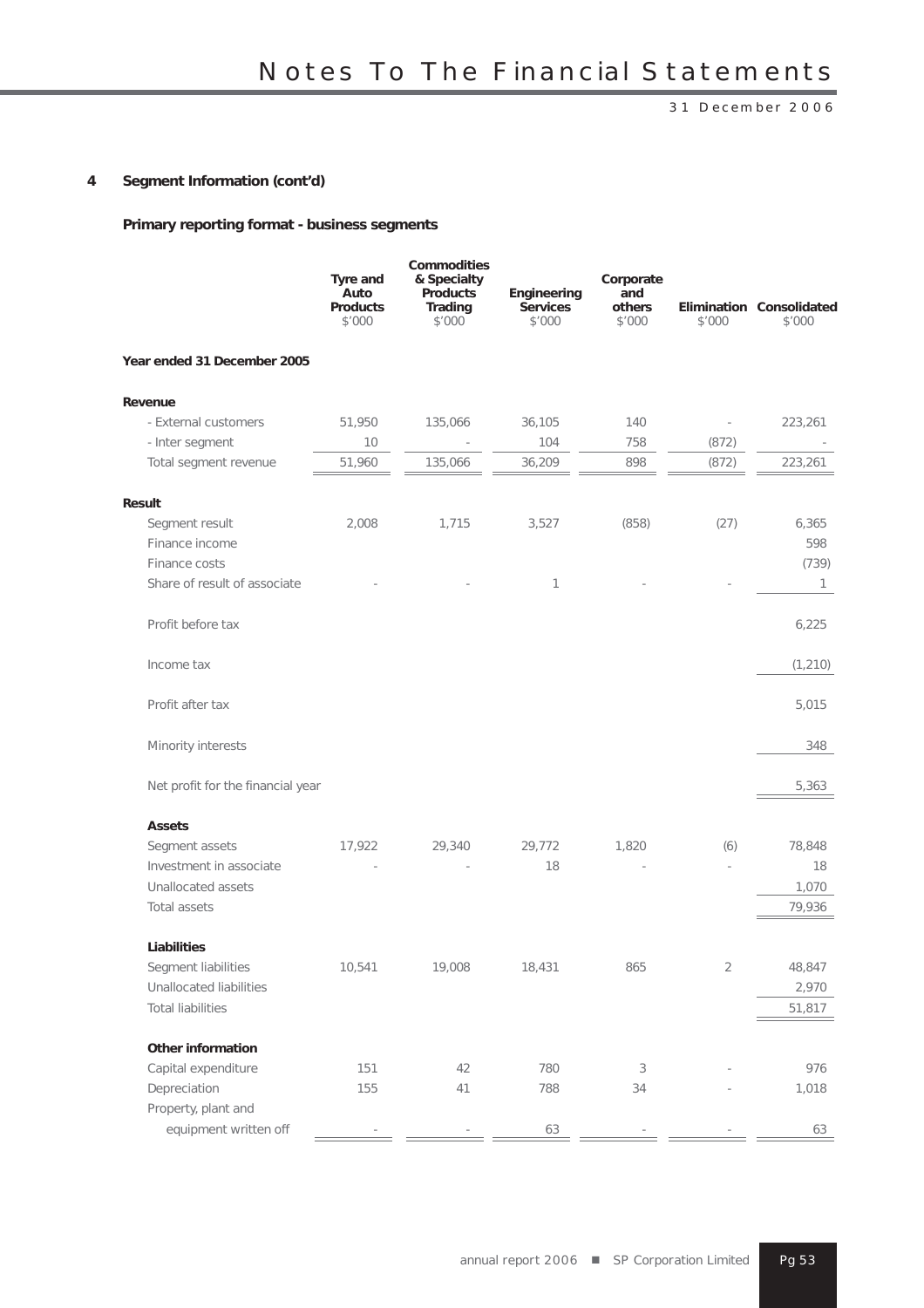# 31 December 2006

## **4 Segment Information (cont'd)**

Segment revenue and expense are the operating revenue and expense reported in the Group's profit and loss statement that are directly attributable to a segment and the relevant portion of such revenue and expense that can be allocated on a reasonable basis to a segment.

Segment assets consist of property, plant and equipment, inventories, receivables and operating cash. Segment liabilities comprise operating liabilities and exclude items such as taxation and corporate borrowings. Capital expenditure comprises additions to property, plant and equipment.

Income from associate is allocated as it is specifically attributable to business segment and correspondingly the investment in associate is included as segment assets of the Group.

#### **Secondary reporting format - geographical segments**

Revenue is based on the country in which the customer is located. Total assets and capital expenditure are shown by the geographical areas in which the assets are located.

|                   |                | Revenue        |                | <b>Total Assets</b> |                | <b>Capital Expenditure</b> |  |
|-------------------|----------------|----------------|----------------|---------------------|----------------|----------------------------|--|
|                   | 2006<br>\$'000 | 2005<br>\$'000 | 2006<br>\$'000 | 2005<br>\$'000      | 2006<br>\$'000 | 2005<br>\$'000             |  |
| Singapore         | 30,813         | 47,944         | 57,633         | 64,379              | 628            | 713                        |  |
| Malaysia          | 16,488         | 13,357         | 2,088          | 3,842               | 4              | 4                          |  |
| Indonesia         | 68,820         | 50,889         | 9,566          | 10,110              | 31             | 186                        |  |
| Thailand          | 8,015          | 6,889          |                |                     |                |                            |  |
| Myanmar           | 4,340          | 1,885          |                |                     |                |                            |  |
| Philippines       | 537            | 1,001          | 517            | 1,605               |                | 73                         |  |
| China & Hong Kong | 20,549         | 20,944         |                |                     |                |                            |  |
| Japan             | 15,703         | 11,387         |                |                     |                |                            |  |
| Europe            | 91,431         | 53,235         |                |                     |                |                            |  |
| South Africa      | 5,993          | 3,884          |                |                     |                |                            |  |
| India             | 1,769          | 69             |                |                     |                |                            |  |
| Pakistan          | 1,338          | 200            |                |                     |                |                            |  |
| Sri Lanka         | 973            |                |                |                     |                |                            |  |
| Others            | 13,244         | 11,577         |                |                     |                |                            |  |
|                   | 280,013        | 223,261        | 69,804         | 79,936              | 663            | 976                        |  |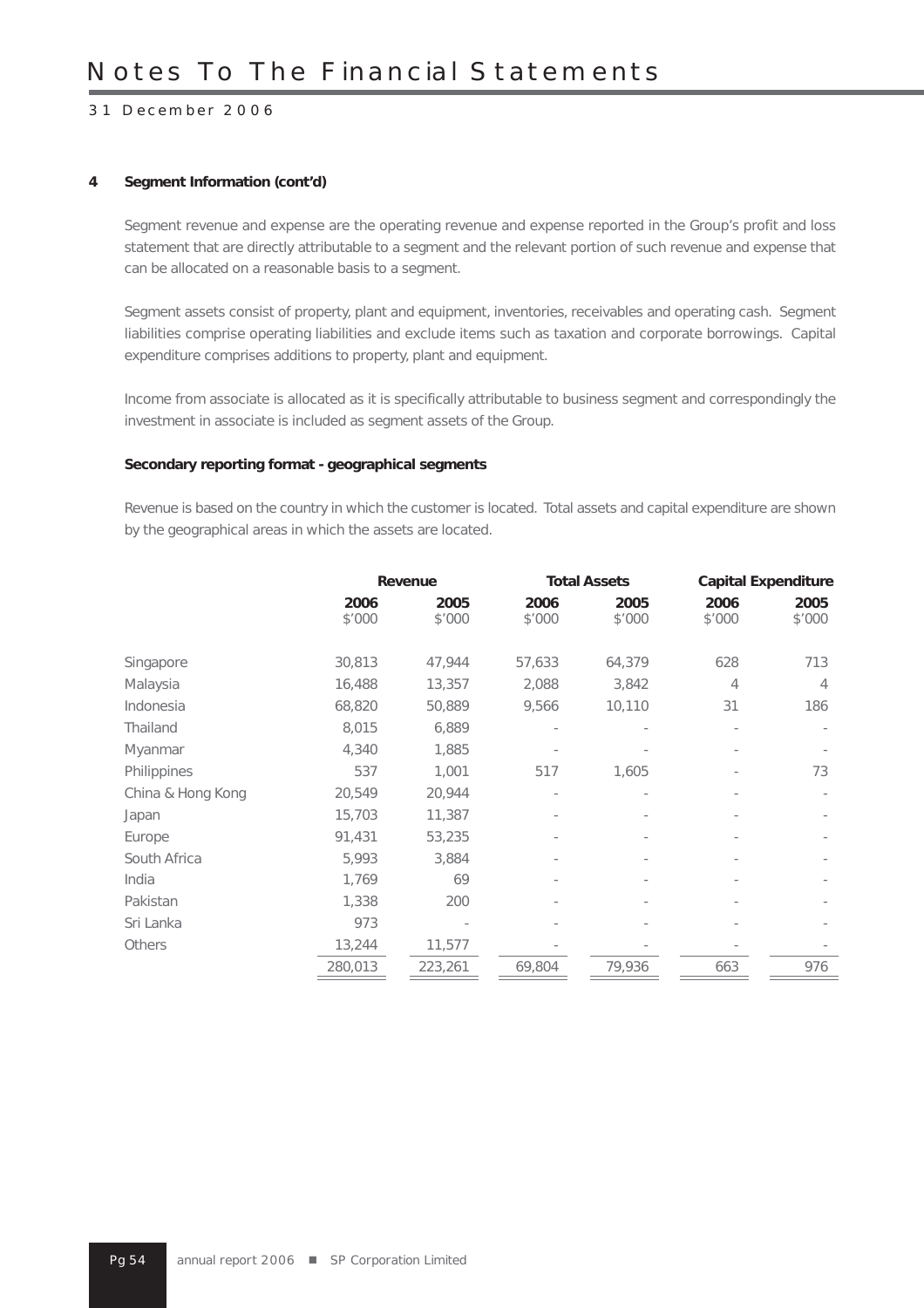# **5 Property, Plant and Equipment**

|                                         | Leasehold land,<br>building and<br>improvements<br>\$'000 | Plant<br>and<br>equipment<br>\$'000 | Motor<br>vehicles<br>\$'000 | Total<br>\$'000 |
|-----------------------------------------|-----------------------------------------------------------|-------------------------------------|-----------------------------|-----------------|
| Group                                   |                                                           |                                     |                             |                 |
| Cost:                                   |                                                           |                                     |                             |                 |
| At 1 January 2005                       | 1,925                                                     | 12,061                              | 1,419                       | 15,405          |
| <b>Translation differences</b>          | 37                                                        | 137                                 | 6                           | 180             |
| Additions                               | $\overline{4}$                                            | 573                                 | 399                         | 976             |
| Disposals                               | (1,931)                                                   | (4, 785)                            | (351)                       | (7,067)         |
| Write offs                              | (1)                                                       | (700)                               |                             | (701)           |
| At 31 December 2005                     | 34                                                        | 7,286                               | 1,473                       | 8,793           |
| <b>Translation differences</b>          |                                                           | (10)                                | (11)                        | (21)            |
| Additions                               |                                                           | 504                                 | 159                         | 663             |
| Disposals                               |                                                           | (13)                                | (428)                       | (441)           |
| Disposals of subsidiaries               | (24)                                                      | (82)                                | (80)                        | (186)           |
| Write offs                              |                                                           | (15)                                |                             | (15)            |
| At 31 December 2006                     | 10                                                        | 7,670                               | 1,113                       | 8,793           |
| Accumulated depreciation:               |                                                           |                                     |                             |                 |
| At 1 January 2005                       | 558                                                       | 9,498                               | 947                         | 11,003          |
| <b>Translation differences</b>          | 8                                                         | 93                                  | 5                           | 106             |
| Depreciation for the financial year     | 10                                                        | 801                                 | 207                         | 1,018           |
| Disposals                               | (550)                                                     | (4, 222)                            | (308)                       | (5,080)         |
| Write offs                              | (1)                                                       | (637)                               |                             | (638)           |
| At 31 December 2005                     | 25                                                        | 5,533                               | 851                         | 6,409           |
| <b>Translation differences</b>          |                                                           | (4)                                 | (1)                         | (5)             |
| Depreciation for the financial year     | 5                                                         | 686                                 | 159                         | 850             |
| Disposals                               |                                                           | (7)                                 | (365)                       | (372)           |
| Eliminated on disposals of subsidiaries | (22)                                                      | (36)                                | (51)                        | (109)           |
| Write offs                              |                                                           | (13)                                |                             | (13)            |
| At 31 December 2006                     | 8                                                         | 6,159                               | 593                         | 6,760           |
| Carrying amounts:                       |                                                           |                                     |                             |                 |
| At 31 December 2005                     | 9                                                         | 1,753                               | 622                         | 2,384           |
| At 31 December 2006                     | $\overline{2}$                                            | 1,511                               | 520                         | 2,033           |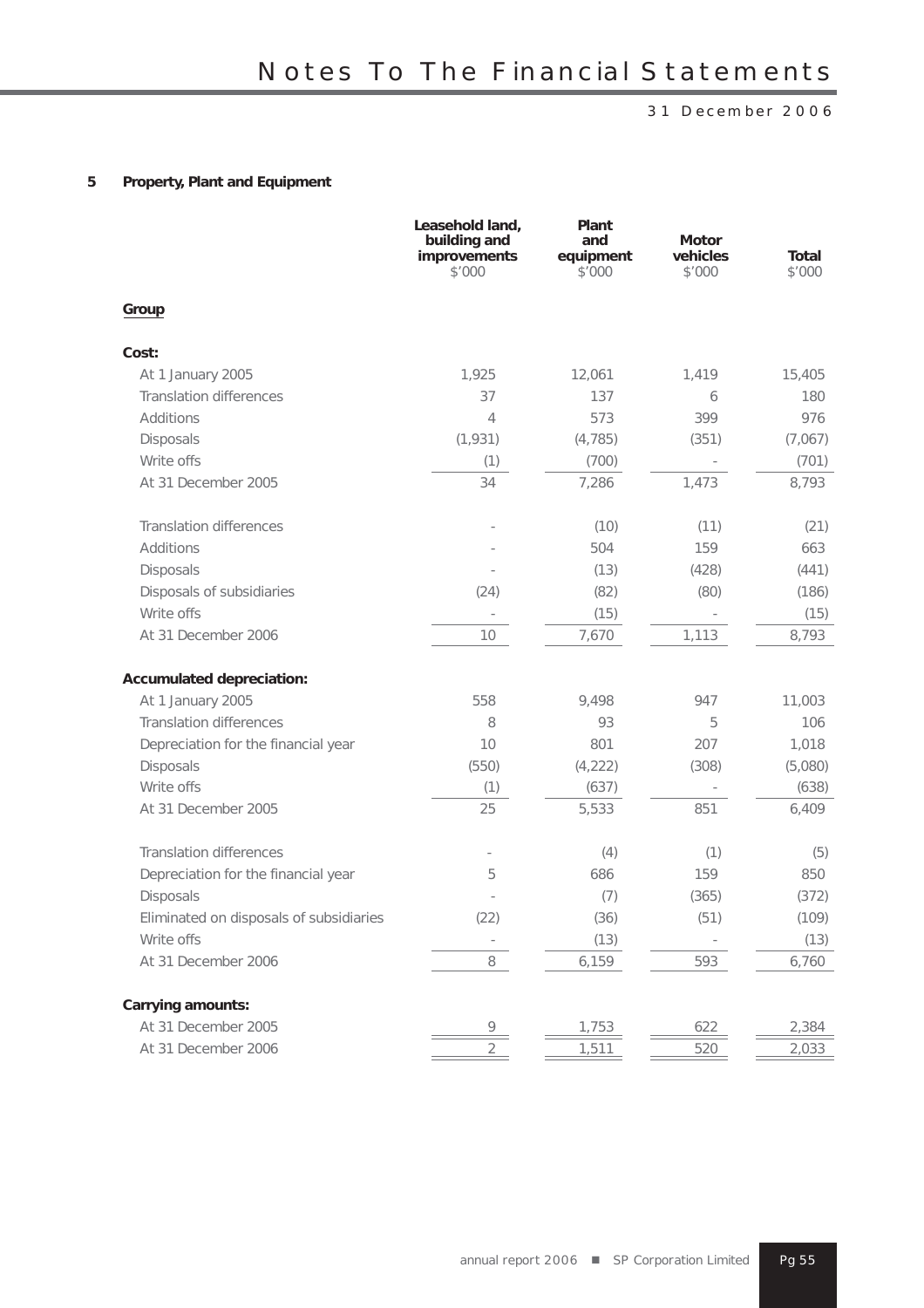# **5 Property, Plant and Equipment (cont'd)**

|                                     | Plant<br>and<br>equipment<br>\$'000 | Motor<br><b>Vehicles</b><br>\$'000 | <b>Total</b><br>\$'000 |
|-------------------------------------|-------------------------------------|------------------------------------|------------------------|
| Company                             |                                     |                                    |                        |
| Cost:                               |                                     |                                    |                        |
| Balance at 1 January 2005           | 26                                  | 220                                | 246                    |
| <b>Additions</b>                    | 3                                   |                                    | 3                      |
| Balance at 31 December 2005         | 29                                  | 220                                | 249                    |
| Additions                           | $\overline{2}$                      |                                    | 2                      |
| Disposal                            | (2)                                 | (220)                              | (222)                  |
| Write offs                          | (6)                                 |                                    | (6)                    |
| Balance at 31 December 2006         | 23                                  |                                    | 23                     |
| Accumulated depreciation:           |                                     |                                    |                        |
| Balance at 1 January 2005           | 9                                   | 191                                | 200                    |
| Depreciation for the financial year | 6                                   | 29                                 | 35                     |
| Balance at 31 December 2005         | 15                                  | 220                                | 235                    |
| Depreciation for the financial year | 5                                   |                                    | 5                      |
| Disposal                            | (1)                                 | (220)                              | (221)                  |
| Write offs                          | (5)                                 |                                    | (5)                    |
| Balance at 31 December 2006         | 14                                  |                                    | 14                     |
| Carrying amount:                    |                                     |                                    |                        |
| Balance at 31 December 2005         | 14                                  |                                    | 14                     |
| Balance at 31 December 2006         | 9                                   |                                    | 9                      |

Net book values of plant and equipment of \$96,000 (2005 : \$114,000) and motor vehicle of \$358,000 (2005 : \$422,000) of the Group are under finance lease agreements (Note 18).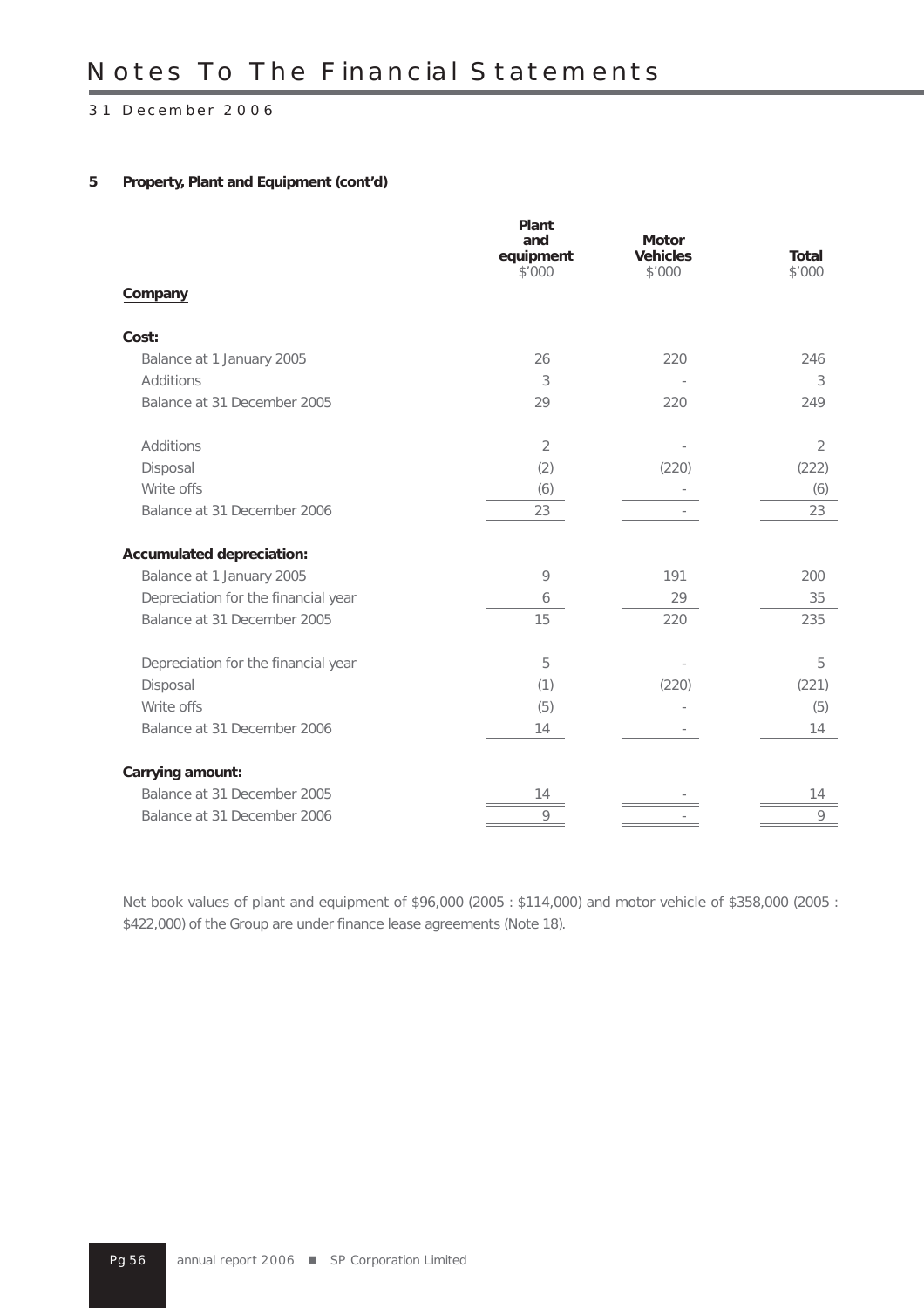# **6 Investments in Subsidiaries**

|                                       | Company        |                |
|---------------------------------------|----------------|----------------|
|                                       | 2006<br>\$'000 | 2005<br>\$'000 |
| Unquoted equity shares, at cost       | 14,443         | 78,634         |
| Less: Impairment loss in value        | (2, 541)       | (61, 724)      |
|                                       | 11,902         | 16,910         |
| Analysis of impairment loss in value: |                |                |
| At beginning of financial year        | 61,724         | 57,600         |
| Provided during the year              |                | 6,453          |
| Disposal of subsidiaries              | (57, 282)      |                |
| Write back during the year            | (1,901)        | (2, 329)       |
| At end of financial year              | 2,541          | 61,724         |

The write back was mainly due to the increase of recoverable amounts of the respective subsidiaries upon the assessment of the directors at year end.

Further details regarding the subsidiaries are set out in Note 34.

## **7 Investment in Associate**

|                                           | Group                    |                |
|-------------------------------------------|--------------------------|----------------|
|                                           | 2006<br>\$'000           | 2005<br>\$'000 |
| Unquoted equity shares, at cost           | $\overline{\phantom{a}}$ |                |
| Group's share of post acquisition results | 18                       | 18             |
|                                           | 18                       | 18             |

Further details regarding the associate are set out in Note 35.

Summarised financial information in respect of the Group's associate is set out below:

| Total assets                                     | 53 | 56  |
|--------------------------------------------------|----|-----|
| <b>Total liabilities</b>                         |    | (4) |
| Net assets                                       | 52 | 52  |
|                                                  |    |     |
| Group's share of associates' net assets          | 18 | 18  |
|                                                  |    |     |
| Revenue                                          |    |     |
| Profit for the year                              |    |     |
| Group's share of associates' profit for the year |    |     |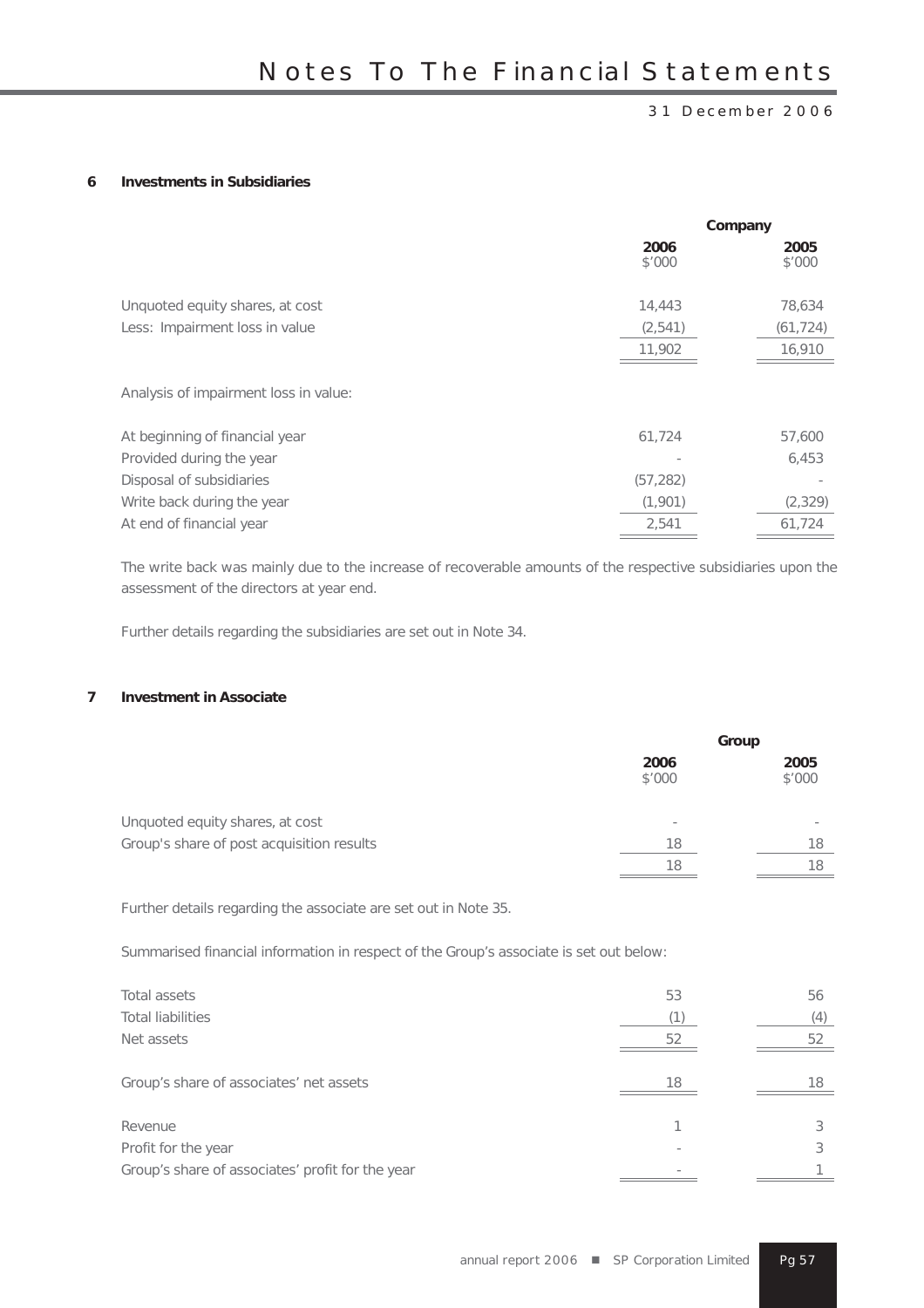# **8 Interests in Joint Ventures**

The Group has joint ventures involved in the provision of engineering and construction services detailed as follows:

|                                                | Interest held<br>Country of<br><b>Operations</b><br>by the Group |              |                       | Proportion of<br>voting power held |                       |
|------------------------------------------------|------------------------------------------------------------------|--------------|-----------------------|------------------------------------|-----------------------|
|                                                |                                                                  | 2006<br>$\%$ | 2005<br>$\frac{0}{0}$ | 2006<br>$\%$                       | 2005<br>$\frac{0}{0}$ |
| Jointly controlled entities:                   |                                                                  |              |                       |                                    |                       |
| J.V. with Downer Engineering (S) Pte. Ltd. (a) | Singapore                                                        | ۰            | 50                    | $\overline{\phantom{a}}$           | 50                    |
| J.V. with Hua Kok Realty (Private) Limited (a) | Singapore                                                        | ٠            | 51                    |                                    | 50                    |
| Jointly controlled operation:                  |                                                                  |              |                       |                                    |                       |
| J.O. with Asia World Co Ltd.                   | Myanmar                                                          | 50           | 50                    | 50                                 | 50                    |

(a) These joint ventures were divested during the year [Note 34(f)].

The Group's share of the assets, liabilities, revenue and expenses of the jointly controlled entities, which are included in the consolidated financial statements, are as follows:

|                            |                | Group          |  |
|----------------------------|----------------|----------------|--|
|                            | 2006<br>\$'000 | 2005<br>\$'000 |  |
| Current assets             |                | 849            |  |
| <b>Current liabilities</b> | $\sim$         | (1,682)        |  |
| Revenue                    |                | 86             |  |
| Costs and expenses         | $\sim$         | (432)          |  |

## **9 Other investments**

|                                     | Group          |                | Company        |                |
|-------------------------------------|----------------|----------------|----------------|----------------|
|                                     | 2006<br>\$'000 | 2005<br>\$'000 | 2006<br>\$'000 | 2005<br>\$'000 |
| Club membership, at cost            |                | 42             |                | 42             |
| Quoted equity shares                | 273            | 273            | $\sim$         |                |
|                                     | 273            | 315            |                | 42             |
| Less:                               |                |                |                |                |
| Fair value adjustment on investment |                |                |                |                |
| in quoted equity shares             | (273)          | (273)          |                |                |
|                                     |                | 42             |                | 42             |

The fair value of the above equity shares are based on the quoted closing market prices on the last market day of the financial year.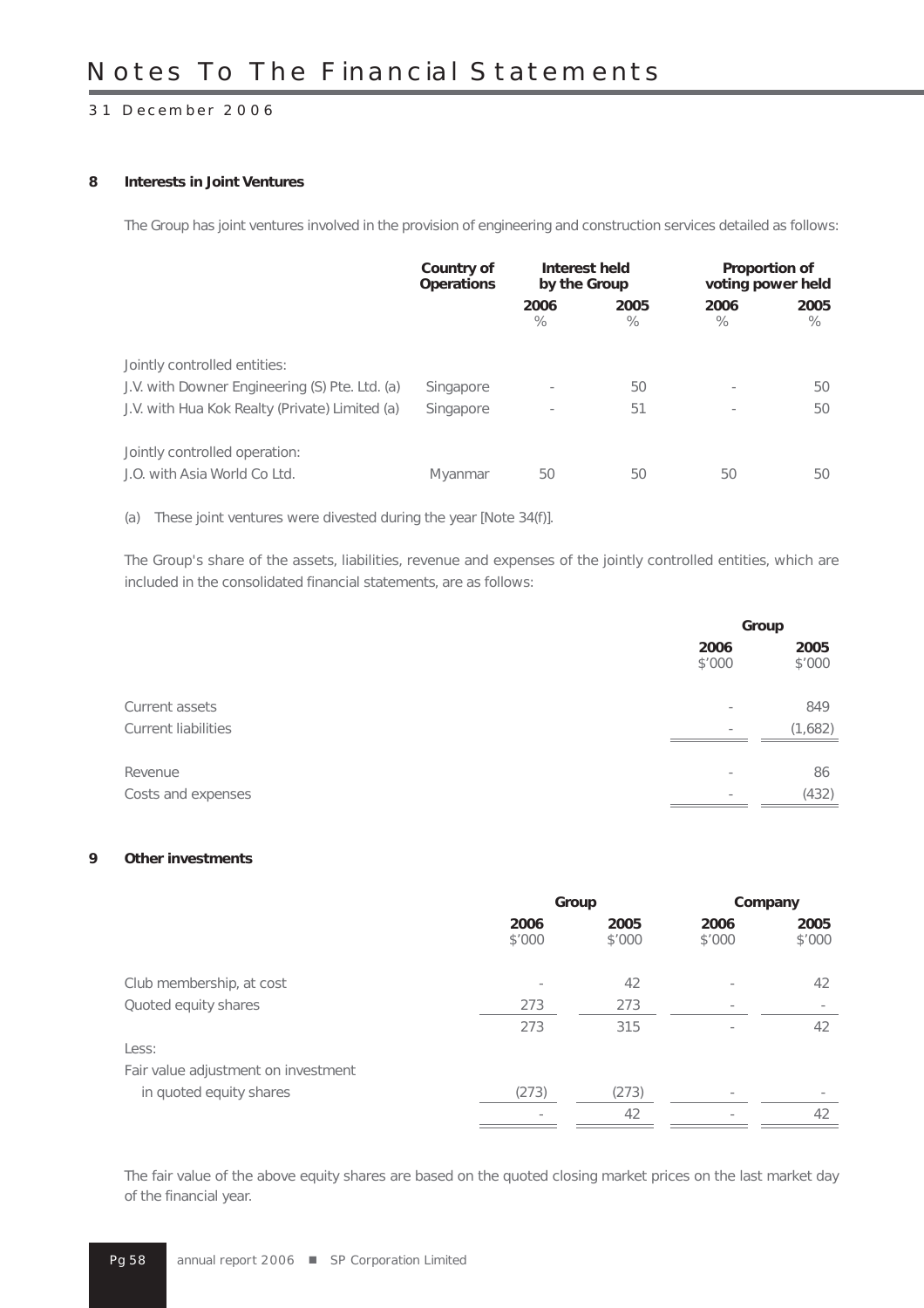# **10 Inventories**

|                | At<br>cost<br>\$'000 | At net<br>realisable<br>value<br>\$'000 | Total<br>\$'000 |
|----------------|----------------------|-----------------------------------------|-----------------|
| Group          |                      |                                         |                 |
| 2006           |                      |                                         |                 |
| Raw materials  | 291                  |                                         | 291             |
| Finished goods | 5,800                | 393                                     | 6,193           |
|                | 6,091                | 393                                     | 6,484           |
| 2005           |                      |                                         |                 |
| Raw materials  | 368                  | ٠                                       | 368             |
| Finished goods | 4,770                | 343                                     | 5,113           |
|                | 5,138                | 343                                     | 5,481           |
|                |                      |                                         |                 |

The net realisable value of the above inventories are stated net of provision for obsolescence of \$618,000 (2005 : \$375,000).

## **11 Trade and Other Receivables**

|                             |                | Group          |                          | Company        |
|-----------------------------|----------------|----------------|--------------------------|----------------|
|                             | 2006<br>\$'000 | 2005<br>\$'000 | 2006<br>\$'000           | 2005<br>\$'000 |
| Trade receivables (Note 12) | 45,710         | 56,623         | $\overline{\phantom{a}}$ |                |
| Other receivables (Note 13) | 5,309          | 3,689          | 5,827                    | 3,941          |
|                             | 51,019         | 60,312         | 5,827                    | 3,941          |

The Group and Company's trade and other receivables that are not denominated in the functional currency of the respective entities are as follows:

|                   |                | Group          |                          | Company                  |
|-------------------|----------------|----------------|--------------------------|--------------------------|
|                   | 2006<br>\$'000 | 2005<br>\$'000 | 2006<br>\$'000           | 2005<br>\$'000           |
| <b>US Dollar</b>  | 24,195         | 27,669         | $\overline{\phantom{a}}$ |                          |
| Chinese Renminbi  |                | 1,024          | $\overline{\phantom{a}}$ | ۰.                       |
| Indonesian Rupiah | 5,530          | 2,906          | $\sim$                   | $\overline{\phantom{a}}$ |
| Euro              | 294            | $\sim$         | $\overline{\phantom{a}}$ | $\sim$                   |
|                   | 30,019         | 31,599         | $\overline{\phantom{a}}$ |                          |
|                   |                |                |                          |                          |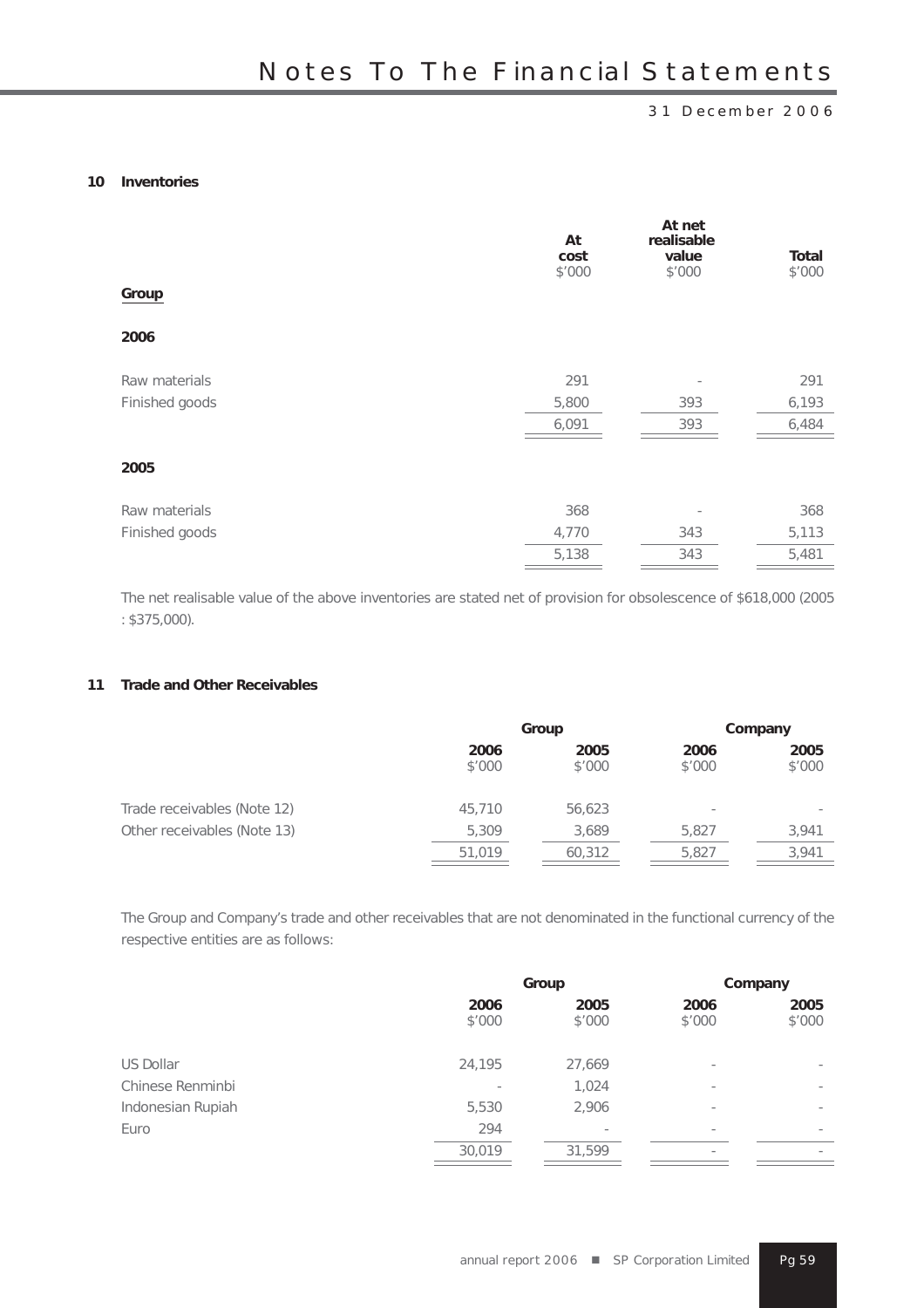## **12 Trade Receivables**

|                                         | Group          |                | Company        |                |
|-----------------------------------------|----------------|----------------|----------------|----------------|
|                                         | 2006<br>\$'000 | 2005<br>\$'000 | 2006<br>\$'000 | 2005<br>\$'000 |
| Trade receivables                       | 40,824         | 48,007         |                |                |
| Amounts due from related parties        |                |                |                |                |
| - trade (Note 30)                       | 3.670          | 6,805          |                |                |
| Amounts due from related companies      |                |                |                |                |
| - trade (Note 30)                       |                | 1,033          |                |                |
| Amount due from customers for contracts |                |                |                |                |
| work in progress (Note 15)              | 26             |                |                |                |
| Retention monies receivables            | 1,927          | 1,904          |                |                |
|                                         | 46,447         | 57.749         | ۰              |                |
| Less: Impairment in respect of doubtful |                |                |                |                |
| trade receivables                       | (737)          | (1, 126)       |                |                |
|                                         | 45,710         | 56,623         |                |                |

An allowance has been made of the estimated irrecoverable amounts from the sale of goods and services rendered to third parties. This allowance had been determined by reference to past default experience.

### **13 Other Receivables**

|                                         | Group          |                | Company        |                |
|-----------------------------------------|----------------|----------------|----------------|----------------|
|                                         | 2006<br>\$'000 | 2005<br>\$'000 | 2006<br>\$'000 | 2005<br>\$'000 |
| Sundry debtors                          | 961            | 668            | 73             | 9              |
| Prepayments                             | 805            | 313            | 4              | 8              |
| Deposits                                | 670            | 378            | 40             | 5              |
| Tax recoverable                         | 1.745          | 1.070          | 66             | 66             |
| Amount receivable from holding company  | 1,128          |                | 1,128          |                |
| Amounts receivable from subsidiaries    |                |                | 4,516          | 3,853          |
| Amounts receivable from a related party |                |                |                |                |
| (Note 30)                               |                | 1.269          |                |                |
| Amounts receivable from an associate    |                | 3              |                |                |
|                                         | 5,309          | 3,701          | 5,827          | 3.941          |
| Less: Impairment in respect of doubtful |                |                |                |                |
| - Sundry debtors                        |                | (12)           |                |                |
|                                         | 5,309          | 3,689          | 5,827          | 3,941          |
|                                         |                |                |                |                |

The amounts receivable from holding company are unsecured, repayable on demand and bears effective interest at 5.5% (2005: nil) per annum.

The amounts receivable from subsidiaries are unsecured, interest free and repayable on demand except that in 2005, there was an amount of \$236,000 receivable from a subsidiary which bore effective interest at 3.7% per annum.

The amounts receivable from a related party, which are unsecured, bear interest at 8.0 % (2005 : 8.0%) per annum and repayable on demand, had been fully repaid during the year.

Tax recoverable of \$1,745,000 (2005: \$1,070,000) arose mainly from the prepayment of income tax by an Indonesian subsidiary, amounted to \$1,679,000 and \$929,000 in 2006 and 2005 respectively.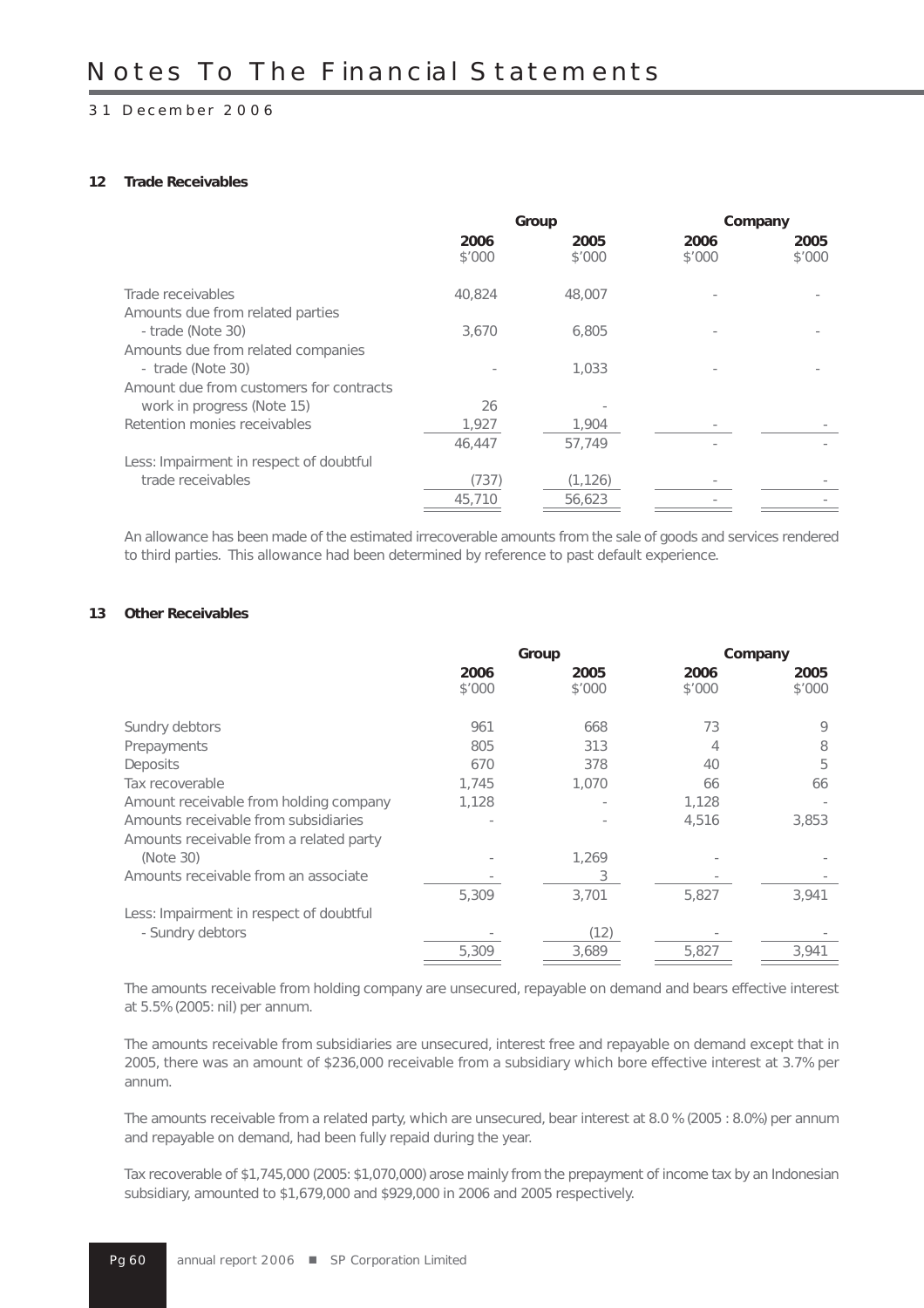# **14 Cash and Bank Balances**

|                                  | Group          |                |                          | Company        |
|----------------------------------|----------------|----------------|--------------------------|----------------|
|                                  | 2006<br>\$'000 | 2005<br>\$'000 | 2006<br>\$'000           | 2005<br>\$'000 |
| Fixed deposits                   |                |                |                          |                |
| - secured                        | 2,789          | 3,923          | $\overline{\phantom{a}}$ |                |
| - unsecured                      | 1,205          | 242            | ٠                        |                |
|                                  | 3,994          | 4,165          |                          |                |
| Cash at bank and on hand         |                |                |                          |                |
| - unsecured                      | 6.256          | 7.534          | 1.054                    | 134            |
| Cash and bank balances           | 10,250         | 11.699         | 1,054                    | 134            |
| Less: Restricted bank balances   | (2,789)        | (3,923)        |                          |                |
| Cash and cash equivalents per    |                |                |                          |                |
| consolidated cash flow statement | 7,461          | 7.776          |                          |                |

Cash and bank balances comprise cash held by the Group and short-term bank deposits. The carrying amounts of these assets approximate their fair values.

Fixed deposits of the Group amounting to \$2,789,000 (2005 : \$3,923,000) are held by banks as collateral security for credit facilities granted to certain subsidiaries.

Fixed deposits bear interest ranging from 2.0% to 5.3% (2005 : 2.9% to 3.5%) per annum and for tenors ranging from 3 to 90 days (2005 : 3 to 90 days).

The Group and Company's cash and cash balances that are not denominated in the functional currency of the respective entities are as follows:

|                   |                | Group          |                          | Company                  |
|-------------------|----------------|----------------|--------------------------|--------------------------|
|                   | 2006<br>\$'000 | 2005<br>\$'000 | 2006<br>\$'000           | 2005<br>\$'000           |
| <b>US Dollar</b>  | 4,186          | 3,563          | ۰                        | $\overline{\phantom{a}}$ |
| Euro              | 47             | 12             | $\overline{\phantom{a}}$ | $\sim$                   |
| Vietnam Dong      | $\mathcal{D}$  | 4              |                          | $\overline{\phantom{a}}$ |
| Indonesian Rupiah | 35             | 181            | 2                        | $\overline{\phantom{a}}$ |
|                   | 4,270          | 3,760          | 2                        |                          |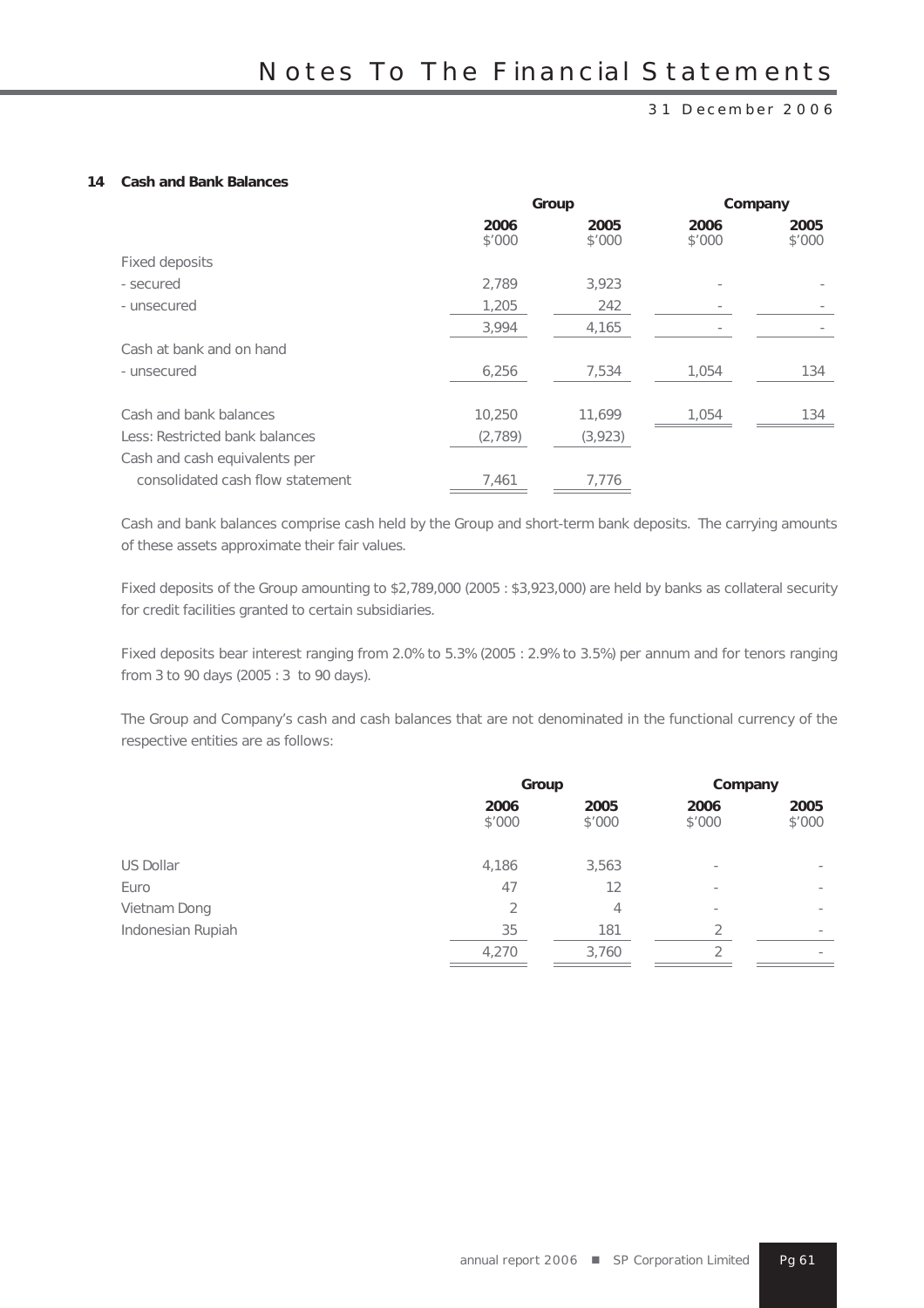# 31 December 2006

## **15 Contracts Work-In-Progress**

|                                                                     | Group          |                |
|---------------------------------------------------------------------|----------------|----------------|
|                                                                     | 2006<br>\$'000 | 2005<br>\$'000 |
| Contracts costs incurred                                            | 4,136          | 690            |
| Attributable profits less losses recognised                         | 259            | 16             |
|                                                                     | 4.395          | 706            |
| Progress billings                                                   | (4, 745)       | (807)          |
|                                                                     | (350)          | (101)          |
|                                                                     |                |                |
| Amounts due from customers for contracts work-in-progress (Note 12) | 26             |                |
| Amounts due to customers for contracts work-in-progress (Note 20)   | (376)          | (101)          |
|                                                                     | (350)          | (101)          |

### **16 Share Capital**

|                                     | <b>Group and Company</b> |                       |                |                |
|-------------------------------------|--------------------------|-----------------------|----------------|----------------|
|                                     | 2006<br><b>Shares</b>    | 2005<br><b>Shares</b> | 2006<br>\$'000 | 2005<br>\$'000 |
| Issued and fully paid:              |                          |                       |                |                |
| At beginning of the year            | 350,991,516              | 350,991,516           | 17,550         | 17,550         |
| Transfer from share premium account |                          |                       | 40,816         |                |
| Ordinary shares                     | 350,991,516              | 350,991,516           | 58,366         | 17,550         |

The Company has one class of ordinary shares which carry no right to fixed income.

As a result of the Companies (Amendment) Act 2005 which came into effect on 30 January 2006, the concept of authorised share capital and par value has been abolished. Any amount standing to the credit of the share premium account has been transferred to the company's share capital account on the effective date.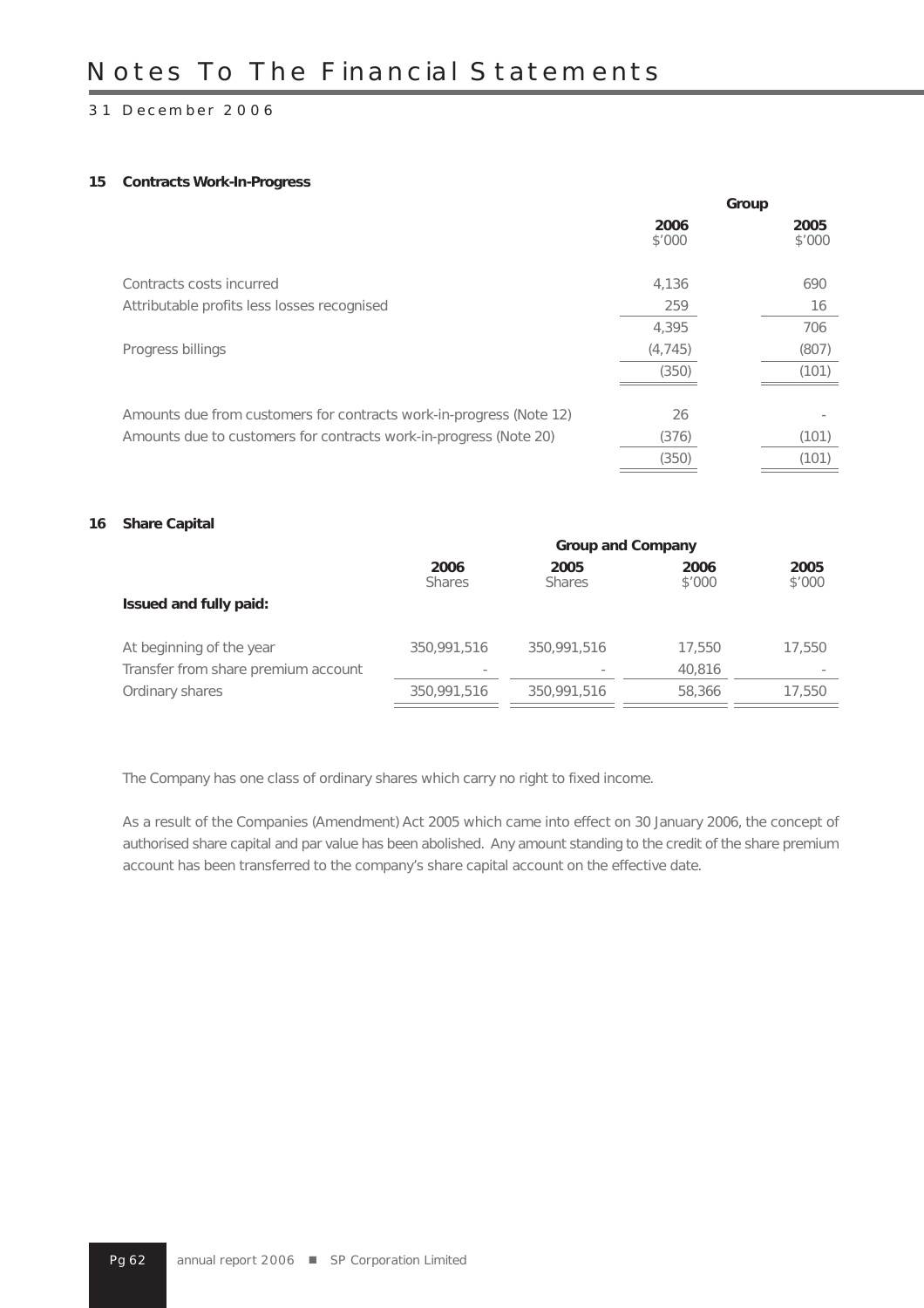## **17 Borrowings**

| Group                                                                                                              |                |                          | Company        |
|--------------------------------------------------------------------------------------------------------------------|----------------|--------------------------|----------------|
| 2006<br>\$'000                                                                                                     | 2005<br>\$'000 | 2006<br>\$'000           | 2005<br>\$'000 |
|                                                                                                                    |                |                          |                |
| 113                                                                                                                | 191            |                          |                |
|                                                                                                                    |                |                          |                |
| 142                                                                                                                | 149            | $\overline{\phantom{a}}$ |                |
| $\overline{\phantom{a}}$                                                                                           | 206            | ٠                        | ۰              |
| $\overline{\phantom{a}}$                                                                                           | 1,191          | ٠                        | 1,191          |
| 142                                                                                                                | 1,546          |                          | 1,191          |
| Finance leases (Note 18)<br>Finance leases (Note 18)<br>Bank loan (unsecured)<br>Amount payable to holding company |                |                          |                |

The amount payable to holding company is unsecured and repayable on demand. The Company has repaid in full the amount due to holding company during the year which bore effective interest of 5.8% (2005: 5.3%) per annum.

In 2005, the bank loan bore interest 10.1% per annum and was repayable on demand.

### **18 Finance Leases**

|                                             | Group                            |                |                |                                                      |
|---------------------------------------------|----------------------------------|----------------|----------------|------------------------------------------------------|
|                                             | <b>Minimum</b><br>lease payments |                |                | <b>Present value</b><br>of minimum<br>lease payments |
|                                             | 2006<br>\$'000                   | 2005<br>\$'000 | 2006<br>\$'000 | 2005<br>\$'000                                       |
| Within one year                             | 155                              | 170            | 142            | 149                                                  |
| After one year but not more than five years | 123                              | 208            | 113            | 191                                                  |
|                                             | 278                              | 378            | 255            | 340                                                  |
| Less: Future finance charges                | (23)                             | (38)           | $\sim$         |                                                      |
| Present value of lease obligations          | 255                              | 340            | 255            | 340                                                  |

It is the Group's policy to lease certain of its plant and equipment and motor vehicles under finance leases. The lease terms range from 2 to 5 years. The average effective borrowing rate is 8.5% (2005 : 6.7%) per annum. Interest rates are fixed at the contract date, and thus expose the Group to fair value interest rate risk. All finance leases are on a fixed repayment basis.

The fair value of the Group's lease obligations approximates their carrying amounts.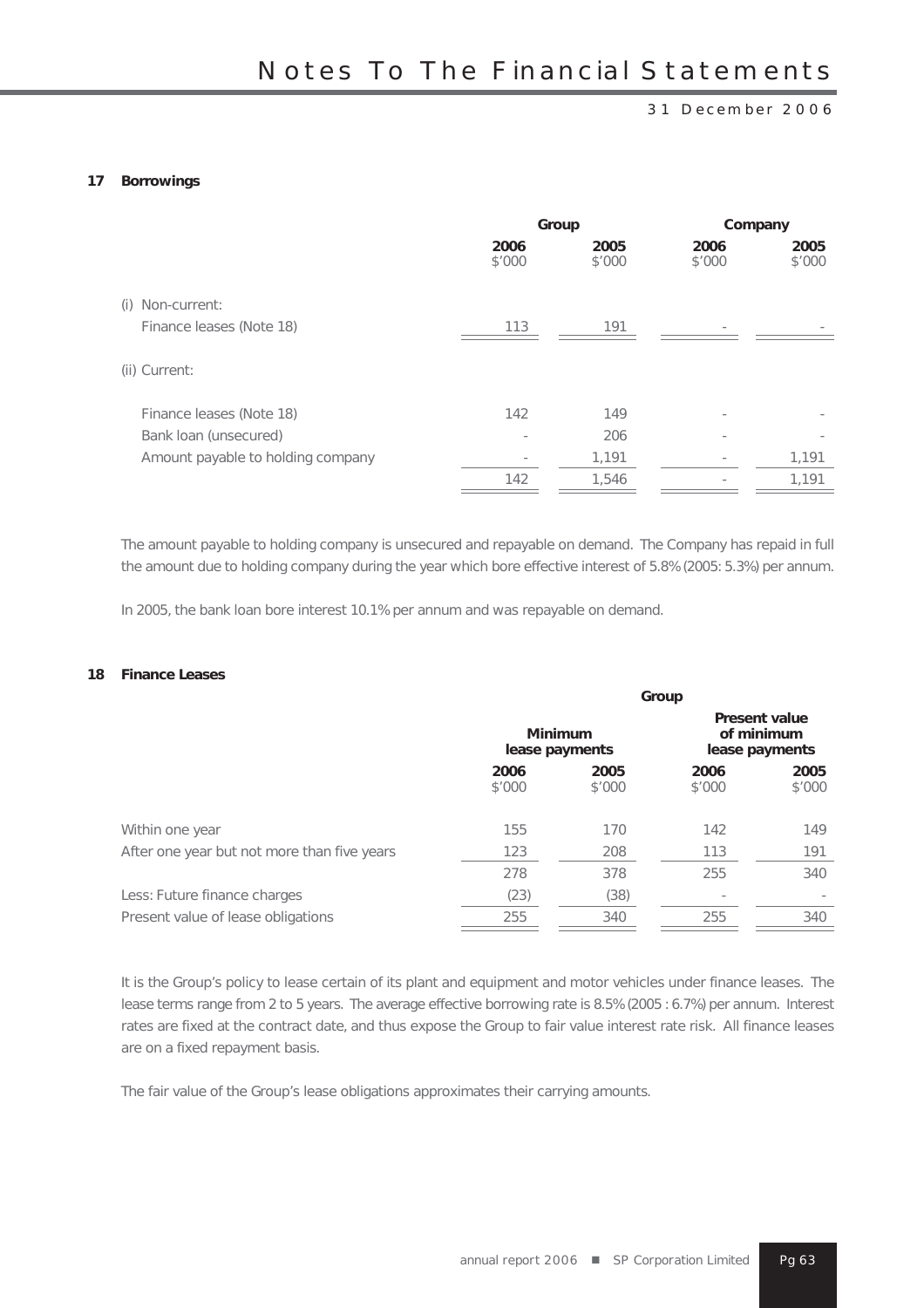# **18 Finance Leases (cont'd)**

The Group and Company's finance leases that are not denominated in the functional currency of the respective entities are as follows:

|                   |                | Group          |                | Company        |
|-------------------|----------------|----------------|----------------|----------------|
|                   | 2006<br>\$'000 | 2005<br>\$'000 | 2006<br>\$'000 | 2005<br>\$'000 |
| Indonesian Rupiah | 29             | 80             |                | $\sim$         |

## **19 Deferred Tax**

|                                                       | Group          |                |
|-------------------------------------------------------|----------------|----------------|
|                                                       | 2006<br>\$'000 | 2005<br>\$'000 |
| At beginning of financial year                        | 124            | 38             |
| Provision during the year                             | 25             | 86             |
| <b>Translation difference</b>                         | (6)            |                |
| At end of financial year                              | 143            | 124            |
| Deferred tax at 31 December related to the following: |                |                |
| Deferred tax liabilities                              |                |                |
| - Differences in depreciation                         | 143            | 134            |
| Deferred tax assets                                   |                |                |
| - Other deferred tax assets                           |                | (10)           |
| Net deferred tax liability                            | 143            | 124            |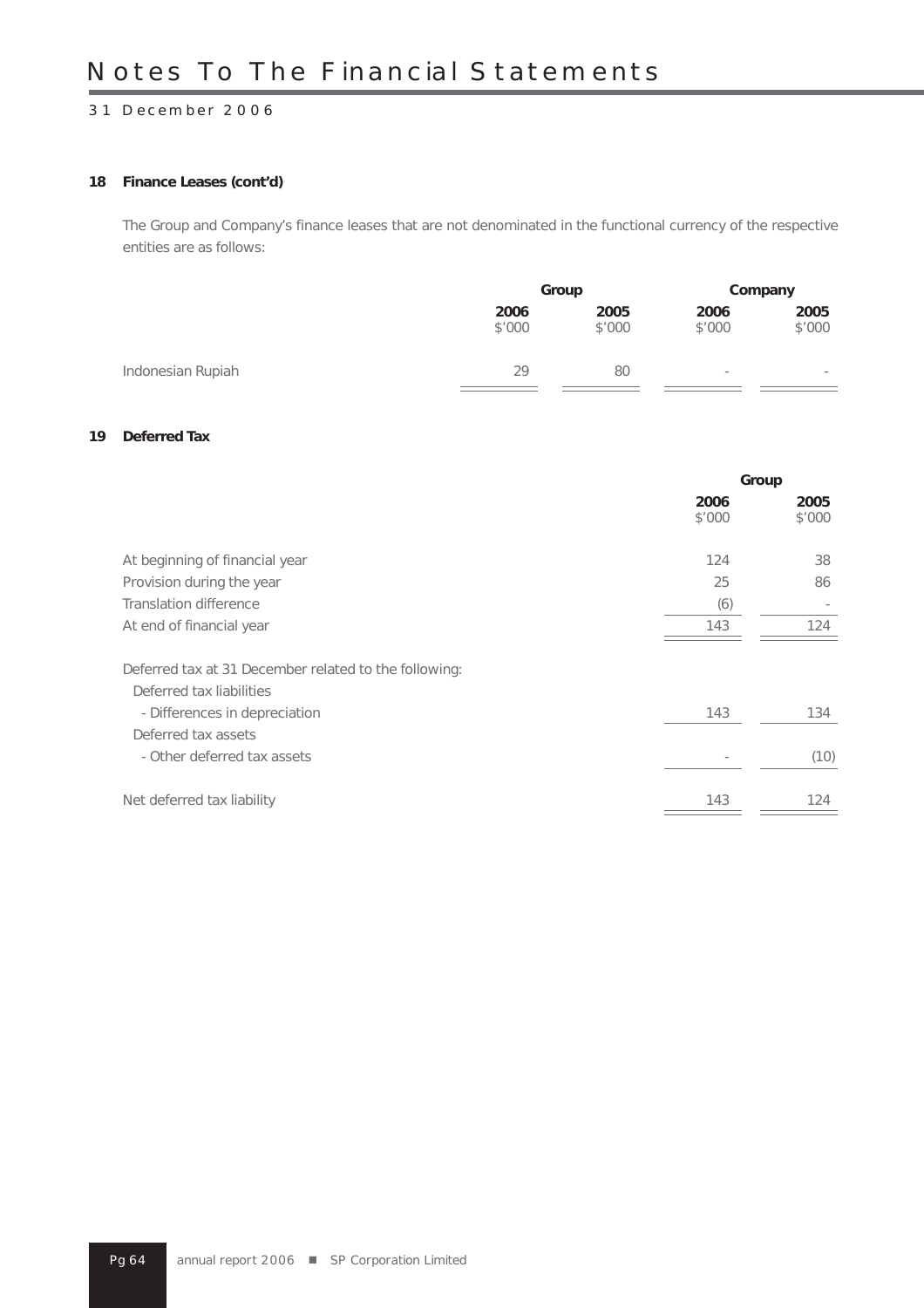# **20 Trade and Other Payables**

|                                          | Group          |                | Company        |                |
|------------------------------------------|----------------|----------------|----------------|----------------|
|                                          | 2006<br>\$'000 | 2005<br>\$'000 | 2006<br>\$'000 | 2005<br>\$'000 |
| Trade creditors                          | 25,396         | 41,733         |                |                |
| Amounts due to related parties - trade   |                |                |                |                |
| (Note 30)                                | 5,664          | 906            |                |                |
| Amounts due to related companies - trade |                |                |                |                |
| (Note 30)                                |                | 6              |                |                |
| Amounts due to related companies         |                |                |                |                |
| - non-trade (Note 30)                    |                | 9              |                |                |
| Accrued expenses                         | 4,636          | 4,524          | 1,204          | 628            |
| Provision for estimated costs on         |                |                |                |                |
| completed projects                       |                | 1,079          |                |                |
| Provision for cessation expenses         |                | 142            |                |                |
| Sundry creditors                         | 346            | 347            | 348            | 81             |
| Amounts due to customers for contracts   |                |                |                |                |
| work-in-progress (Note 15)               | 376            | 101            |                |                |
| Amounts payable to subsidiaries          |                |                | 2,321          | 2,543          |
|                                          | 36,418         | 48,847         | 3,873          | 3,252          |

Trade creditors principally comprise amounts outstanding for trade purchases, ongoing costs and trust receipts. The range of interest rate for trust receipts is 5.4% to 6.7% per annum (2005 : 4.0% to 6.0% per annum).

The amounts payable to subsidiaries are non-trade related, unsecured, interest free and repayable on demand.

|                                               | Group          |                |                          | Company        |
|-----------------------------------------------|----------------|----------------|--------------------------|----------------|
|                                               | 2006<br>\$'000 | 2005<br>\$'000 | 2006<br>\$'000           | 2005<br>\$'000 |
| Analysis of provision for completed projects: |                |                |                          |                |
| At beginning of financial year                | 1.079          | 1,558          | ۰                        |                |
| Provision during the year                     |                | 646            | $\sim$                   |                |
| Utilised during the year                      | (313)          | (1, 125)       | ۰                        |                |
| Divestment of subsidiary during the year      | (766)          |                | $\sim$                   |                |
| At end of financial year                      |                | 1.079          | $\overline{\phantom{a}}$ |                |

The above provision for estimated costs on completed projects pertains to estimated costs for remedies and maintenance works of completed construction projects.

|                                               | Group          |                |                | Company        |
|-----------------------------------------------|----------------|----------------|----------------|----------------|
|                                               | 2006<br>\$'000 | 2005<br>\$'000 | 2006<br>\$'000 | 2005<br>\$'000 |
| Analysis of provision for cessation expenses: |                |                |                |                |
| At beginning of financial year                | 142            | 142            | $\sim$         |                |
| Write-back during the year                    | (142)          | $\sim$         | $\sim$         |                |
| At end of financial year                      |                | 142            | ۰              |                |

The above provision for cessation expenses pertains to estimated costs for ceasing the business operation of a subsidiary that was no longer required.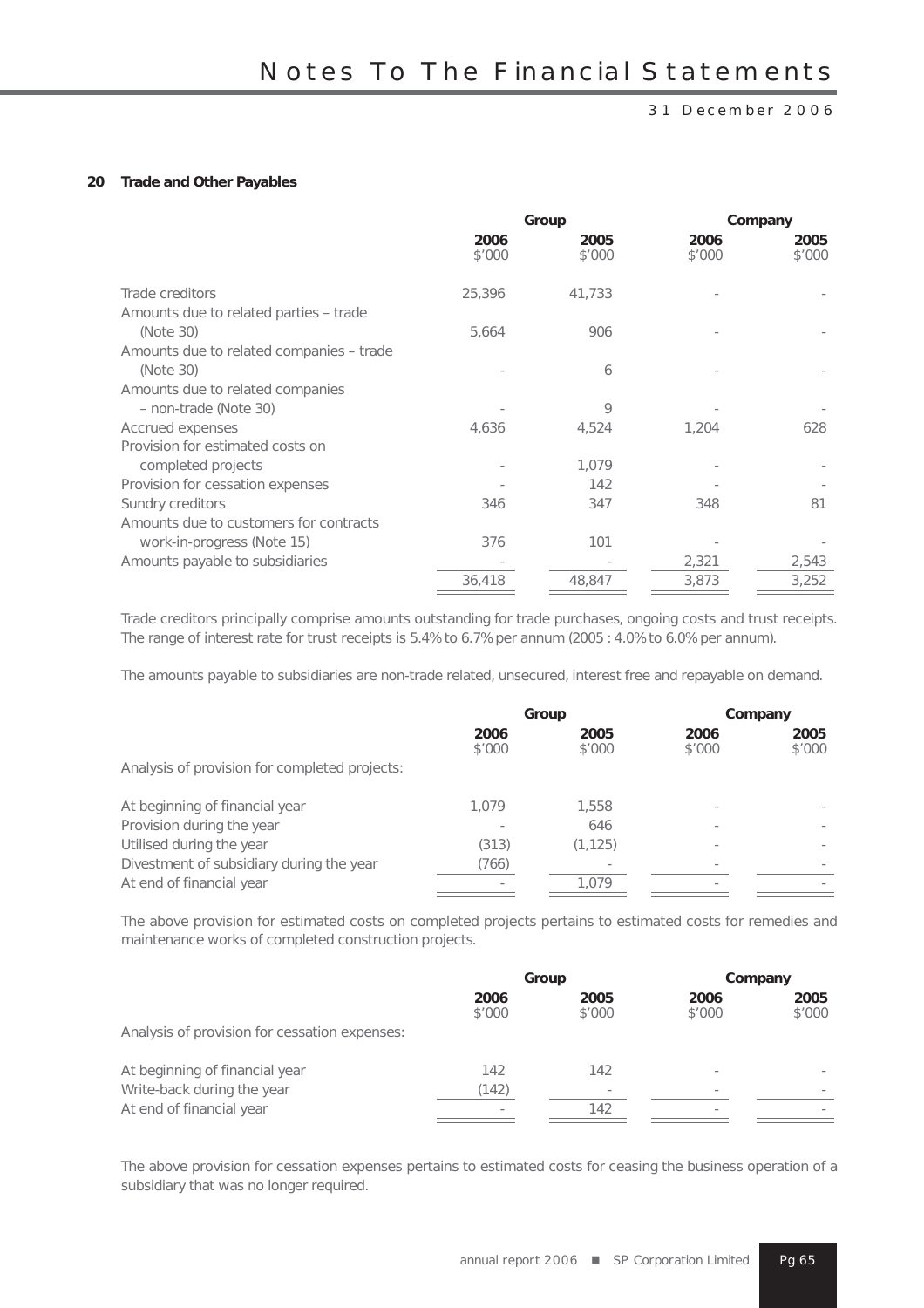# 31 December 2006

## **20 Trade and Other Payables (cont'd)**

The Group and Company's trade and other payables that are not denominated in the functional currency of the respective entities are as follows:

|                   | Group                    |                | Company        |                          |
|-------------------|--------------------------|----------------|----------------|--------------------------|
|                   | 2006<br>\$'000           | 2005<br>\$'000 | 2006<br>\$'000 | 2005<br>\$'000           |
| <b>US Dollar</b>  | 21,025                   | 25,986         | 929            | $\sim$                   |
| Euro              | $\overline{\phantom{a}}$ | 18             |                | $\overline{\phantom{a}}$ |
| Ringgit Malaysia  | 3                        |                | $\sim$         | $\sim$                   |
| Indonesian Rupiah | 796                      | 2,777          | $\sim$         | $\sim$                   |
|                   | 21,824                   | 28,782         | 929            | ۰                        |
|                   |                          |                |                |                          |

## **21 Revenue**

|                                     | Group          |                |
|-------------------------------------|----------------|----------------|
|                                     | 2006<br>\$'000 | 2005<br>\$'000 |
| Sale of products                    | 233,360        | 187,014        |
| Revenue from construction contracts | 4,141          | 2,875          |
| Services rendered                   | 13,358         | 10,934         |
| Mining services                     | 29,154         | 22,438         |
|                                     | 280,013        | 223,261        |

## **22 Other Operating Income**

|                                                        | Group          |                |
|--------------------------------------------------------|----------------|----------------|
|                                                        | 2006<br>\$'000 | 2005<br>\$'000 |
| Construction equipment hiring income                   | 29             | 129            |
| Gain on disposal of property, plant and equipment, net | 175            | 1,309          |
| Bad debts recovered for trade receivables              | 2              |                |
| Reversal of impairment for doubtful trade receivables  | 193            | 744            |
| Write back of provision for inventory obsolescence     | 5              | 4              |
| Gain on liquidation of a subsidiary                    | 333            | 106            |
| Gain on disposal of subsidiaries                       | 370            |                |
| Foreign currency exchange gain, net                    |                | 122            |
| Sale of construction materials                         | 13             | 372            |
| Sundry income                                          | 61             | 161            |
|                                                        | 1,181          | 2.947          |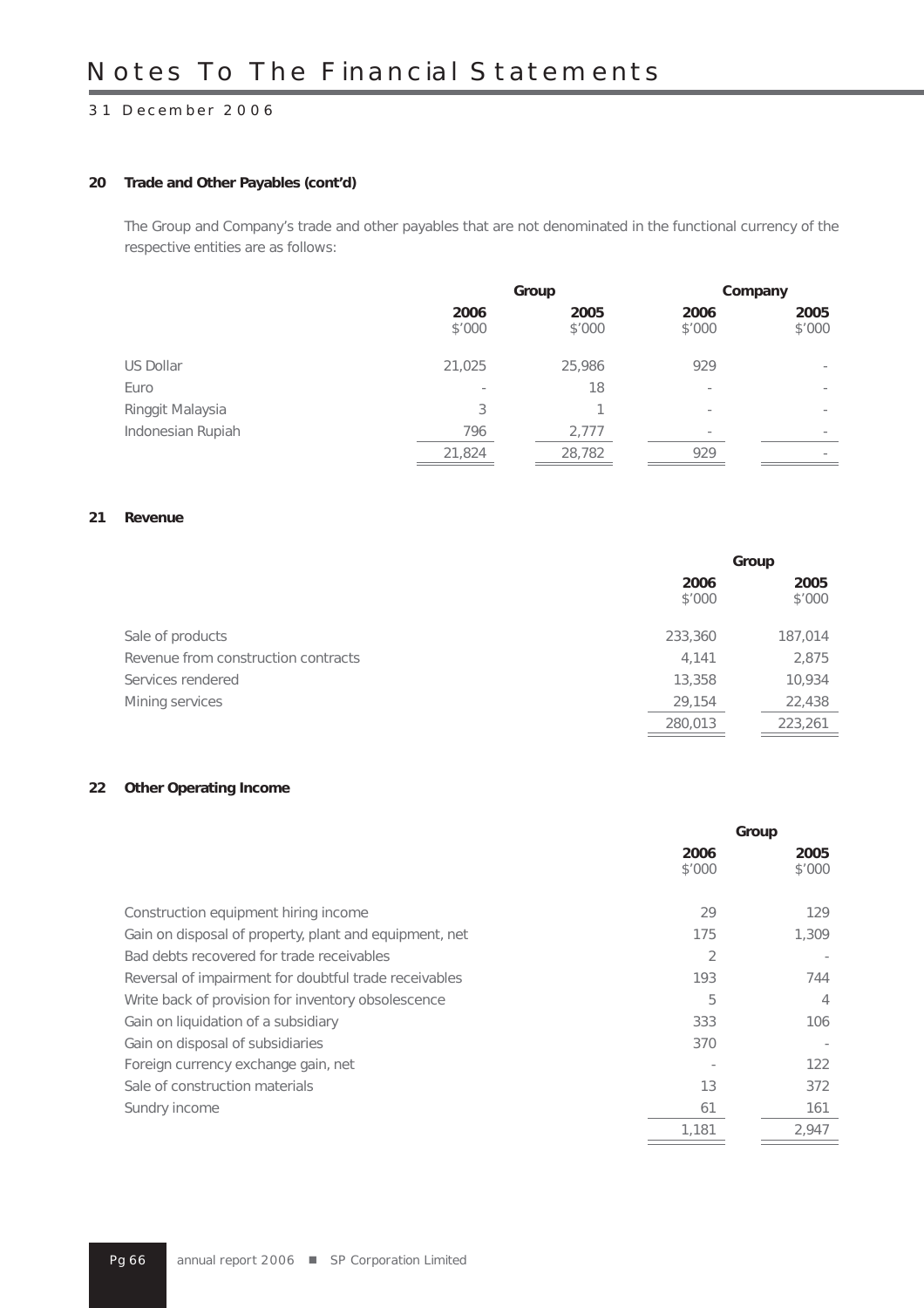# **23 Other Operating Expenses**

|                                           |                | Group          |
|-------------------------------------------|----------------|----------------|
|                                           | 2006<br>\$'000 | 2005<br>\$'000 |
| Property, plant and equipment written off | 2              | 63             |
| Impairment loss in respect of investment  |                | 273            |
| Impairment loss in respect of receivables |                |                |
| - Trade                                   | 259            | 116            |
| - Non-trade                               |                | 11             |
| Bad debts written off                     |                |                |
| - Trade                                   | 7              | 60             |
| - Non-trade                               |                | 137            |
| Provision for inventories obsolescence    | 224            | 135            |
| Loss on disposal of an investment         | 24             |                |
| Foreign currency exchange loss, net       | 56             |                |
|                                           | 572            | 795            |
|                                           |                |                |

## **24 Finance Income**

|                                           | Group          |                |
|-------------------------------------------|----------------|----------------|
|                                           | 2006<br>\$'000 | 2005<br>\$'000 |
| Interest income:                          |                |                |
| Bank deposits                             | 263            | 131            |
| Receivable from related parties (Note 30) | 15             | 465            |
| <b>Others</b>                             | っ              |                |
|                                           | 280            | 598            |
|                                           |                |                |

## **25 Finance Costs**

|                   | Group          |                |
|-------------------|----------------|----------------|
|                   | 2006<br>\$'000 | 2005<br>\$'000 |
| Interest expense: |                |                |
| Bank loans        | 14             | 58             |
| Trust receipts    | 492            | 444            |
| Finance leases    | 25             | 23             |
| Holding company   | 21             | 214            |
|                   | 552            | 739            |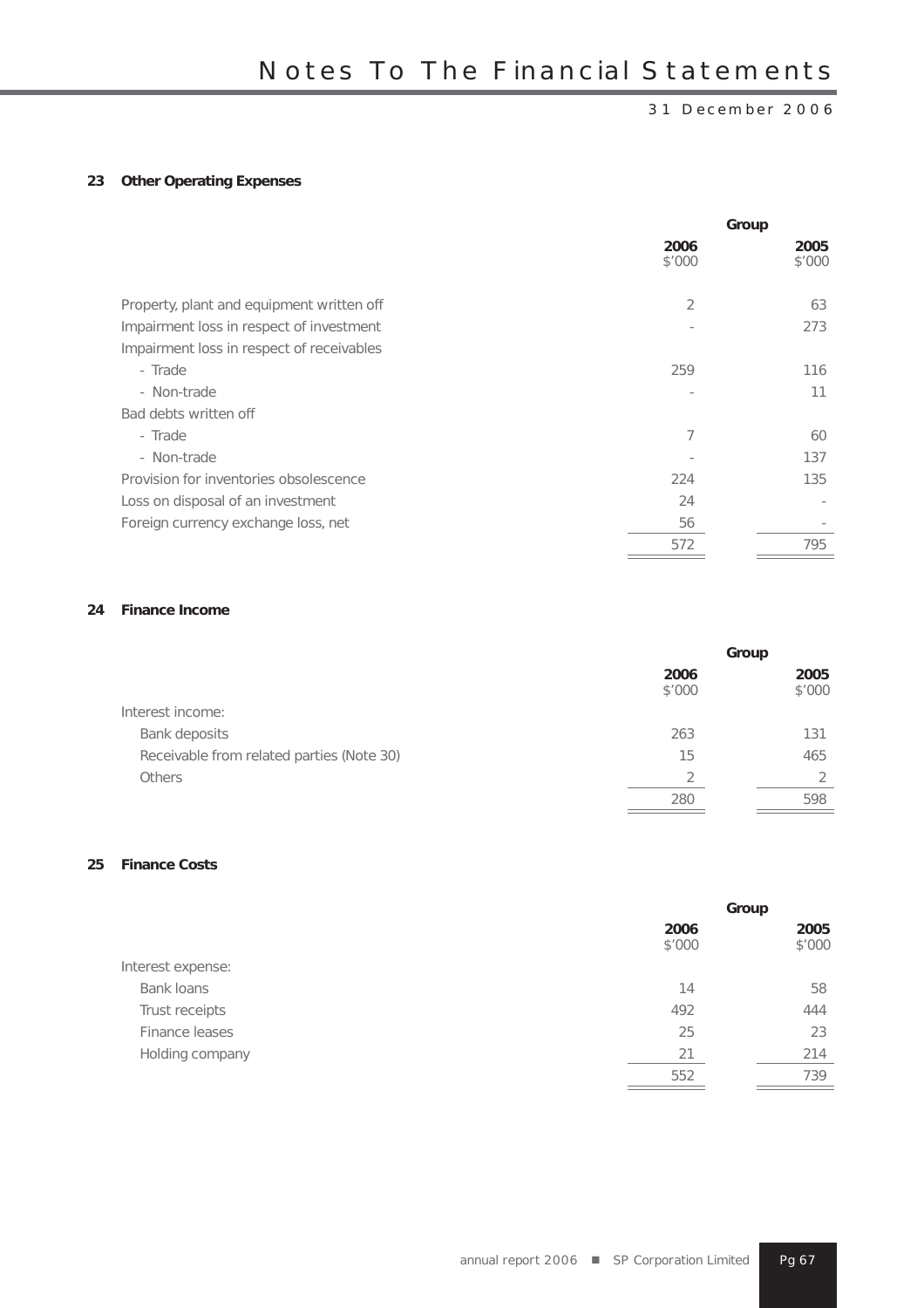# 31 December 2006

# **26 Profit Before Tax**

The profit before tax is arrived at after charging (crediting) the following:

|                                                  | Group          |                |
|--------------------------------------------------|----------------|----------------|
|                                                  | 2006<br>\$'000 | 2005<br>\$'000 |
| Remuneration paid or payable to:                 |                |                |
| Directors of the Company                         | 730            | 757            |
| Other Directors of subsidiaries                  | 488            | 779            |
| Cost of inventories included in cost of sales    | 221,633        | 177,007        |
| Legal costs incurred for pending litigation case |                |                |
| (included in administrative expenses)            | 1,000          |                |
| Impairment loss recognised on trade receivables  | 259            | 116            |
| Auditors' remuneration:                          |                |                |
| Auditors of the Company                          |                |                |
| Current year<br>$\sim$                           | 103            | 119            |
| - Adjustments for prior years                    | (6)            |                |
| Other auditors                                   | 26             | 30             |
| Fees for non-audit services by:                  |                |                |
| Auditors of the Company                          | 38             | 30             |
| Other auditors                                   | 10             | 8              |
|                                                  |                |                |

## **27 Income Tax**

| 2006<br>\$'000<br>Income tax<br>1,154<br>Current year - Singapore<br>Current year - Overseas<br>234<br>Withholding tax paid<br>10<br>Under provision in prior years<br>23<br>1,421<br>Provision for deferred tax<br>25<br>1,446 | Group |                |
|---------------------------------------------------------------------------------------------------------------------------------------------------------------------------------------------------------------------------------|-------|----------------|
|                                                                                                                                                                                                                                 |       | 2005<br>\$'000 |
|                                                                                                                                                                                                                                 |       |                |
|                                                                                                                                                                                                                                 |       | 451            |
|                                                                                                                                                                                                                                 |       | 238            |
|                                                                                                                                                                                                                                 |       | 400            |
|                                                                                                                                                                                                                                 |       | 35             |
|                                                                                                                                                                                                                                 |       | 1,124          |
|                                                                                                                                                                                                                                 |       | 86             |
|                                                                                                                                                                                                                                 |       | 1,210          |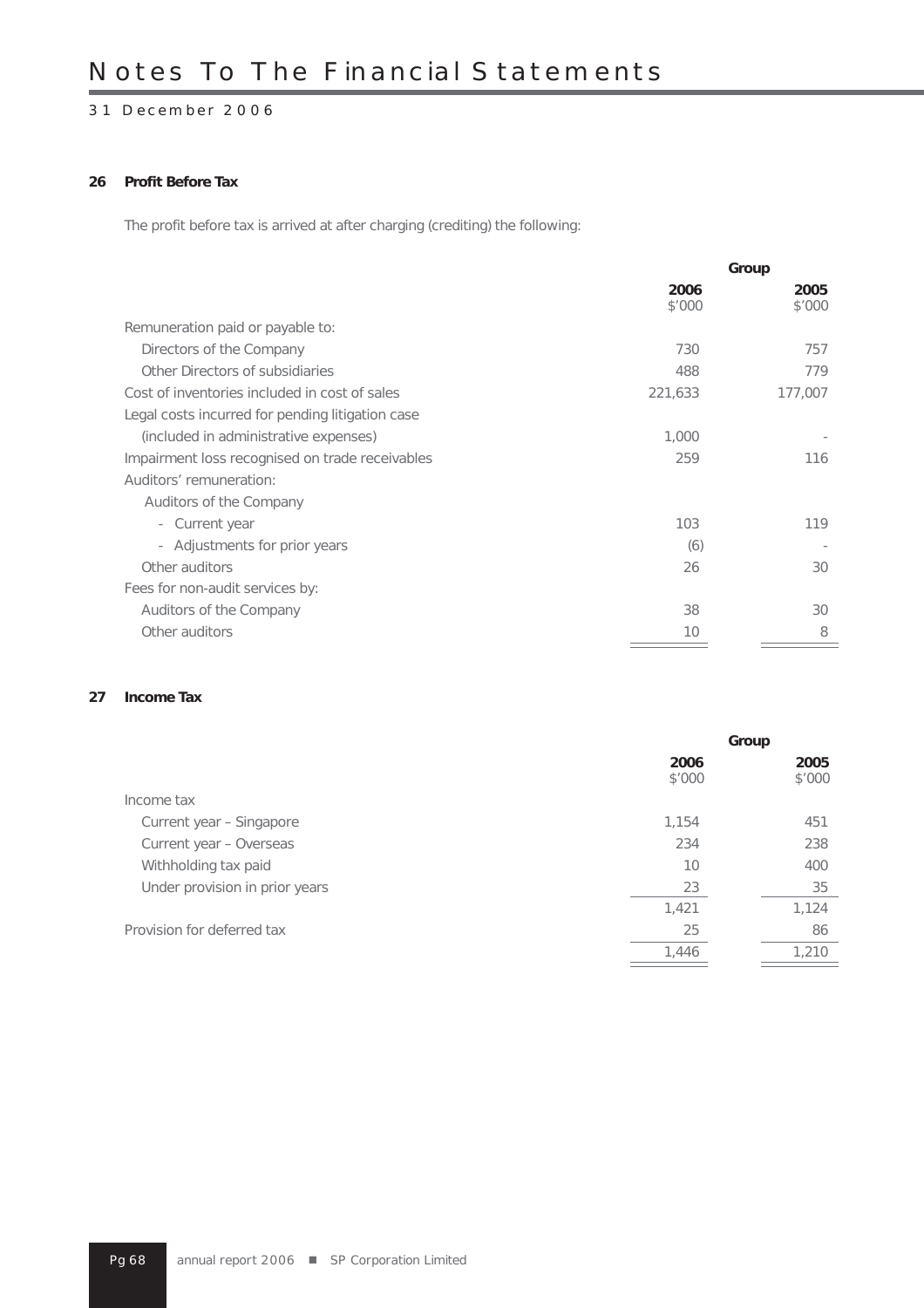## **27 Income Tax (cont'd)**

Reconciliations of the statutory income tax rate to the effective tax rates applicable to income from operations for the financial year ended 31 December are as follows:

|                                                        | Group      |            |
|--------------------------------------------------------|------------|------------|
|                                                        | 2006       | 2005       |
| Domestic statutory tax rate                            | 20.0%      | 20.0%      |
| Under provision in prior years                         | 0.5%       | 0.6%       |
| Different tax rate in other countries                  | 1.5%       |            |
| Exempt income                                          | $(10.9\%)$ |            |
| Withholding tax paid                                   | 0.2%       | 6.3%       |
| Tax losses not available for set-off against future    |            |            |
| taxable income                                         |            | 0.1%       |
| Expenses not deductible for tax purposes               | 25.2%      | 27.2%      |
| Income capital in nature                               | $(1.1\%)$  | $(20.9\%)$ |
| Utilisation of losses and capital allowance previously |            |            |
| not recognised                                         | $(2.3\%)$  | $(13.1\%)$ |
| <b>Others</b>                                          | $(0.1\%)$  | $(0.8\%)$  |
| Effective tax rate                                     | 33.0%      | 19.4%      |

At 31 December 2006, the Group had unutilised tax losses and capital allowances of approximately \$12,131,000 (2005 : \$18,240,000) and \$5,660,000 (2005 : \$7,157,000) respectively available for offset against future taxable income, subject to the conditions imposed by law in the countries of incorporation where the companies in the Group operate.

Future tax benefits of \$3,558,000 (2005 : \$5,079,000) arising from such unutilised tax losses and capital allowances have not been recognised as there is no reasonable certainty of their recovery in future periods.

At balance sheet date, the Company has Section 44 balance, as defined in the Singapore Income Tax Act, of \$5,372,000 (2005 : \$5,372,000) available for declaration of dividends to shareholders next year. This amount is subject to agreement by the Comptroller of Income tax.

#### **28 Earnings Per Share**

Basic earnings per share is calculated by dividing the net profit for the financial year attributable to equity shareholders of the Company by the weighted average number of ordinary shares in issue during the year:

|                                                                | Group   |  |         |
|----------------------------------------------------------------|---------|--|---------|
|                                                                | 2006    |  | 2005    |
| Net profit for the financial year (\$'000)                     | 2,984   |  | 5,363   |
| Weighted average number of ordinary shares in issue (in '000s) | 350,992 |  | 350,992 |
| Basic earnings per share (cents)                               | 0.85    |  | 1.53    |

There are no dilutive potential ordinary shares on the above basic earnings per share.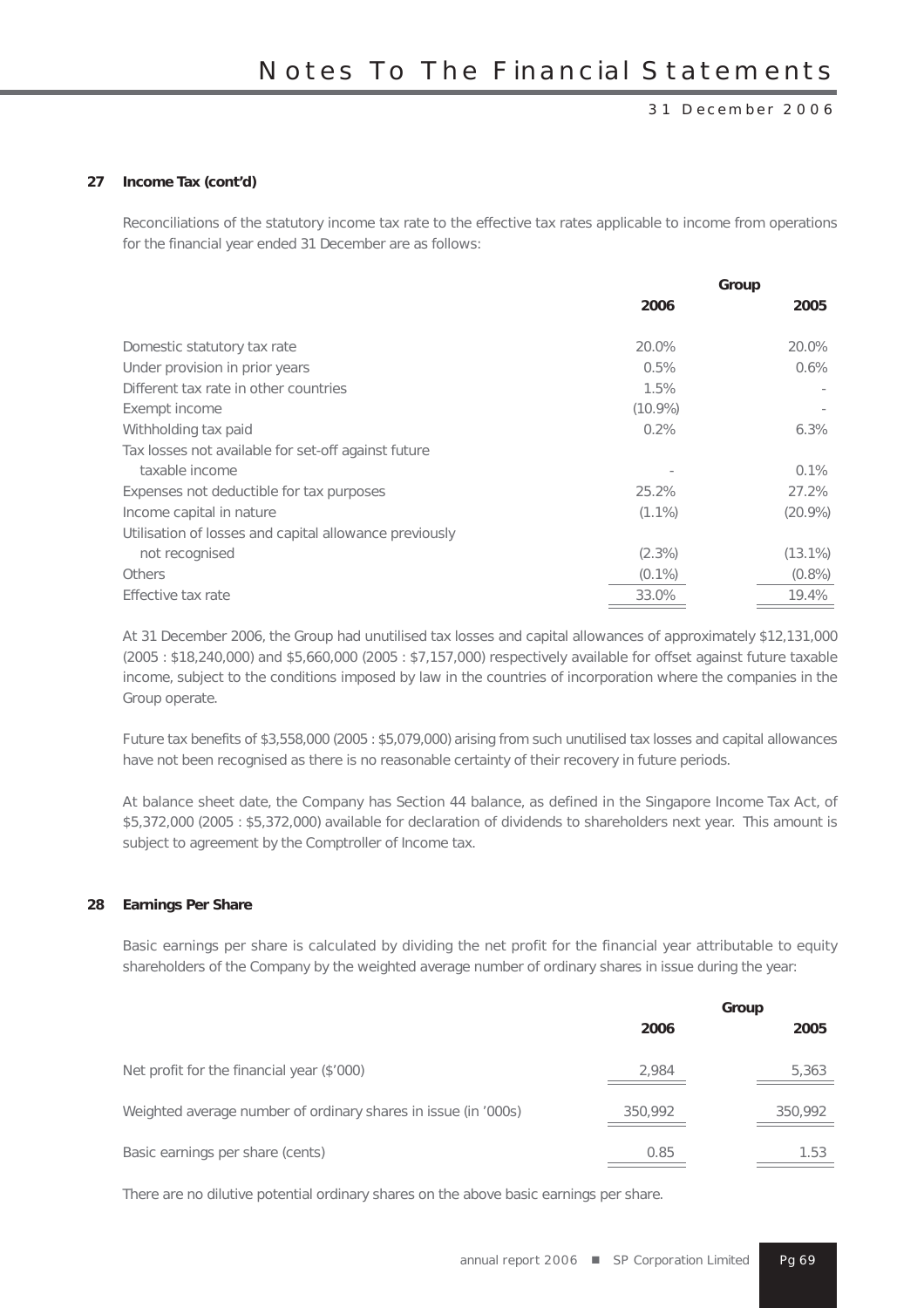## **29 Staff Costs**

|                                                                             | Group          |                |
|-----------------------------------------------------------------------------|----------------|----------------|
|                                                                             | 2006<br>\$'000 | 2005<br>\$'000 |
| Wages and salaries<br>Employer's contribution to defined contribution plans | 9.039          | 9.730          |
| including Central Provident Fund                                            | 525            | 578            |
|                                                                             | 9,564          | 10,308         |
|                                                                             |                |                |

## **30 Related Party and Related Company Transactions**

For the purposes of these financial statements, parties are considered to be related to the Group if the Group has the ability, directly or indirectly, to exercise significant influence over the parties in making the financial and operating decisions, or vice versa, or where the Group and the parties are subject to common significant influence. Related parties may be individuals or other entities.

Related companies in these financial statements refer to members of the holding company's group of companies.

Some of the company's transactions and arrangements are with related parties and the effect of these on the basis determined between the parties are reflected in these financial statements. The balances are unsecured, repayable on demand and interest-free unless stated otherwise.

a) During the financial year, the following significant transactions with related companies and related parties were carried out in the normal course of business based on terms agreed between the parties:

|                                                                    | Group          |                |
|--------------------------------------------------------------------|----------------|----------------|
|                                                                    | 2006<br>\$'000 | 2005<br>\$'000 |
| Tuan Sing Holdings Limited and subsidiaries                        |                |                |
| Interest expense                                                   | (21)           | (166)          |
| Rental expense                                                     | (110)          | (147)          |
| Management fee expense                                             | (400)          | (128)          |
| Interest income                                                    | 14             |                |
| Related parties (all of which relate to companies in which the     |                |                |
| substantial shareholders of the holding company have interests in) |                |                |
| Sales of goods                                                     | 19,458         | 21,085         |
| Sales of services                                                  | 46,260         | 22,578         |
| Interest income                                                    | 15             | 465            |
| Purchases of goods                                                 | (133, 639)     | (103, 196)     |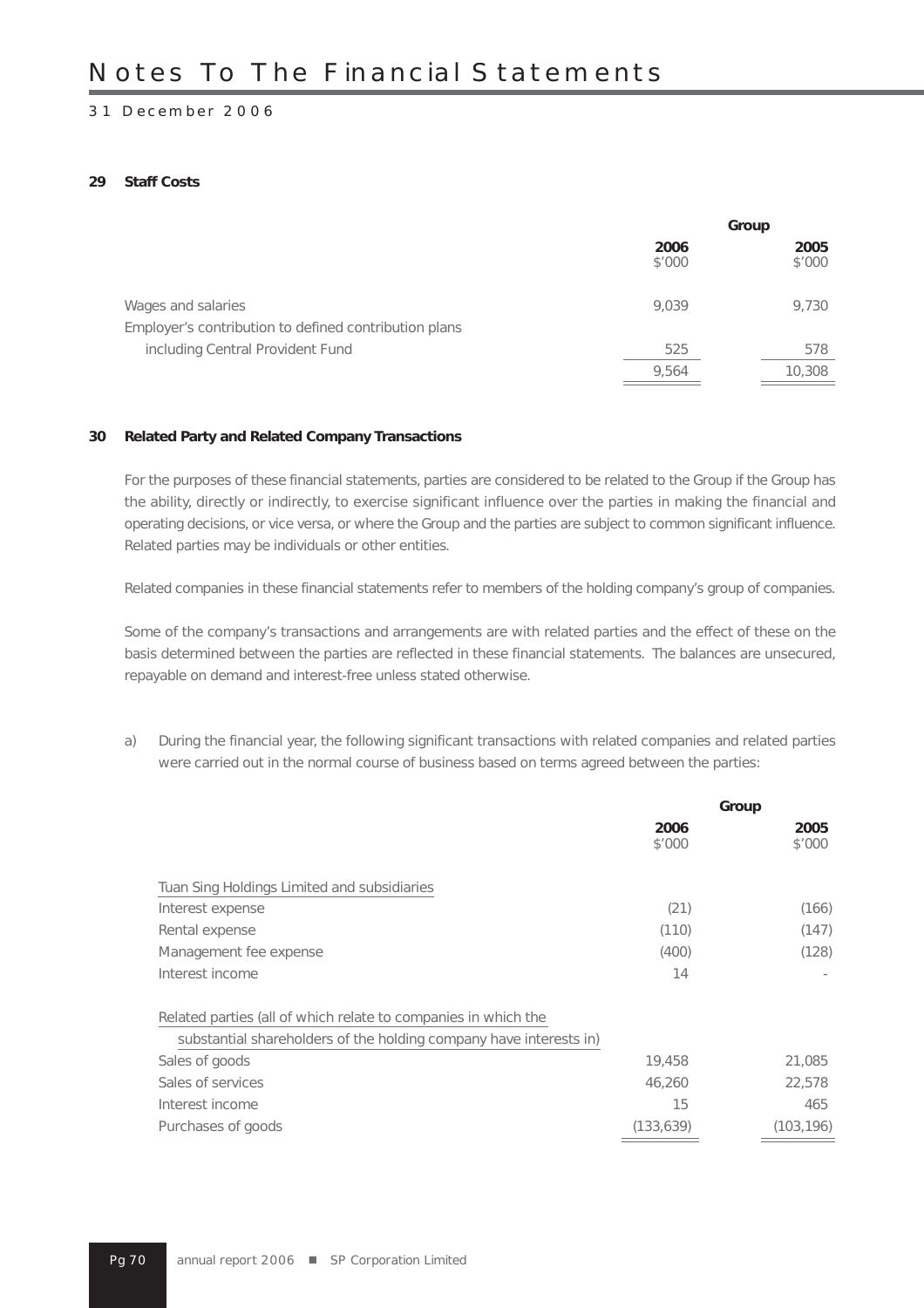# 31 December 2006

## **30 Related Party and Related Company Transactions (cont'd)**

#### b) Compensation of directors and key management personnel

The remuneration of directors and other members of key management during the year was as follows:

|                          | Group          |                |
|--------------------------|----------------|----------------|
|                          | 2006<br>\$'000 | 2005<br>\$'000 |
| Short-term benefits      | 1,179          | 1,488          |
| Post-employment benefits | 39             | 47             |
|                          | 1,218          | 1,535          |

The remuneration of directors and key management is determined by the remuneration committee having regard to the performance of individuals and market trends.

### **31 Commitments**

#### a) Operating lease

|                                                    | Group          |                |
|----------------------------------------------------|----------------|----------------|
|                                                    | 2006<br>\$'000 | 2005<br>\$'000 |
| Rental expense - operating lease in respect of     |                |                |
| rental of office premises, warehouse and workshops | 620            | 739            |

The commitments in respect of non-cancellable operating leases contracted for but not recognised as liabilities are payable as follows:

|                                             | Group          |                |
|---------------------------------------------|----------------|----------------|
|                                             | 2006<br>\$'000 | 2005<br>\$'000 |
| Within one year                             | 350            | 514            |
| After one year but not more than five years | 270            | 104            |
|                                             | 620            | 618            |

The Group leases office premises, warehouse and workshops under non-cancellable operating lease agreements. The leases have varying terms and reserved rights and they are negotiated for an average term of 2 years and rentals are fixed on an average of 2 years.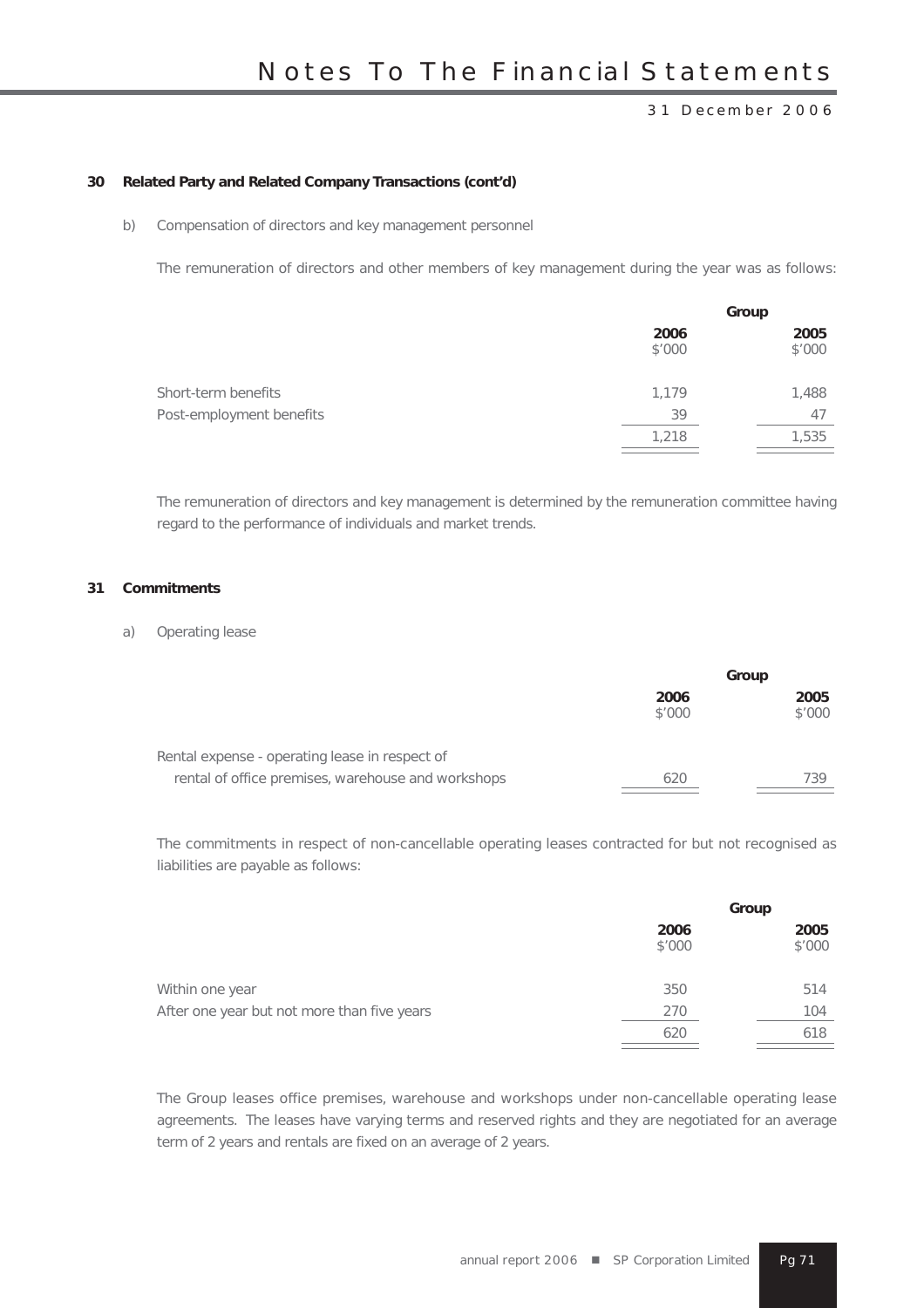# Notes To The Financial Statements

#### 31 December 2006

#### **31 Commitments (cont'd)**

b) Derivative financial instruments

|                          | Group                           |                               |                                 |                               |  |
|--------------------------|---------------------------------|-------------------------------|---------------------------------|-------------------------------|--|
|                          | <b>Assets</b><br>2006<br>\$'000 | Liabilities<br>2006<br>\$'000 | <b>Assets</b><br>2005<br>\$'000 | Liabilities<br>2005<br>\$'000 |  |
| At end of financial year | <b>Section</b>                  | <b>Section</b>                | <b>Section</b>                  | 24                            |  |

In 2005, The fair values amounting to \$24,000 have been charged to the profit and loss statement as foreign currency exchange difference (Note 22) and accounted in the balance sheet as sundry creditors (Note 20).

The Group utilises currency derivatives to hedge significant future transactions and cash flows. The Group's forward foreign exchange contracts are primarily denominated in US dollars which is the currency of the Group's principal markets.

At the balance sheet date, the total principal amounts of outstanding forward foreign exchange contracts to which the Group is committed are as follows:

|                                                              |                | Group          |
|--------------------------------------------------------------|----------------|----------------|
|                                                              | 2006<br>\$'000 | 2005<br>\$'000 |
| Principal amounts of forward foreign exchange contracts with |                |                |
| maturities of less than twelve months                        | 9.140          | 6,440          |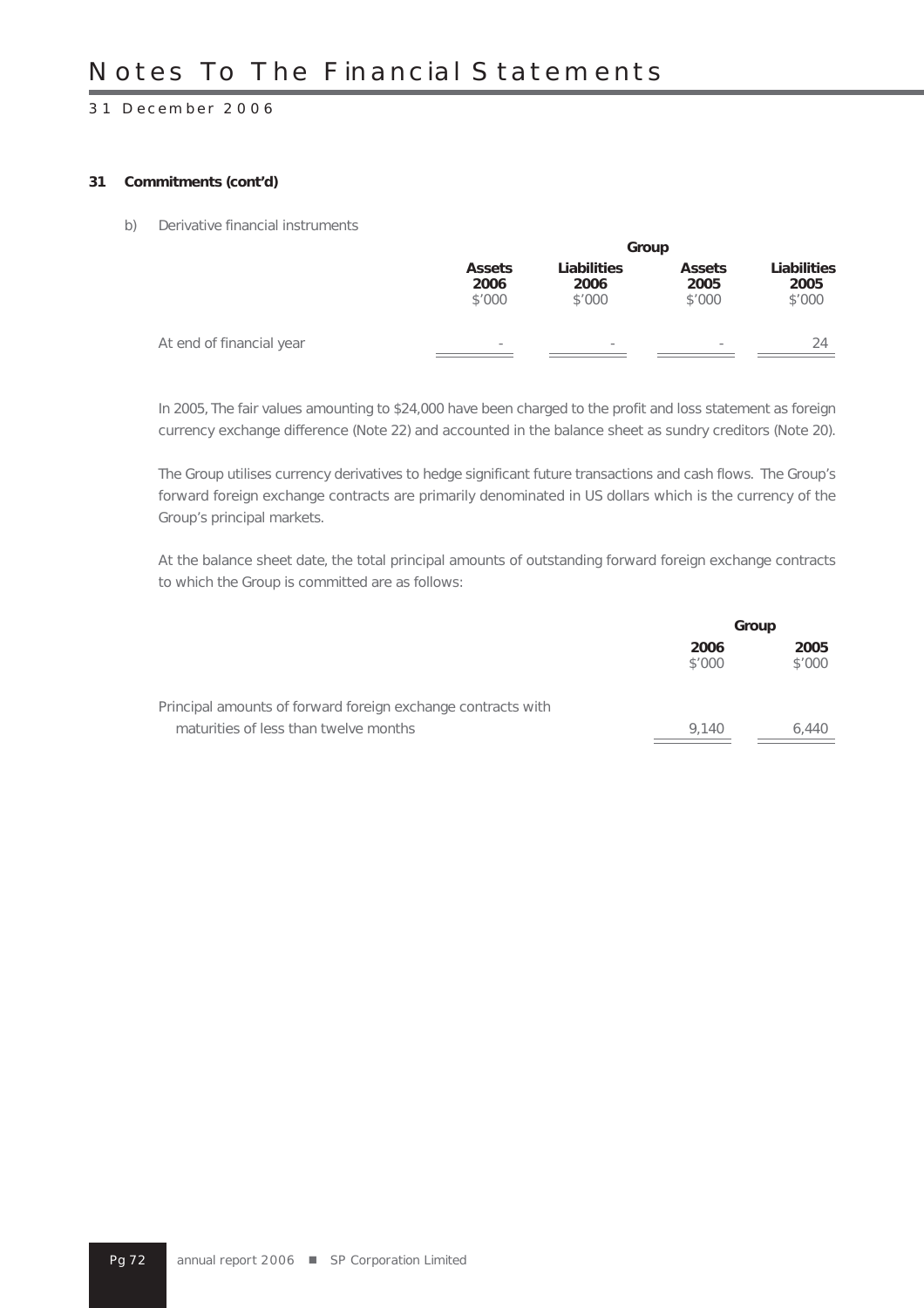#### **32 Contingent Liabilities**

| i) |                                            |                | Group          |                          | Company        |
|----|--------------------------------------------|----------------|----------------|--------------------------|----------------|
|    |                                            | 2006<br>\$'000 | 2005<br>\$'000 | 2006<br>\$'000           | 2005<br>\$'000 |
|    | Corporate guarantees for performance bonds | 610            | 2,480          | $\sim$                   |                |
|    | Letters of credit                          | 342            | 6.525          | $\overline{\phantom{a}}$ |                |
|    | Corporate guarantees for credit            |                |                |                          |                |
|    | facilities granted to subsidiaries         | ۰              | $\sim$         | 20,644                   | 17,746         |
|    |                                            | 952            | 9,005          | 20.644                   | 17.746         |
|    |                                            |                |                |                          |                |

ii) Upon divestment of Bored Piling (Pte) Ltd ("BPL"), the Company had agreed to assist BPL in finalising the accounts for two of its projects, one of which relates to the construction of a sector of the Mass Rail Transit Circle Line Project (the "Circle Line Project") and for which purpose, the Company was appointed as its Litigation Manager. The outcome of the accounts finalisation of the above-mentioned project may result in post-completion adjustments to the consideration paid in relation to the divestment of BPL. Disputes have arisen between the main contractor, BPL, and BPL's sub-contractor on Circle Line Project. Due to the disputes between the 3 parties, the final accounts have not been settled notwithstanding the completion of the works in 2004. All parties entered into arbitration.

In July 2006, the sub-contractor filed its Statement of Case in arbitration proceedings against BPL, claiming payment in the sum of approximately \$3.5 million including interest and costs. BPL filed its Defence and Counterclaim on 4 August 2006. These arbitration proceedings are in progress.

In September 2006, BPL filed its Statement of Case in the arbitration proceedings against the main contractor, claiming for payment of the sum of approximately \$5.0 million, certain indemnities, interest and costs.

On 6 November 2006, it was announced that the main contractor has filed its Defence and Counterclaim against BPL for a sum of \$10.3 million. A significant portion of the Counterclaim consists of alleged liquidated damages of approximately \$7.0 million and contra charges of approximately \$2.6 million levied against BPL. The Company, together with BPL and its advisors, are reviewing the main contractor's Defence and Counterclaim and considering the appropriate action to be taken.

Based on the information available and the stage of the arbitration proceedings, the eventual outcome of the legal claims described above cannot be determined with reasonable certainty. No provision has been made in the financial statements. The related effects of this uncertainty, if any, will be recognised in the financial statements of future periods when the eventual outcome can be determined with reasonable certainty.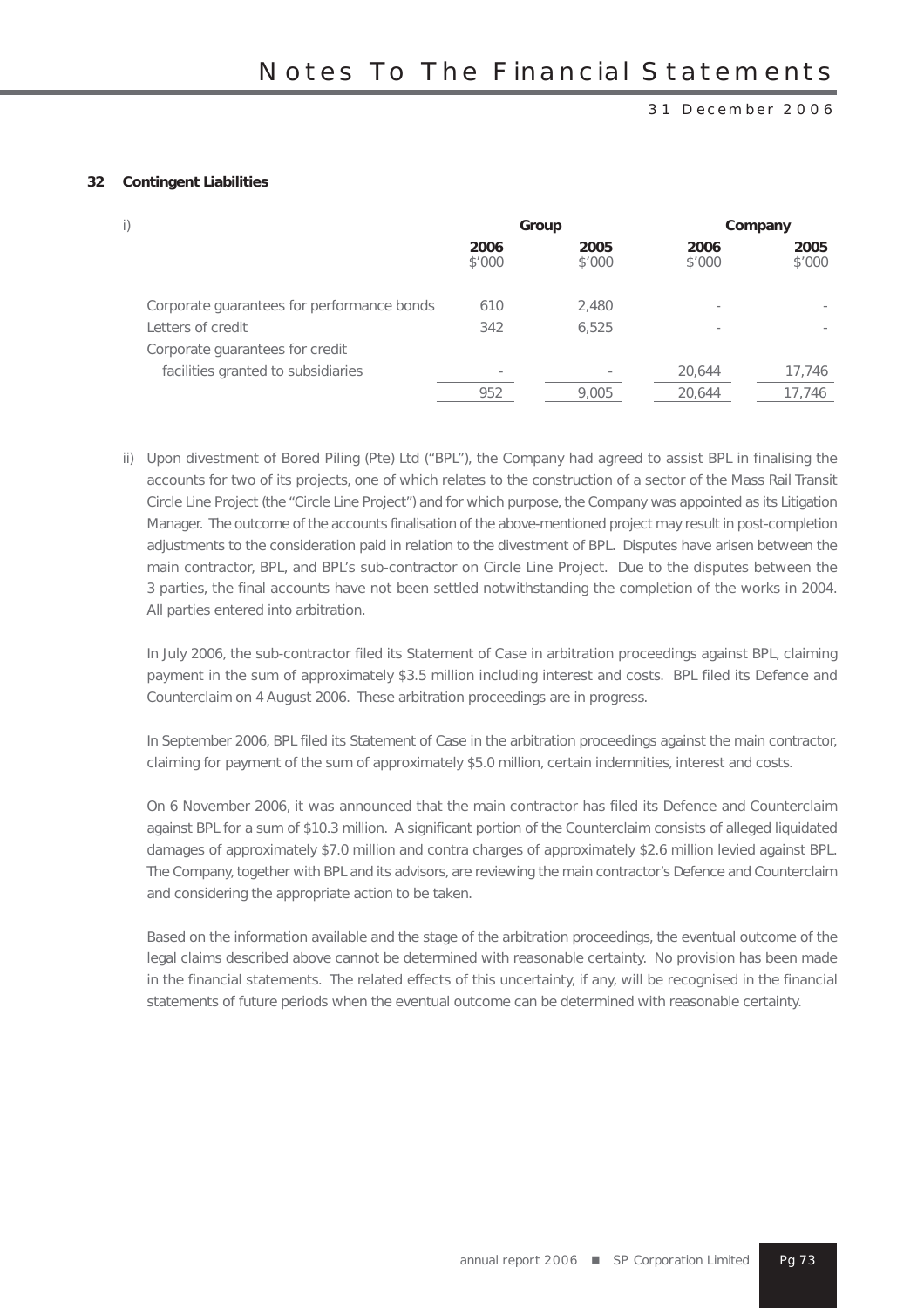#### **33 Financial Risk Management**

#### **a) Financial risk management objectives and policies**

The Group manages its exposure to financial risks using a variety of techniques and instruments. The Group does not hold or issue derivative financial instruments for speculative trading purposes.

The Group has established risk management policies and guidelines which set out its overall risk management strategies. Such policies are reviewed annually, and periodic checks are undertaken to ensure such guidelines are adhered to.

#### *Interest rate risk*

The Group has cash and cash equivalents placed with reputable banks and financial institutions, which generate interest income for the Group. The Group's debts include bank borrowings, finance lease commitments and borrowings from holding company. The Group does not use derivative financial instruments to hedge its debt obligations. The Group's policy is to manage its interest cost using a mix of fix and variable rate debt.

Information relating to the Group's interest rate exposure is disclosed in Note 17 - Borrowings.

#### *Foreign exchange risk*

The Group buys and sells its products and services in several countries and, as a result, is exposed to movements in foreign currency exchange rates. The primary purpose of the Group's foreign currency hedging activities is to protect against the volatility associated with foreign currency assets and liabilities created in the normal course of business. As far as possible, the Group relies on natural hedges of matching foreign currency denominated assets and liabilities. In addition, the Group utilises forward foreign exchange contracts with maturities of less than twelve months to hedge against foreign exchange risk on certain financial assets and liabilities. The Group does not use forward foreign exchange contracts or currency options for speculative trading purposes.

#### *Credit risk*

It is the Group's policy to enter into financial instruments with a diversity of credit-worthy counterparties. The Group manages these risks by monitoring credit-worthiness and limiting the aggregate risk to any individual counterparty. Where appropriate, the Group obtains collaterals from the customers. Therefore, the Group does not expect to incur material credit losses on its financial instruments.

#### *Funding risk*

The Group's ability to meet its existing and prospective funding requirements is managed by maintaining the availability of adequate committed funding lines from high quality lenders.

The Group finances its liquidity through internally generated cash flows and minimises liquidity risk by keeping committed credit lines available.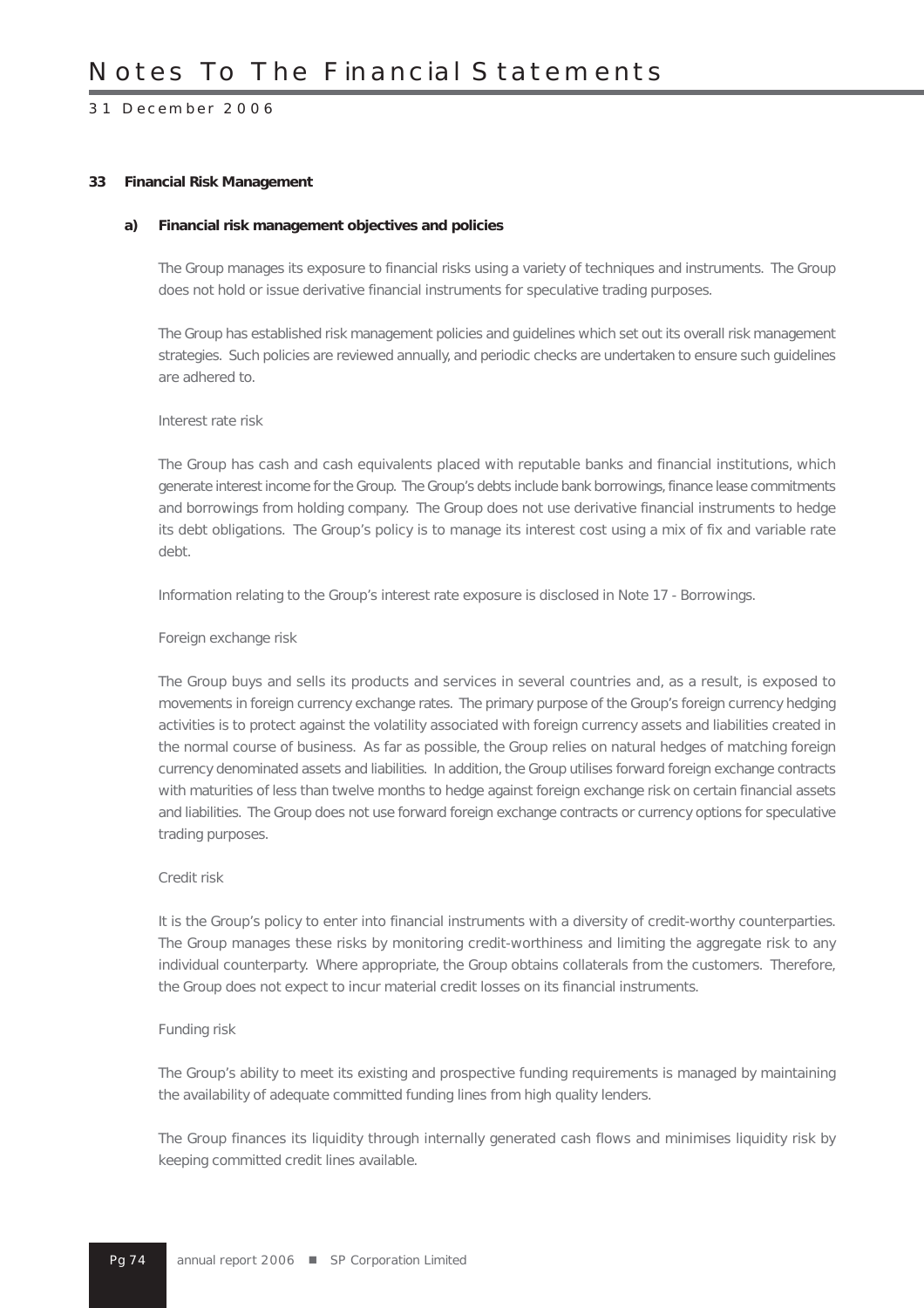#### **33 Financial Risk Management (cont'd)**

#### **b) Credit risk exposures**

The Group's maximum exposure to credit risk in the event the counterparties fail to perform their obligations as of the balance sheet date in relation to each class of recognised financial assets is the carrying amount of those assets as indicated in the balance sheet.

The Group's portfolio of financial instruments is broadly diversified along industry, product and geographic lines, and transactions are entered into with diverse credit-worthy counterparties, thereby mitigating any material concentration of credit risk.

#### **c) Fair values**

The Group's significant financial assets include cash and cash equivalents and trade and other receivables. Financial liabilities, which include trade and other payables and borrowings, are classified according to the substance of the contractual arrangements entered into.

The carrying values of cash and cash equivalents, trade receivables and payables, other receivables and payables and current borrowings approximate their fair values due to their short-term maturity. Information on the principal characteristics of the underlying financial instruments that is pertinent to the fair values of non current borrowings is included in Note 18.

#### *Forward foreign exchange contracts*

The fair value of forward foreign exchange contracts is estimated based on the difference between the applicable forward rates prevailing at the balance sheet date and the contracted forward rates, multiplied by the notional amount and discounted to present value.

The Group's outstanding forward foreign exchange contracts are disclosed in Note 31(b).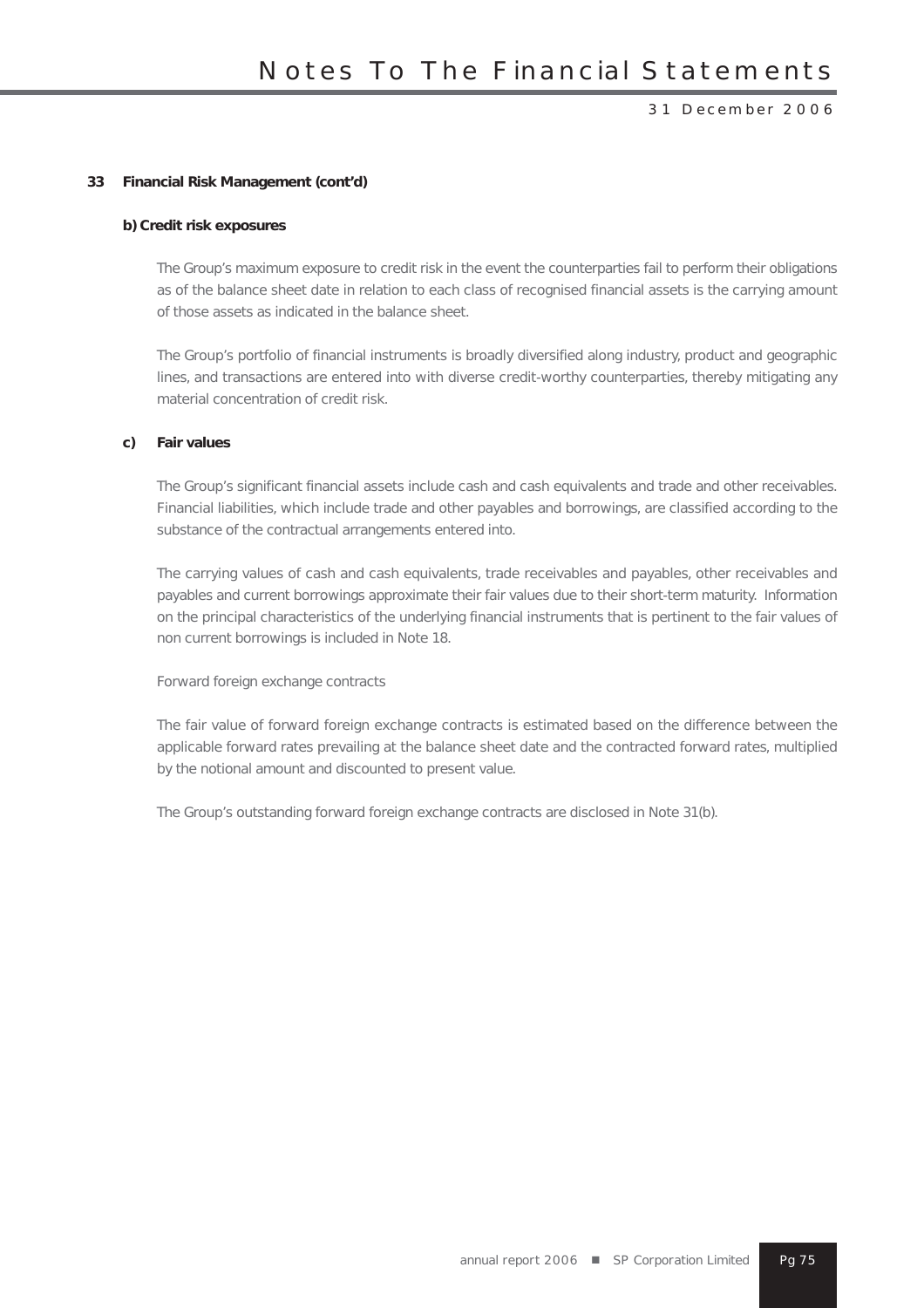## **34 List of Subsidiaries**

| Name of subsidiary,<br>country of incorporation/<br>operation and name<br>of other auditors | <b>Principal activities</b>                                                                                      | Cost of<br>investment held<br>by the Company |                | Interest and<br>voting power held<br>by the Group |              |  |
|---------------------------------------------------------------------------------------------|------------------------------------------------------------------------------------------------------------------|----------------------------------------------|----------------|---------------------------------------------------|--------------|--|
|                                                                                             |                                                                                                                  | 2006<br>\$'000                               | 2005<br>\$'000 | 2006<br>$\%$                                      | 2005<br>$\%$ |  |
| Bored Piling (Pte.) Ltd.<br>(Singapore)                                                     | Foundation piling,<br>civil engineering,<br>building construction and<br>project management<br>consultancy works | (f)                                          | 58,982         |                                                   | 100          |  |
| BPL Engineering (HK)<br>Limited<br>(Hong Kong)<br>(Horwath Hong Kong CPA<br>Limited)        | Dormant<br>under members'<br>voluntary liquidation                                                               | (e)                                          | (a)            |                                                   | 100          |  |
| <b>BPL Engineering (M)</b><br>Sdn. Bhd.<br>(Malaysia)                                       | Foundation piling,<br>civil engineering and<br>building construction                                             | (f)                                          | (a)            |                                                   | 100          |  |
| BPL Philippines, Inc.<br>(Philippines)<br>(Hendedina S. Alcantara)                          | Foundation and<br>geotechnical consultants,<br>piling and civil engineering<br>contractors                       | (a)                                          | (a)            | 61                                                | 61           |  |
| Creative Industrial<br>Packaging Sdn. Bhd.<br>(Malaysia)<br>(Y.C. Chong & Co.)              | Dormant<br>under members'<br>voluntary liquidation                                                               | (g)                                          | 5,209          |                                                   | 92           |  |
| Globaltraco International<br>Pte Ltd<br>(Singapore) (d)                                     | Distribution of tyres<br>and auto-products                                                                       | 3,506                                        | 3,506          | 100                                               | 100          |  |
| Globaltraco (M) Sdn. Bhd.<br>(Malaysia)<br>(BDO Binder)                                     | Distribution of tyres<br>and auto-products                                                                       | (a)                                          | (a)            | 60                                                | 60           |  |
| Globaltraco Suntex<br>Pte. Ltd.<br>(Singapore) (d)                                          | Investment holding                                                                                               | (a)                                          | (a)            | 60                                                | 60           |  |
| Global Newera<br>Pte. Ltd.<br>(Singapore) (d)                                               | Investment holding                                                                                               | (a)                                          | (a)            | 60                                                | 60           |  |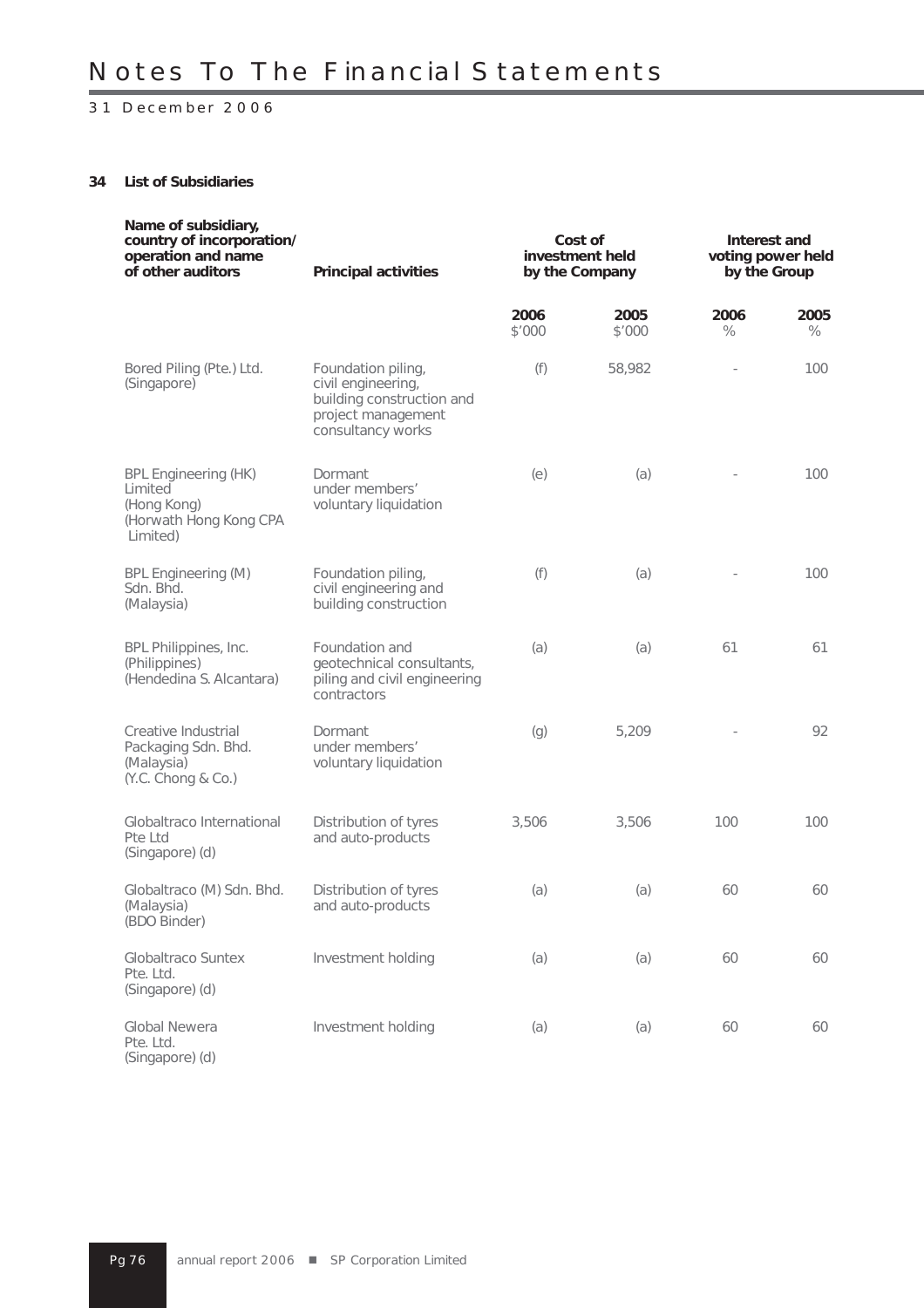# **34 List of Subsidiaries (cont'd)**

| Name of subsidiary,<br>country of incorporation/<br>operation and name<br>of other auditors | <b>Principal activities</b>                                                                                             | Cost of<br>investment held<br>by the Company |                | Interest and<br>voting power held<br>by the Group |              |  |
|---------------------------------------------------------------------------------------------|-------------------------------------------------------------------------------------------------------------------------|----------------------------------------------|----------------|---------------------------------------------------|--------------|--|
|                                                                                             |                                                                                                                         | 2006<br>\$'000                               | 2005<br>\$'000 | 2006<br>$\%$                                      | 2005<br>$\%$ |  |
| Global Noble International<br>Corporation<br>(Philippines)<br>(Hendedina S. Alcantara)      | Distribution of consumer<br>products                                                                                    | (h)                                          | (a)            |                                                   | 51           |  |
| <b>Ground Engineering</b><br>Technologies Pte Ltd<br>(Singapore) (d)                        | Geotechnical contractor<br>specialising in foundation<br>and soil improvement<br>works                                  | (a)                                          | (a)            | 100                                               | 100          |  |
| Performance Retreads<br>Sdn. Bhd.<br>(Malaysia) (c)                                         | Retreading of tyres                                                                                                     | (a)                                          | (a)            | 100                                               | 100          |  |
| Singapore Bandag<br>(Private) Limited<br>(Singapore) (d)                                    | Retreading of tyres                                                                                                     | 427                                          | 427            | 100                                               | 100          |  |
| Soil & Foundation<br>(Pte) Limited<br>(Singapore) (d)                                       | Geotechnical<br>instrumentation and<br>investigation, laboratory<br>testing, environmental<br>services and micro-piling | (a)                                          | (a)            | 100                                               | 100          |  |
| SP Global<br>International Pte. Ltd.<br>(Singapore) (d)                                     | Distribution of consumer<br>products                                                                                    | 3,019                                        | 3,019          | 100                                               | 100          |  |
| <b>SP Resources</b><br>International Pte. Ltd.<br>(Singapore) (d)                           | Trading and marketing<br>of industrial products                                                                         | 7,491                                        | 7,491          | 100                                               | 100          |  |
| SP Machinery Holding<br>Pte. Ltd.<br>(Singapore) (d)                                        | Investment holding                                                                                                      | (b)                                          | (b)            | 100                                               | 100          |  |
| SP Precision Engineering<br>(S) Pte. Ltd.<br>(Singapore) (d)                                | Investment holding                                                                                                      | (a)                                          | (a)            | 100                                               | 100          |  |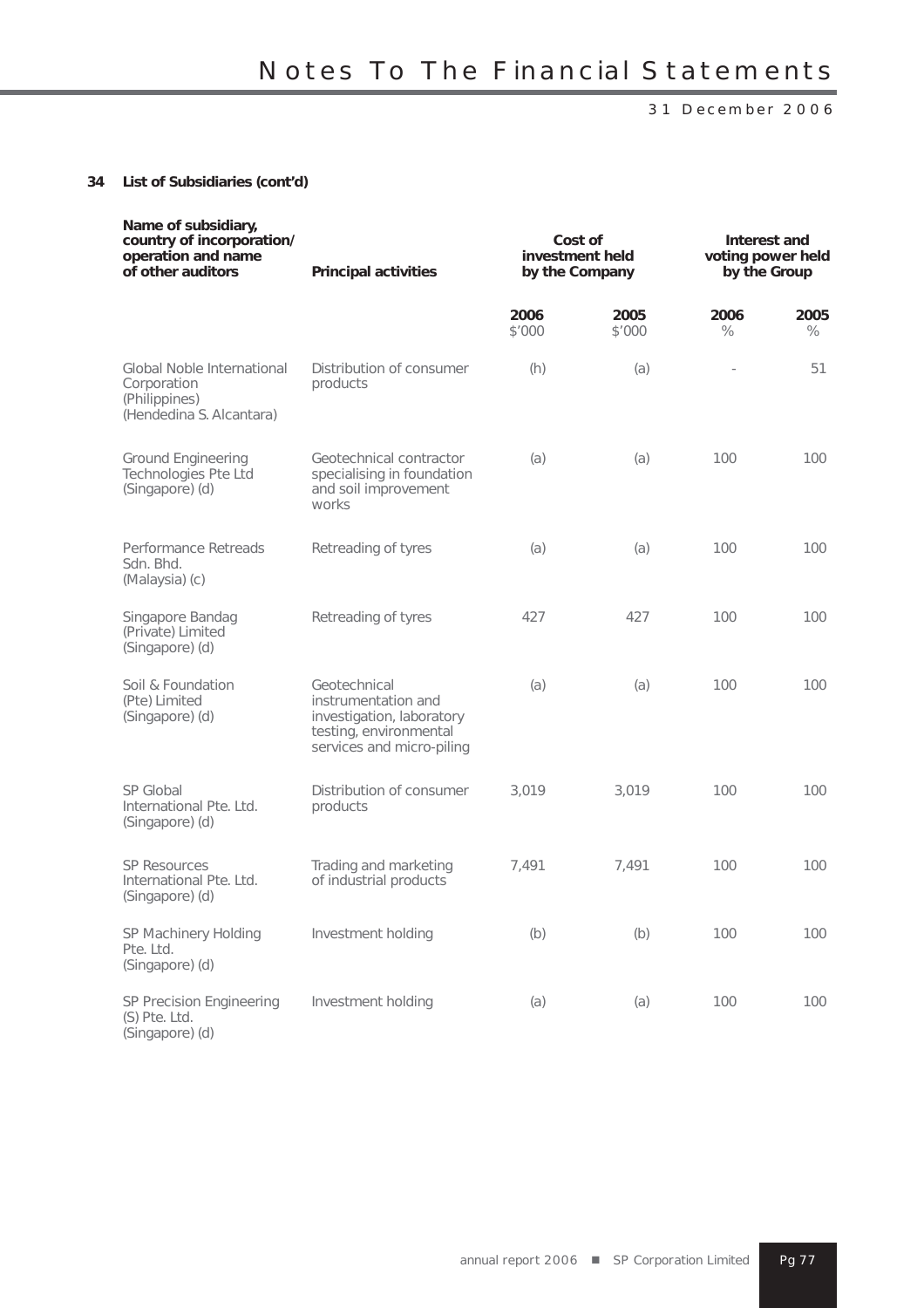## **34 List of Subsidiaries (cont'd)**

| Name of subsidiary,<br>country of incorporation/<br>operation and name<br>of other auditors | <b>Principal activities</b>                                                   | Cost of<br>investment held<br>by the Company |                | Interest and<br>voting power held<br>by the Group |              |  |
|---------------------------------------------------------------------------------------------|-------------------------------------------------------------------------------|----------------------------------------------|----------------|---------------------------------------------------|--------------|--|
|                                                                                             |                                                                               | 2006<br>\$'000                               | 2005<br>\$'000 | 2006<br>$\frac{0}{0}$                             | 2005<br>$\%$ |  |
| <b>SP Machinery</b><br>International Pte. Ltd.<br>(Singapore) (d)                           | Investment holding and<br>trading and marketing<br>of machinery and equipment | (a)                                          | (a)            | 100                                               | 100          |  |
| S3 Engineering (S) Pte. Ltd.<br>(Singapore) (d)                                             | Trading and marketing<br>of tyre moulds and<br>related products               | (a)                                          | (a)            | 100                                               | 100          |  |
| SP Mining & Engineering<br>Pte. Ltd.<br>(Singapore) (d)                                     | Engineering contractor                                                        | (a)                                          | (a)            | 100                                               | 100          |  |
| SP Energy Pte. Ltd.<br>(Singapore) (d)                                                      | Engineering contractor<br>and rental of equipment                             | (b)                                          | (b)            | 100                                               | 100          |  |
| PT. SP Mining &<br>Engineering<br>(Indonesia)                                               | Engineering contractor                                                        | (a)                                          | (a)            | 100                                               | 100          |  |
| (Purwanto, Sarwoko &<br>Sandjaja)                                                           |                                                                               | 14,443                                       | 78,634         |                                                   |              |  |
|                                                                                             |                                                                               |                                              |                |                                                   |              |  |

- a) Held by subsidiaries.
- b) Cost of investment held by the Company amounts to less than \$1,000.
- c) Audited by overseas member firms of Deloitte Touche Tohmatsu.
- d) Audited by Deloitte Touche Singapore.
- e) The Company has been formally dissolved on March 12, 2006.
- f) The Companies and joint ventures (Note 8) were divested during the financial year for an aggregate consideration of \$750,000.
- g) The Company filed for voluntary liquidation on 13 March 2006. The gain on liquidation was \$333,000.
- h) The Company was divested during the financial year for a consideration of \$65,000.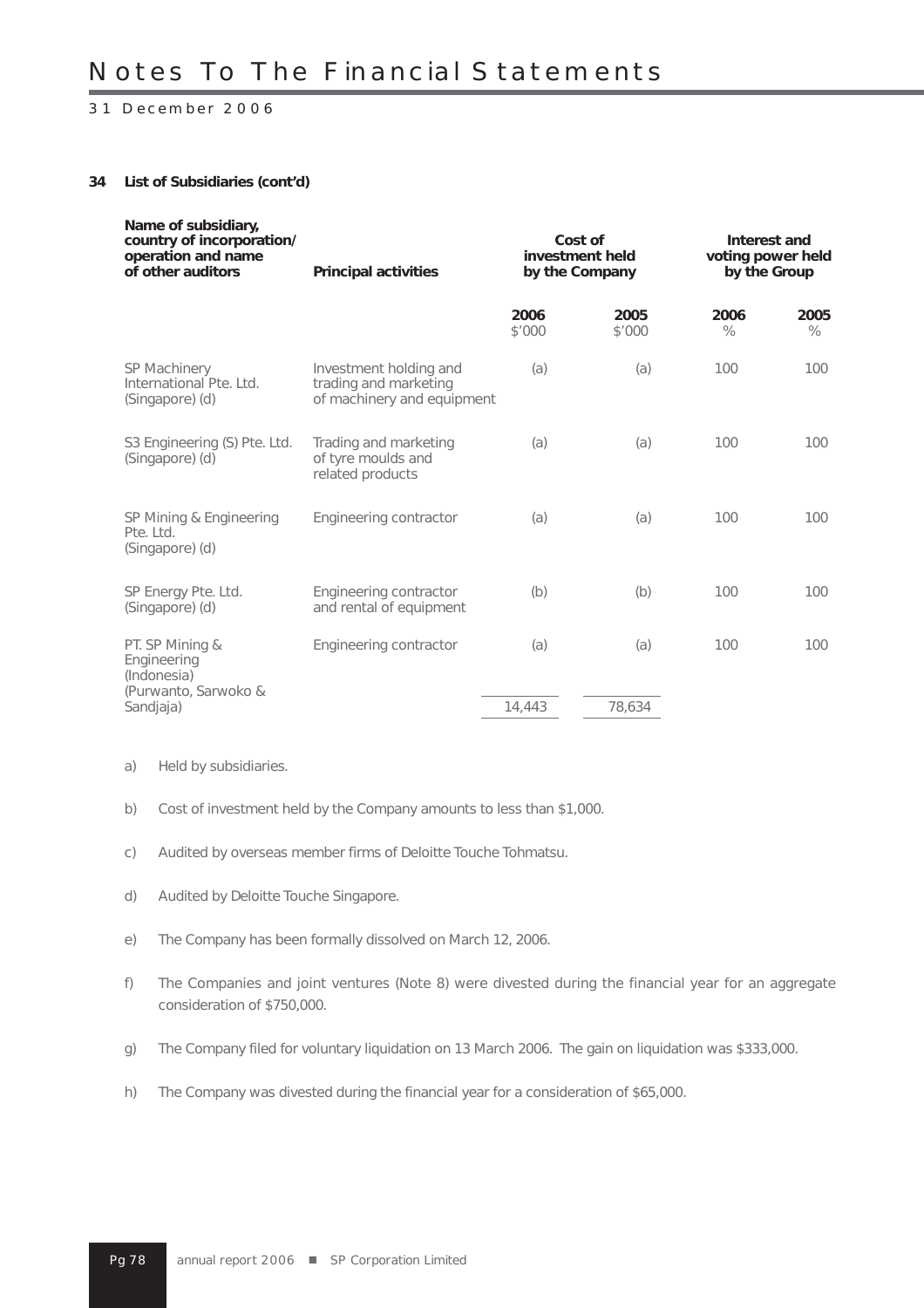## **35 List of Associate**

| Name of subsidiary,<br>country of incorporation/<br>operation and name<br>of other auditors | <b>Principal activities</b> |                | Cost of<br>investment held<br>by the Company | Interest and<br>voting power held<br>by the Group |              |
|---------------------------------------------------------------------------------------------|-----------------------------|----------------|----------------------------------------------|---------------------------------------------------|--------------|
|                                                                                             |                             | 2006<br>\$'000 | 2005<br>\$'000                               | 2006<br>$\%$                                      | 2005<br>$\%$ |
| Bimstar, Inc.<br>(Philippines)<br>(Hendedina S. Alcantara)                                  | Investment holding          | (a)            | (a)                                          | 35                                                | 35           |

a) Cost of investment held by the Group amounts to less than \$1,000.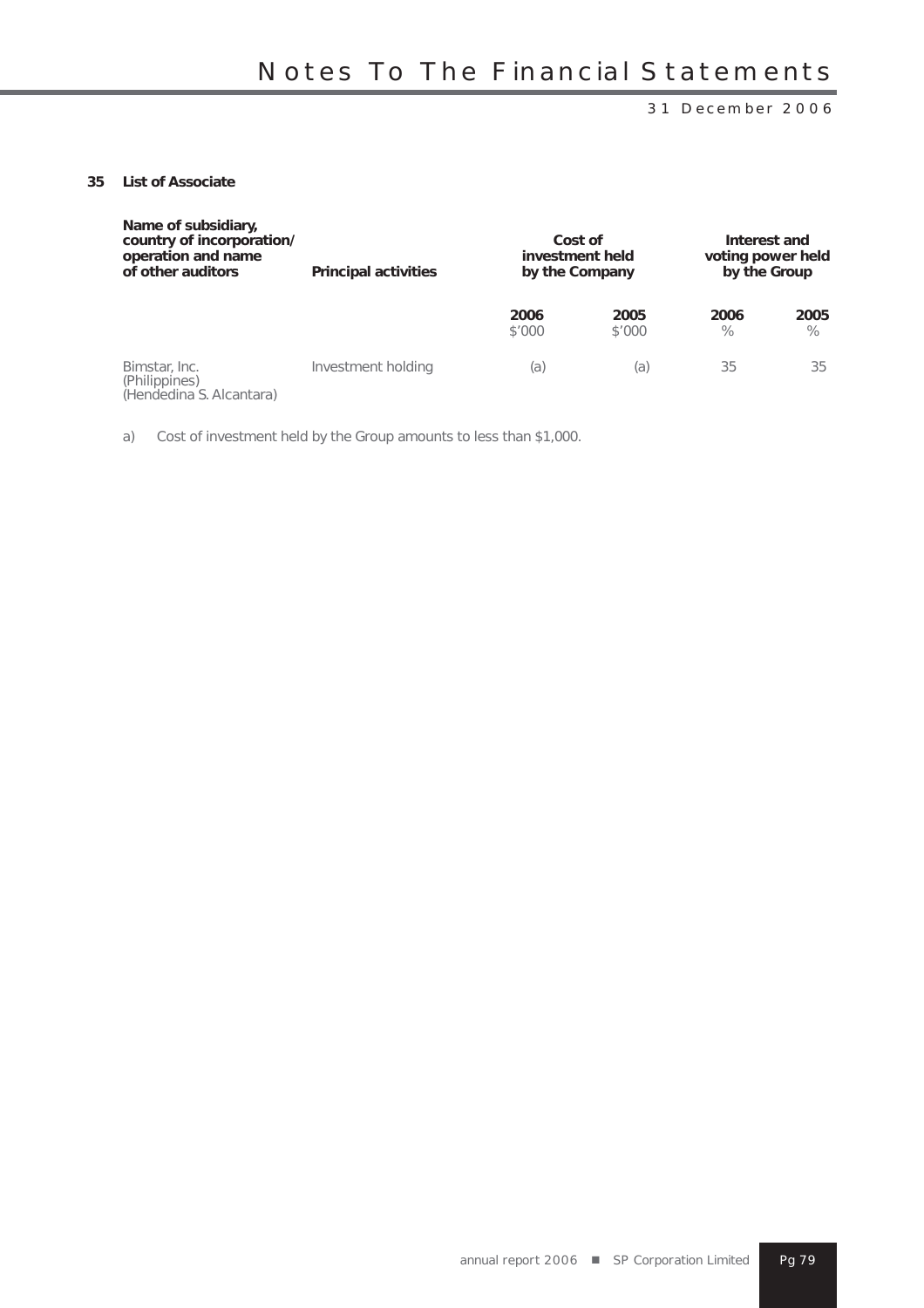## **Interested Person Transactions**

|                                         |                                                                                                                                                                                                     |                    | Group                                                                                                                                                                          |                    |
|-----------------------------------------|-----------------------------------------------------------------------------------------------------------------------------------------------------------------------------------------------------|--------------------|--------------------------------------------------------------------------------------------------------------------------------------------------------------------------------|--------------------|
|                                         | Aggregate value of<br>all interested person<br>transactions (excluding<br>transactions less than<br>\$100,000 and transactions<br>conducted under<br>shareholders' mandate<br>pursuant to Rule 920) |                    | Aggregate value of<br>all interested person<br>transactions conducted<br>under shareholders' mandate<br>pursuant to Rule 920<br>(exicuding transaction less<br>than \$100,000) |                    |
| Name of interested person               | 31.12.06<br>\$'000                                                                                                                                                                                  | 31.12.05<br>\$'000 | 31.12.06<br>\$'000                                                                                                                                                             | 31.12.05<br>\$'000 |
| <b>Sales</b>                            |                                                                                                                                                                                                     |                    |                                                                                                                                                                                |                    |
| Lei Huai Chin & associates              |                                                                                                                                                                                                     |                    |                                                                                                                                                                                | 1,867              |
| William Liem & associates               |                                                                                                                                                                                                     |                    | 48,458                                                                                                                                                                         | 41,739             |
|                                         |                                                                                                                                                                                                     |                    | 48,458                                                                                                                                                                         | 43,606             |
| <b>Purchases</b>                        |                                                                                                                                                                                                     |                    |                                                                                                                                                                                |                    |
| William Liem & associates               |                                                                                                                                                                                                     |                    | 114,330                                                                                                                                                                        | 87,352             |
| Interest expense                        |                                                                                                                                                                                                     |                    |                                                                                                                                                                                |                    |
| Tuan Sing Holdings Limited & associates |                                                                                                                                                                                                     |                    |                                                                                                                                                                                | 166                |
| Management fees income                  |                                                                                                                                                                                                     |                    |                                                                                                                                                                                |                    |
| William Liem & associates               |                                                                                                                                                                                                     |                    |                                                                                                                                                                                | 129                |
| Management fees expense                 |                                                                                                                                                                                                     |                    |                                                                                                                                                                                |                    |
| Tuan Sing Holdings Limited & associates |                                                                                                                                                                                                     |                    | 400                                                                                                                                                                            | 128                |
| Total interested persons transactions   |                                                                                                                                                                                                     |                    | 163,188                                                                                                                                                                        | 131,381            |
|                                         |                                                                                                                                                                                                     |                    |                                                                                                                                                                                |                    |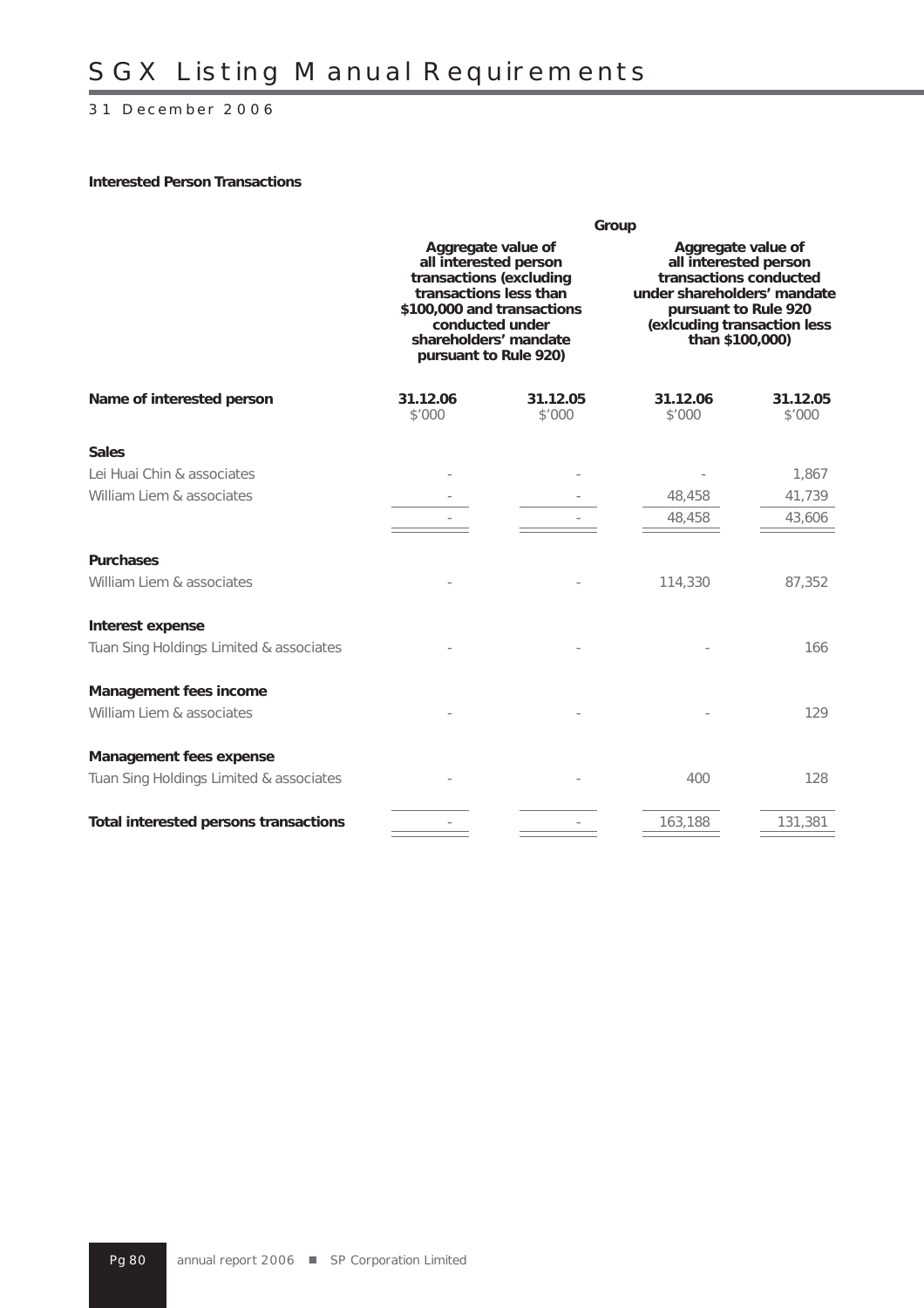# As At 8 March 2007

# **Share Capital And Voting Rights**

| Issued and fully paid up share capital | $\therefore$ S\$58,365,721.95 |
|----------------------------------------|-------------------------------|
| No. of shares issued                   | : 350.991.516                 |
| Class of shares                        | : Ordinary shares             |
| Voting rights                          | : One vote per share          |

## **Distribution Of Shareholdings**

| Size of              | No. of              |        | No. of        |        |
|----------------------|---------------------|--------|---------------|--------|
| Shareholdings        | <b>Shareholders</b> | %      | <b>Shares</b> | %      |
| $1 - 999$            | 124                 | 2.51   | 53,666        | 0.02   |
| $1,000 - 10,000$     | 3,824               | 77.22  | 17,166,876    | 4.89   |
| $10,001 - 1,000,000$ | 999                 | 20.17  | 36, 132, 277  | 10.29  |
| 1,000,001 and above  | 5                   | 0.10   | 297,638,697   | 84.80  |
| Total                | 4,952               | 100.00 | 350,991,516   | 100.00 |

## **Twenty Largest Shareholders**

as shown in the Register of Members and Depository Register

| Name of Shareholders                  | No. of Shares | $\%$  |
|---------------------------------------|---------------|-------|
|                                       |               |       |
| Tuan Sing Holdings Limited            | 281,463,197   | 80.19 |
| United Overseas Bank Nominees Pte Ltd | 9,001,500     | 2.56  |
| Jen Shek Chuen                        | 3,744,000     | 1.07  |
| Hong Leong Finance Nominees Pte Ltd   | 2,183,000     | 0.62  |
| DBS Nominees Pte Ltd                  | 1,247,000     | 0.36  |
| OCBC Nominees Singapore Pte Ltd       | 823,250       | 0.23  |
| HSBC (Singapore) Nominees Pte Ltd     | 572,500       | 0.16  |
| Citibank Nominees Singapore Pte Ltd   | 509,000       | 0.15  |
| Mayban Nominees (S) Pte Ltd           | 350,000       | 0.10  |
| UOB Kay Hian Pte Ltd                  | 308,000       | 0.09  |
| Tan Jui Yak                           | 300,000       | 0.09  |
| Phillip Securities Pte Ltd            | 282,270       | 0.08  |
| Lee Keng Hua                          | 260,000       | 0.07  |
| Sng Kheok Seng                        | 240,000       | 0.07  |
| Boey Yin Sum                          | 235,000       | 0.07  |
| Yap Siew Moy                          | 220,000       | 0.06  |
| <b>OCBC Securities Private Ltd</b>    | 214,853       | 0.06  |
| Ang Ah Lek                            | 200,000       | 0.06  |
| Song Poo Hok                          | 195,000       | 0.05  |
| Chua Ek Chew                          | 182,500       | 0.05  |
| Total                                 | 302,531,070   | 86.19 |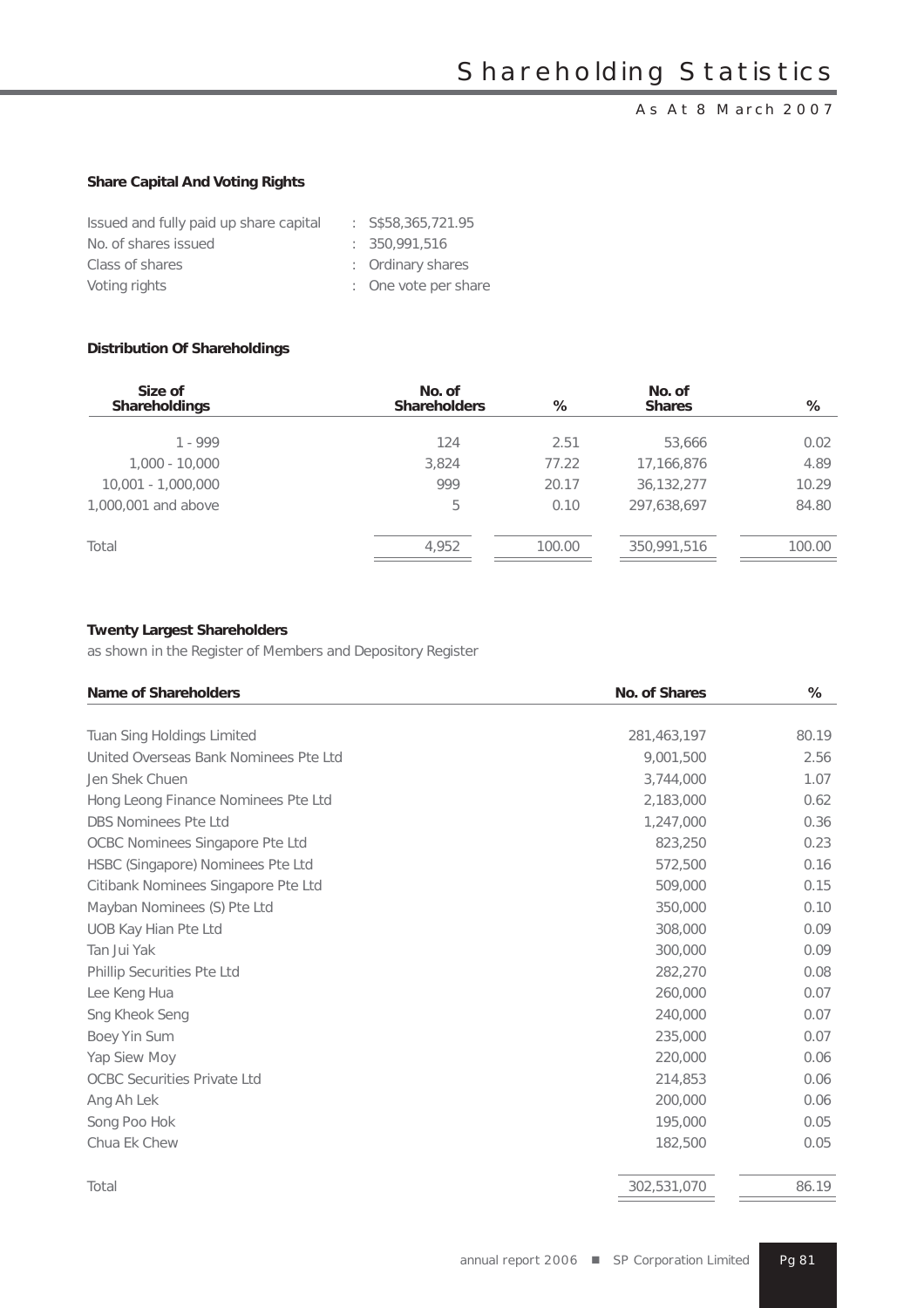# As At 8 March 2007

## **Substantial Shareholders**

as shown in the Register of Substantial Shareholders

| <b>Name</b>                 | No. of shares<br>(Direct Interest) | %                        | No. of shares<br>(Deemed Interest) | %     |
|-----------------------------|------------------------------------|--------------------------|------------------------------------|-------|
| Tuan Sing Holdings Limited  | 281,463,197                        | 80.19                    | ٠                                  |       |
| Nuri Holdings (S) Pte Ltd * | $\sim$                             | $\overline{\phantom{a}}$ | 281,463,197                        | 80.19 |
| Michelle Liem Mei Fung **   | ٠                                  | $\sim$                   | 281,463,197                        | 80.19 |
| Liem Mei Kim **             | $\sim$                             | $\overline{\phantom{a}}$ | 281,463,197                        | 80.19 |

Notes :

\* By virtue of its interests in Tuan Sing Holdings Limited

\*\* By virtue of their interests in Nuri Holdings (S) Pte Ltd

#### **Shareholdings Held In The Hands Of The Public**

Based on the information available to the Company as at 8 March 2007, approximately 19.79% of the issued ordinary shares of the Company is held by the public and therefore, Rule 723 of the Listing Manual issued by the Singapore Exchange Securities Trading Limited has accordingly been compiled with.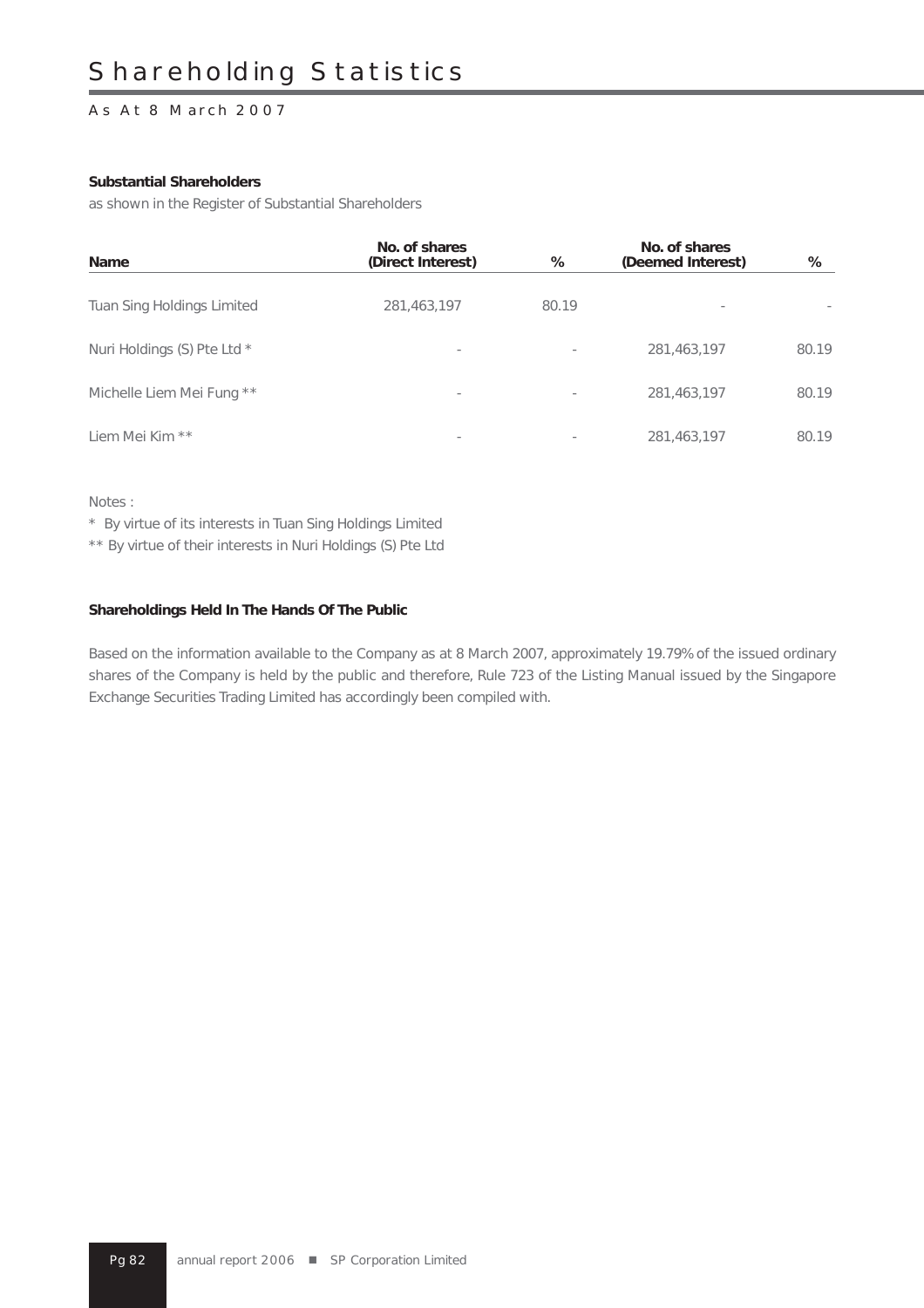|                             | 2002 | 2003 | 2004 | 2005 | 2006 |
|-----------------------------|------|------|------|------|------|
| <b>Share Prices (cents)</b> |      |      |      |      |      |
| Last Transacted             | 4.0  | 8.0  | 5.0  | 7.5  | 7.5  |
| High                        | 9.0  | 13.0 | 12.0 | 9.5  | 9.0  |
| Low                         | 3.5  | 3.0  | 4.0  | 4.5  | 5.0  |
| Average                     | 6.3  | 8.0  | 8.0  | 7.0  | 7.0  |
| Turnover (million shares)   | 2.2  | 6.9  | 4.0  | 5.6  | 5.8  |
|                             |      |      |      |      |      |

| Per Share                        |        |      |      |                 |      |
|----------------------------------|--------|------|------|-----------------|------|
| Earnings/(loss) (cents)          | (0.80) | 0.70 | 0.85 | 1.53            | 0.85 |
| Net price-earnings ratio (times) | (8.0)  | 11.0 | 5.9  | 4.9             | 8.8  |
| Net asset backing (cents)        | 4.78   | 5.44 | 6.25 | $^{\prime}$ .76 | 8.59 |





# **Share Price (cents)**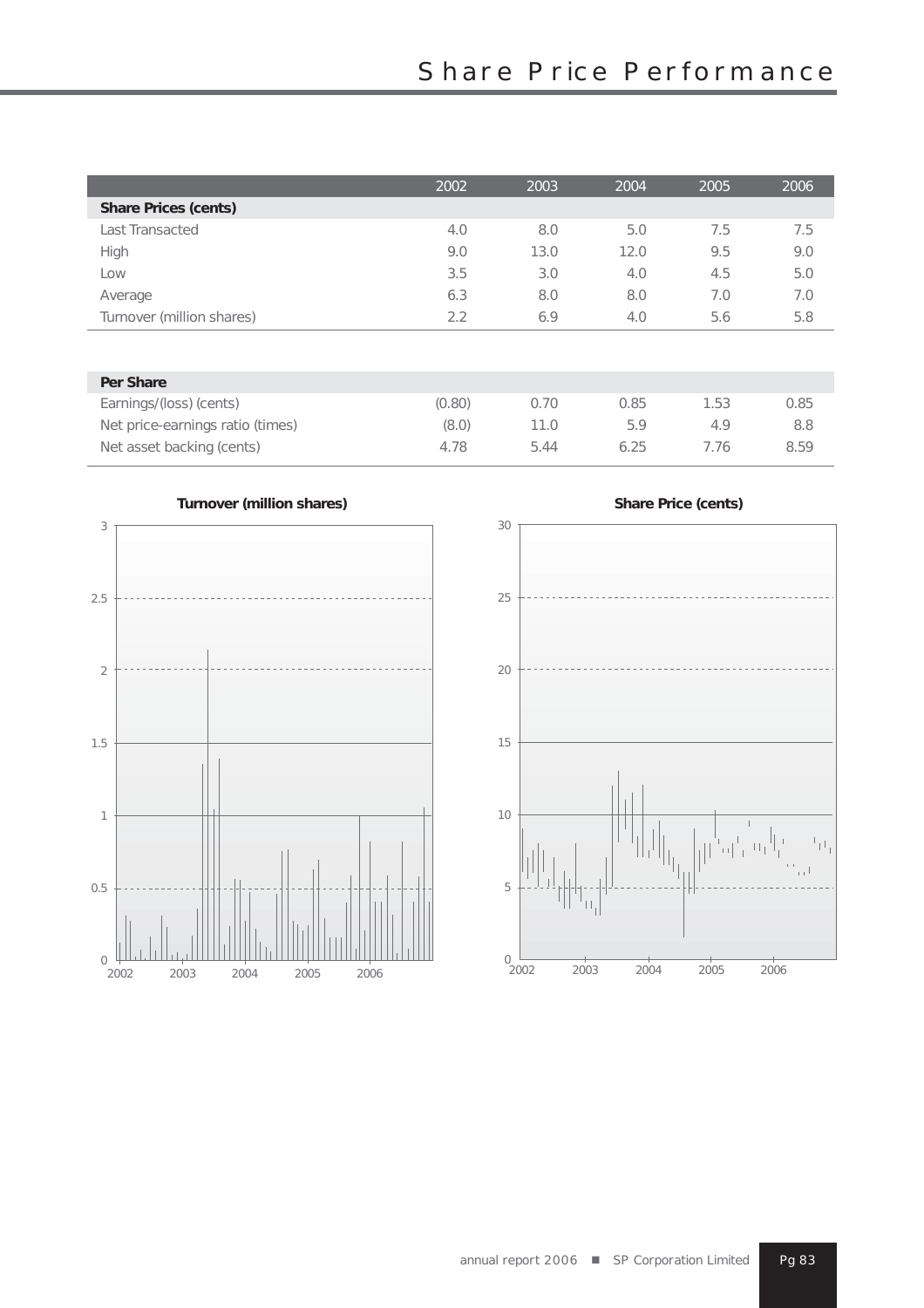#### **SP CORPORATION LIMITED**

Registered Office 9 Oxley Rise #03-02 The Oxley Singapore 238697 Tel : (65) 6223 7211 Fax: (65) 6224 1085 (General) (65) 6733 3835 (Corporate)

Board of Directors: Peter Sung *Chairman* David Lee Kay Tuan *Managing Director & CEO* Cheng Hong Kok Chong Chou Yuen Fong Seok Phoy Liem Chin Chiang Susanto Nursalim alias William Liem Ong Teck Ghee Tan Lye Huat

Gan Pin Pin *Group Financial Controller*

Mary Goh Swon Ping *Group Company Secretary*

Share Registrar B.A.C.S. Private Limited 63 Cantonment Road Singapore 089758 Tel : (65) 6323 6200 Fax: (65) 6323 6990

#### **Tyre & Auto Products**

Globaltraco International Pte Ltd 58 Tuas Basin Link Singapore 638774 Tel : (65) 6265 3088 Fax: (65) 6262 2133

Frank Lim Eng Khoon *Deputy Managing Director*

Melvin Khaw Cheah Juen *Senior Manager, Technical*

Toh Bok Chuan *Sales Manager, Commercial & Fleet*

Lim Swee Huat *Sales Manager, Domestic*

Jimmy Choy Ren Jye *Sales Manager, Export*

Globaltraco (M) Sdn. Bhd. 53 & 54 Senawang Industrial Estate 70450 Seremban Negeri Sembilan Darul Khusus Malaysia Tel : (06) 677 1711 Fax: (06) 677 7872

Steven Gan Seng Poe *Managing Director*

Singapore Bandag (Private) Limited 58 Tuas Basin Link Singapore 638774 Tel : (65) 6265 1383 Fax: (65) 6262 2133

Performance Retreads Sdn. Bhd. 53 Jalan Cemerlang Taman Perindustrian Cemerlang 81800 Ulu Tiram, Johor Darul Takzim Malaysia Tel : (07) 861 7671 Fax: (07) 871 7672

Frank Lim Eng Khoon *Deputy Managing Director*

Melvin Khaw Cheah Juen *Senior Manager, Operations*

#### **Commodities & Specialty Products Trading**

SP Resources International Pte. Ltd. 58 Tuas Basin Link Singapore 638774 Tel : (65) 6415 1085 Fax: (65) 6415 1083

Fong Seok Phoy *Managing Director*

Eddie Tan Yee Sin *Deputy Managing Director*

SP Global International Pte. Ltd. 58 Tuas Basin Link Singapore 638774 Tel : (65) 6418 8970 / 6418 8996 Fax: (65) 6862 1371

Frank Lim Eng Khoon *Deputy Managing Director*

#### **Engineering Services**

Soil & Foundation (Pte) Limited 7 Harrison Road #02-00 Harrison Industrial Building Singapore 369650 Tel : (65) 6281 7622 Fax: (65) 6281 6028

Lee Hong Keow *Director, Professional Engineer*

Huang Wei Feng *Manager, Geotechnical*

Gary Kam *Manager, Quality / IT / Purchasing*

Tan Seng Hock *Manager, Operations*

Zaw Win Thein *Manager, Sales and Marketing*

Dr Khin Maung Latt *Manager, Projects*

#### **Financial year ended 31 December 2006**

Announcement of half-year results **07 August 2006** 2006 Announcement of full-year results 12 February 2007 Dispatch of Annual Report 27 March 2007 Annual General Meeting 12 April 2007 12 April 2007 12 April 2007 12 April 2007 12 April 2007

#### **Financial year ending 31 December 2007**

Announcement of half-year results August 2007 and the state of the state of the state August 2007 Announcement of full-year results February 2008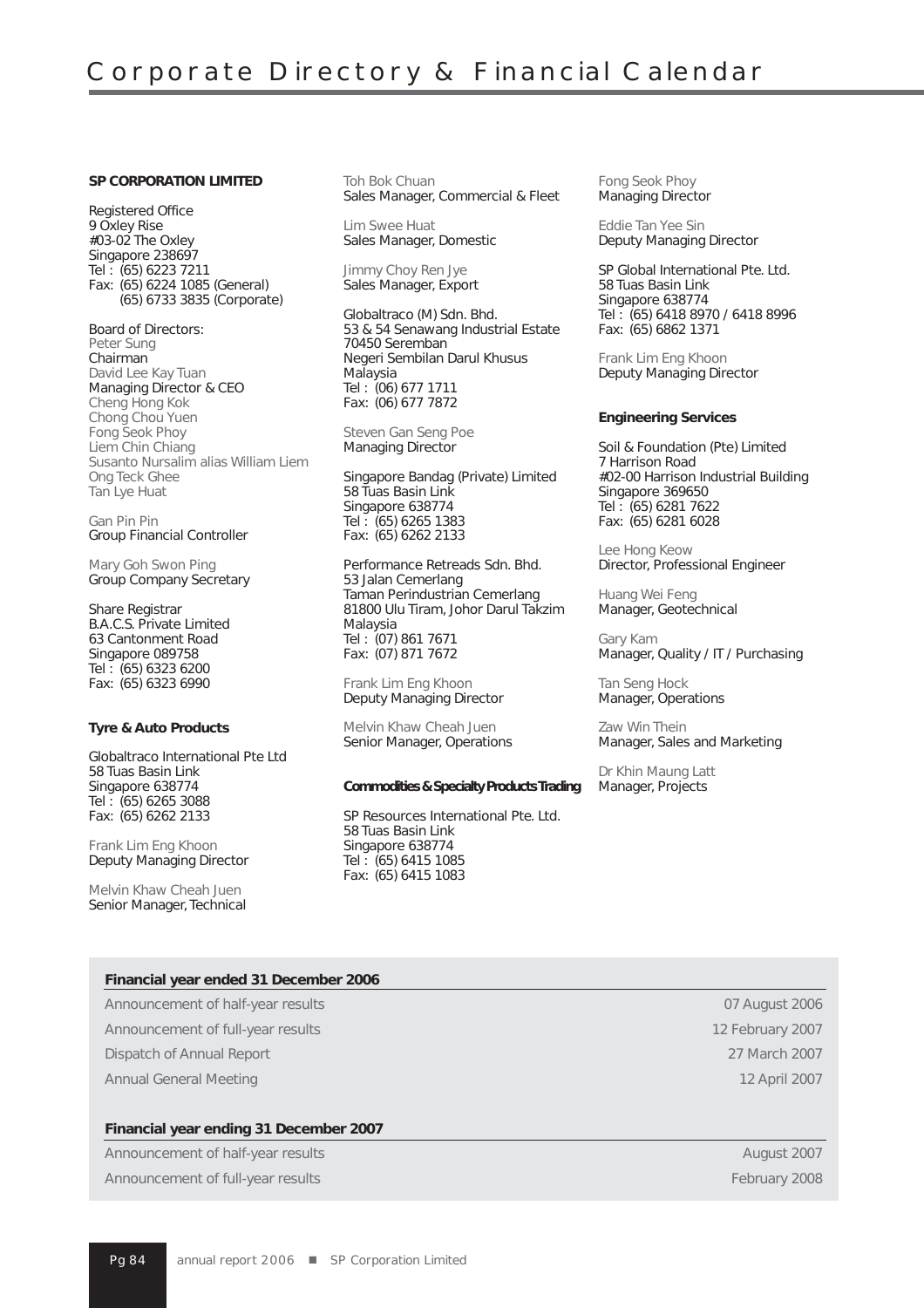**NOTICE IS HEREBY GIVEN that the 54th Annual General Meeting of SP Corporation Limited** (the "Company") will be held at 9 Oxley Rise, 1st Storey Foyer, Podium Block, The Oxley, Singapore 238697 on Thursday, 12 April 2007 at 10.30 a.m. to transact the following business:-

## **As Ordinary Business**

- 1. To receive and adopt the Audited Accounts for the year ended 31 December 2006 and the Reports of the Directors and the Auditors thereon. **(Resolution 1)**
- 2. To approve the payment of Directors' fees of S\$281,833 for the financial year ended 31 December 2006 (2005: S\$251,250). **(Resolution 2)**
- 3. To re-elect Mr Fong Seok Phoy, who was appointed a Director during the year and retires pursuant to Article 100 of the Company's Articles of Association. **(Resolution 3)**
- 4. To re-elect the following Directors, retiring by rotation pursuant to Article 99(2) of the Company's Articles of Association and who, being eligible, offer themselves for re-election:
	- (a) Mr David Lee Kay Tuan **(Resolution 4a)**
	- (b) Mr Tan Lye Huat **(Resolution 4b)**
- 5. To re-appoint Messrs Deloitte & Touche as Auditors of the Company and to authorise the Directors to fix their remuneration. **(Resolution 5)**
- 6. To transact any other ordinary business that may properly be transacted at an Annual General Meeting.

## **As Special Business**

To consider and, if thought fit, to pass the following resolutions as Ordinary Resolutions with or without modifications:

#### **7. Authority to allot and issue shares up to 10 per centum (10%) of the issued shares**

"That pursuant to Section 161 of the Companies Act, Cap. 50, the Directors be empowered to allot and issue shares in the capital of the Company at any time and upon such terms and conditions and for such purposes as the Directors may, in their absolute discretion, deem fit provided that the aggregate number of shares to be allotted and issued pursuant to this Resolution shall not exceed ten per centum (10%) of the issued shares in the capital of the Company at the time of the passing of this Resolution and that such authority shall, unless revoked or varied by the Company in general meeting, continue in force until the conclusion of the Company's next Annual General Meeting or the date by which the next Annual General Meeting of the Company is required by law to be held, whichever is earlier." **(Resolution 6) (Resolution 6)**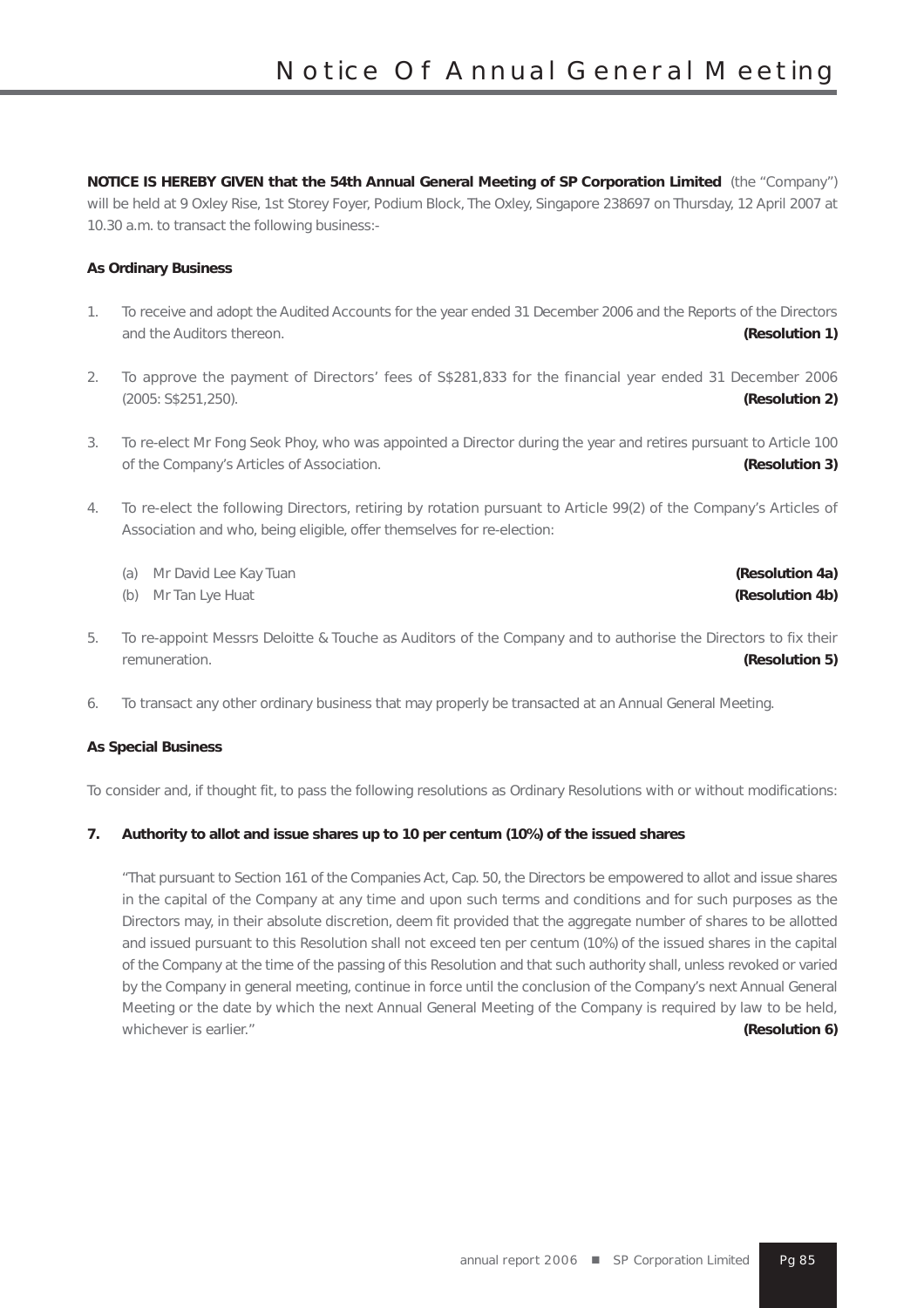## **8. Renewal of the Shareholders' Mandate for Interested Person Transactions**

"That:

- a) approval be and is hereby given, for the purposes of Chapter 9 of the Listing Manual ("Chapter 9") of the Singapore Exchange Securities Trading Limited, for the Company, its subsidiaries and associated companies that are considered to be "entities at risk" under Chapter 9, or any of them, to enter into any of the transactions falling within the types of Interested Person Transactions described in Appendix A of the Company's letter to shareholders dated 27 March 2007 (the "Letter"), with any party who is of the Classes of Interested Persons described in Appendix A of the Letter, provided that such transactions are carried out in the ordinary course of business and on normal commercial terms, will not be prejudicial to the interests of the Company and its minority shareholders and are in accordance with the guidelines and review procedures for Interested Person Transactions as set out in the Letter (the "Shareholders' Mandate");
- b) such Shareholders' Mandate shall, unless revoked or varied by the Company in general meeting, continue in force until the conclusion of the next Annual General Meeting of the Company; and
- c) the Directors of the Company be and are hereby authorised to complete and do all such acts and things (including executing all such documents as may be required) as they may consider expedient or necessary or in the interests of the Company to give effect to the Shareholders' Mandate and/or this Resolution."

**(Resolution 7)**

By Order of the Board

Mary Goh Swon Ping Company Secretary

27 March 2007 Singapore

#### **Notes:**

- 1. A member of the Company entitled to attend and vote at the Annual General Meeting is entitled to appoint one or two proxies to attend and vote on his behalf save that no limit shall be imposed on the number of proxies for nominee companies. A proxy need not be a member of the Company.
- 2. An instrument appointing a proxy must be deposited at the registered office of the Company at 9 Oxley Rise #03-02, The Oxley, Singapore 238697 not less than 48 hours before the time for holding the Annual General Meeting or any adjournment thereof.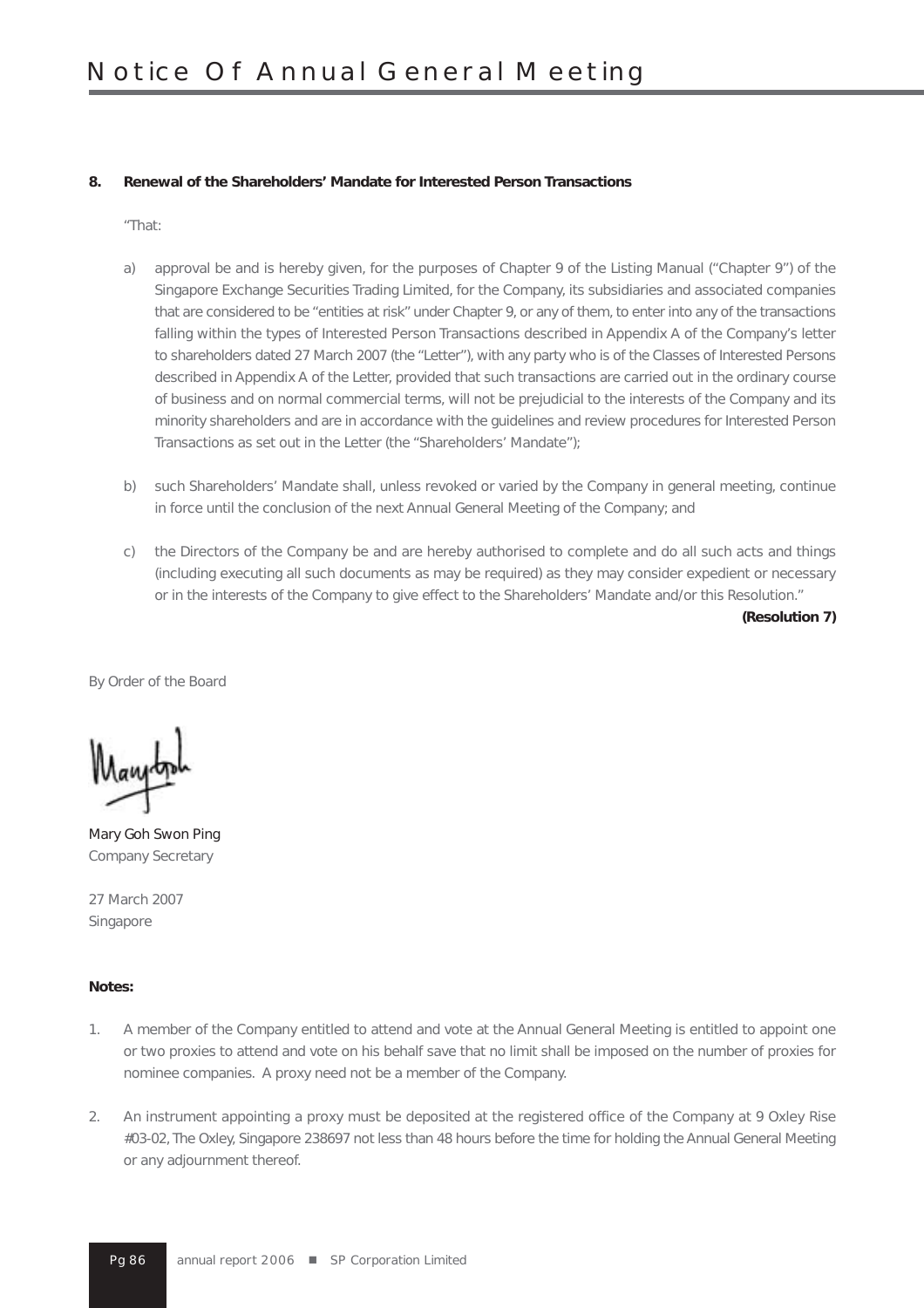#### **Additional Information Relating To The Notice Of The 54th Annual General Meeting**

**Resolution 3** - Mr Fong Seok Phoy is considered an executive non-independent Director.

**Resolution 4(a)** - Mr David Lee Kay Tuan will, upon re-election, remain as Managing Director and Chief Executive Officer of the Company as well as a member of the Norminating Committee. He is considered an executive non-independent Director

Resolution 4(b) - Mr Tan Lye Huat will, upon re-election, remain as Chairman of the Remuneration Committee and as a member of the Audit Committee and the Nominating Committee. He is considered an independent Director.

**Ordinary Business Item 4** - Mr Ong Teck Ghee had indicated that he will not seek re-election at the Annual General Meeting and hence, will cease to be a Director and member of the Audit Committee at the conclusion of the Annual General Meeting.

**Resolution 6** - is to empower the Directors to issue shares in the capital of the Company up to an amount not exceeding in aggregate 10% of the issued shares in the capital of the Company. For the purpose of determining the aggregate number of shares that may be issued, the percentage of issued shares will be calculated based on the issued shares in the capital of the Company at the time that this resolution is passed after adjusting for any subsequent consolidation or subdivision of shares.

**Resolution 7** - is to renew effective up to the conclusion of the next Annual General Meeting of the Company (unless earlier revoked or varied by the Company in general meeting) the Shareholders' Mandate to enable the Company, its subsidiaries and associated companies that are considered "entities at risk" to enter, in the ordinary course of business, into the types of mandated transactions with specified classes of the Company's interested persons. The Shareholders' Mandate which was previously renewed by shareholders at the 53rd Annual General Meeting of the Company on 21 April 2006, will be expiring at the forthcoming 54th Annual General Meeting. Particulars of the Shareholders' Mandate and the Audit Committee's confirmation (pursuant to Rule 920(1) of the Listing Manual of the Singapore Exchange Securities Trading Limited) in respect of the proposed renewal of the Shareholders' Mandate, are contained in the Company's letter to shareholders dated 27 March 2007.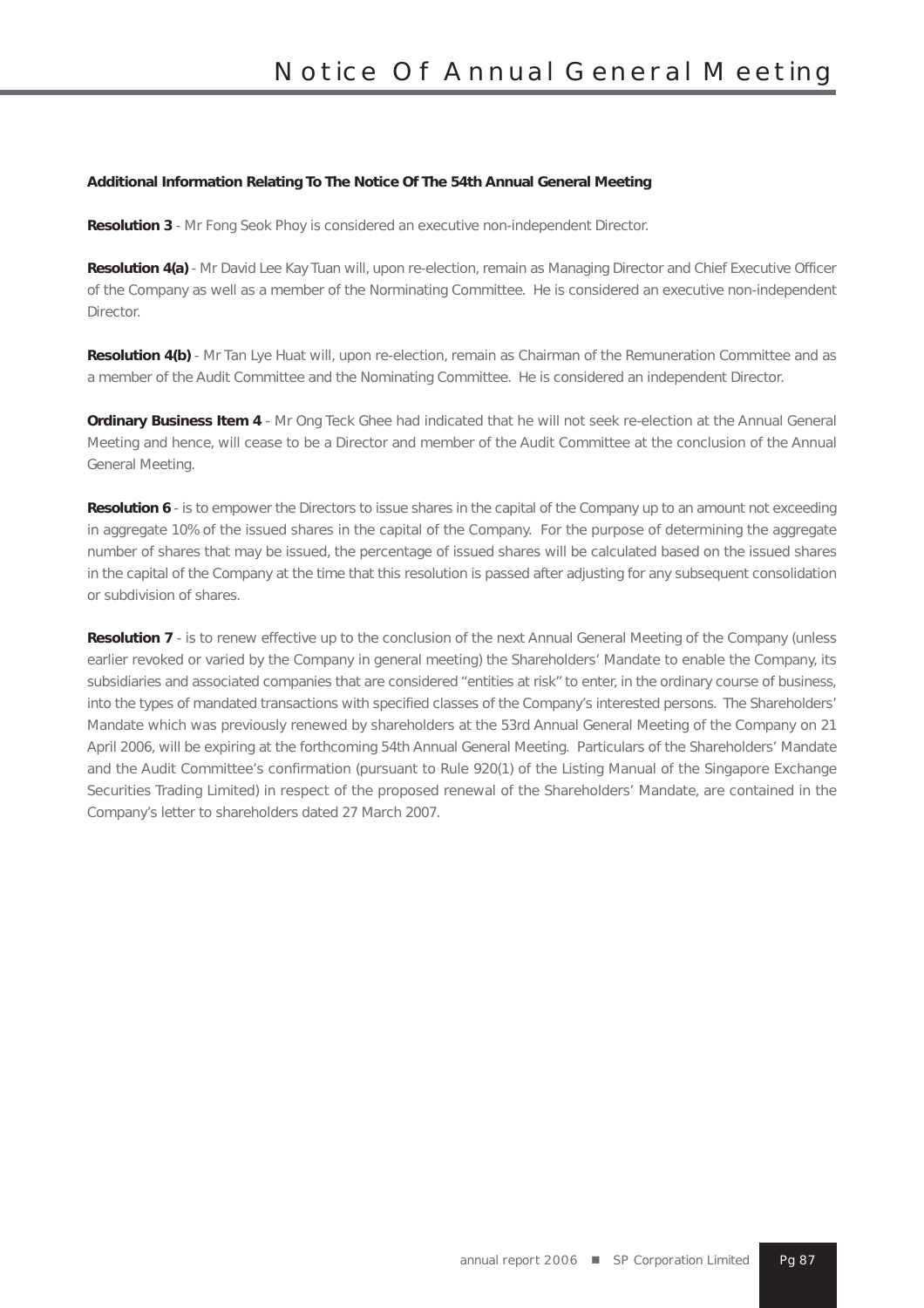

Registered office : 9 Oxley Rise, #03-02, The Oxley, Singapore 238697

To: The Shareholders of SP Corporation Limited ("Shareholders")

Dear Sir/Madam

#### **Renewal of the Shareholders' Mandate for Interested Person Transactions**

We refer to item 8 of the Notice of the 54th Annual General Meeting ("54th AGM") of the Company, which is an Ordinary Resolution ("Resolution 7") to be proposed at the 54th AGM for the renewal of the Company's shareholders' mandate for interested person transactions. The purpose of this letter is to provide Shareholders with information relating to Resolution 7.

#### **1. Background**

At the 53rd Annual General Meeting of the Company held on 21 April 2006 (the "53rd AGM"), Shareholders had approved the renewal of a shareholders' mandate for the purposes of Chapter 9 of the Listing Manual of the Singapore Exchange Securities Trading Limited ("SGX-ST") to enable the Company, its subsidiaries and associated companies that are considered to be "entities at risk" within the meaning of Chapter 9 of the Listing Manual, or any of them, to enter into certain types of transactions with specified classes of the Company's interested persons, provided that such transactions entered into in the ordinary course of business, are on normal commercial terms and are not prejudicial to the interests of the Company and its minority Shareholders (the "Shareholders' Mandate").

#### **2. Renewal of the Shareholders' Mandate**

Under Chapter 9 of the Listing Manual, a general mandate for transactions with interested persons is subject to annual renewal. The Shareholders' Mandate approved at the 53rd AGM was expressed to continue in force until the next Annual General Meeting of the Company, being the 54th AGM, which is to be held on 12 April 2007. Accordingly, it is proposed that the Shareholders' Mandate be renewed at the 54th AGM, to take effect until the conclusion of the next Annual General Meeting of the Company.

The types of transactions and classes of interested persons in respect of which the Shareholders' Mandate is sought to be renewed remain unchanged. Particulars of the Shareholders' Mandate, including the rationale for, the benefits to be derived by the Company, as well as the review procedures for determining transaction prices with the specified classes of interested persons, are set out in Appendix A of this letter.

General information on the listing rules relating to interested person transactions, including the meanings of terms such as "associate", "controlling shareholder" and "interested person" used in Chapter 9 of the Listing Manual, is set out in Appendix B of this letter.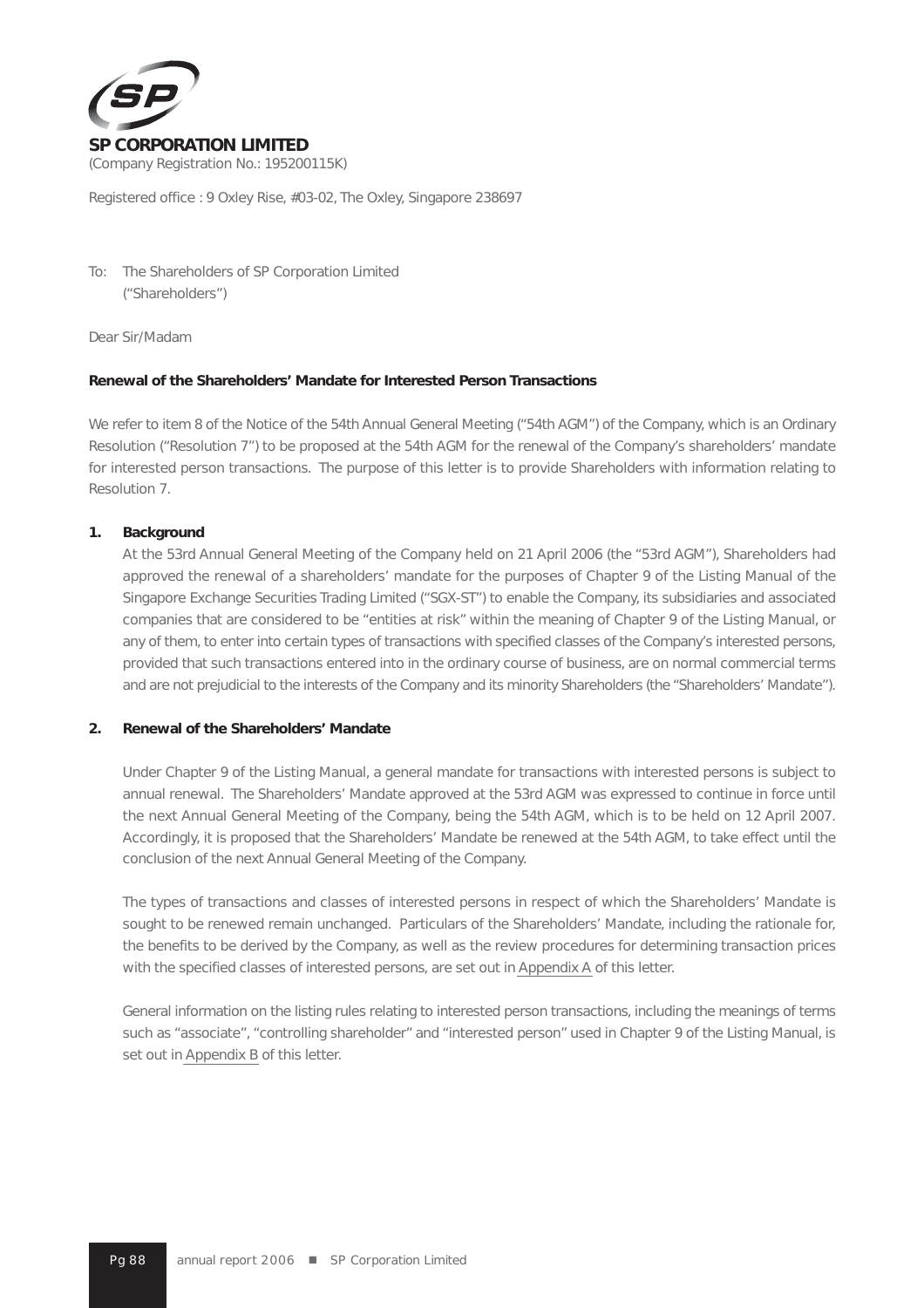#### **3. Audit Committee's Confirmation**

The Audit Committee of the Company confirms that:

- (a) the methods or procedures for determining the transaction prices under the Shareholders' Mandate have not changed since the 53rd AGM; and
- (b) the methods or procedures referred to in (a) above are sufficient to ensure that the transactions will be carried out on normal commercial terms and will not be prejudicial to the interests of the Company and its minority Shareholders.

#### **4. Directors' and substantial shareholders' interests**

The interests of the Directors and substantial shareholders of the Company in the issued shares of the Company can respectively be found on page 27 and page 81 of the Company's Annual Report 2006.

Certain Directors of the Company, namely, Messrs Peter Sung, David Lee Kay Tuan, Liem Chin Chiang, Chong Chou Yuen and Susanto Nursalim alias William Liem are regarded as being interested in the proposed renewal of the Shareholders' Mandate. Mr Susanto Nursalim alias William Liem is within the classes of interested persons covered by the Shareholders' Mandate. Mr Liem Chin Chiang is the brother of Mr Susanto Nursalim alias William Liem. Mr Peter Sung had declared himself non-Independent in November 2005. Mr David Lee Kay Tuan, Mr Chong Chou Yuen and Mr Susanto Nursalim alias William Liem are each a nominee of Tuan Sing Holdings Limited (the Company's holding company) on the Board of Directors of the Company.

The aforesaid Directors and their respective associates will abstain from voting their respective shareholdings (if any) on Resolution 7 relating to the renewal of the Shareholders' Mandate at the forthcoming 54th AGM.

Tuan Sing Holdings Limited, Nuri Holdings (S) Pte Ltd, and their respective associates, being within the classes of interested persons in relation to the proposed renewal of the Shareholders' Mandate, will abstain from voting their respective shareholdings (if any) on Resolution 7 relating to the renewal of the Shareholders' Mandate at the forthcoming 54th AGM.

#### **5. Recommendation**

The Directors who are considered independent for the purposes of the proposed renewal of the Shareholders' Mandate are Messrs Cheng Hong Kok, Ong Teck Ghee and Tan Lye Huat. They are of the opinion that the entry into of the Interested Person Transactions (as described in paragraph 2 of Appendix A) between the SP Group (as described in paragraph 1 of Appendix A) and the Interested Persons (as described in paragraph 3 of Appendix A) in the ordinary course of business will enhance the efficiency of the SP Group and is in the best interests of the Company. For the reasons set out in paragraphs 1 and 2 of Appendix A, they recommend that Shareholders vote in favour of Resolution 7 for the renewal of the Shareholders' Mandate at the forthcoming 54th AGM.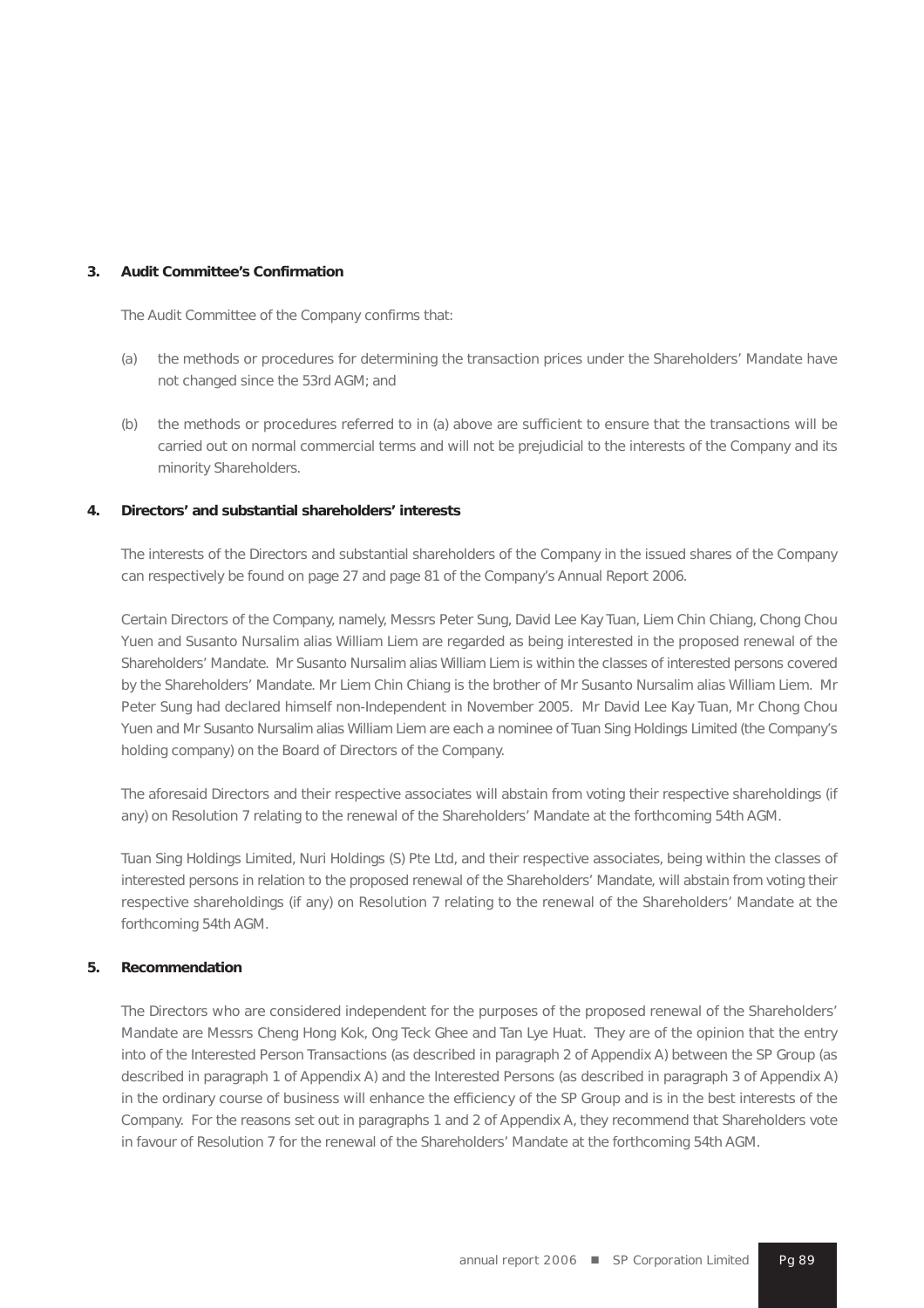#### **6. Responsibility statement**

The Directors collectively and individually accept responsibility for the accuracy of the information given in this letter and confirm, having made all reasonable enquiries, that to the best of their knowledge and belief, the facts stated and opinions expressed in this letter are fair and accurate and that there are no material facts the omission of which would make any statement in this letter misleading.

The Singapore Exchange Securities Trading Limited assumes no responsibility for the correctness of any of the statements made or opinions expressed in this letter.

Shareholders who are in any doubt as to the action they should take, should consult their stockbrokers or other professional advisers immediately.

Yours faithfully SP CORPORATION LIMITED

tur

Peter Sung Chairman

27 March 2007 Singapore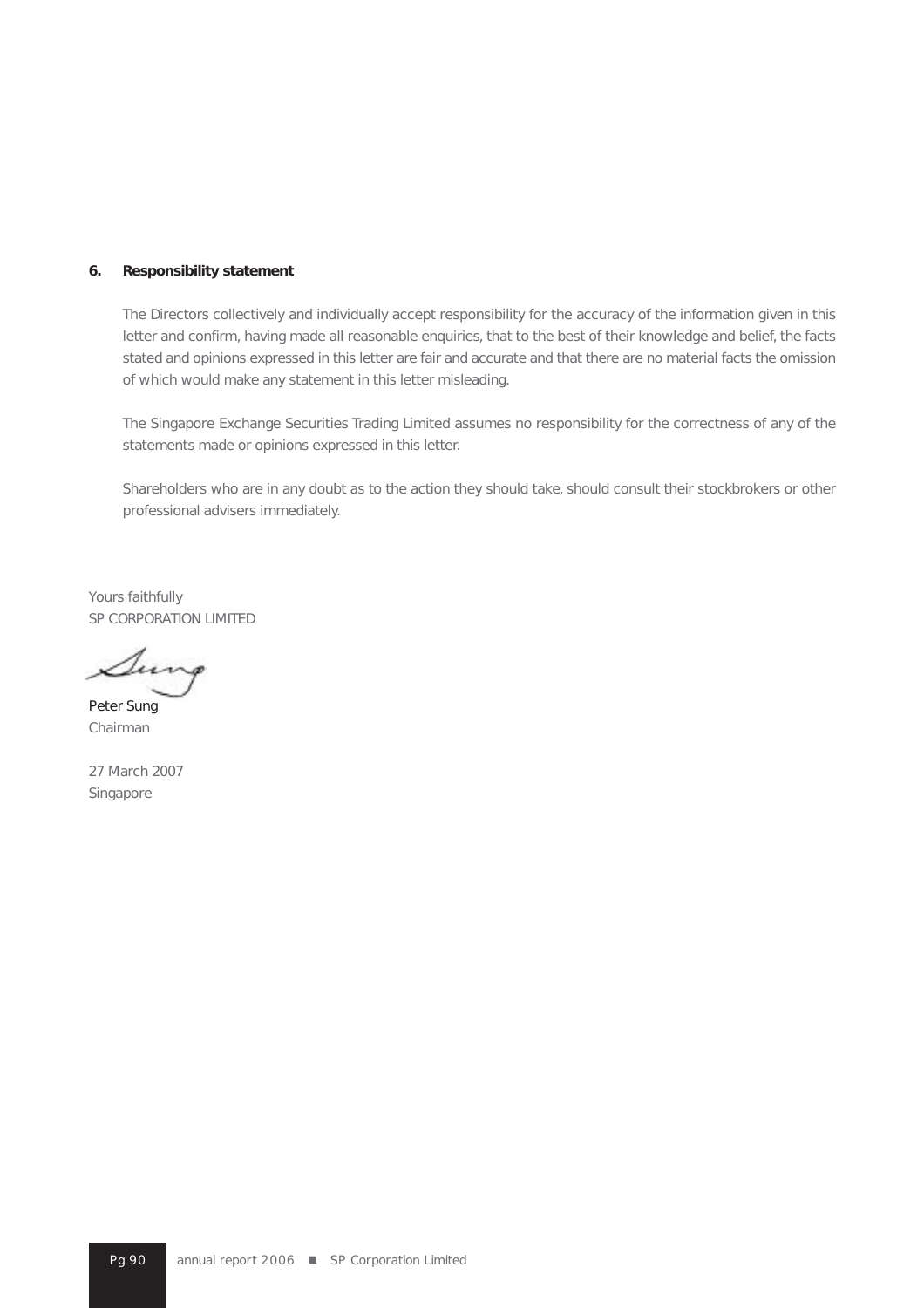#### **APPENDIX A**

#### **SHAREHOLDERS' MANDATE FOR INTERESTED PERSON TRANSACTIONS**

## **1. Rationale for the Shareholders' Mandate**

It is envisaged that in the normal course of their businesses, transactions between SP Corporation Limited (the "Company"), its subsidiaries and associated companies with the Company's interested persons are likely to occur, and may arise from time to time or at any time.

In view of the time-sensitive nature of commercial transactions, the obtaining of a mandate from Shareholders ("Shareholders' Mandate") pursuant to Chapter 9 of the Listing Manual of the Singapore Exchange Securities Trading Limited, will enable the Company, its subsidiaries and associated companies which are considered to be "entities at risk" within the meaning of Chapter 9 of the Listing Manual (together, the "SP Group") or any of them, to enter into certain types of transactions as set out in Paragraph 2 below, with the Company's interested persons set out in Paragraph 3 below (the "Interested Persons"), provided that such transactions are entered into in the ordinary course of business of the SP Group, are on normal commercial terms and are not prejudicial to the interests of the Company and its minority Shareholders.

The Shareholders' Mandate will provide the SP Group with added means to underpin its diversification and growth strategy by leveraging on the SP Group's network and its close working relationship with Interested Persons. In particular, it would enable the SP Group to pursue commercial transactions in the ordinary course of business in an expedient manner with Interested Persons, particularly in the areas of trading, marketing, distribution and manufacturing and related specialist services, that would value add and provide new engines of growth for the SP Group.

The Shareholders' Mandate is intended to enhance the SP Group's ability to pursue business opportunities which are time-sensitive in nature, and will eliminate the need for the Company to announce, or to announce and convene separate general meetings on each occasion to seek Shareholders' prior approval for, the entry by the relevant company in the SP Group into such transactions. This will substantially reduce the expenses associated with the convening of general meetings on an ad hoc basis, improve administrative efficacy considerably, and allow manpower resources and time to be channelled towards attaining other corporate objectives.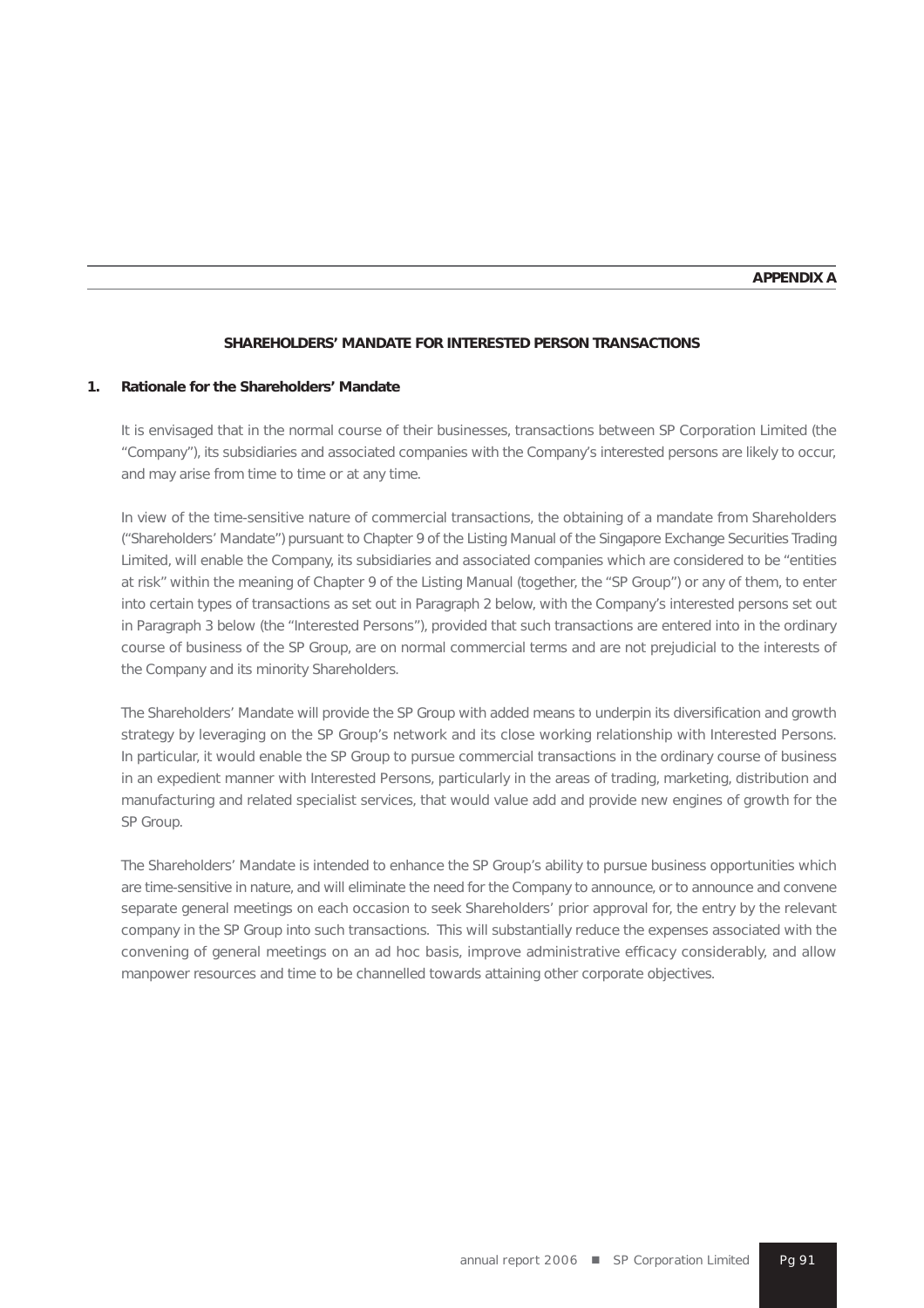#### **2. Nature and Scope of Interested Person Transactions**

The types of transactions with Interested Persons to be covered by the Shareholders' Mandate relate principally to the provision or obtaining of services and products in the normal course of the SP Group's businesses ("Interested Person Transactions") but not in respect of purchase or sale of assets, undertakings or businesses as provided under Rule 920(1) of the Listing Manual. The Interested Person Transactions are as described below.

#### *a) Construction and Engineering Services Transactions*

The Company's principal subsidiaries and associated companies carry out building and construction works as building, engineering and foundation contractors as well as project managers. They also provide specialist engineering services including but not limited to foundation piling, soil and foundation work consultancy, geotechnical works, ground improvement works, pipe jacking and diaphragm wall construction.

Transactions with Interested Persons under this category will consist of the following:

- i) the tender by companies in the SP Group (whether by way of public tender, invitation or otherwise) and/or the award of contracts by Interested Persons to companies in the SP Group, or, as the case may be, the tender by Interested Persons (whether by way of public tender, invitation or otherwise) and/or the award of contracts by companies in the SP Group to Interested Persons, whether as main contractors or as sub-contractors, for construction and engineering services including turnkey projects for residential, commercial, industrial and engineering works or infra-structural development (including build, operate and transfer ("BOT")) or other projects;
- ii) the provision by companies in the SP Group to, or receipt from Interested Persons of, project management, consultancy, engineering services, geo-technical soil investigation and/or instrumentation services for residential, industrial, commercial, infrastructural or other building, construction, engineering works and/or development projects undertaken by the Interested Persons or (as the case may be) companies in the SP Group; and
- iii) the provision by the companies in the SP Group to, or receipt from Interested Persons of, industrial, commercial, infrastructural or other building, construction, engineering works and/or development projects undertaken by Interested Persons or (as the case may be) companies in the SP Group including but not limited to treated water supply and water treatment services, power and natural resources mining services.

As construction and engineering services constitute one of the core businesses of the SP Group, the inclusion of the above category of transactions in the Shareholders' Mandate will facilitate such transactions by the SP Group with Interested Persons that arise in the normal course of operations of the SP Group in a more expeditious manner.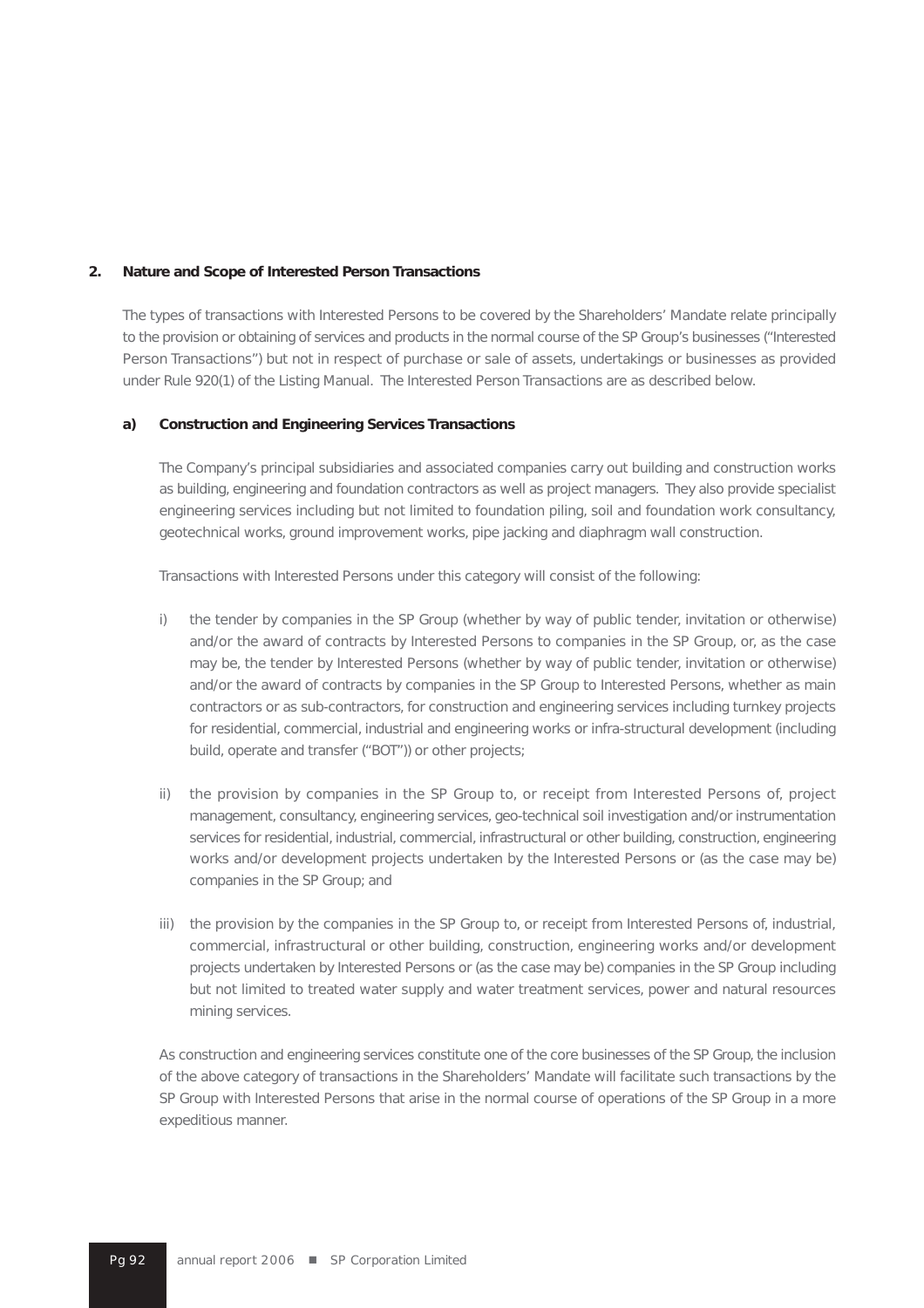#### *b) Construction and Engineering Materials and Equipment Transactions*

Related to its activities in building, construction and engineering services, the SP Group may also engage in sourcing, purchasing, supplying and trading in building, construction and engineering materials including but not limited to concrete and granite aggregates, steel bars, steel sheet piles, timber products, wall and floor tiles, and construction equipment.

Transactions that may be carried out with Interested Persons under this category consist of the following:

- i) the design, installation, supply and provision of equipment and machinery and/or building, construction and engineering materials including but not limited to paint, electric motors and generators by companies in the SP Group to Interested Persons or *vice versa*; and
- ii) the purchase or sale, and/or rental of equipment and machinery and/or building, construction and engineering materials including but not limited to paint, electric motors and generators by companies in the SP Group from, or to Interested Persons for on-sale or for use in the construction and/or engineering services activities of the SP Group or, as the case may be, the Interested Persons.

These transactions relate to the supply of materials and equipment used in the building, construction and engineering industry. The inclusion of this category of transactions in the Shareholders' Mandate will allow the SP Group to transact with Interested Persons in an expeditious manner to meet business needs for the supply and/or provision of materials and equipment.

#### *c) Trading and Marketing Transactions*

The SP Group is engaged in the trading and marketing of various products relating to the automotive, tyre and rubber, chemical, petrochemical, mining, aquaculture, power, electronics and agriculture industries.

Transactions coming within this category consist of the following:

- i) the marketing, sale by or purchase of, fish meal, shrimp feed and their related feedstock materials, shrimps and other products in the aquaculture industry;
- ii) the marketing, sale by or purchase of, the provision or receipt of, technical, operation, maintenance and engineering services for machinery, equipment and spare parts related to tyre and rubber, power, petrochemical, chemical, aquaculture, agriculture, mining and other industries referred to in sub-paragraphs (c)(i) above and (c)(iii) to (vi) below;
- iii) the marketing, sale by or purchase of, palm oil and related products, fertilizers and other natural produce items in the agriculture industry;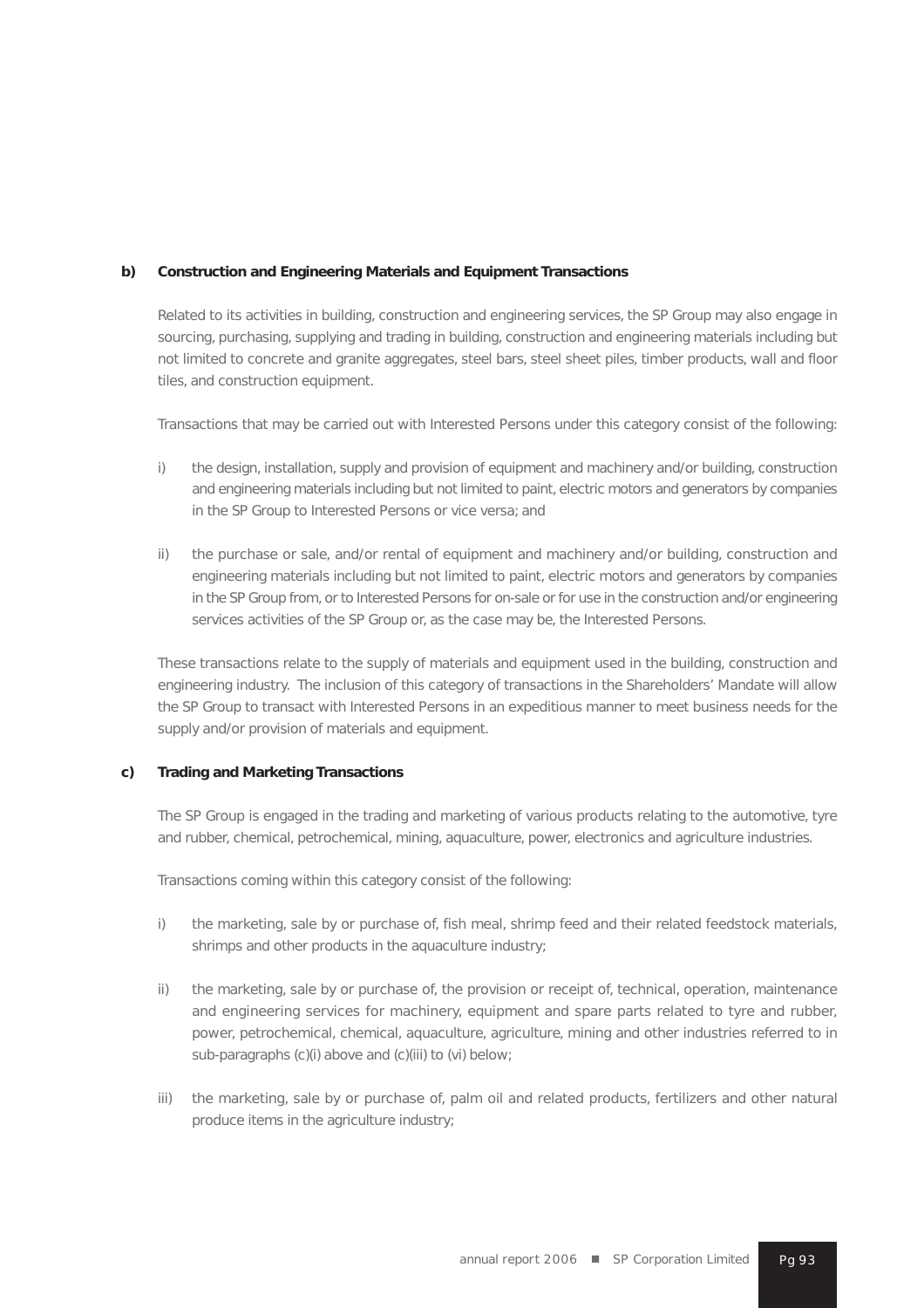- iv) the marketing, sale by or purchase of, natural resources including but not limited to coal, metals like iron, aluminium, zinc, gold and copper and their alloys for various industries such as the power and cement industries, automotive manufacturing industries, chemicals, tyre and rubber industries;
- v) the marketing, sale by or purchase of, printed circuit boards, electrical and electronics parts and electrical cables and motors and other products related to the electronics and electrical industries;
- vi) the marketing, sale by or purchase of, paint, basic and intermediate petrochemicals including but not limited to ethylene, monoethyleneglycol, polyester, synthetic rubber, nylon fibres and others related to the petrochemical industries;
- vii) the distribution, marketing, sale and purchase of rubber and tyre related stocks and related products (including raw materials and auxiliary products);
- viii) the sale, purchase, rental and/or leasing of rubber, tyre and tyre related retreading machinery and equipment or components and parts in respect thereof; and
- ix) the provision and/or receipt of commissions, rebates and other trade-related or marketing incentives to or by counter-parties including but not limited to dealers, distributors and principals.

The entry into and/or renewal of distribution, commission, agency or other marketing or representation agreements with Interested Persons, and the purchase, sale, import and export of products set out above will come within the ambit of this category of transactions.

#### *d) Distribution Transactions*

The SP Group is engaged in the distribution of various consumer, automotive and related products.

Transactions coming within this category consist of the following:

- i) distribution of consumer products including but not limited to hygiene, paper and food products; and
- ii) distribution of tyres and automotive related products including but not limited to alloy wheels, rubber belts, batteries, electrical and pneumatic sensors.

The entry into and/or renewal of distribution, commission, agency or other marketing or representation agreements with Interested Persons, and the purchase, sale, import and export of products set out above, will come within the ambit of this category of transactions.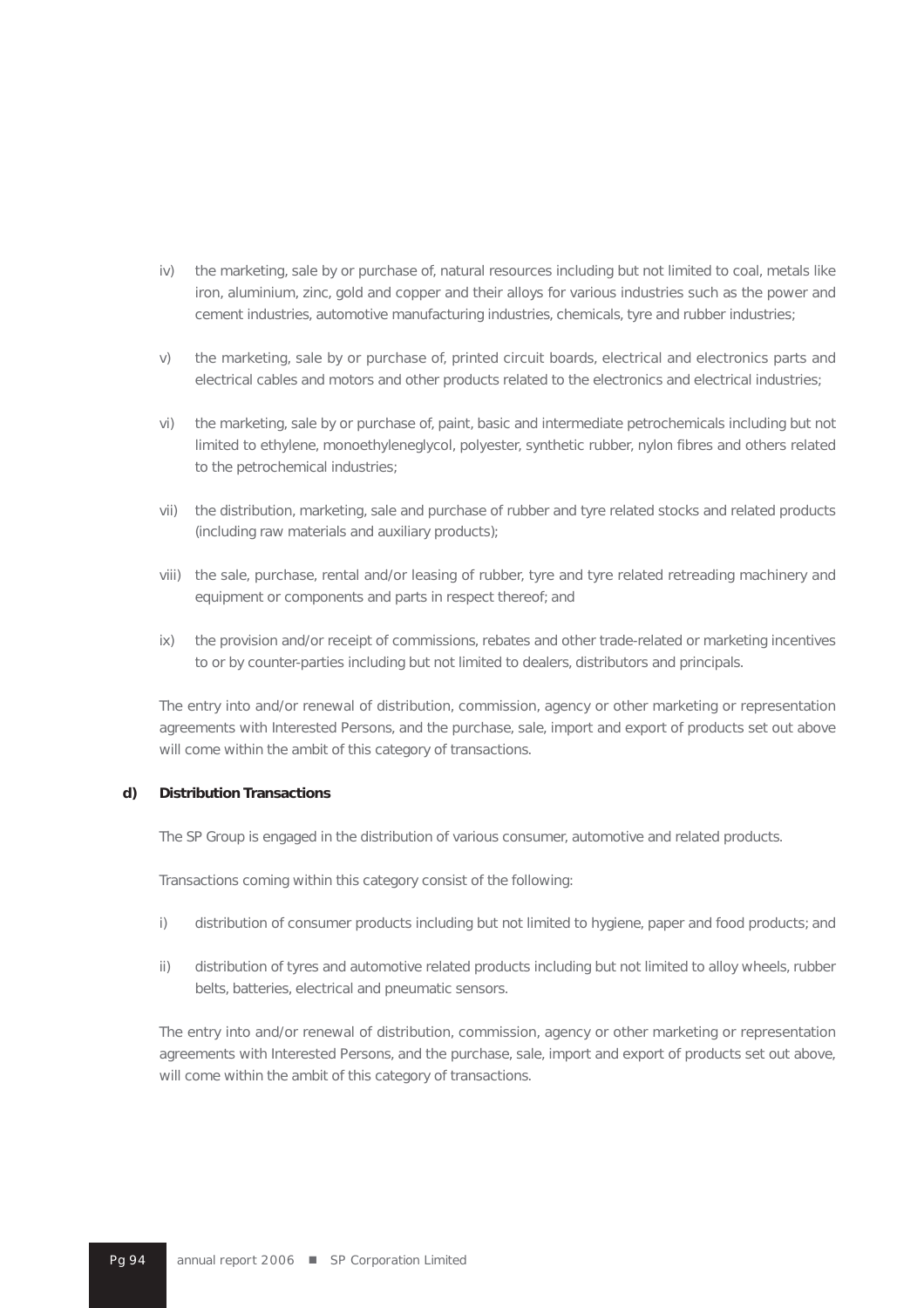#### *e) Manufacturing Transactions*

Transactions coming within this category consist of the following:

- i) the provision by the companies in the SP Group to, or the receipt from, Interested Persons of, tyre retreading services and logistic services related to the rubber, tyre and automotive industries;
- ii) the provision by the companies in the SP Group to, or the receipt from, Interested Persons of, design, technical expertise, operation, maintenance, manufacturing and purchase or sales of tyre machinery and equipment and related parts and products.

## *f) Business, Management and Technical Services Transactions*

It is expected that with further diversification of the activities of the SP Group, overhead costs and administrative costs may increase with the establishment of more business units. As such, the centralisation of management and support services staff within Tuan Sing Holdings Limited ("TSH"), its subsidiaries and associated companies (together with TSH, collectively, the "TSH Group") and between the SP Group and the Interested Persons will enable business services costs to be shared, avoid duplication of efforts and enhance communication within the TSH Group, the SP Group and the Interested Persons. The latter results in savings for all operating companies within the TSH Group, the SP Group and the Interested Persons through shared resources and economies of scale, and ensures that the services provided are of a uniform approach and consistent standard throughout the operating subsidiaries.

Further, it is expected that TSH (the holding company of the Company) and other Interested Persons may provide certain corporate functions and support to the SP Group in areas including but not limited to finance, treasury, investment risk review and management; corporate planning and business development; management information systems; human resource management and development; information technology management and development; legal and corporate secretarial affairs; and internal audit.

Additionally, as part of the TSH Group, the Company can benefit in treasury transactions from competitive rates or quotes from TSH and third party financial institutions in an expedient manner. By transacting directly with TSH, the Company may obtain better yields through the elimination of margins which third party intermediaries might ordinarily be expected to earn.

The SP Group may also lease premises to or from, Interested Persons for meeting various business needs.

Transactions covered by this category consist of the following:

i) the provision by the companies in the SP Group to, or the receipt from, Interested Persons of, corporate, administrative and support services including but not limited to the areas of internal audit, corporate planning and development, treasury and fund management services and staff secondments;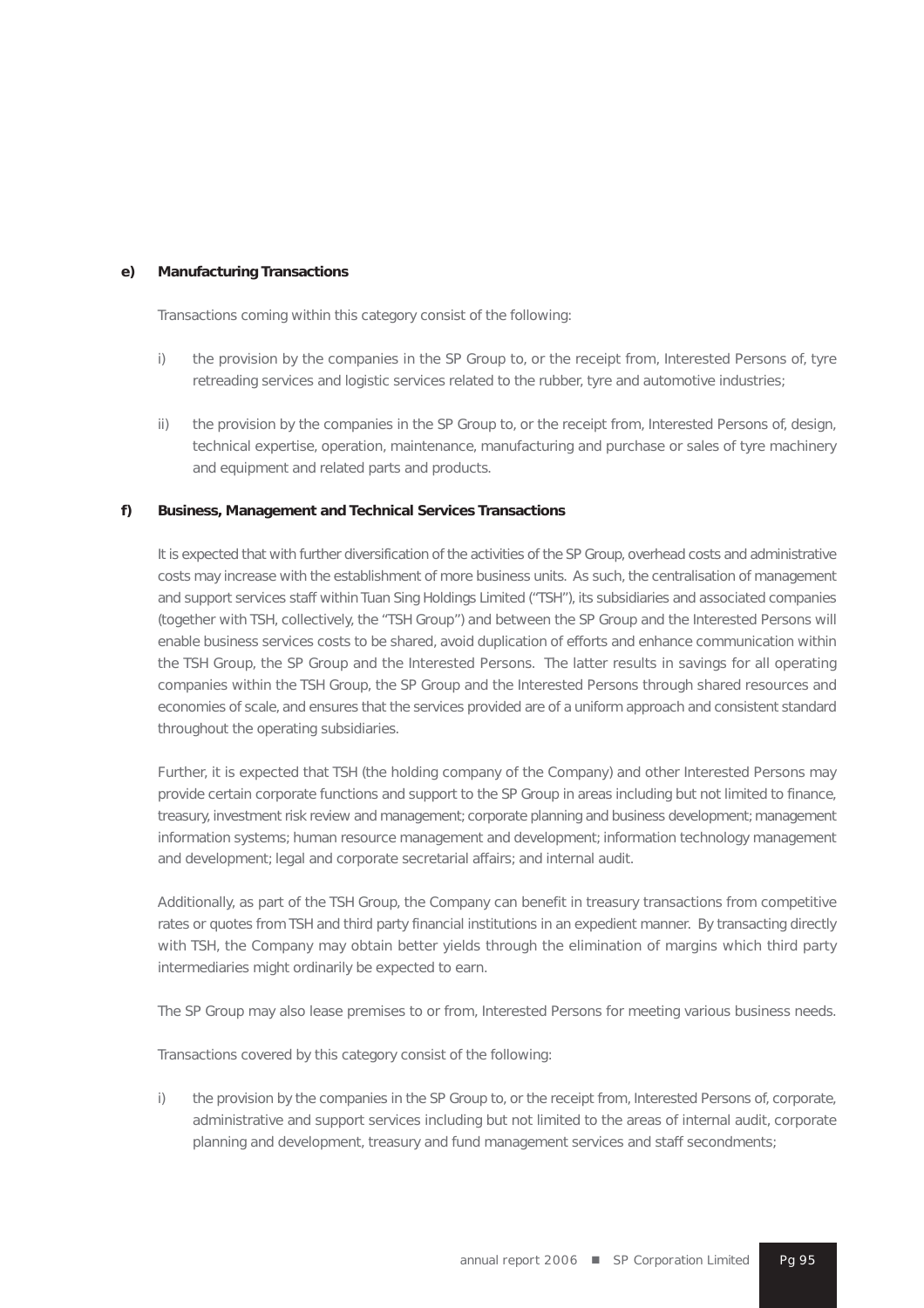- ii) the borrowing of funds from Interested Persons or *vice versa* on a short-term and medium-term basis; the placement of funds with the TSH Group on a short-term and medium-term basis; and the entry into with Interested Persons of foreign exchange, swap, and option transactions for hedging purposes (collectively, "Treasury Transactions");
- iii) the leasing or letting of office, warehouse and other business premises to or from the TSH Group and/or other Interested Persons; and
- iv) the provision by the companies in the SP Group to, or the receipt from, Interested Persons of, subcontracting and outsourcing services, supply chain management services (including but not limited to packaging, transport and logistic services), sharing of logistic facility management including but not limited to rental and subletting of premises.

These transactions relate to the supply of corporate, support and administrative services, subcontracting and outsourcing services, supply chain services and premises by the TSH Group and other Interested Persons to companies in the SP Group. The inclusion of this category of transactions in the Shareholders' Mandate will allow the SP Group to transact with the TSH Group and other Interested Persons in an expeditious manner to meet its business needs and requirements.

## **3. Classes of Interested Persons with which the SP Group is transacting**

The Shareholders' Mandate will apply to the following classes of Interested Persons:

- a) TSH;
- b) Nuri Holdings (S) Pte Ltd;
- c) Mr Susanto Nursalim alias William Liem; and
- d) any company which, at the time at which the transaction is entered into, is an associate of the Interested Persons named in (a) to (c) above.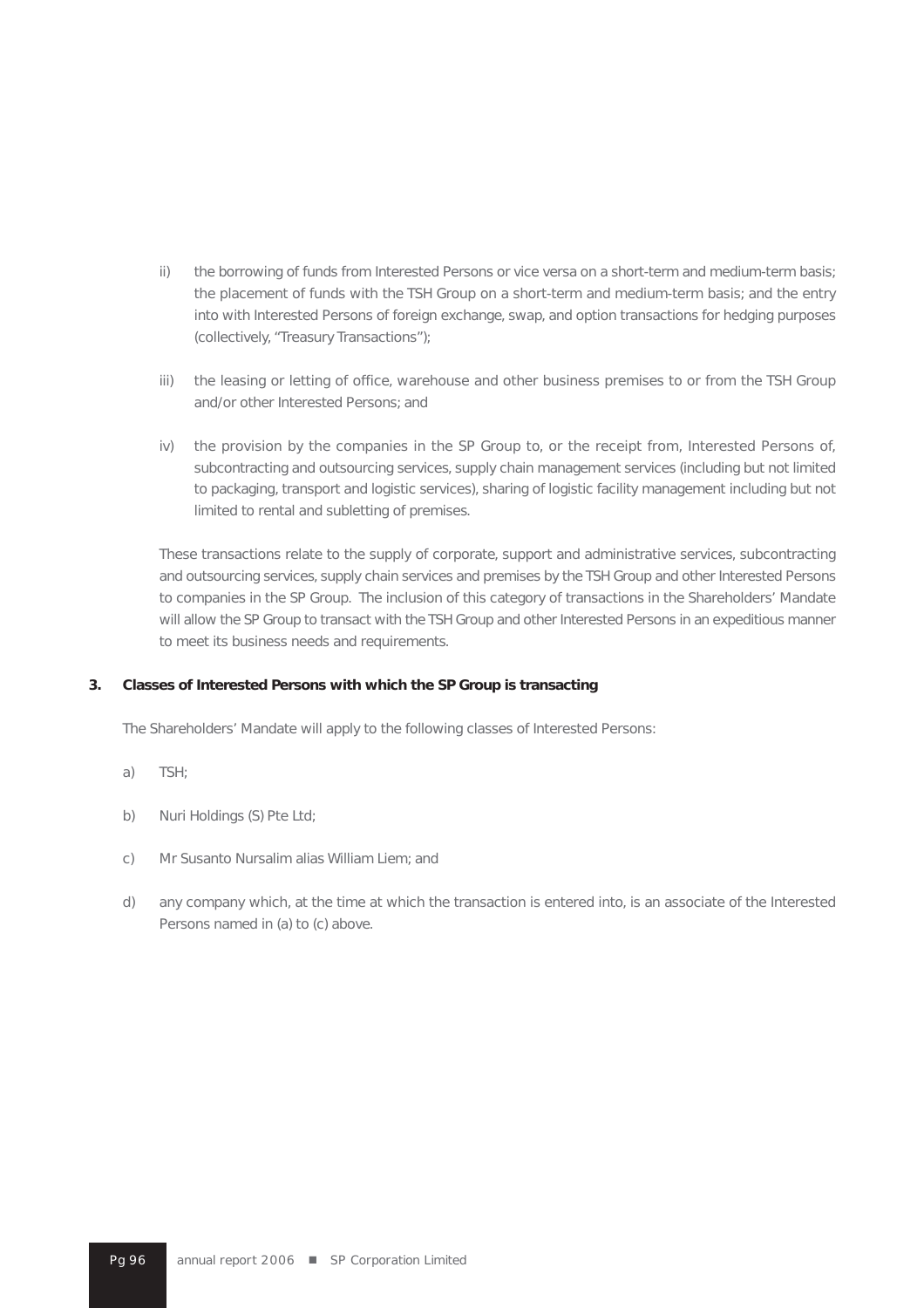#### **4. Review Procedures for Interested Person Transactions**

Pursuant to the Shareholders' Mandate, the Company has formed a special review committee (the "Review Committee") to ensure that transactions with Interested Persons are undertaken on the SP Group's normal commercial terms under the Shareholders' Mandate. The Review Committee comprise senior executives of the Company namely, the Managing Director, up to two executive Directors, the head of the relevant business units and the Financial Controller, who have been tasked by the Board of Directors of the Company (based on the recommendation of the Audit Committee of the Company (the "Audit Committee") from time to time) with the review and approval of such transactions.

To ensure that the Interested Person Transactions arising from the normal course of business of the SP Group are undertaken at arm's length and on the SP Group's normal commercial terms, and will not be prejudicial to the interests of the Company and its minority Shareholders, the SP Group has implemented the following guidelines for the review and approval of Interested Person Transactions under the proposed renewal of the Shareholders' Mandate:

- a) A transaction equal to or exceeding S\$100,000 in value but below S\$3 million (the "Financial Threshold"), will be reviewed and approved by any two members of the Review Committee, who shall ensure that the Interested Person Transactions are made on arm's length basis and on terms and conditions no more favourable than those which would be granted to an unrelated third party in similar circumstances, and which are on the SP Group's normal commercial terms or otherwise in accordance (where applicable) with industry norms and that they are not prejudicial to the interests of the Company and its minority Shareholders.
- b) A transaction equal to or exceeding the Financial Threshold will be reviewed and approved by any two members of the Audit Committee, who shall ensure that the Interested Person Transactions are made on arm's length basis and on terms and conditions no more favourable than those which would be granted to an unrelated third party in similar circumstances, and which are on the SP Group's normal commercial terms or otherwise in accordance (where applicable) with industry norms and that they are not prejudicial to the interests of the Company and its minority Shareholders.
- c) Any member of the Review Committee and the members of the Audit Committee may, as he/they deem fit, request for additional information pertaining to the transaction under review from independent sources or advisers, including the obtaining of valuations from independent professional valuers.
- d) If a member of the Review Committee or the Audit Committee has an interest in a transaction, he shall abstain from participating in the review and approval process in relation to that transaction. If more than three members of the Review Committee are interested in the transaction, the review and approval process shall be undertaken by the Chairman of the Audit Committee or another member of the Audit Committee (who has no interest in the transaction) designated by the Chairman of the Audit Committee for such purpose.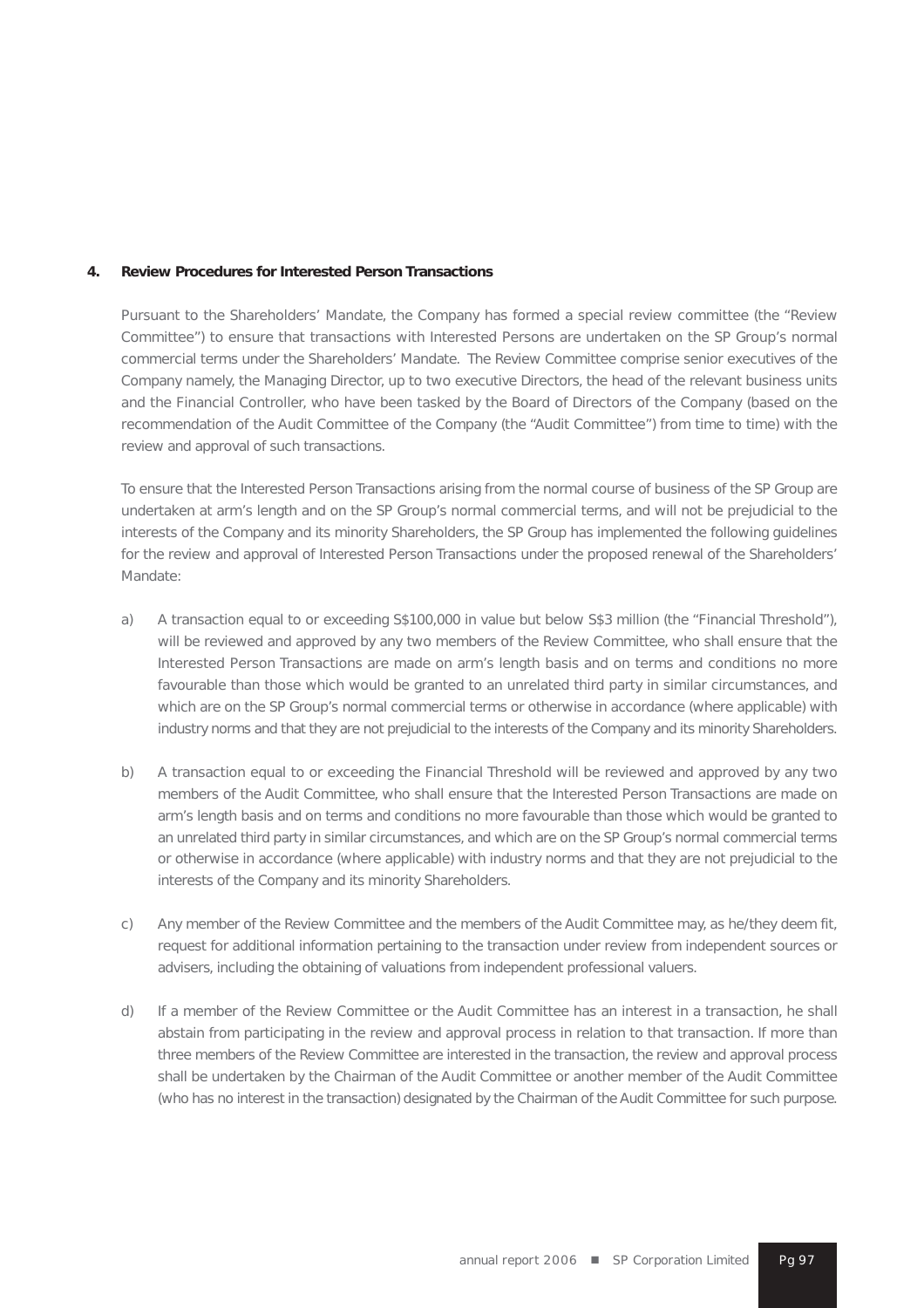The Audit Committee will also:

- i) carry out periodic reviews (on a quarterly basis) to ascertain that the established guidelines and procedures for Interested Person Transactions have been complied with; and
- ii) consider from time to time whether the established guidelines and procedures for transactions with Interested Persons have become inappropriate or are unable to ensure that the transactions will be carried out on normal commercial terms, and are not prejudicial to the interests of the Company and its minority Shareholders.
- e) For the purpose of the above review procedures, where goods and/or services (other than Treasury Transactions) are to be purchased or obtained by the SP Group from Interested Persons, quotations will be obtained (wherever possible or available) from at least two other unrelated third party suppliers for similar quantities and/or quality of the materials, equipment, machinery or services concerned as a basis for comparison to determine whether the price and terms offered by the Interested Person are fair and reasonable. Where it is impractical or not possible for such quotes to be obtained, the Review Committee or the Audit Committee will ensure that the terms of supply are fair and reasonable, in accordance with industry norms and in line with business practices of the relevant industry taking into consideration, factors such as but not limited to pricing, payment terms, credit worthiness, the strategic purpose for the transaction and market conditions.

In relation to Treasury Transactions, the following guidelines shall apply:

*Borrowings.* The SP Group will only borrow funds from an Interested Person if the interest rate quoted by the Interested Person is not more than the lowest rate quoted by the SP Group's principal bankers for loans of an equivalent amount and tenure. Quotations of rates will be procured from at least two of the SP Group's principal bankers each time that funds are proposed to be borrowed from an Interested Person.

*Placements.* The SP Group will only place funds with the TSH Group if the interest rate quoted by the TSH Group is not less than the highest of the rates quoted by the SP Group's principal bankers for deposits of an equivalent amount and tenure. Quotations of rates will be procured from at least two of the SP Group's principal bankers each time that funds are proposed to be placed with the TSH Group.

*Forex, swaps and options.* The SP Group will only enter into forex, swap and option transactions with an Interested Person if the rates quoted by the Interested Person are no less favourable to the SP Group than those quoted by the SP Group's principal bankers. Quotations of rates will be procured from at least two of the SP Group's principal bankers each time that a forex, swap or option transaction is proposed to be entered into with an Interested Person.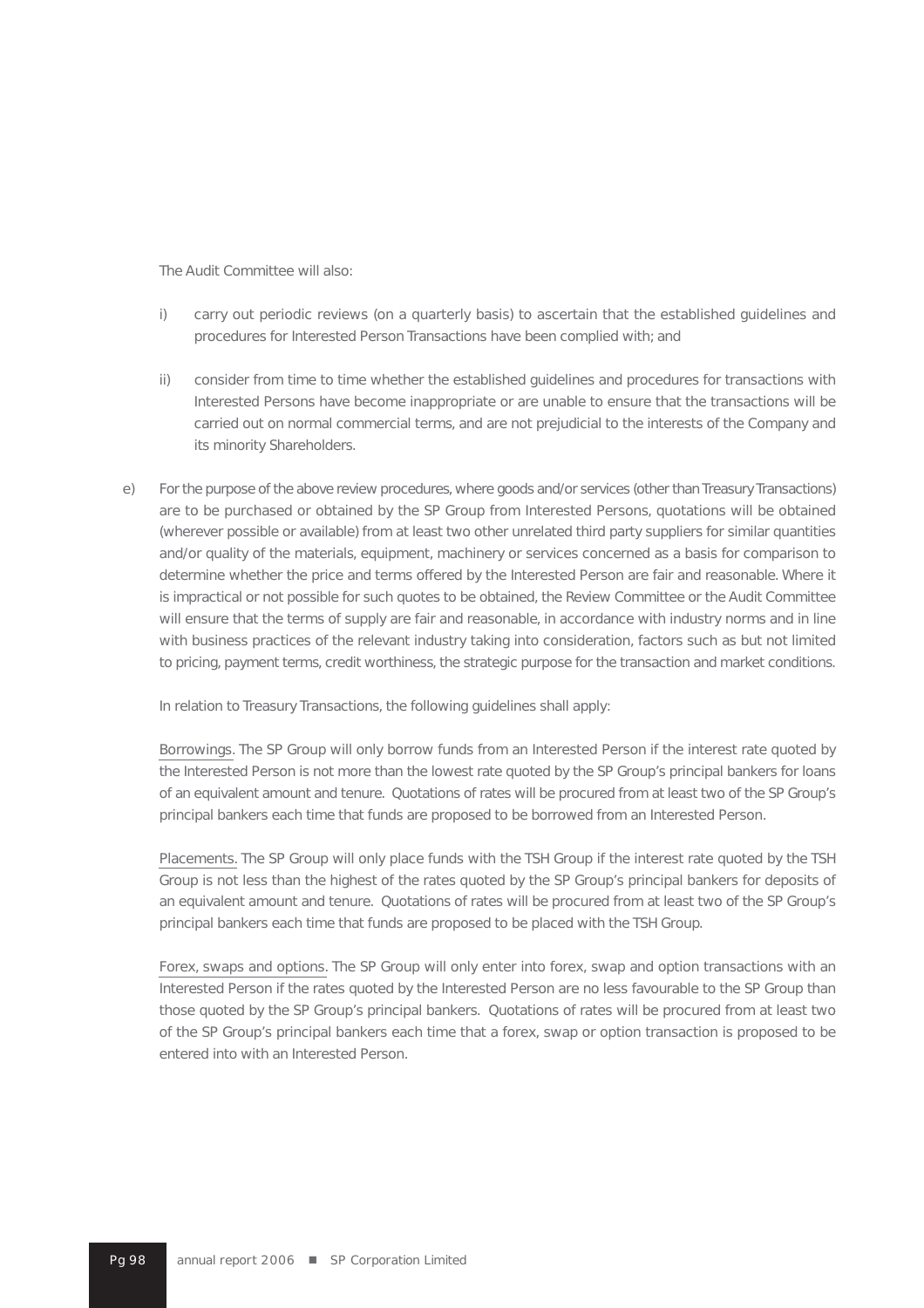In addition, the Company will monitor the Treasury Transactions entered into with Interested Persons as follows:

- i) Where the aggregate value of funds placed with the TSH Group shall at any time exceed the consolidated shareholders' funds of the Company (based on its latest audited accounts), each subsequent placement of funds with the TSH Group shall require the prior approval of the Audit Committee.
- ii) Where the aggregate principal amount of all forex, swap and option transactions entered into with the same Interested Person (as such term is construed under Chapter 9 of the Listing Manual) exceeds at any one time the equivalent of the consolidated shareholders' funds of the Company (based on its latest audited accounts), each subsequent forex, swap or option transaction to be entered into with the same Interested Person shall require the prior approval of the Audit Committee.

#### **5. Interested Person Transactions Register**

The Company maintains a register of transactions carried out with Interested Persons pursuant to the Shareholders' Mandate (recording the basis on which they are entered into). Further, the Company's annual internal audit plan will incorporate a review of transactions entered into in the relevant financial year pursuant to the Shareholders' Mandate.

#### **6. Excluded Transactions**

The Shareholders' Mandate will not cover any transaction by a company in the SP Group with an Interested Person that is below S\$100,000 in value as the threshold and aggregation requirements of Chapter 9 of the Listing Manual would not apply to such transactions.

Transactions with interested persons (including the Interested Persons) which do not fall within the ambit of the Shareholders' Mandate shall be subject to the relevant provisions of Chapter 9 of the Listing Manual, or other applicable provisions of the Listing Manual and/or the Companies Act (Cap. 50), if any.

#### **7. Validity Period of the Shareholders' Mandate**

The Shareholders' Mandate will take effect from the passing of the resolution relating thereto, and will (unless revoked or varied by the Company in general meeting) continue in force until the conclusion of the next annual general meeting of the Company. Approval from Shareholders will be sought for the renewal of the Shareholders' Mandate at the next annual general meeting and at each subsequent annual general meeting of the Company, subject to satisfactory review by the Audit Committee of its continued application to the transactions with Interested Persons.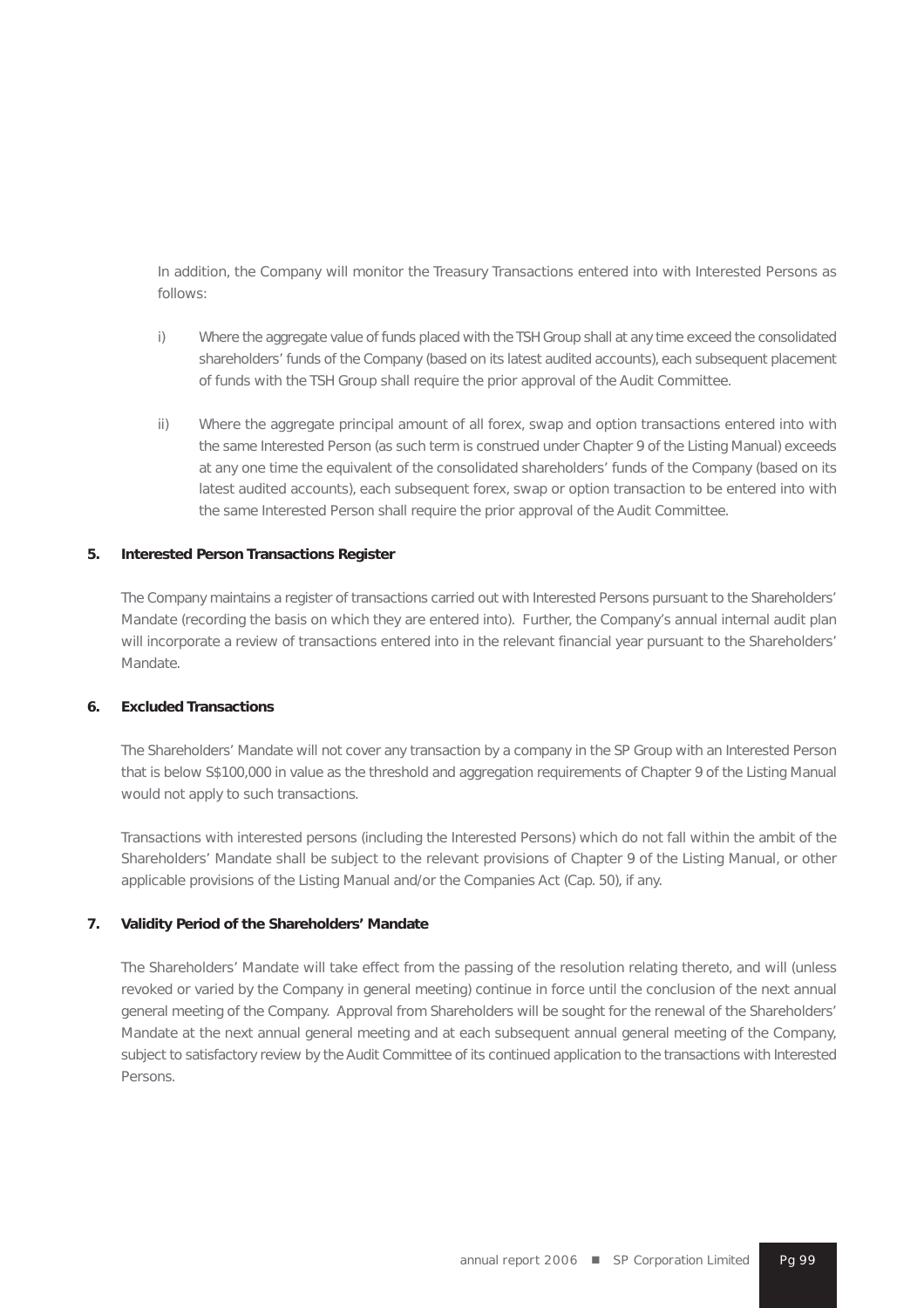## **8. Disclosure in Annual Report**

Disclosure will be made in the Company's annual report of the aggregate value of transactions conducted pursuant to the Shareholders' Mandate during the financial year and in the annual reports for subsequent financial years that the Shareholders' Mandate continues in force in accordance with the requirements of Chapter 9 of the Listing Manual.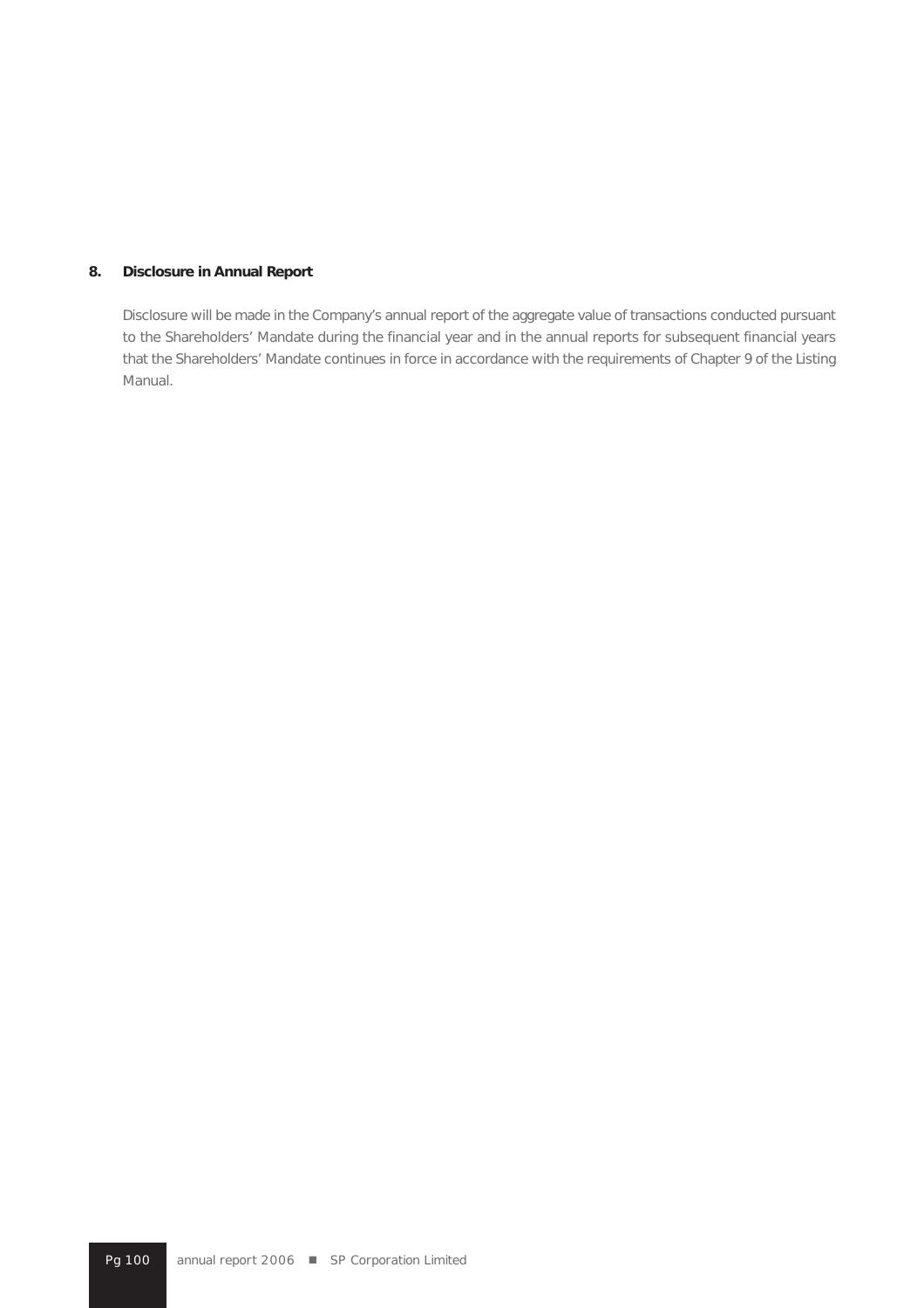## **GENERAL INFORMATION RELATING TO CHAPTER 9 OF THE LISTING MANUAL**

- 1. Chapter 9 of the Listing Manual of the Singapore Exchange Securities Trading Limited ("SGX-ST") deals with transactions in which a listed company or any of its subsidiaries or associated companies (that are not listed on the SGX-ST or an approved exchange, provided that the listed group, or the listed group and its interested person(s) (as defined in Chapter 9), has control over the associated company) proposes to enter with a party who is an interested person of the listed company.
- 2. Transactions with interested persons which do not come within the ambit of a general mandate for interested person transactions approved by shareholders of the listed company pursuant to Chapter 9 of the Listing Manual (including any renewal thereof) will be subject to applicable provisions of Chapter 9 and/or other applicable provisions of the Listing Manual. As such, an immediate announcement and/or shareholders' approval would be required in respect of transactions with interested persons if certain financial thresholds as set out in Chapter 9 of the Listing Manual are reached or exceeded. In particular, an immediate announcement is required where:
	- 2.1 the value of a proposed transaction is equal to or exceeds 3% of the listed company's latest audited net tangible assets ("NTA"); or
	- 2.2 the aggregate value of all transactions entered into with the same interested person during the same financial year, is equal to or more than 3% of the listed company's latest audited NTA. An announcement will have to be made immediately of the latest transaction and all future transactions entered into with that same interested person during the same financial year,

and shareholders' approval (in addition to an immediate announcement) is required where:

- 2.3 the value of a proposed transaction is equal to or exceeds 5% of the listed company's latest audited NTA; or
- 2.4 the aggregate value of all transactions entered into with the same interested person during the same financial year, is equal to or more than 5% of the listed company's latest audited NTA. The aggregation will exclude any transaction that has been approved by shareholders previously, or is the subject of aggregation with another transaction that has been approved by shareholders.
- 3. For the purposes of aggregation, interested person transactions below S\$100,000 each are excluded.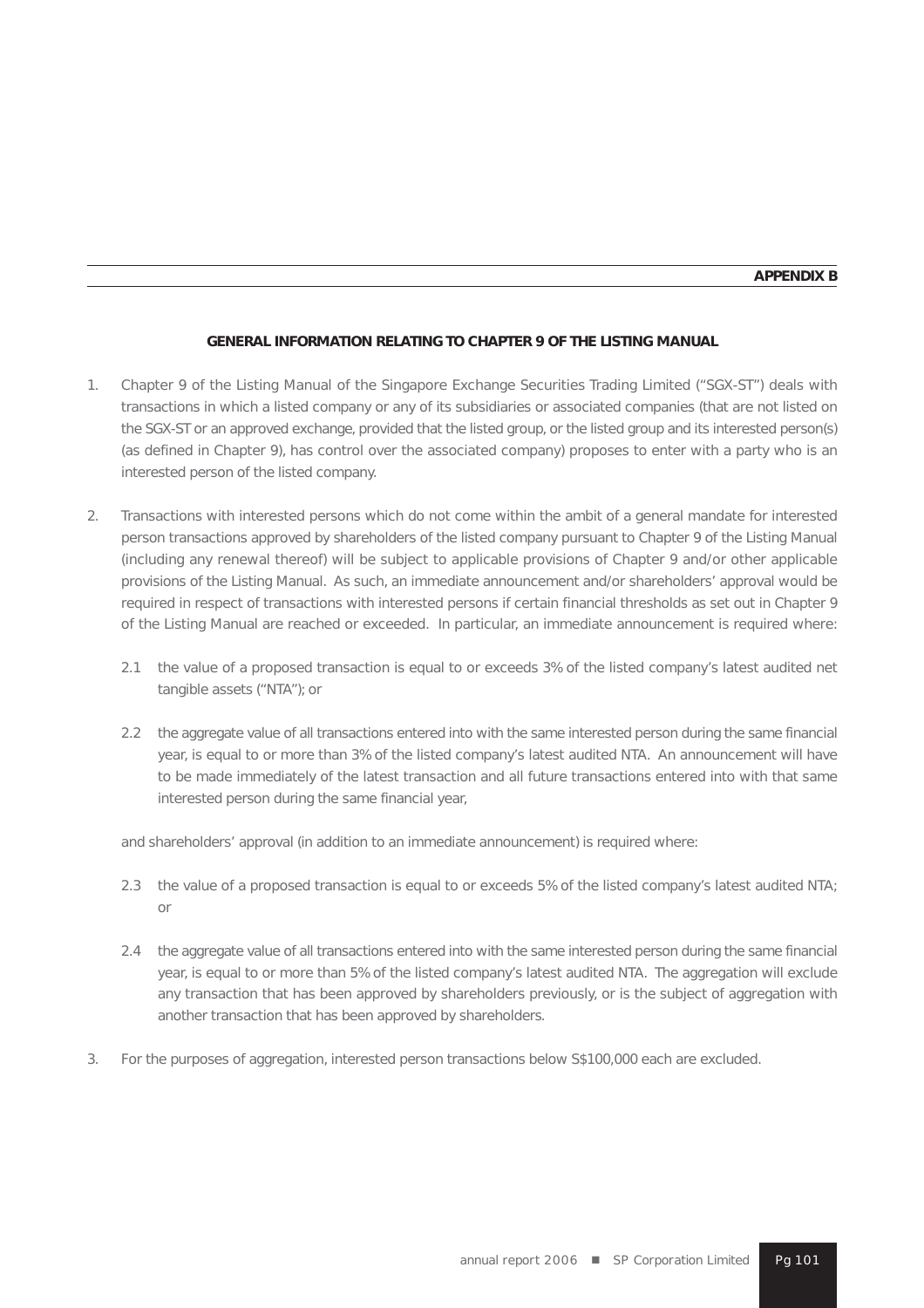- 4. For illustration purposes, based on the audited accounts of the Company and its subsidiaries (the "Group") for the financial year ended 31 December 2006, the latest audited NTA of the Group is S\$30.2 million. Accordingly, in relation to the Company, for the purposes of Chapter 9 in the current financial year, shareholders' approval would be required where:
	- a) the transaction is of a value equal to, or more than, S\$1.5 million, being 5% of the Group's latest audited NTA; or
	- b) the transaction, when aggregated with other transactions entered into with the same interested person during the same financial year, is of a value equal to, or more than, S\$1.5 million. The aggregation will exclude any transaction that has been approved by shareholders previously, or is the subject of aggregation with another transaction that has been approved by shareholders.
- 5. Chapter 9 of the Listing Manual allows for a listed company to seek a mandate from its shareholders for recurrent transactions with interested persons of a revenue or trading nature necessary for its day-to-day operations such as the purchase and sale of supplies and materials, but not in respect of the purchase or sale of assets, undertakings or businesses.
- 6. For the purposes of Chapter 9 of the Listing Manual:
	- 6.1 an "interested person" means a director, chief executive officer or controlling shareholder of the listed company, or an associate of such director, chief executive officer or controlling shareholder;
	- 6.2 a "controlling shareholder" is a person who holds directly or indirectly 15% or more of all voting shares in the listed company (unless otherwise excepted by SGX-ST) or in fact exercises control over a company; and
	- 6.3 an "associate" in relation to any director, chief executive officer or controlling shareholder (being an individual) means his immediate family (i.e. spouse, children, adopted children, step-children, siblings and parents), the trustees of any trust of which he or his immediate family is a beneficiary or, in the case of a discretionary trust, is a discretionary object, and any company in which he and his immediate family together (directly or indirectly) have an interest of 30% or more. An "associate" in relation to a controlling shareholder (being a company) means any other company which is its subsidiary or holding company or is a subsidiary of such holding company or one in the equity of which it and/or such other company or companies taken together (directly or indirectly) have an interest of 30% or more.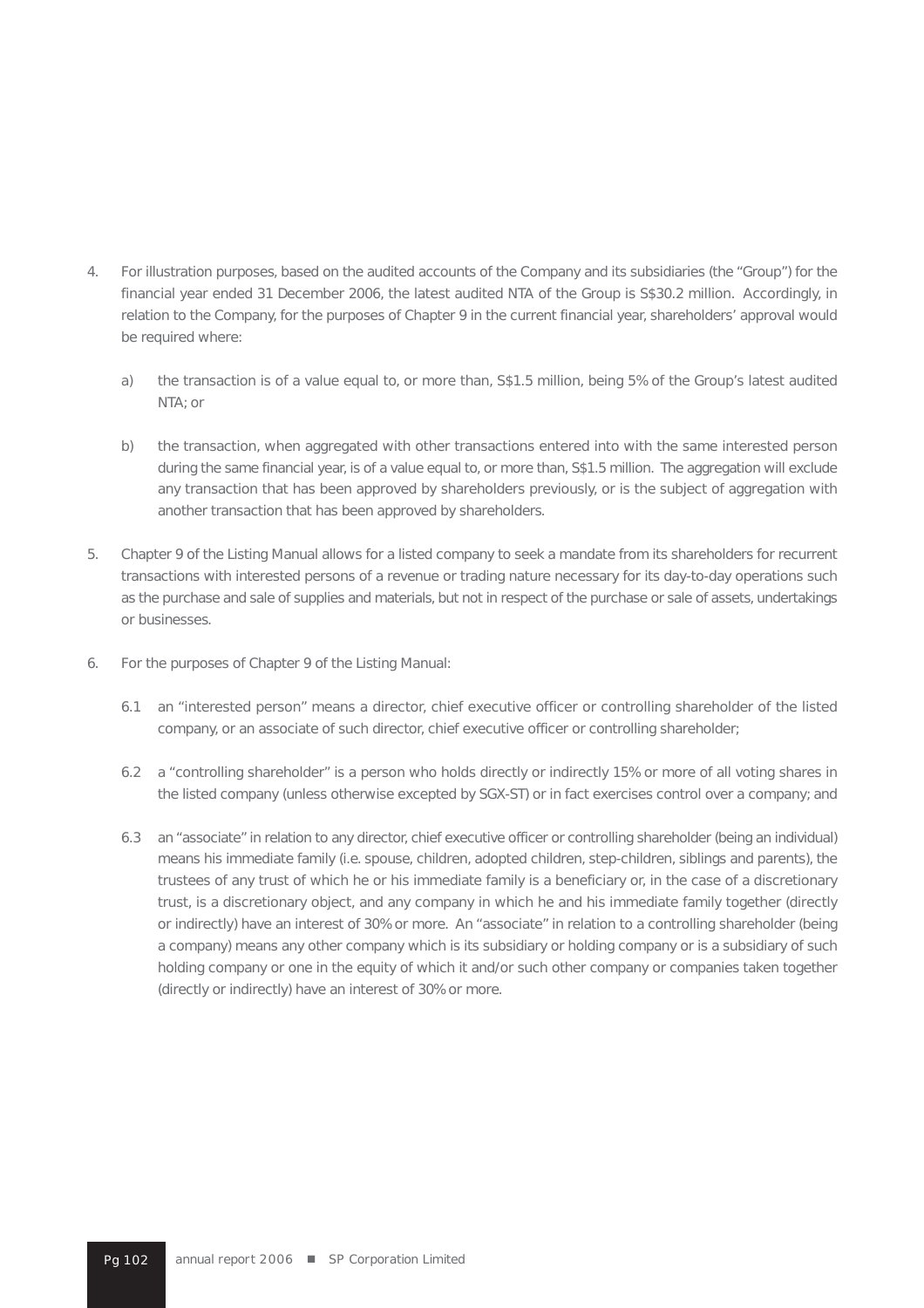# **SP CORPORATION LIMITED**

(Incorporated in the Republic of Singapore) Company Registration No.: 195200115K

#### IMPORTANT

1. For investors who have used their CPF monies to buy SP Corporation Limited shares, this Annual Report is forwarded to them at the request of their CPF Approved Nominees and is FOR INFORMATION ONLY.

2. This Proxy Form is not valid for use by CPF investors and shall be ineffective for all intents and purposes if used or purported to be used by them.

# Proxy Form

I/We (Name)

of <u>Constantine Constantine Constantine Constantine Constantine Constantine Constantine Constantine Constantine Constantine Constantine Constantine Constantine Constantine Constantine Constantine Constantine Constantine Co</u>

being a member/members of SP Corporation Limited (the "Company"), hereby appoint

| Name                           | <b>Address</b> | NRIC/<br>Passport Number | Proportion of<br>Shareholdings (%) |  |
|--------------------------------|----------------|--------------------------|------------------------------------|--|
|                                |                |                          |                                    |  |
| and/or (delete as appropriate) |                |                          |                                    |  |
|                                |                |                          |                                    |  |

as my/our proxy/proxies to attend and vote for me/us on my/our behalf and, if necessary, to demand a poll, at the 54th Annual General Meeting of the Company to be held at 9 Oxley Rise, 1st Storey Foyer, Podium Block, The Oxley, Singapore 238697 on Thursday, 12 April 2007 at 10.30 a.m. and at any adjournment thereof.

(Please indicate with an "X" in the spaces provided whether you wish your vote(s) to be cast for or against the Ordinary Resolutions as set out in the Notice of Annual General Meeting. In the absence of specific directions, the proxy/proxies will vote or abstain as he/they may think fit, as he/they will on any other matter arising at the Annual General Meeting.)

| No. | <b>Ordinary Resolutions</b>                                                                           | For | Against |
|-----|-------------------------------------------------------------------------------------------------------|-----|---------|
|     | <b>Ordinary Business</b>                                                                              |     |         |
| 1.  | To adopt the Audited Accounts and Reports of the Directors and the Auditors                           |     |         |
| 2.  | To approve Directors' Fees                                                                            |     |         |
| 3.  | To re-elect Mr Fong Seok Phoy who retires pursuant to Article 100 as a Director                       |     |         |
| 4.  | (a) To re-elect Mr David Lee Kay Tuan who retires by rotation pursuant to Article 99(2) as a Director |     |         |
|     | (b) To re-elect Mr Tan Lye Huat who retires by rotation pursuant to Article 99(2) as a Director       |     |         |
| 5.  | To re-appoint Auditors and authorise Directors to fix their remuneration                              |     |         |
|     | <b>Special Business</b>                                                                               |     |         |
| 6.  | To authorise the Directors to issue and allot shares                                                  |     |         |
|     | To approve the renewal of the Shareholders' Mandate for Interested Person Transactions                |     |         |

Dated this \_\_\_\_\_\_\_\_ day of \_\_\_\_\_\_\_\_\_\_\_\_\_\_ 2007

| Shares held in:          | Number of Shares |
|--------------------------|------------------|
| (i) Depository Register  |                  |
| (ii) Register of Members |                  |
| Total                    |                  |

Signature(s) of Member(s) or Common Seal

**IMPORTANT: PLEASE READ NOTES OVERLEAF**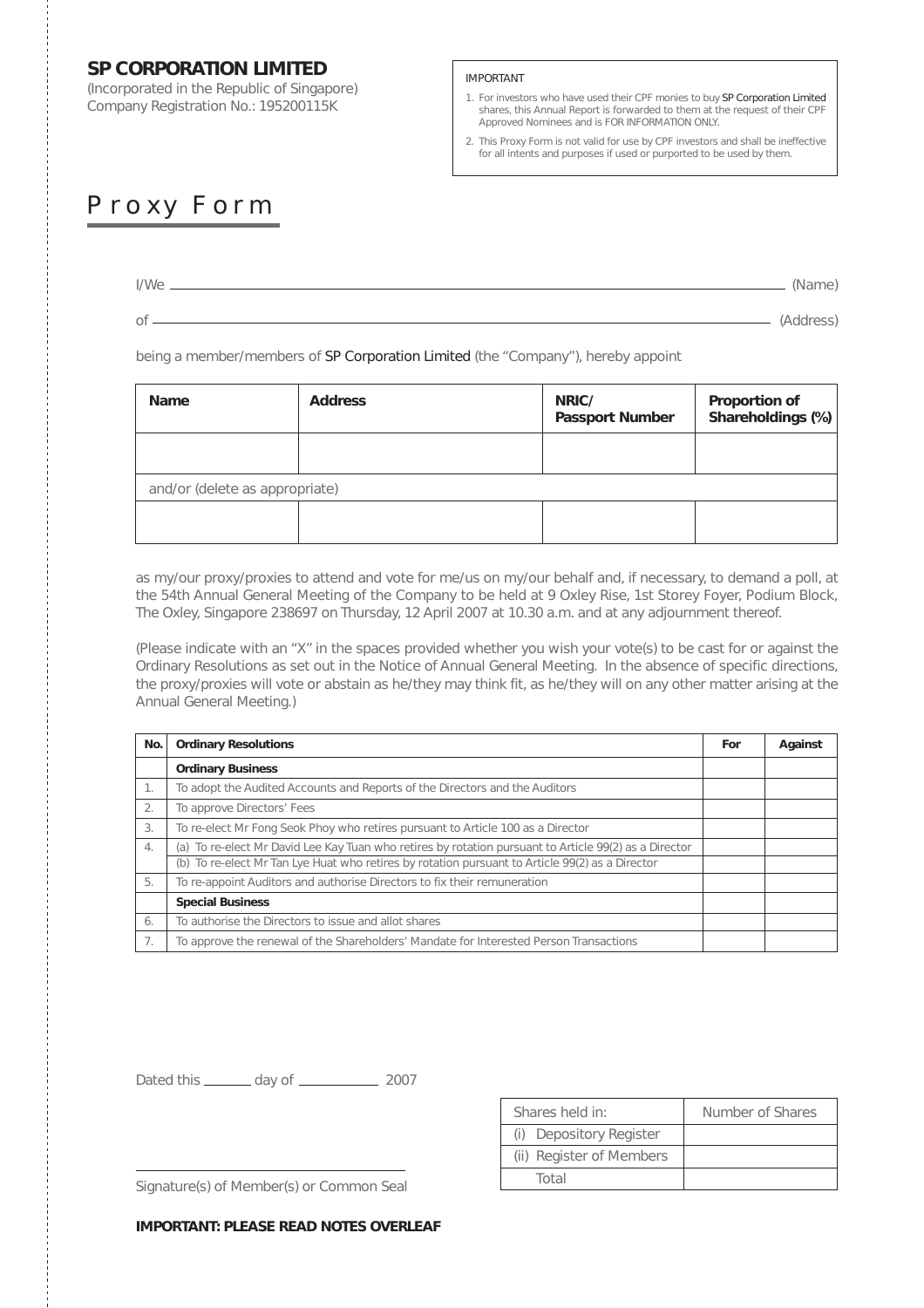#### **Notes:**

- 1. Please insert the total number of Shares held by you. If you have Shares entered against your name in the Depository Register (as defined in Section 130A of the Companies Act, Chapter 50), you should insert that number of Shares. If you have Shares registered in your name in the Register of Members, you should insert that number of Shares. If you have Shares entered against your name in the Depository Register and Shares registered in your name in the Register of Members, you should insert the aggregate number of Shares entered against your name in the Depository Register and registered in your name in the Register of Members. If no number is inserted, the instrument appointing a proxy or proxies shall be deemed to relate to all the Shares held by you.
- 2. A member of the Company entitled to attend and vote at the Annual General Meeting of the Company is entitled to appoint one or two proxies to attend and vote on his behalf save that no limit shall be imposed on the number of proxies for nominee companies. A proxy need not be a member of the Company.
- 3. Where a member appoints more than one proxy, the appointments shall be invalid unless he specifies the proportion of his shareholding (expressed as a percentage of the whole) to be represented by each proxy.
- 4. The instrument appointing a proxy or proxies must be deposited at the registered office of the Company at 9 Oxley Rise #03-02, The Oxley Singapore 238697, not less than 48 hours before the time appointed for the Annual General Meeting.
- 5. The instrument appointing a proxy or proxies must be under the hand of the appointer or of his attorney duly authorised in writing. Where the instrument appointing a proxy or proxies is executed by a corporation, it must be executed either under its seal or under the hand of an officer or attorney duly authorised.
- 6. A corporation which is a member may authorise by resolution of its directors or other governing body such person as it thinks fit to act as its representative at the Annual General Meeting, in accordance with Section 179 of the Companies Act, Chapter 50.

#### **General:**

The Company shall be entitled to reject this instrument of proxy if it is incomplete, improperly completed or illegible or where the true intentions of the appointer are not ascertainable from the instructions of the appointer specified in the instrument of proxy. In addition, in the case of Shares entered in the Depository Register, the Company may reject any instrument of proxy lodged if such member, being the appointer, is not shown to have Shares entered against his name in the Depository Register as at 48 hours before the time appointed for holding the Annual General Meeting, as certified by The Central Depository (Pte) Limited to the Company.

1st fold here

Please Affix Postage **Stamp** 

The Company Secretary

# SP CORPORATION LIMITED

9 Oxley Rise #03-02 The Oxley Singapore 238697